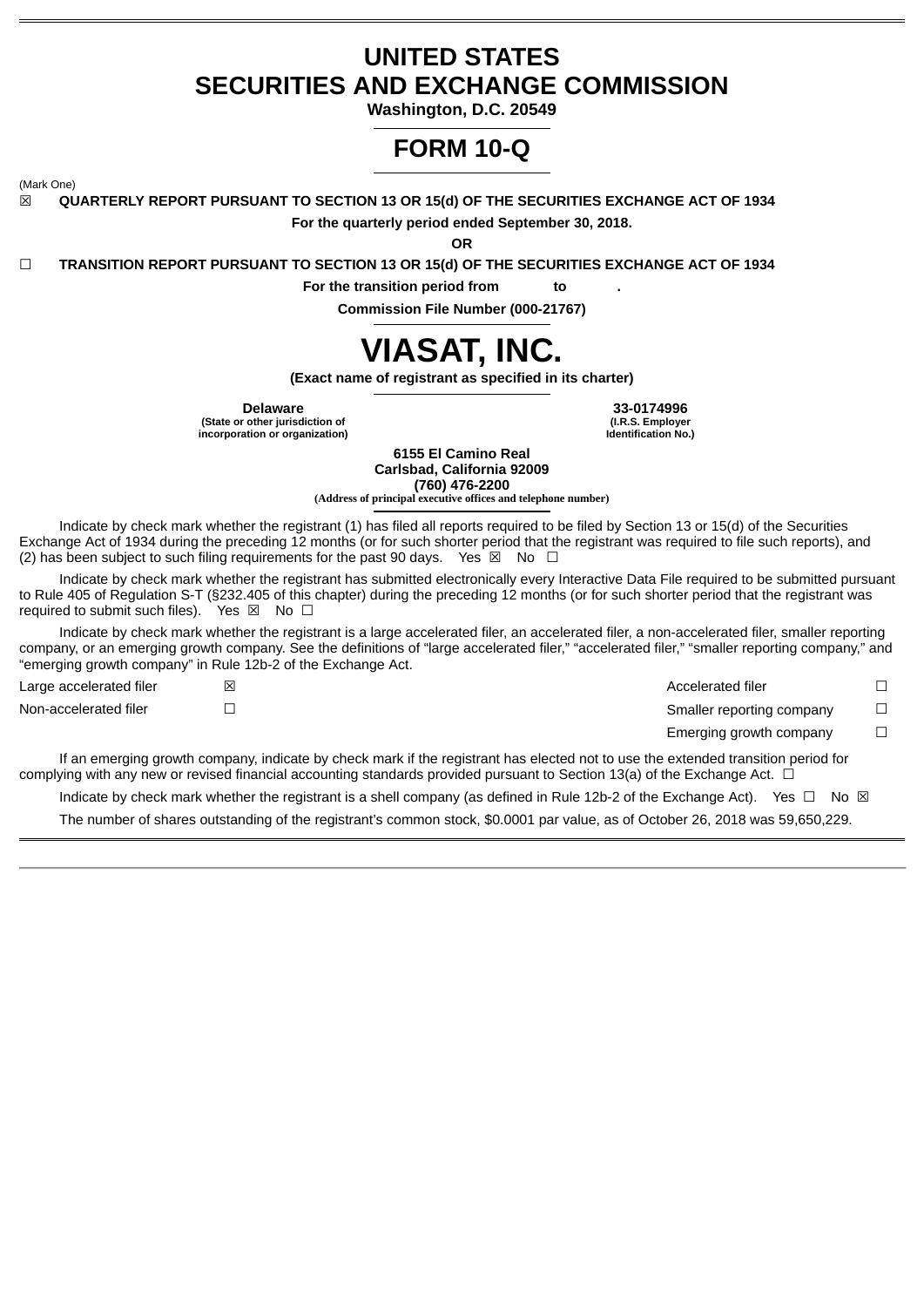#### **VIASAT, INC. TABLE OF CONTENTS**

| <b>PART I. FINANCIAL INFORMATION</b>                                                          |    |
|-----------------------------------------------------------------------------------------------|----|
| Item 1. Financial Statements (Unaudited)                                                      | 3  |
| <b>Condensed Consolidated Balance Sheets</b>                                                  | 3  |
| <b>Condensed Consolidated Statements of Operations and Comprehensive Income (Loss)</b>        |    |
| <b>Condensed Consolidated Statements of Cash Flows</b>                                        | 5  |
| <b>Condensed Consolidated Statement of Equity</b>                                             | 6  |
| Notes to the Condensed Consolidated Financial Statements                                      |    |
| Item 2. Management's Discussion and Analysis of Financial Condition and Results of Operations | 34 |
| Item 3. Quantitative and Qualitative Disclosures About Market Risk                            | 54 |
| Item 4. Controls and Procedures                                                               | 55 |
| <b>PART II. OTHER INFORMATION</b>                                                             |    |
| <b>Item 1. Legal Proceedings</b>                                                              | 55 |
| Item 1A. Risk Factors                                                                         | 55 |
| Item 6. Exhibits                                                                              | 56 |
| <b>Signatures</b>                                                                             | 57 |
|                                                                                               |    |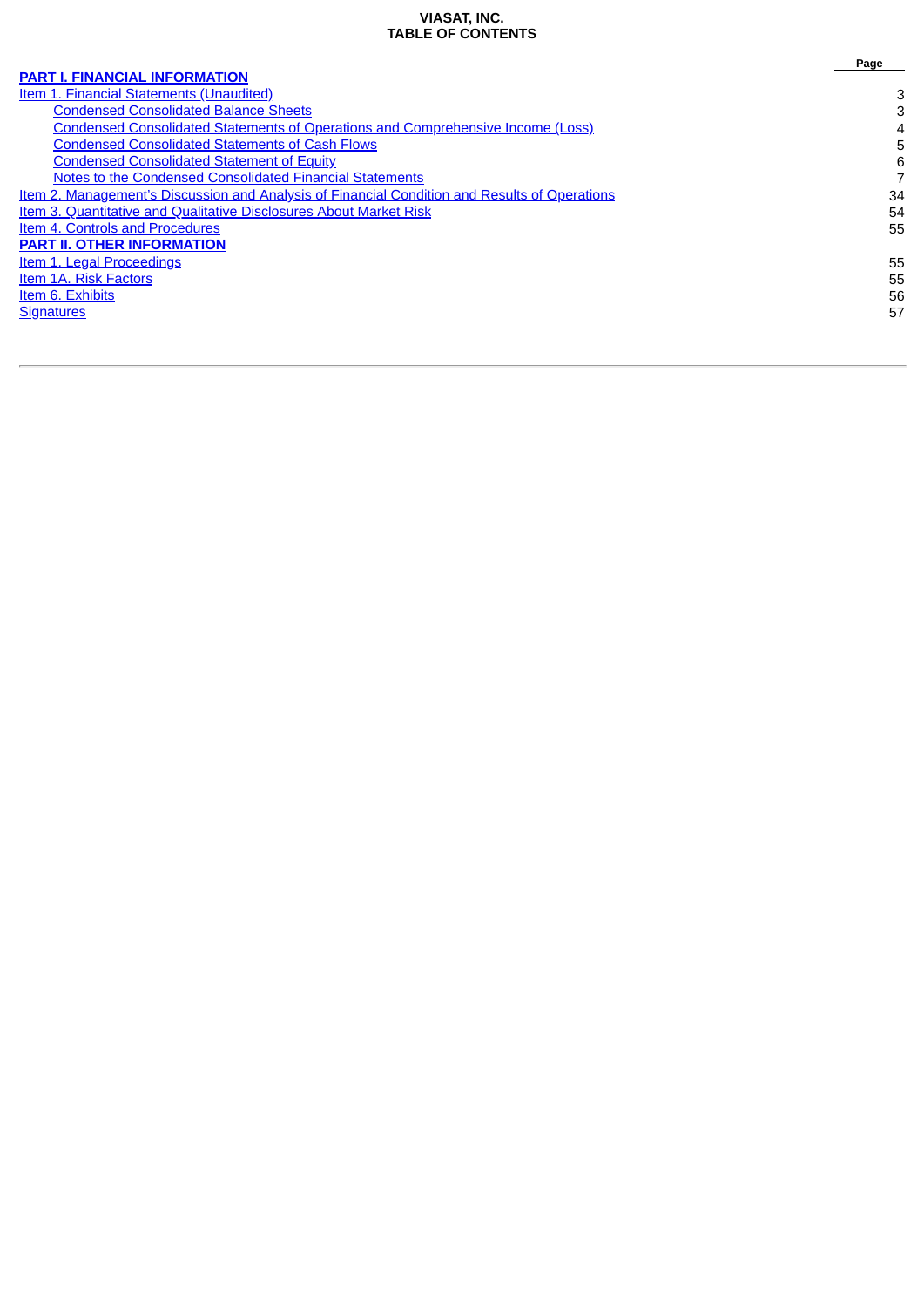#### **VIASAT, INC. CONDENSED CONSOLIDATED BALANCE SHEETS (UNAUDITED)**

<span id="page-2-2"></span><span id="page-2-1"></span><span id="page-2-0"></span>

|                                           | As of<br>September 30, 2018 |           |                | As of<br>March 31, 2018 |
|-------------------------------------------|-----------------------------|-----------|----------------|-------------------------|
|                                           |                             |           | (In thousands) |                         |
| <b>ASSETS</b>                             |                             |           |                |                         |
| Current assets:                           |                             |           |                |                         |
| Cash and cash equivalents                 | \$                          | 44,458    | $\mathfrak{P}$ | 71,446                  |
| Restricted cash                           |                             | 7,169     |                |                         |
| Accounts receivable, net                  |                             | 268,803   |                | 267,665                 |
| Inventories                               |                             | 232,078   |                | 196,307                 |
| Prepaid expenses and other current assets |                             | 233,258   |                | 77,135                  |
| Total current assets                      |                             | 785,766   |                | 612,553                 |
|                                           |                             |           |                |                         |
| Satellites, net                           |                             | 1,124,074 |                | 1,239,987               |
| Property and equipment, net               |                             | 826,299   |                | 722,488                 |
| Other acquired intangible assets, net     |                             | 26,072    |                | 31,862                  |
| Goodwill                                  |                             | 122,676   |                | 121,085                 |
| Other assets                              |                             | 744,740   |                | 686,134                 |
| <b>Total assets</b>                       | \$                          | 3,629,627 | \$             | 3,414,109               |
| <b>LIABILITIES AND EQUITY</b>             |                             |           |                |                         |
| <b>Current liabilities:</b>               |                             |           |                |                         |
| Accounts payable                          | \$                          | 165,317   | \$             | 157,481                 |
| <b>Accrued liabilities</b>                |                             | 250,407   |                | 263,676                 |
| Current portion of long-term debt         |                             | 47,702    |                | 45,300                  |
| <b>Total current liabilities</b>          |                             | 463,426   |                | 466,457                 |
|                                           |                             |           |                |                         |
| Senior notes                              |                             | 691,497   |                | 690,886                 |
| Other long-term debt                      |                             | 460,101   |                | 287,519                 |
| <b>Other liabilities</b>                  |                             | 130,266   |                | 121,240                 |
| <b>Total liabilities</b>                  |                             | 1,745,290 |                | 1,566,102               |
| Commitments and contingencies (Note 8)    |                             |           |                |                         |
| Equity:                                   |                             |           |                |                         |
| Viasat, Inc. stockholders' equity         |                             |           |                |                         |
| Common stock                              |                             | 6         |                | 6                       |
| Paid-in capital                           |                             | 1,614,224 |                | 1,535,635               |
| Retained earnings                         |                             | 252,107   |                | 285,960                 |
| Accumulated other comprehensive income    |                             | 8,376     |                | 15,565                  |
| Total Viasat, Inc. stockholders' equity   |                             | 1,874,713 |                | 1,837,166               |
| Noncontrolling interest in subsidiaries   |                             | 9,624     |                | 10,841                  |
| <b>Total equity</b>                       |                             | 1,884,337 |                | 1,848,007               |
| Total liabilities and equity              | \$                          | 3,629,627 | \$             | 3,414,109               |

See accompanying notes to the condensed consolidated financial statements.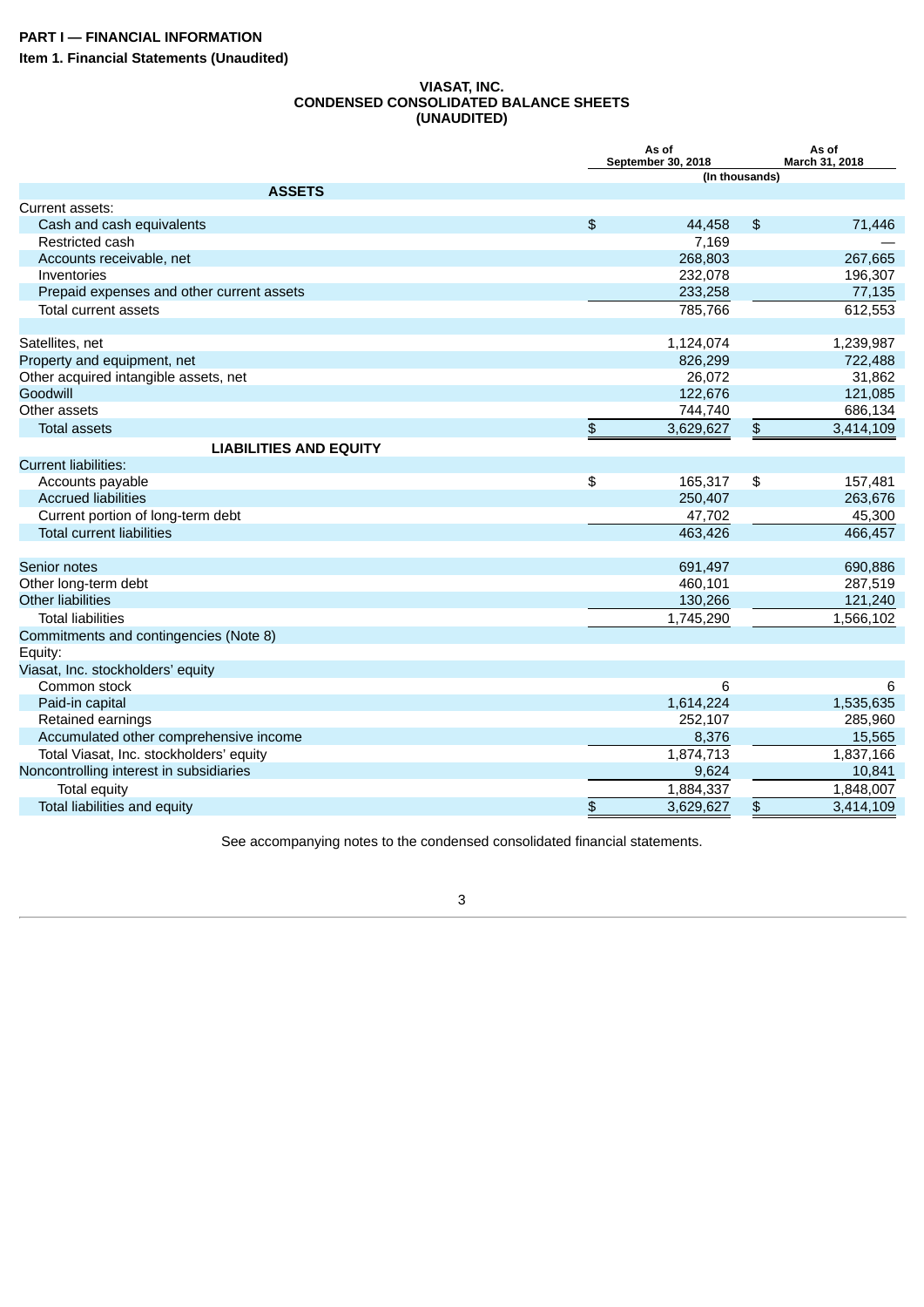#### **VIASAT, INC. CONDENSED CONSOLIDATED STATEMENTS OF OPERATIONS AND COMPREHENSIVE INCOME (LOSS) (UNAUDITED)**

<span id="page-3-0"></span>

|                                                              | <b>Three Months Ended</b> |                    |                            | <b>Six Months Ended</b>               |                      |                    |      |                    |
|--------------------------------------------------------------|---------------------------|--------------------|----------------------------|---------------------------------------|----------------------|--------------------|------|--------------------|
|                                                              |                           | September 30, 2018 |                            | September 30, 2017                    |                      | September 30, 2018 |      | September 30, 2017 |
|                                                              |                           |                    |                            | (In thousands, except per share data) |                      |                    |      |                    |
| Revenues:                                                    |                           |                    |                            |                                       |                      |                    |      |                    |
| Product revenues                                             | \$                        | 280,435            | \$                         | 181,783                               | \$                   | 498,564            | \$   | 347,901            |
| Service revenues                                             |                           | 237,039            |                            | 211,291                               |                      | 457,779            |      | 425,217            |
| <b>Total revenues</b>                                        |                           | 517,474            |                            | 393,074                               |                      | 956,343            |      | 773,118            |
| Operating expenses:                                          |                           |                    |                            |                                       |                      |                    |      |                    |
| Cost of product revenues                                     |                           | 216,900            |                            | 133,850                               |                      | 390,348            |      | 256,495            |
| Cost of service revenues                                     |                           | 175,230            |                            | 135,412                               |                      | 346,662            |      | 273,263            |
| Selling, general and administrative                          |                           | 113,120            |                            | 90,084                                |                      | 225,762            |      | 179,257            |
| Independent research and development                         |                           | 31,360             |                            | 46,268                                |                      | 64,733             |      | 91,333             |
| Amortization of acquired intangible assets                   |                           | 2,435              |                            | 3,320                                 |                      | 4,888              |      | 6,580              |
| Loss from operations                                         |                           | (21, 571)          |                            | (15,860)                              |                      | (76,050)           |      | (33, 810)          |
| Other income (expense):                                      |                           |                    |                            |                                       |                      |                    |      |                    |
| Interest income                                              |                           | 29                 |                            | 177                                   |                      | 65                 |      | 270                |
| Interest expense                                             |                           | (14,074)           |                            | (197)                                 |                      | (25, 398)          |      | (253)              |
| Loss on extinguishment of debt                               |                           |                    |                            | (10, 217)                             |                      |                    |      | (10, 217)          |
| Loss before income taxes                                     |                           | (35, 616)          |                            | (26, 097)                             |                      | (101, 383)         |      | (44, 010)          |
| Benefit from income taxes                                    |                           | 9,704              |                            | 11,464                                |                      | 38,909             |      | 20,644             |
| Equity in income of unconsolidated affiliate, net            |                           | 314                |                            | 741                                   |                      | 1,379              |      | 228                |
| <b>Net loss</b>                                              |                           | (25, 598)          |                            | (13, 892)                             |                      | (61,095)           |      | (23, 138)          |
| Less: net income (loss) attributable to noncontrolling       |                           |                    |                            |                                       |                      |                    |      |                    |
| interests, net of tax                                        |                           | 126                |                            | (203)                                 |                      | (1, 361)           |      | (410)              |
| Net loss attributable to Viasat, Inc.                        | \$                        | (25, 724)          | $\pmb{\mathfrak{s}}$       | (13,689)                              | $\pmb{\mathfrak{P}}$ | (59, 734)          | $\,$ | (22, 728)          |
| Basic net loss per share attributable to Viasat, Inc. common |                           |                    |                            |                                       |                      |                    |      |                    |
| stockholders                                                 | \$                        | (0.43)             | $\boldsymbol{\mathsf{\$}}$ | (0.24)                                | \$                   | (1.00)             | \$   | (0.39)             |
| Diluted net loss per share attributable to Viasat, Inc.      |                           |                    |                            |                                       |                      |                    |      |                    |
| common stockholders                                          | \$                        | $(0.43)$ \$        |                            | $(0.24)$ \$                           |                      | $(1.00)$ \$        |      | (0.39)             |
| Shares used in computing basic net loss per share            |                           | 59,734             |                            | 58,229                                |                      | 59,470             |      | 58,039             |
| Shares used in computing diluted net loss per share          |                           | 59,734             |                            | 58,229                                |                      | 59,470             |      | 58,039             |
| Comprehensive income (loss):                                 |                           |                    |                            |                                       |                      |                    |      |                    |
| <b>Net loss</b>                                              | \$                        | (25, 598)          | \$                         | (13, 892)                             | \$                   | (61,095)           | \$   | (23, 138)          |
| Other comprehensive income (loss), net of tax:               |                           |                    |                            |                                       |                      |                    |      |                    |
| Unrealized gain (loss) on hedging, net of tax                |                           | 38                 |                            | 17                                    |                      | (288)              |      | 109                |
| Foreign currency translation adjustments, net of tax         |                           | (7, 104)           |                            | 6,321                                 |                      | (6,901)            |      | 9,846              |
| Other comprehensive (loss) income, net of tax                |                           | (7,066)            |                            | 6,338                                 |                      | (7, 189)           |      | 9,955              |
| Comprehensive loss                                           |                           | (32, 664)          |                            | (7, 554)                              |                      | (68, 284)          |      | (13, 183)          |
| Less: comprehensive income (loss) attributable to            |                           |                    |                            |                                       |                      |                    |      |                    |
| noncontrolling interests, net of tax                         |                           | 126                |                            | (203)                                 |                      | (1, 361)           |      | (410)              |
| Comprehensive loss attributable to Viasat, Inc.              | \$                        | (32, 790)          | \$                         | (7, 351)                              | \$                   | (66, 923)          | \$   | (12, 773)          |

See accompanying notes to the condensed consolidated financial statements.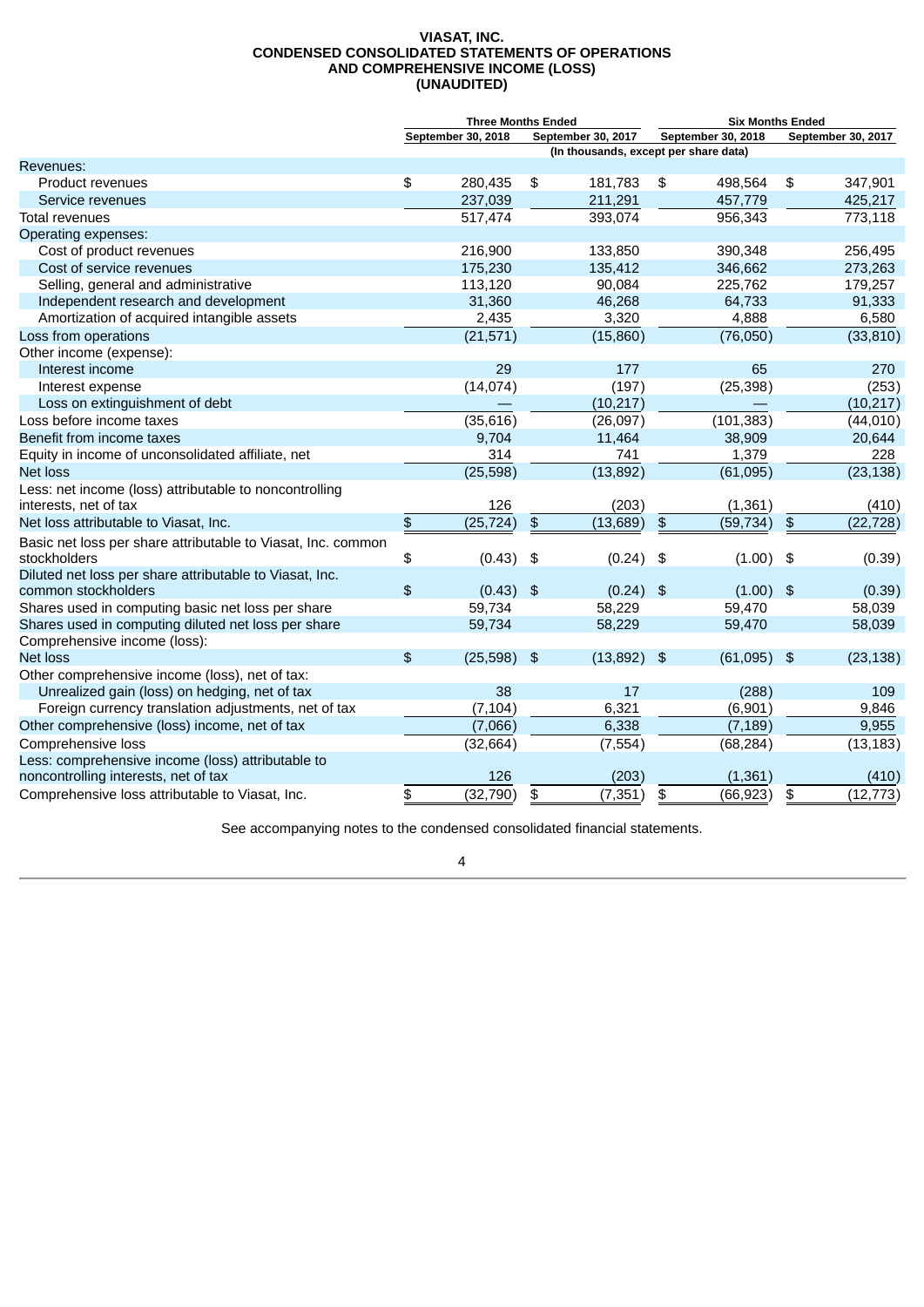#### **VIASAT, INC. CONDENSED CONSOLIDATED STATEMENTS OF CASH FLOWS (UNAUDITED)**

<span id="page-4-0"></span>

|                                                                                                                  | <b>Six Months Ended</b> |                    |
|------------------------------------------------------------------------------------------------------------------|-------------------------|--------------------|
|                                                                                                                  | September 30, 2018      | September 30, 2017 |
|                                                                                                                  | (In thousands)          |                    |
| Cash flows from operating activities:                                                                            | \$                      |                    |
| Net loss                                                                                                         | (61,095)                | \$<br>(23, 138)    |
| Adjustments to reconcile net loss to net cash provided by operating activities:<br>Depreciation                  | 128.990                 | 101.659            |
| Amortization of intangible assets                                                                                | 28,281                  | 23,150             |
| Deferred income taxes                                                                                            | (40,528)                | (21, 313)          |
| Stock-based compensation expense                                                                                 | 38,503                  | 31,490             |
|                                                                                                                  | 26,025                  | 17,853             |
| Loss on disposition of fixed assets<br>Loss on extinguishment of debt                                            |                         | 10,217             |
| Other non-cash adjustments                                                                                       | 7,775                   | 4,253              |
| Increase (decrease) in cash resulting from changes in operating assets and liabilities:                          |                         |                    |
| Accounts receivable                                                                                              | (10, 595)               | 7,657              |
| Inventories                                                                                                      |                         | (12, 455)          |
| Other assets                                                                                                     | (34, 173)<br>(9,771)    | (18, 277)          |
| Accounts payable                                                                                                 | 19,908                  | (7, 744)           |
| <b>Accrued liabilities</b>                                                                                       | 10,396                  | 5,984              |
| <b>Other liabilities</b>                                                                                         | 7,576                   | 66,490             |
| Net cash provided by operating activities                                                                        | 111,292                 | 185,826            |
| Cash flows from investing activities:                                                                            |                         |                    |
| Purchase of property, equipment and satellites                                                                   | (333, 466)              | (206, 627)         |
|                                                                                                                  | (21, 692)               | (36,969)           |
| Cash paid for patents, licenses and other assets<br>Proceeds from insurance claims on ViaSat-2 satellite         | 44,394                  |                    |
|                                                                                                                  |                         |                    |
| Proceeds from sale of real property                                                                              | 14,034                  |                    |
| Other investing activities                                                                                       | (2,339)                 |                    |
| Net cash used in investing activities                                                                            | (299,069)               | (243, 596)         |
| Cash flows from financing activities:                                                                            |                         |                    |
| Proceeds from revolving credit facility borrowings                                                               | 355,000                 |                    |
| Payments of revolving credit facility borrowings                                                                 | (130,000)               |                    |
| Payments of Ex-Im credit facility borrowings                                                                     | (56, 386)               |                    |
| Proceeds from Ex-Im credit facility borrowings, net of discount                                                  |                         | 52,503             |
| Proceeds from issuance of 2025 Notes                                                                             |                         | 700,000            |
| Repayment of 2020 Notes                                                                                          |                         | (575,000)          |
| Payment of debt extinguishment costs                                                                             |                         | (10,602)           |
| Payment of debt issuance costs                                                                                   |                         | (8,735)            |
| Proceeds from issuance of common stock under equity plans                                                        | 11,087                  | 14,871             |
| Purchase of common stock in treasury (immediately retired) related to tax<br>withholdings for share-based awards | (6, 551)                | (2,483)            |
| Other financing activities                                                                                       | (3,886)                 | (757)              |
|                                                                                                                  | 169,264                 | 169.797            |
| Net cash provided by financing activities                                                                        |                         |                    |
| Effect of exchange rate changes on cash                                                                          | (1,306)                 | 583                |
| Net (decrease) increase in cash and cash equivalents and restricted cash                                         | (19, 819)               | 112.610            |
| Cash and cash equivalents and restricted cash at beginning of period                                             | 71,446                  | 130,098            |
| Cash and cash equivalents and restricted cash at end of period                                                   | \$<br>51.627            | \$<br>242.708      |
| Non-cash investing and financing activities:                                                                     |                         |                    |
| Issuance of common stock in satisfaction of certain accrued employee                                             |                         |                    |
| compensation liabilities                                                                                         | \$<br>32,129            | \$<br>16.409       |
| Capital expenditures not paid for                                                                                | \$<br>6,724             | \$<br>13,003       |
| Exposure fees on Ex-Im credit facility financed through Ex-Im credit facility                                    | \$                      | \$<br>5,764        |

See accompanying notes to the condensed consolidated financial statements.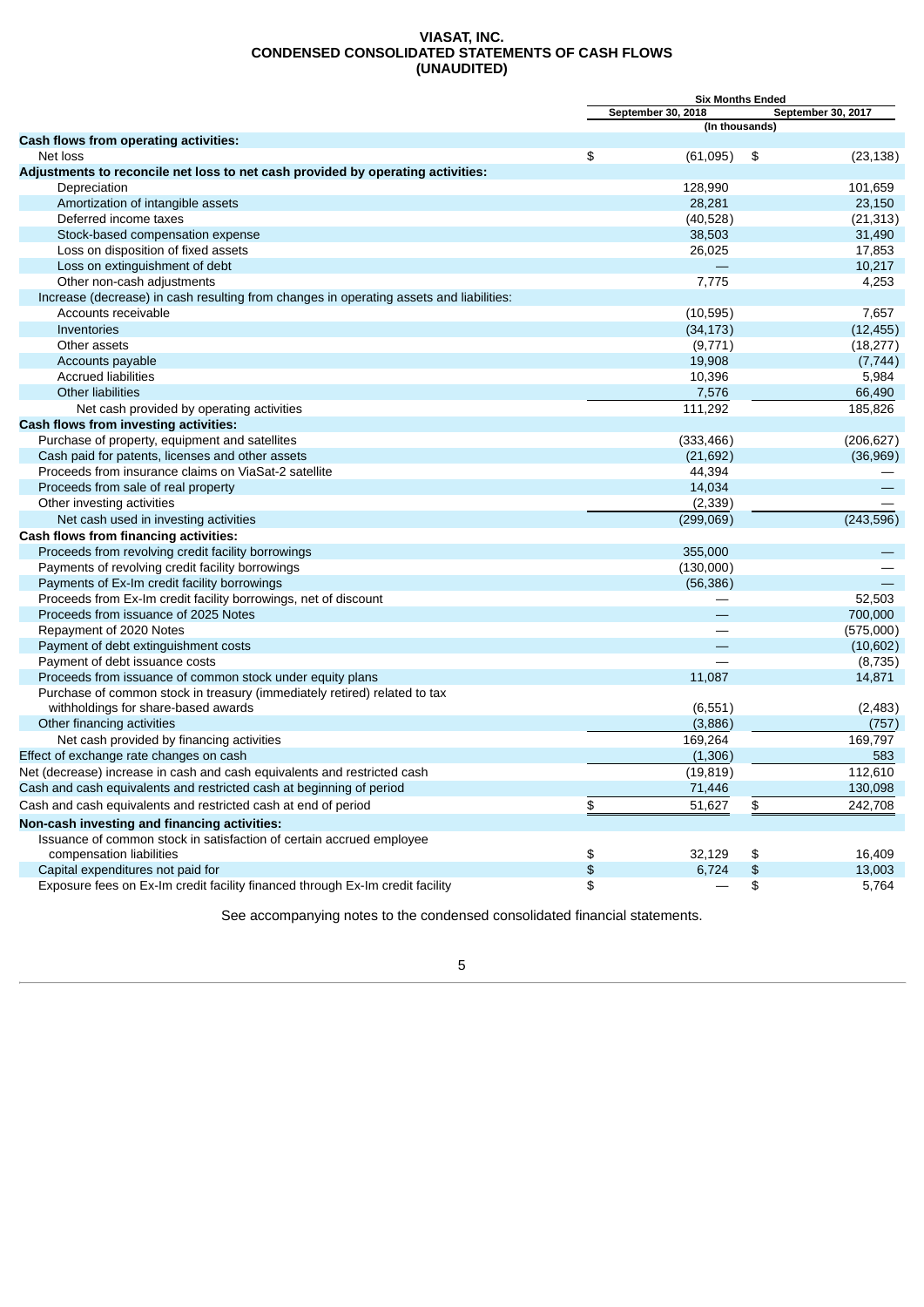#### **VIASAT, INC. CONDENSED CONSOLIDATED STATEMENT OF EQUITY (UNAUDITED)**

<span id="page-5-0"></span>

|                                                                                                                                                                 |                                                    |        |   | Viasat, Inc. Stockholders |                                    |                                                               |                                                      |              |
|-----------------------------------------------------------------------------------------------------------------------------------------------------------------|----------------------------------------------------|--------|---|---------------------------|------------------------------------|---------------------------------------------------------------|------------------------------------------------------|--------------|
|                                                                                                                                                                 | <b>Common Stock</b>                                |        |   |                           |                                    |                                                               |                                                      |              |
|                                                                                                                                                                 | <b>Number of</b><br><b>Shares</b><br><b>Issued</b> | Amount |   | Paid-in<br>Capital        | <b>Retained</b><br><b>Earnings</b> | <b>Accumulated</b><br>Other<br>Comprehensive<br>Income (Loss) | Noncontrolling<br>Interest in<br><b>Subsidiaries</b> | <b>Total</b> |
|                                                                                                                                                                 |                                                    |        |   |                           | (In thousands, except share data)  |                                                               |                                                      |              |
| Balance at March 31, 2018                                                                                                                                       | 58,905,274                                         | \$     | 6 | \$1,535,635               | \$285,960                          | 15,565<br>\$                                                  | 10,841<br>\$                                         | \$1,848,007  |
| Exercise of stock options                                                                                                                                       | 101,000                                            |        |   | 3,703                     |                                    |                                                               |                                                      | 3,703        |
| Issuance of stock under Employee Stock<br><b>Purchase Plan</b>                                                                                                  | 132,180                                            |        |   | 7,384                     |                                    |                                                               |                                                      | 7,384        |
| Stock-based compensation                                                                                                                                        |                                                    |        |   | 43,945                    |                                    |                                                               |                                                      | 43,945       |
| Shares and fully-vested RSUs issued in<br>settlement of<br>certain accrued employee compensation<br>liabilities, net<br>of shares withheld for taxes which have |                                                    |        |   |                           |                                    |                                                               |                                                      |              |
| been retired                                                                                                                                                    | 438,433                                            |        |   | 27,701                    |                                    |                                                               |                                                      | 27,701       |
| RSU awards vesting, net of shares<br>withheld for taxes<br>which have been retired                                                                              | 73,342                                             |        |   | (2, 123)                  |                                    |                                                               |                                                      | (2, 123)     |
| Cumulative effect adjustment upon<br>adoption of new<br>revenue recognition guidance (ASU<br>2014-09)                                                           |                                                    |        |   |                           | 25,881                             |                                                               |                                                      | 25,881       |
| Other noncontrolling interest activity                                                                                                                          |                                                    |        |   | (2,021)                   |                                    |                                                               | 144                                                  | (1, 877)     |
| Net loss                                                                                                                                                        |                                                    |        |   |                           | (59, 734)                          |                                                               | (1, 361)                                             | (61,095)     |
| Other comprehensive loss, net of tax                                                                                                                            |                                                    |        |   |                           |                                    | (7, 189)                                                      |                                                      | (7, 189)     |
| Balance at September 30, 2018                                                                                                                                   | 59,650,229                                         | \$     | 6 | \$1,614,224               | \$252,107                          | 8,376<br>\$                                                   | 9,624<br>\$                                          | \$1,884,337  |

See accompanying notes to the condensed consolidated financial statements.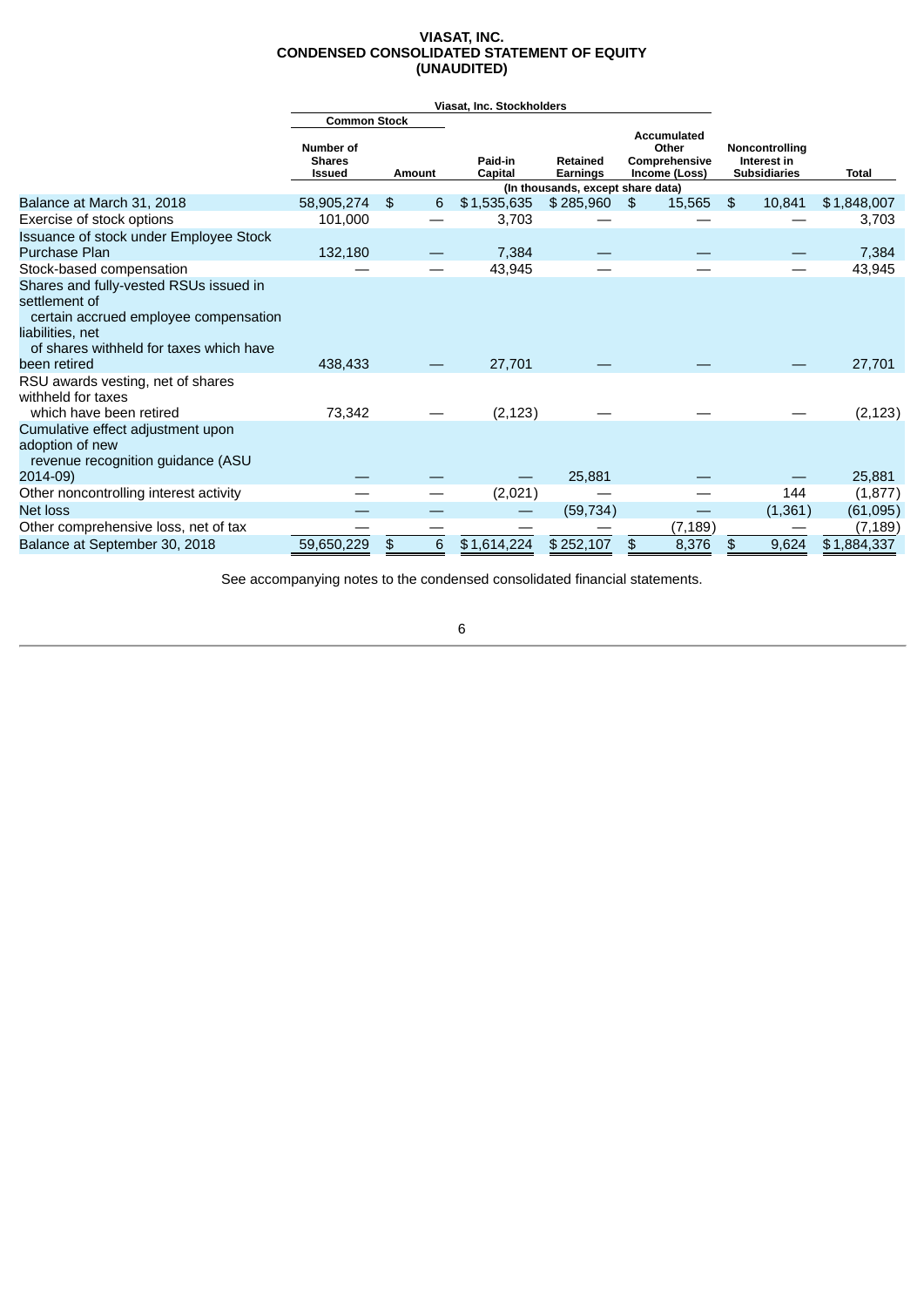#### <span id="page-6-0"></span>**Note 1 — Basis of Presentation**

The accompanying condensed consolidated balance sheet at September 30, 2018, the condensed consolidated statements of operations and comprehensive income (loss) for the three and six months ended September 30, 2018 and 2017, the condensed consolidated statements of cash flows for the six months ended September 30, 2018 and 2017 and the condensed consolidated statement of equity for the six months ended September 30, 2018 have been prepared by the management of Viasat, Inc. (also referred to hereafter as the Company or Viasat), and have not been audited. These financial statements have been prepared on the same basis as the audited consolidated financial statements for the fiscal year ended March 31, 2018 and, in the opinion of management, include all adjustments (consisting only of normal recurring adjustments) necessary for a fair statement of the Company's results for the periods presented. These financial statements should be read in conjunction with the financial statements and notes thereto for the fiscal year ended March 31, 2018 included in the Company's Annual Report on Form 10-K. Interim operating results are not necessarily indicative of operating results for the full year. The year-end condensed consolidated balance sheet data was derived from audited financial statements, but does not include all disclosures required by accounting principles generally accepted in the United States of America (GAAP).

The Company's condensed consolidated financial statements include the assets, liabilities and results of operations of Viasat, its wholly owned subsidiaries and its majority-owned subsidiaries, TrellisWare Technologies, Inc. and Euro Broadband Retail Sàrl. All significant intercompany amounts have been eliminated. Investments in entities in which the Company can exercise significant influence, but does not own a majority equity interest or otherwise control, are accounted for using the equity method and are included as investment in unconsolidated affiliate in other assets (long-term) on the condensed consolidated balance sheets.

The preparation of financial statements in conformity with GAAP requires management to make estimates and assumptions that affect the reported amounts of assets and liabilities and disclosure of contingent assets and liabilities at the date of the financial statements, and reported amounts of revenues and expenses during the reporting period. Estimates have been prepared on the basis of the most current and best available information and actual results could differ from those estimates. Significant estimates made by management include revenue recognition, stock-based compensation, self-insurance reserves, allowance for doubtful accounts, warranty accruals, valuation of goodwill and other intangible assets, patents, orbital slots and other licenses, software development, property, equipment and satellites, long-lived assets, derivatives, contingencies and income taxes including the valuation allowance on deferred tax assets.

#### *Revenue recognition*

Effective April 1, 2018, the Company adopted Accounting Standards Update (ASU) 2014-09, Revenue from Contracts with Customers (commonly referred to as Accounting Standards Codification (ASC) 606). This update established ASC 606, Revenue from Contracts with Customers and ASC 340-40, Other Assets and Deferred Costs – Contracts with Customers.

In order to assess the impact of the new accounting standards, the Company applied the new standards to all open contracts existing as of April 1, 2018. The Company elected the practical expedient to reflect the aggregate effect of all contract modifications occurring before April 1, 2018 when identifying the satisfied and unsatisfied performance obligations, determining the transaction price and allocating the transaction price to the satisfied and unsatisfied performance obligations. The aggregated effect of applying this practical expedient did not have a significant impact on the Company's conclusions.

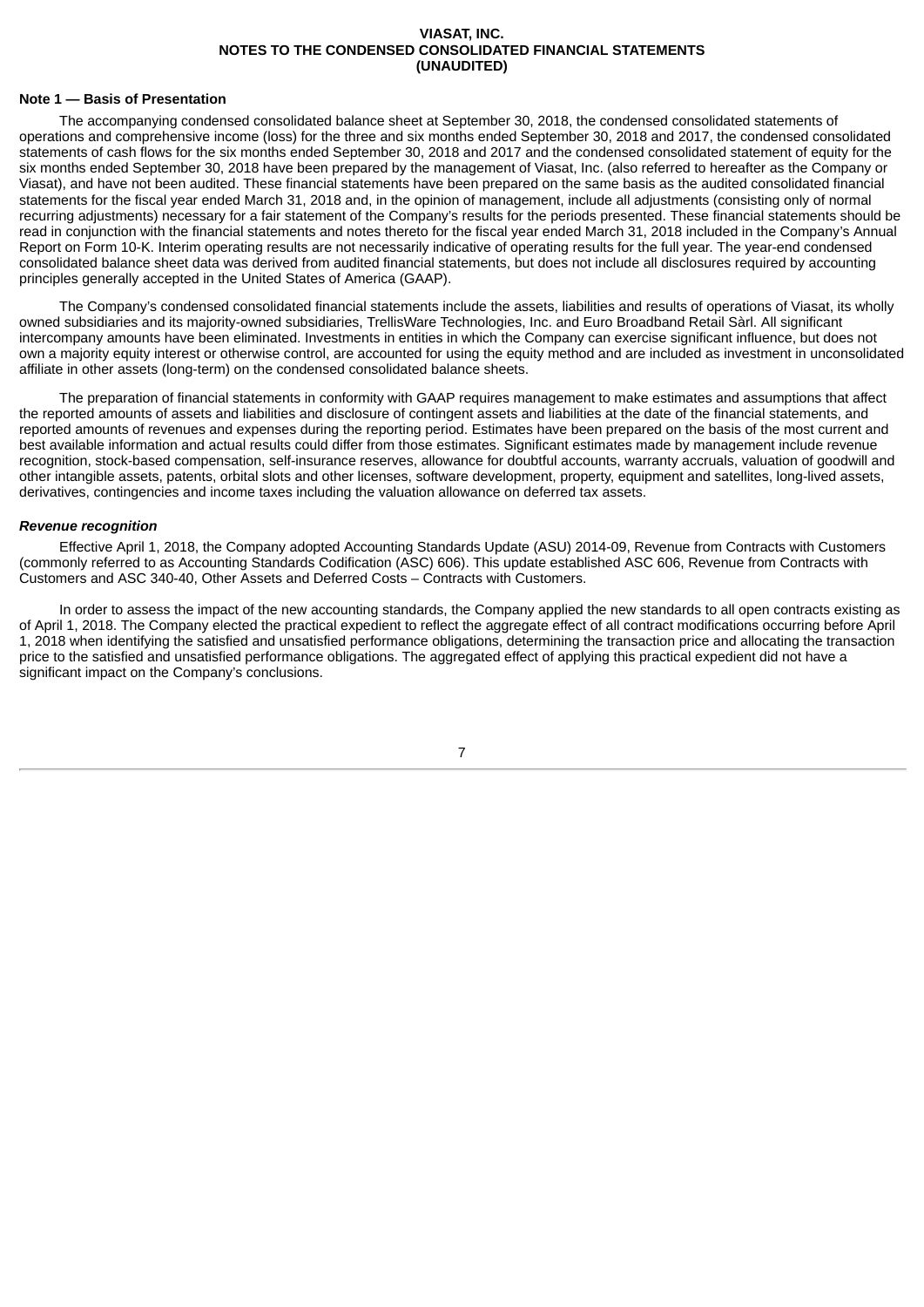To reflect the adoption of the new standards, the Company elected to use the "modified retrospective method," which resulted in the Company recording the retrospective cumulative effect to the opening balance of retained earnings. The following table presents the summary of the impact of adopting the new standards:

| As of<br>March 31,<br>2018 | <b>ASC 606</b> |                           | As of<br>April 1,<br>2018 |
|----------------------------|----------------|---------------------------|---------------------------|
|                            | (In thousands) |                           |                           |
|                            |                |                           |                           |
| \$<br>267.665              | \$             |                           | 262,001                   |
| 196,307                    | 1.623          |                           | 197.930                   |
| 77.135                     | 18.098         |                           | 95.233                    |
| 686.134                    | 17,738         |                           | 703,872                   |
| 263.676                    | 5.916          |                           | 269.592                   |
| 285,960                    | 25,879         |                           | 311,839                   |
|                            |                | <b>Adjustments Due to</b> | $(5,664)$ \$              |

The key impact of adoption is the deferral of commissions primarily in the Company's satellite services segment, which were historically expensed as incurred as further described below.

The Company applied the five-step model under ASC 606 to its contracts with its customers to determine the impact of the new standard. Under this model the Company (1) identifies the contract with the customer, (2) identifies its performance obligations in the contract, (3) determines the transaction price for the contract, (4) allocates the transaction price to its performance obligations and (5) recognizes revenue when or as it satisfies its performance obligations. These performance obligations generally include the purchase of services (including broadband capacity and the leasing of broadband equipment), the purchase of products, and requirements to develop and deliver complex equipment built to customer specifications under long-term contracts.

#### *Performance obligations*

The timing of satisfaction of performance obligations may require judgment. The Company derives a substantial portion of its revenues from contracts with customers for services, primarily connectivity services including leasing of related broadband equipment. These contracts typically require advance or recurring monthly payments by the customer. The Company's obligation to provide connectivity services is satisfied over time as the customer simultaneously receives and consumes the benefits provided. The measure of progress over time is based upon either a period of time (e.g., over the estimated contractual term) or usage (e.g., bandwidth used/bytes of data processed). From a recognition perspective, the leasing of broadband equipment is evaluated in accordance with the authoritative guidance for leases (ASC 840). The Company's accounting for equipment leases involves specific determinations under ASC 840, which may involve complex provisions and significant judgments. In accordance with ASC 840, the Company applies the following criteria to determine the nature of the lease (e.g., as an operating or sales type lease): (1) review for transfers of ownership of the equipment to the lessee by the end of the lease term, (2) review of the lease terms to determine if it contains an option to purchase the leased equipment for a price which is sufficiently lower than the expected fair value of the equipment at the date of the option, (3) review of the lease term to determine if it is equal to or greater than 75% of the economic life of the equipment, and (4) review of the present value of the minimum lease payments to determine if they are equal to or greater than 90% of the fair market value of the equipment at the inception of the lease. Additionally, the Company considers the cancelability of the contract and any related uncertainty of collections or risk in recoverability of the lease investment at lease inception. Revenue from sales type leases is recognized at the inception of the lease or when the equipment has been delivered and installed at the customer site, if installation is required. Revenues from equipment rentals under operating leases are recognized as earned over the lease term, which is generally on a straight-line basis.

The Company also derives a portion of its revenues from contracts with customers to provide products. Performance obligations to provide products are satisfied at the point in time when control is transferred to the customer. These contracts typically require payment by the customer upon passage of control and determining the point at which control is transferred may require judgment. To identify the point at which control is transferred to the customer, the Company considers indicators that include, but are not limited to whether (1) the Company has the present right to payment for the asset, (2) the customer has legal title to the asset, (3) physical possession of the asset has been transferred to the customer, (4) the customer has the significant risks and rewards of ownership of the asset, and (5) the customer has accepted the asset. For product revenues, control generally passes to the customer upon delivery of goods to the customer.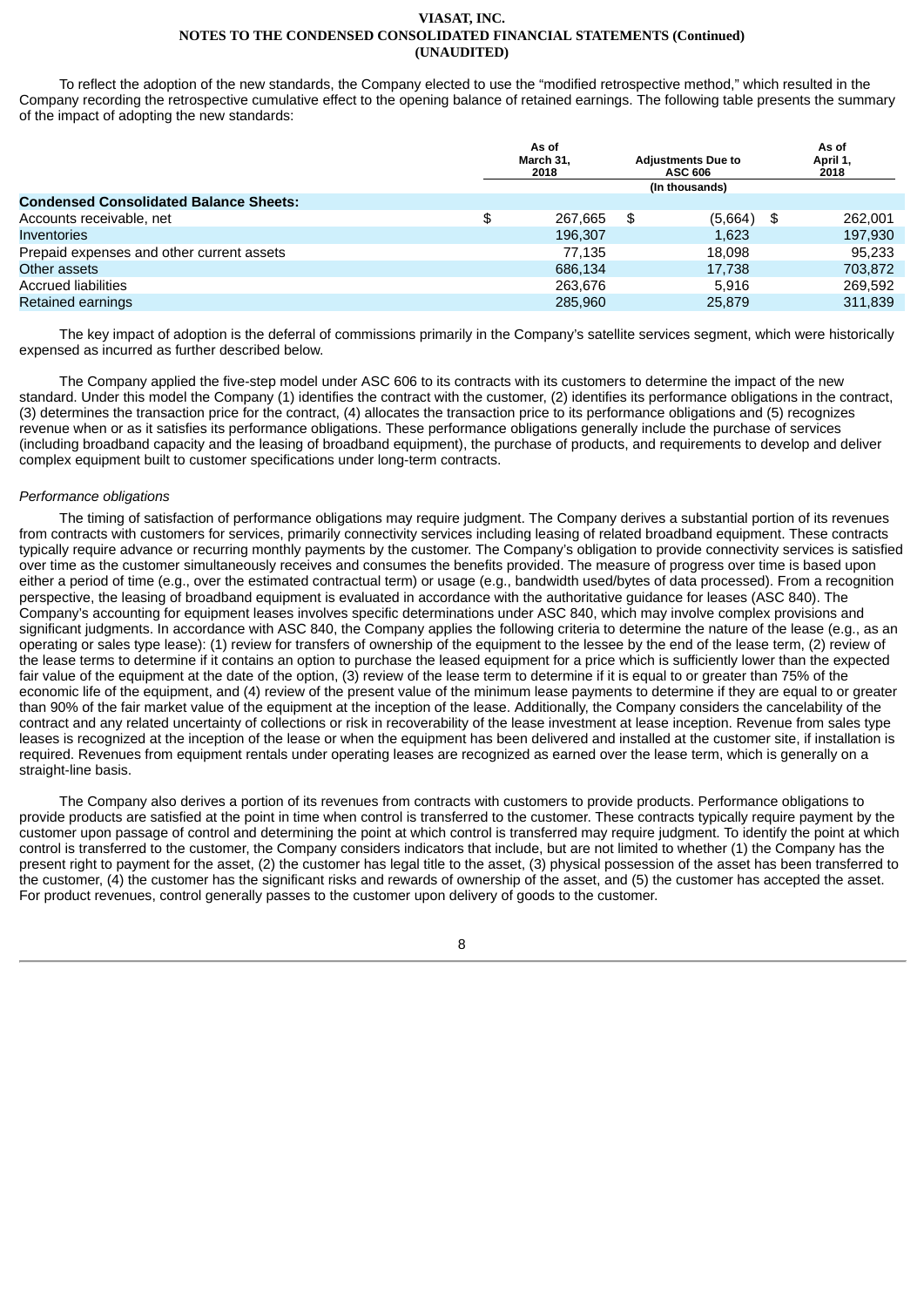The vast majority of the Company's revenues from long-term contracts to develop and deliver complex equipment built to customer specifications are derived from contracts with the U.S. government (including foreign military sales contracted through the U.S. government). The Company's contracts with the U.S. government typically are subject to the Federal Acquisition Regulation (FAR) and are priced based on estimated or actual costs of producing goods or providing services. The FAR provides guidance on the types of costs that are allowable in establishing prices for goods and services provided under U.S. government contracts. The pricing for non-U.S. government contracts is based on the specific negotiations with each customer. Under the typical payment terms of the Company's U.S. government fixed-price contracts, the customer pays the Company either performance-based payments (PBPs) or progress payments. PBPs are interim payments based on quantifiable measures of performance or on the achievement of specified events or milestones. Progress payments are interim payments based on a percentage of the costs incurred as the work progresses. Because the customer can often retain a portion of the contract price until completion of the contract, the Company's U.S. government fixed-price contracts generally result in revenue recognized in excess of billings which the Company presents as unbilled accounts receivable on the balance sheet. Amounts billed and due from the Company's customers are classified as receivables on the balance sheet. The portion of the payments retained by the customer until final contract settlement is not considered a significant financing component because the intent is to protect the customer. For the Company's U.S. government cost-type contracts, the customer generally pays the Company for its actual costs incurred within a short period of time. For non-U.S. government contracts, the Company typically receives interim payments as work progresses, although for some contracts, the Company may be entitled to receive an advance payment. The Company recognizes a liability for these advance payments in excess of revenue recognized and presents it as collections in excess of revenues and deferred revenues on the balance sheet. An advance payment is not typically considered a significant financing component because it is used to meet working capital demands that can be higher in the early stages of a contract and to protect the Company from the other party failing to adequately complete some or all of its obligations under the contract.

Performance obligations related to developing and delivering complex equipment built to customer specifications under long-term contracts are recognized over time as these performance obligations do not create assets with an alternative use to the Company and the Company has an enforceable right to payment for performance to date. To measure the transfer of control, revenue is recognized based on the extent of progress towards completion of the performance obligation. The selection of the method to measure progress towards completion requires judgment and is based on the nature of the products or services to be provided. The Company generally uses the cost-to-cost measure of progress for its contracts because that best depicts the transfer of control to the customer which occurs as the Company incurs costs on its contracts. Under the cost-to-cost measure of progress, the extent of progress towards completion is measured based on the ratio of costs incurred to date to the total estimated costs at completion of the performance obligation. When estimates of total costs to be incurred on a performance obligation exceed total estimates of revenue to be earned, a provision for the entire loss on the performance obligation is recognized in the period the loss is determined.

Contract costs on U.S. government contracts are subject to audit and review by the Defense Contracting Management Agency (DCMA), the Defense Contract Audit Agency (DCAA), and other U.S. government agencies, as well as negotiations with U.S. government representatives. The Company's incurred cost audits by the DCAA have not been concluded for fiscal years 2016 through 2018. As of September 30, 2018, the DCAA had completed its incurred cost audit for fiscal year 2004 and approved the Company's incurred cost claims for fiscal years 2005 through 2015 without further audit. Although the Company has recorded contract revenues subsequent to fiscal year 2015 based upon an estimate of costs that the Company believes will be approved upon final audit or review, the Company does not know the outcome of any ongoing or future audits or reviews and adjustments, and if future adjustments exceed the Company's estimates, its profitability would be adversely affected. As of September 30, 2018 and March 31, 2018, the Company had \$2.6 million and \$1.6 million, respectively, in contract-related reserves for its estimate of potential refunds to customers for potential cost adjustments on several multi-year U.S. government cost reimbursable contracts (see Note 8).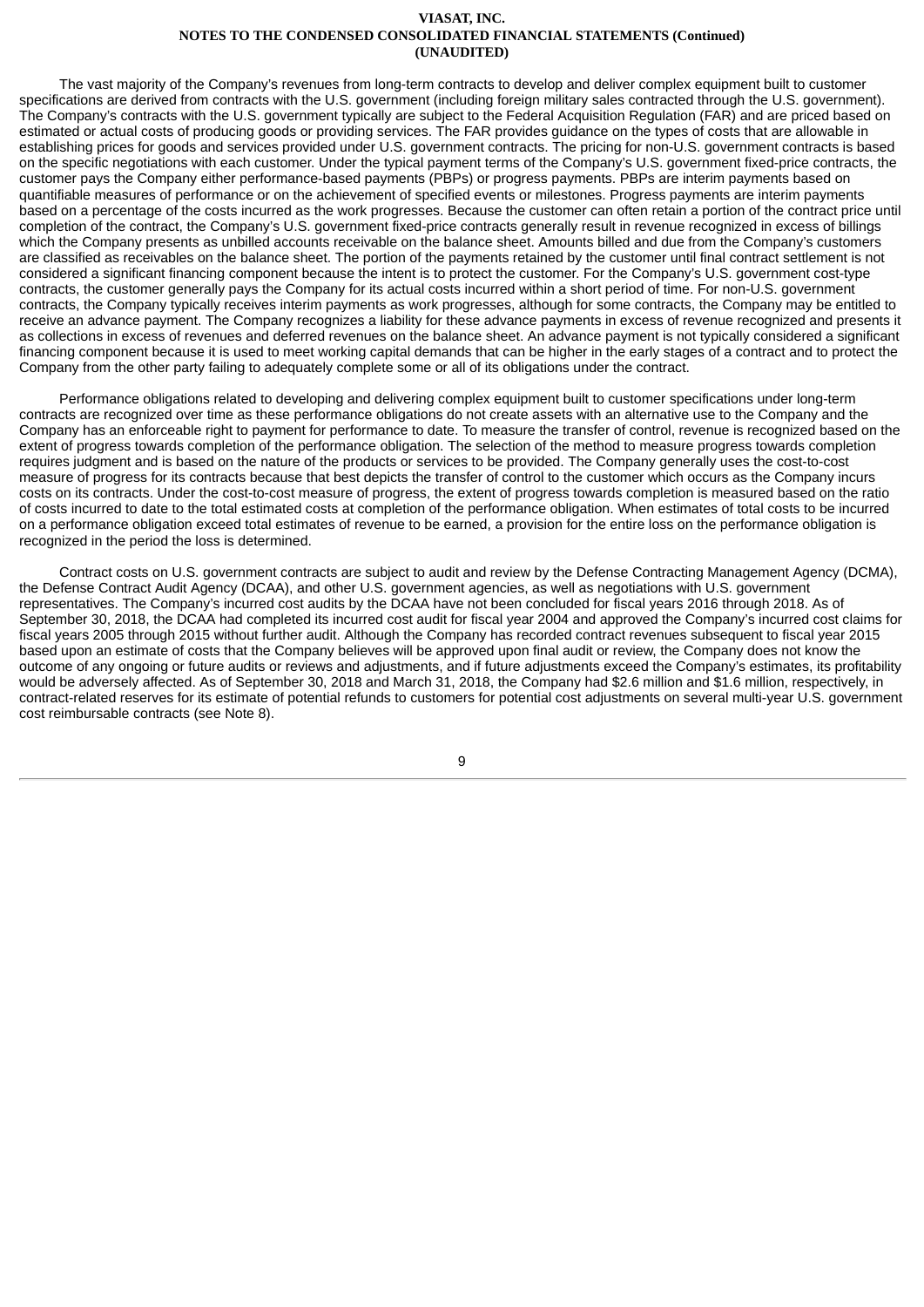#### *Evaluation of transaction price*

The evaluation of transaction price, including the amounts allocated to performance obligations, may require significant judgments. Due to the nature of the work required to be performed on many of the Company's performance obligations, the estimation of total revenue, and where applicable the cost at completion, is complex, subject to many variables and requires significant judgment. The Company's contracts may contain award fees, incentive fees, or other provisions, including the potential for significant financing components, that can either increase or decrease the transaction price. These amounts, which are sometimes variable, can be dictated by performance metrics, program milestones or cost targets, the timing of payments, and customer discretion. The Company estimates variable consideration at the amount to which it expects to be entitled. The Company includes estimated amounts in the transaction price to the extent it is probable that a significant reversal of cumulative revenue recognized will not occur when the uncertainty associated with the variable consideration is resolved. The Company's estimates of variable consideration and determination of whether to include estimated amounts in the transaction price are based largely on an assessment of the Company's anticipated performance and all information (historical, current and forecasted) that is reasonably available to the Company. The Company has elected the practical expedient not to adjust the promised amount of consideration for the effects of a significant financing component if the Company expects, at contract inception, that the period between when the Company transfers a promised good or service to a customer and when the customer pays for that good or service will be one year or less.

If a contract is separated into more than one performance obligation, the total transaction price is allocated to each performance obligation in an amount based on the estimated relative standalone selling prices of the promised goods or services underlying each performance obligation. Estimating standalone selling prices may require judgment. When available, the Company utilizes the observable price of a good or service when the Company sells that good or service separately in similar circumstances and to similar customers. If a standalone selling price is not directly observable, the Company estimates the standalone selling price by considering all information (including market conditions, specific factors, and information about the customer or class of customer) that is reasonably available.

#### *Transaction price allocated to remaining performance obligations*

The Company's remaining performance obligations represent the transaction price of firm contracts and orders for which work has not been performed. The Company includes in its remaining performance obligations only those contracts and orders for which it has accepted purchase orders. Remaining performance obligations associated with the Company's subscribers for fixed consumer and business broadband services in its satellite services segment exclude month-to-month service contracts in accordance with a practical expedient and are estimated using a portfolio approach in which the Company reviews all relevant promotional activities and calculates the remaining performance obligation using the average service component for the portfolio and the average time remaining under the contract. The Company's future recurring in-flight connectivity (IFC) service contracts in its satellite services segment, do not have minimum service purchase requirements and therefore are not included in the Company's remaining performance obligations. As of September 30, 2018, the aggregate amount of the transaction price allocated to remaining performance obligations was \$1.9 billion, of which the Company expects to recognize a little over half over the next twelve months, with the balance recognized thereafter.

#### *Disaggregation of revenue*

The Company operates and manages its business in three reportable segments: satellite services, commercial networks and government systems. Revenue is disaggregated by products and services, customer type, contract type, and geographic area, respectively, as the Company believes this approach best depicts how the nature, amount, timing and uncertainty of its revenue and cash flows are affected by economic factors.

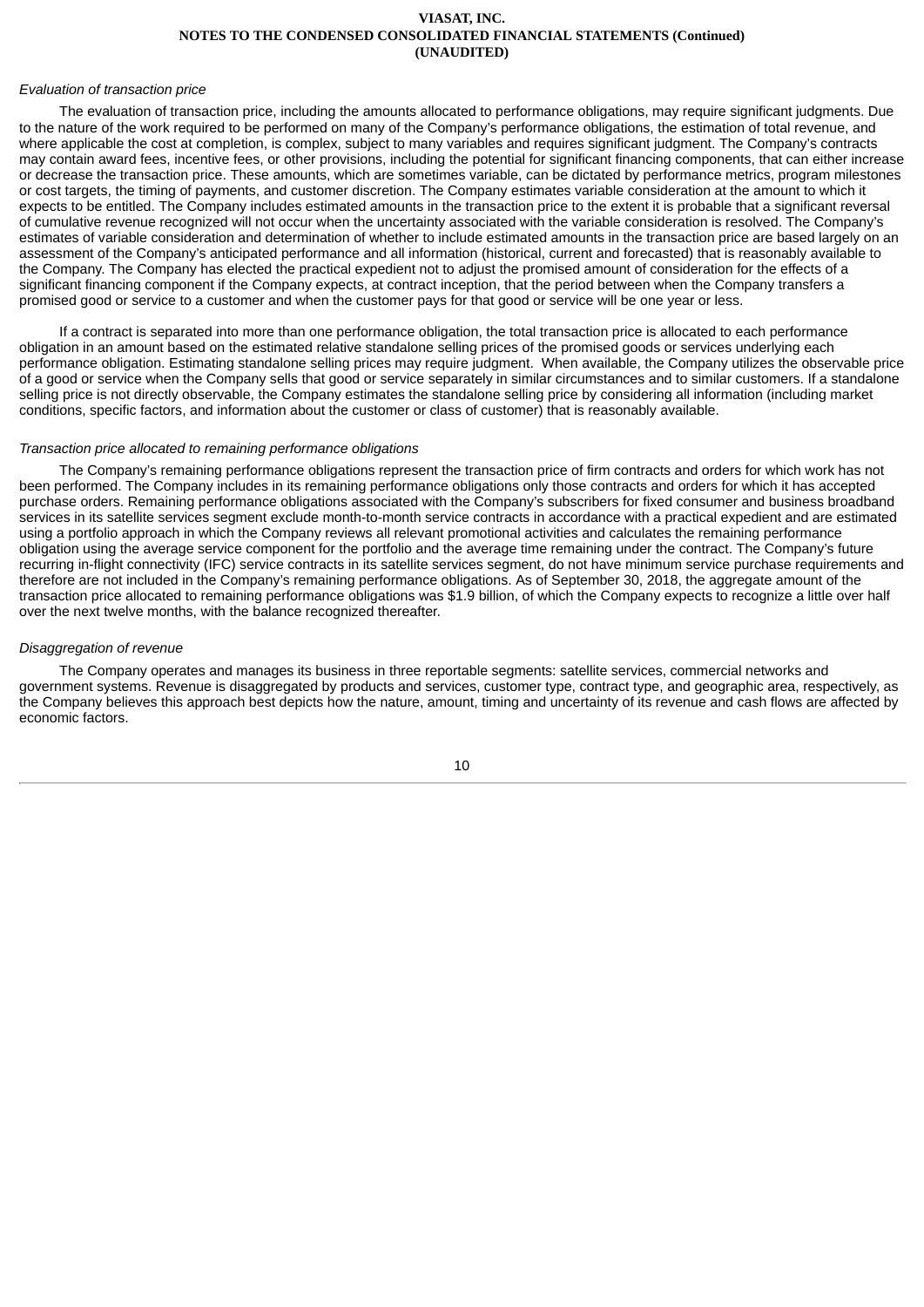The following sets forth disaggregated reported revenue by segment and product and services for the three and six months ended September 30, 2018:

|                         | Three Months Ended September 30, 2018 |     |                                     |                |                              |    |                       |
|-------------------------|---------------------------------------|-----|-------------------------------------|----------------|------------------------------|----|-----------------------|
|                         | <b>Satellite Services</b>             |     | Commercial<br><b>Networks</b>       |                | Government<br><b>Systems</b> |    | <b>Total Revenues</b> |
|                         |                                       |     |                                     | (In thousands) |                              |    |                       |
| <b>Product revenues</b> | \$<br>$\hspace{0.05cm}$               | \$. | 104,190                             | \$             | 176,245                      | \$ | 280,435               |
| Service revenues        | 162,962                               |     | 10,330                              |                | 63,747                       |    | 237,039               |
| <b>Total revenues</b>   | 162.962                               | Æ.  | 114.520                             |                | 239.992                      | £. | 517.474               |
|                         |                                       |     |                                     |                |                              |    |                       |
|                         |                                       |     | Six Months Ended September 30, 2018 |                |                              |    |                       |

|                         |                                |                    | Commercial      |                | Government     |     |                       |
|-------------------------|--------------------------------|--------------------|-----------------|----------------|----------------|-----|-----------------------|
|                         | <b>Satellite Services</b>      |                    | <b>Networks</b> |                | <b>Systems</b> |     | <b>Total Revenues</b> |
|                         |                                |                    |                 | (In thousands) |                |     |                       |
| <b>Product revenues</b> | $\overbrace{\hspace{25mm}}^{}$ |                    | 189.323         |                | 309,241        | \$  | 498.564               |
| Service revenues        | 316.523                        |                    | 20.263          |                | 120.993        |     | 457.779               |
| <b>Total revenues</b>   | 316,523                        | $\mathbf{r}$<br>Œ. | 209,586         |                | 430,234        | \$. | 956,343               |

Revenues from the U.S. government as an individual customer comprised approximately 29% of total revenues for the three and six months ended September 30, 2018, mainly reported within the government systems segment. The Company's commercial customers, mainly reported within the commercial networks and satellite services segments, comprised approximately 71% of total revenues for the three and six months ended September 30, 2018.

The Company's satellite services segment revenues are primarily derived from the Company's fixed broadband services, IFC services and worldwide managed network services.

Revenues in the Company's commercial networks and government systems segments are primarily derived from three types of contracts: fixed-price, cost-reimbursement and time-and-materials contracts. Fixed-price contracts (which require the Company to provide products and services under a contract at a specified price) comprised approximately 90% and 89% of the Company's total revenues for these segments for the three and six months ended September 30, 2018, respectively. The remainder of the Company's revenues in these segments for such periods was derived primarily from cost-reimbursement contracts (under which the Company is reimbursed for all actual costs incurred in performing the contract to the extent such costs are within the contract ceiling and allowable under the terms of the contract, plus a fee or profit) and from time-and-materials contracts (under which the Company is reimbursed for the number of labor hours expended at an established hourly rate negotiated in the contract, plus the cost of materials utilized in providing such products or services).

Historically, a significant portion of the Company's revenues in its commercial networks and government systems segments has been derived from customer contracts that include the development of products. The development efforts are conducted in direct response to the customer's specific requirements and, accordingly, expenditures related to such efforts are included in cost of sales when incurred and the related funding (which includes a profit component) is included in revenues. Revenues for the Company's funded development from its customer contracts were approximately 17% of its total revenues for the three and six months ended September 30, 2018.

Revenues by geographic area for the three and six months ended September 30, 2018 were as follows:

|                       | <b>Three Months Ended</b><br>September 30, 2018 |                | <b>Six Months Ended</b><br><b>September 30, 2018</b> |
|-----------------------|-------------------------------------------------|----------------|------------------------------------------------------|
|                       |                                                 | (In thousands) |                                                      |
| U.S. customers        | 470,220                                         |                | 848,392                                              |
| Non U.S. customers    | 47.254                                          |                | 107,951                                              |
| <b>Total revenues</b> | 517.474                                         |                | 956,343                                              |

The Company distinguishes revenues from external customers by geographic area based on customer location.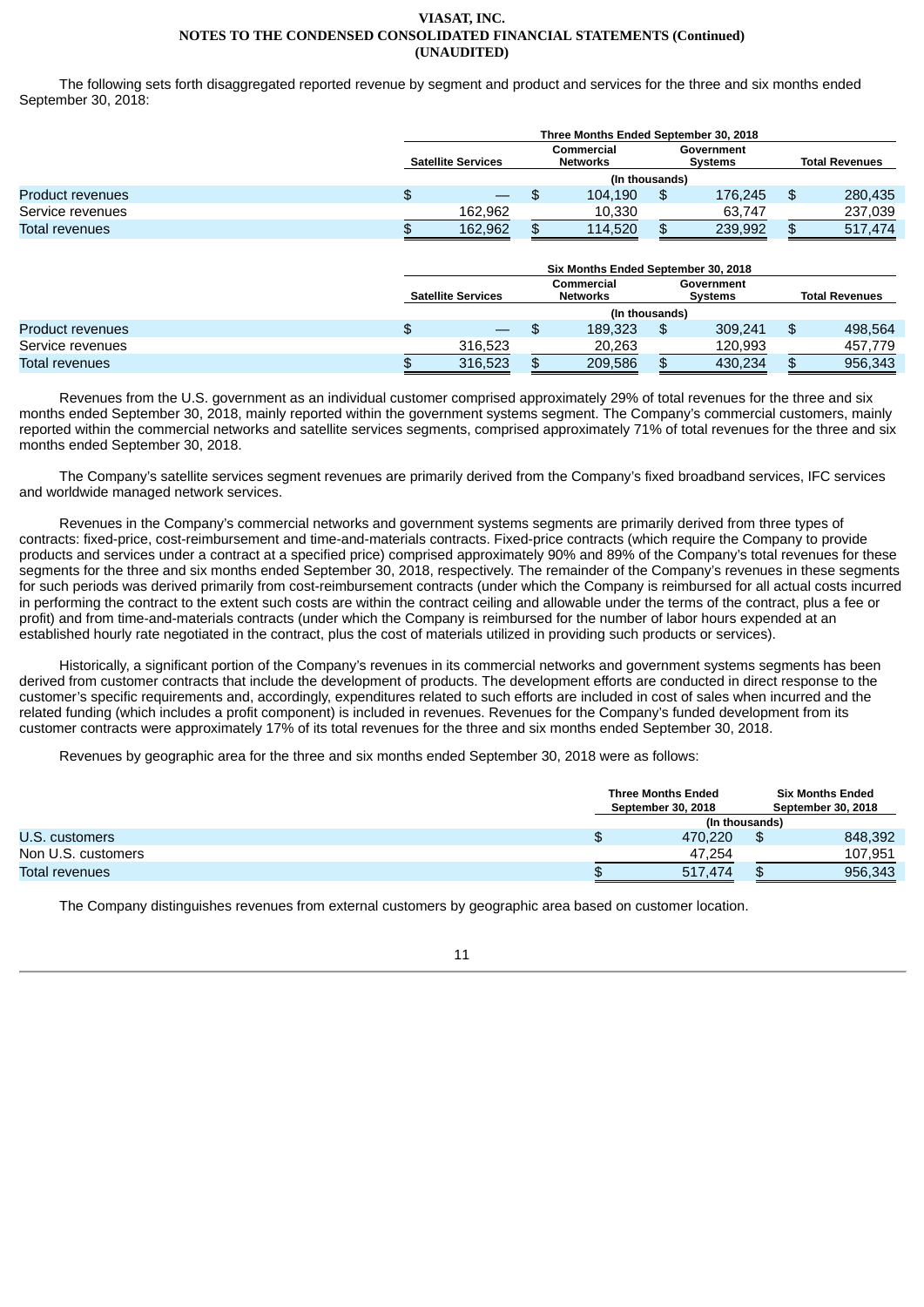#### *Contract balances*

Contract balances consist of contract asset and contract liability. A contract asset, or with respect to the Company, an unbilled accounts receivable, is recorded when revenue is recognized in advance of the Company's right to bill and receive consideration, typically resulting from sales under long-term contracts. Unbilled accounts receivable are generally expected to be billed and collected within one year. The unbilled accounts receivable will decrease as provided service or delivered products are billed. The Company receives payments from customers based on a billing schedule established in the Company's contracts.

When consideration is received in advance of the delivery of goods or services, a contract liability, or with respect to the Company, collections in excess of revenues or deferred revenues, is recorded. Reductions in the collections in excess of revenues or deferred revenues will be recorded as the Company satisfies the performance obligations.

The following table presents contract assets and liabilities as of September 30, 2018 and April 1, 2018:

|                                                         | As of<br>September 30,<br>2018 |                | As of<br>April 1,<br>2018 |
|---------------------------------------------------------|--------------------------------|----------------|---------------------------|
|                                                         |                                | (In thousands) |                           |
| Unbilled accounts receivable                            | 81.592                         |                | 79.492                    |
| Collections in excess of revenues and deferred revenues | 108.977                        |                | 127,355                   |
| Deferred revenues, long-term portion                    | 81,740                         |                | 77,831                    |

During the three and six months ended September 30, 2018, the Company recognized revenue of \$31.5 million and \$82.1 million. respectively, related to the Company's collections in excess of revenues and deferred revenues at April 1, 2018.

#### *Other assets and deferred costs – contracts with customers*

The adoption of ASU 2014-09 also included the establishment of ASC 340-40, Other Assets and Deferred Costs – Contracts with Customers. The new standard requires the recognition of an asset from the incremental costs of obtaining a contract with a customer, if the Company expects to recover those costs. The incremental costs of obtaining a contract are those costs that the Company incurs to obtain a contract with a customer that it would not have incurred if the contract had not been obtained. ASC 340-40 also requires the recognition of an asset from the costs incurred to fulfill a contract when (1) the costs relate directly to a contract or to an anticipated contract that the Company can specifically identify, (2) the costs generate or enhance resources of the Company that will be used in satisfying (or in continuing to satisfy) performance obligations in the future, and (3) the costs are expected to be recovered. Adoption of the standard has resulted in the recognition of an asset related to commission costs incurred primarily in the Company's satellite services segment, and recognition of an asset related to costs incurred to fulfill contracts. Costs to acquire customer contracts are amortized over the estimated customer contract life. Costs to fulfill customer contracts are amortized in proportion to the revenue to which the costs relate. For contracts with an estimated amortization period of less than one year, the Company elected the practical expedient and expenses incremental costs immediately. The Company's deferred customer contract acquisition costs and costs to fulfill contract balances were \$48.4 million and \$7.4 million as of September 30, 2018, respectively. Of the Company's total deferred customer contract acquisition costs and costs to fulfill contracts, \$19.1 million was included in prepaid expenses and other current assets and \$36.7 million was included in other assets on the Company's condensed consolidated balance sheet as of September 30, 2018. For total deferred customer contract acquisition costs and contract fulfillment costs, the Company's amortization and reduction of carrying value associated with contract termination was \$10.6 million and \$20.3 million, for the three and six months ended September 30, 2018, respectively.

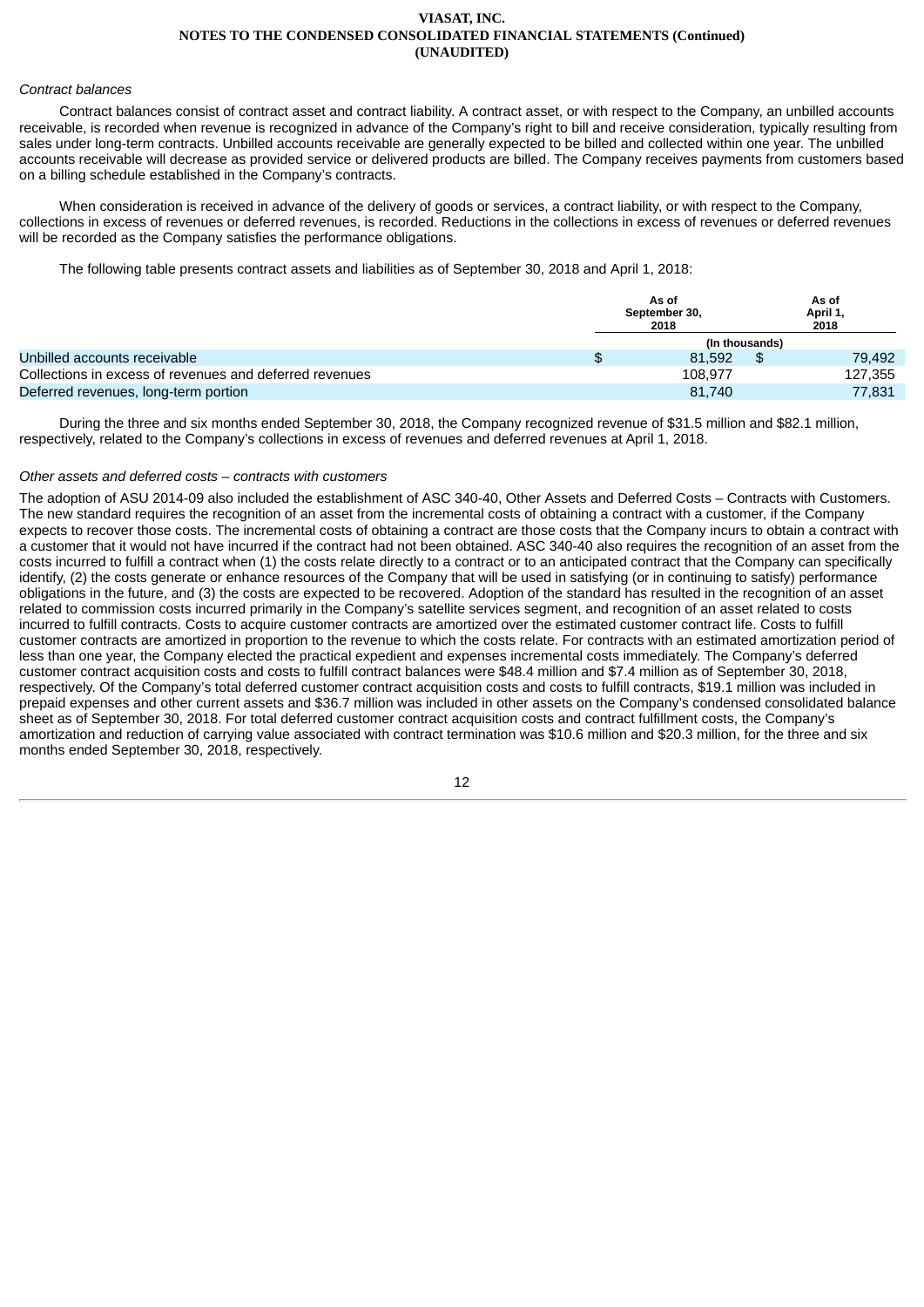#### *Comparative results*

The Company adopted ASC 606 as of April 1, 2018 using the "modified retrospective method" under which the Company is required to provide additional disclosures comparing results to previous accounting standards. Accordingly, the following table presents the Company's reported results under ASC 606 and the Company's pro forma results using the historical accounting method under ASC 605 for the three and six months ended September 30, 2018 and as of September 30, 2018:

|                                                                                            |    | Three Months Ended September 30, 2018 |     |                                       |     |                                                         |  |  |
|--------------------------------------------------------------------------------------------|----|---------------------------------------|-----|---------------------------------------|-----|---------------------------------------------------------|--|--|
|                                                                                            |    | <b>As Reported</b>                    |     | Impact of<br><b>ASC 606</b>           |     | <b>Historical</b><br><b>Accounting</b><br><b>Method</b> |  |  |
|                                                                                            |    |                                       |     | (In thousands, except per share data) |     |                                                         |  |  |
| <b>Condensed Consolidated Statements of Operations</b><br>and Comprehensive Income (Loss): |    |                                       |     |                                       |     |                                                         |  |  |
| Product revenues                                                                           | \$ | 280,435                               | \$  | (4, 779)                              | -\$ | 275,656                                                 |  |  |
| Service revenues                                                                           |    | 237,039                               |     | (511)                                 |     | 236,528                                                 |  |  |
| Total revenues                                                                             |    | 517,474                               |     | (5,290)                               |     | 512,184                                                 |  |  |
| Cost of product revenues                                                                   |    | 216,900                               |     | (3,396)                               |     | 213,504                                                 |  |  |
| Cost of service revenues                                                                   |    | 175,230                               |     | 52                                    |     | 175,282                                                 |  |  |
| Selling, general and administrative                                                        |    | 113,120                               |     | 3,871                                 |     | 116,991                                                 |  |  |
| Independent research and development                                                       |    | 31,360                                |     | 1,500                                 |     | 32,860                                                  |  |  |
| Loss from operations                                                                       |    | (21,571)                              |     | (7, 317)                              |     | (28, 888)                                               |  |  |
| Interest expense                                                                           |    | (14,074)                              |     | 1,011                                 |     | (13,063)                                                |  |  |
| Loss before income taxes                                                                   |    | (35, 616)                             |     | (6,306)                               |     | (41, 922)                                               |  |  |
| Benefit from income taxes                                                                  |    | 9,704                                 |     | 1,940                                 |     | 11,644                                                  |  |  |
| Net loss                                                                                   |    | (25,598)                              |     | (4,366)                               |     | (29, 964)                                               |  |  |
| Net loss attributable to Viasat, Inc.                                                      |    | (25, 724)                             |     | (4,366)                               |     | (30,090)                                                |  |  |
|                                                                                            |    |                                       |     |                                       |     |                                                         |  |  |
| Basic net loss per share attributable to Viasat, Inc.<br>common stockholders               | \$ | (0.43)                                | -\$ | $(0.07)$ \$                           |     | (0.50)                                                  |  |  |
| Diluted net loss per share attributable to Viasat, Inc.<br>common stockholders             | \$ | (0.43)                                | \$  | $(0.07)$ \$                           |     | (0.50)                                                  |  |  |
|                                                                                            | 13 |                                       |     |                                       |     |                                                         |  |  |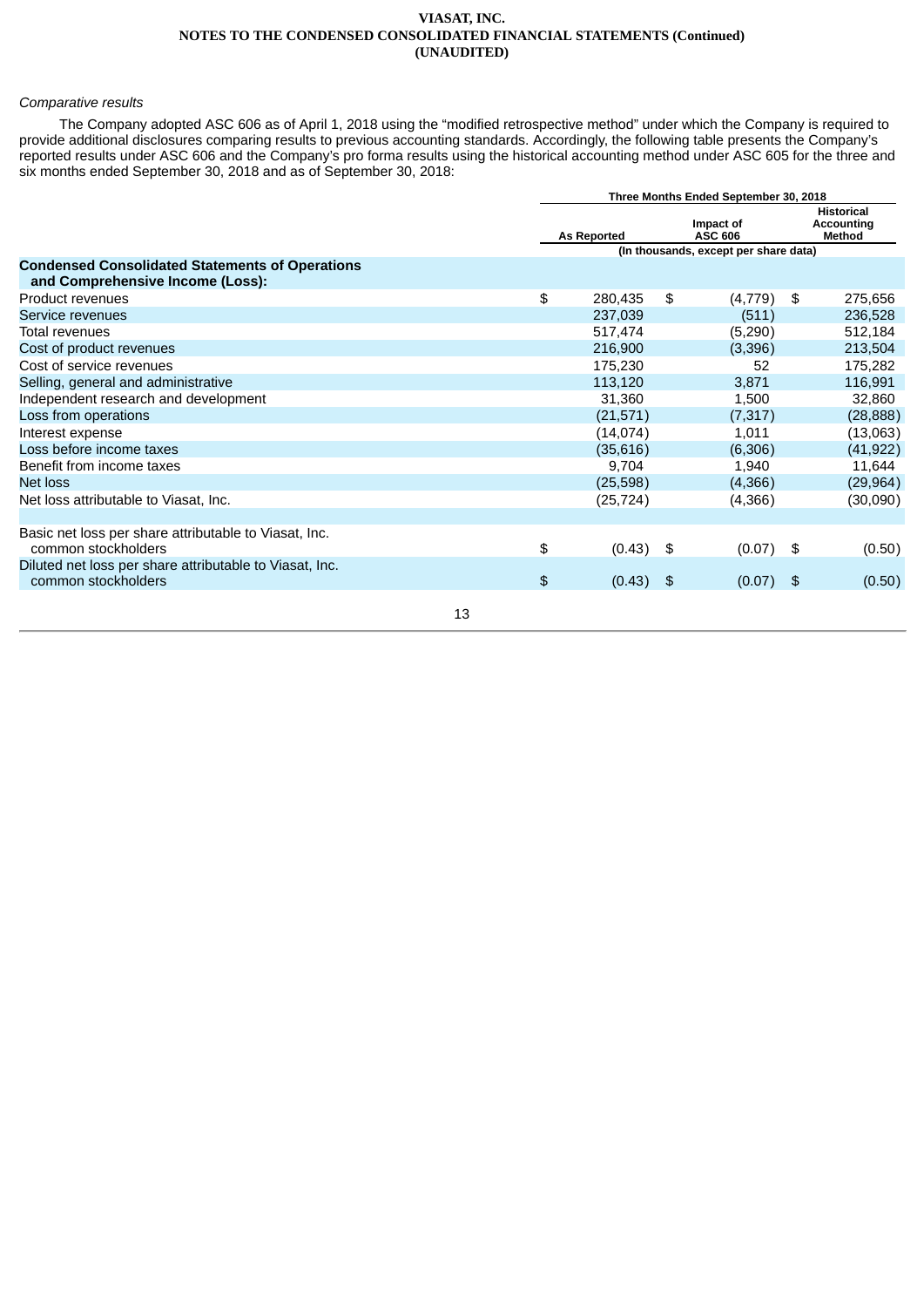|                                                                                            | Six Months Ended September 30, 2018 |                    |    |                                       |      |                                                         |  |  |
|--------------------------------------------------------------------------------------------|-------------------------------------|--------------------|----|---------------------------------------|------|---------------------------------------------------------|--|--|
|                                                                                            |                                     | <b>As Reported</b> |    | Impact of<br><b>ASC 606</b>           |      | <b>Historical</b><br><b>Accounting</b><br><b>Method</b> |  |  |
|                                                                                            |                                     |                    |    | (In thousands, except per share data) |      |                                                         |  |  |
| <b>Condensed Consolidated Statements of Operations</b><br>and Comprehensive Income (Loss): |                                     |                    |    |                                       |      |                                                         |  |  |
| Product revenues                                                                           | \$                                  | 498.564            | \$ | (4,200)                               | - \$ | 494,364                                                 |  |  |
| Service revenues                                                                           |                                     | 457,779            |    | (1, 577)                              |      | 456,202                                                 |  |  |
| Total revenues                                                                             |                                     | 956,343            |    | (5, 777)                              |      | 950,566                                                 |  |  |
| Cost of product revenues                                                                   |                                     | 390,348            |    | (3, 147)                              |      | 387,201                                                 |  |  |
| Cost of service revenues                                                                   |                                     | 346,662            |    | (70)                                  |      | 346,592                                                 |  |  |
| Selling, general and administrative                                                        |                                     | 225,762            |    | 6,210                                 |      | 231,972                                                 |  |  |
| Independent research and development                                                       |                                     | 64,733             |    | 4,245                                 |      | 68,978                                                  |  |  |
| Loss from operations                                                                       |                                     | (76,050)           |    | (13,015)                              |      | (89,065)                                                |  |  |
| Interest expense                                                                           |                                     | (25, 398)          |    | 2,003                                 |      | (23, 395)                                               |  |  |
| Loss before income taxes                                                                   |                                     | (101, 383)         |    | (11, 012)                             |      | (112, 395)                                              |  |  |
| Benefit from income taxes                                                                  |                                     | 38,909             |    | 1,755                                 |      | 40,664                                                  |  |  |
| <b>Net loss</b>                                                                            |                                     | (61,095)           |    | (9,257)                               |      | (70, 352)                                               |  |  |
| Net loss attributable to Viasat, Inc.                                                      |                                     | (59, 734)          |    | (9,257)                               |      | (68,991)                                                |  |  |
|                                                                                            |                                     |                    |    |                                       |      |                                                         |  |  |
| Basic net loss per share attributable to Viasat, Inc.<br>common stockholders               | \$                                  | $(1.00)$ \$        |    | $(0.16)$ \$                           |      | (1.16)                                                  |  |  |
| Diluted net loss per share attributable to Viasat, Inc.<br>common stockholders             | \$                                  | (1.00)             | \$ | $(0.16)$ \$                           |      | (1.16)                                                  |  |  |
|                                                                                            |                                     |                    |    |                                       |      |                                                         |  |  |

|                                               | As of September 30, 2018 |    |                             |    |                |  |                                           |
|-----------------------------------------------|--------------------------|----|-----------------------------|----|----------------|--|-------------------------------------------|
|                                               | <b>As Reported</b>       |    | Impact of<br><b>ASC 606</b> |    | (In thousands) |  | <b>Historical</b><br>Accounting<br>Method |
| <b>Condensed Consolidated Balance Sheets:</b> |                          |    |                             |    |                |  |                                           |
| Accounts receivable, net                      | \$<br>268,803            | \$ | 2.322                       | \$ | 271.125        |  |                                           |
|                                               |                          |    |                             |    |                |  |                                           |
| <b>Inventories</b>                            | 232,078                  |    | (2, 125)                    |    | 229,953        |  |                                           |
| Prepaid expenses and other current assets     | 233.258                  |    | (16,952)                    |    | 216,306        |  |                                           |
| Other assets                                  | 744.740                  |    | (23, 865)                   |    | 720,875        |  |                                           |
| <b>Accrued liabilities</b>                    | 250.407                  |    | (5,483)                     |    | 244.924        |  |                                           |
| <b>Retained earnings</b>                      | 252,107                  |    | (35, 136)                   |    | 216.971        |  |                                           |

#### *Advertising costs*

In accordance with the authoritative guidance for advertising costs (ASC 720-35), advertising costs are expensed as incurred and included in selling, general and administrative (SG&A) expenses. Advertising expenses for the three months ended September 30, 2018 and 2017 were \$10.3 million and \$2.3 million, respectively, and for the six months ended September 30, 2018 and 2017 were \$17.0 million and \$3.5 million, respectively.

#### *Restricted cash*

Restricted cash relates to ViaSat-2 satellite insurance claim proceeds held by the trustee under the Company's direct loan facility with the Export-Import Bank of the United States for ViaSat-2 (the Ex-Im Credit Facility) pending repayment of borrowings under the Ex-Im Credit Facility with such proceeds (see Note 6 — Senior Notes and Other Long-Term Debt for more information).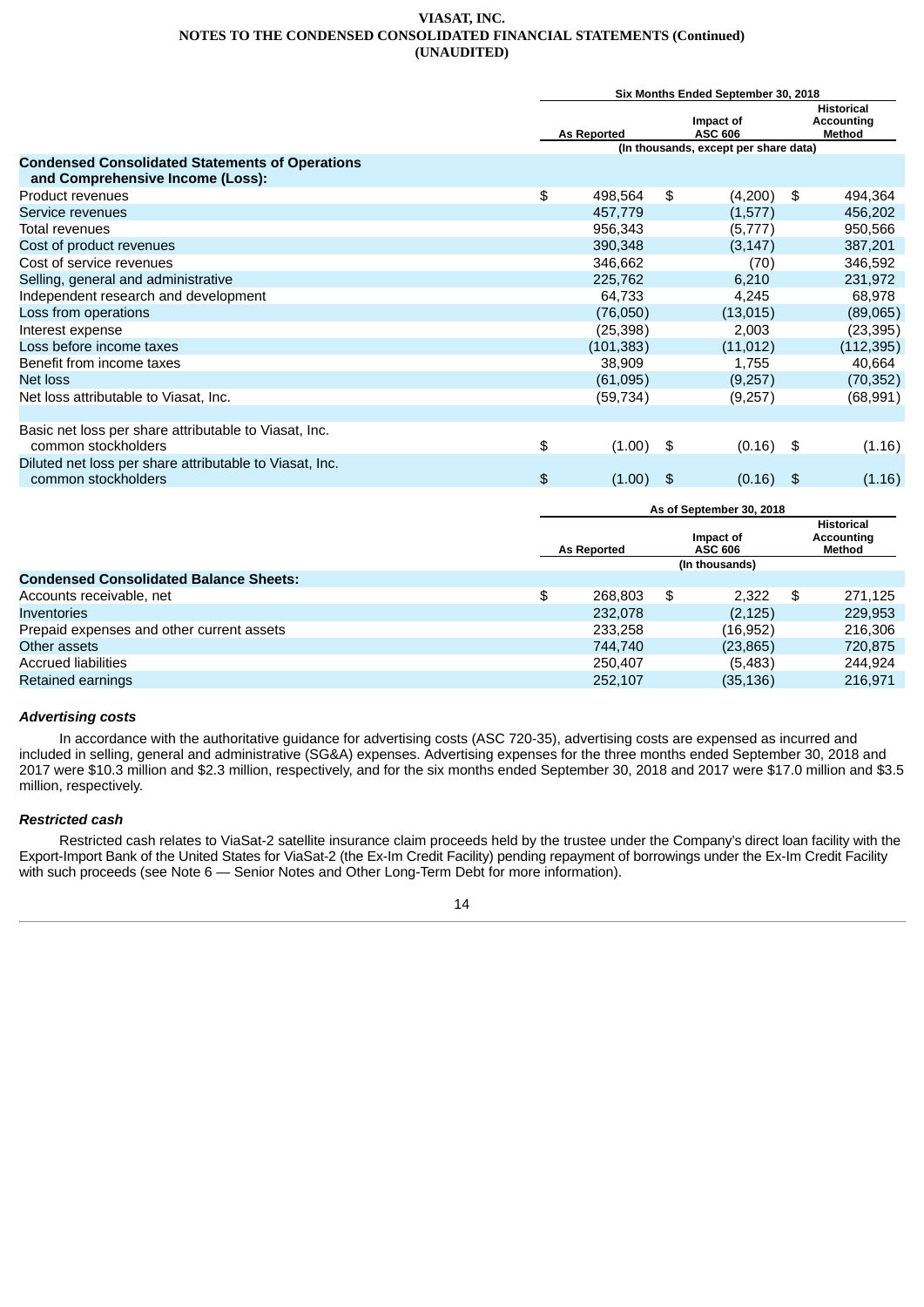In accordance with the authoritative guidance for the statement of cash flows (ASU 230), the following table provides a reconciliation of cash and cash equivalents and restricted cash reported within the condensed consolidated balance sheets that total to the amounts shown in the condensed consolidated statements of cash flows.

|                                                     | As of<br>September 30, 2018 |                |  | As of<br>March 31, 2018 |
|-----------------------------------------------------|-----------------------------|----------------|--|-------------------------|
|                                                     |                             | (in thousands) |  |                         |
| Cash and cash equivalents                           |                             | 44.458         |  | 71.446                  |
| Restricted cash                                     |                             | 7.169          |  |                         |
| Total cash and cash equivalents and restricted cash |                             |                |  |                         |
| shown in the consolidated statements of cash flows  |                             | 51.627         |  | 71.446                  |

#### *Property, equipment and satellites*

Satellites and other property and equipment, including internally developed software, are recorded at cost or, in the case of certain satellites and other property acquired, the fair value at the date of acquisition, net of accumulated depreciation. Capitalized satellite costs consist primarily of the costs of satellite construction and launch, including launch insurance and insurance during the period of in-orbit testing, the net present value of performance incentives expected to be payable to satellite manufacturers (dependent on the continued satisfactory performance of the satellites), costs directly associated with the monitoring and support of satellite construction, and interest costs incurred during the period of satellite construction. The Company also constructs earth stations, network operations systems and other assets to support its satellites, and those construction costs, including interest, are capitalized as incurred. At the time satellites are placed in service, the Company estimates the useful life of its satellites for depreciation purposes based upon an analysis of each satellite's performance against the original manufacturer's orbital design life, estimated fuel levels and related consumption rates, as well as historical satellite operating trends. Costs related to internally developed software for internal uses are capitalized after the preliminary project stage is complete and are amortized over the estimated useful lives of the assets. Costs incurred for additions to property, equipment and satellites, together with major renewals and betterments, are capitalized and depreciated over the remaining life of the underlying asset. Costs incurred for maintenance, repairs and minor renewals and betterments are charged to expense as incurred. When assets are sold or otherwise disposed of, the cost and related accumulated depreciation or amortization are removed from the accounts and any resulting gain or loss is recognized in operations, which for the periods presented, primarily related to losses incurred for unreturned customer premise equipment (CPE). The Company computes depreciation using the straight-line method over the estimated useful lives of the assets ranging from two to 24 years. Leasehold improvements are capitalized and amortized using the straight-line method over the shorter of the lease term or the life of the improvement.

Interest expense is capitalized on the carrying value of assets under construction, in accordance with the authoritative guidance for the capitalization of interest (ASC 835-20). With respect to the ViaSat-3 class satellites, gateway and networking equipment and other assets under construction, the Company capitalized \$7.5 million and \$13.7 million of interest expense for the three and six months ended September 30, 2018, respectively. With respect to the ViaSat-2 satellite, ViaSat-3 class satellites, gateway and networking equipment and other assets under construction, the Company capitalized \$16.1 million and \$30.7 million of interest expense for the three and six months ended September 30, 2017, respectively.

The Company owns three satellites in service: ViaSat-2 (its second-generation high-capacity Ka-band spot-beam satellite, which was placed into service in the fourth quarter of fiscal year 2018), ViaSat-1 (its first-generation high-capacity Ka-band spot-beam satellite, which was placed into service in January 2012) and WildBlue-1 (which was placed into service in March 2007). The Company currently has two thirdgeneration ViaSat-3 class satellites under construction. The Company also has an exclusive prepaid lifetime capital lease of Ka-band capacity over the contiguous United States on Telesat Canada's Anik F2 satellite (which was placed into service in April 2005) and owns related earth stations and networking equipment for all of its satellites. The Company periodically reviews the remaining estimated useful life of its satellites to determine if revisions to estimated lives are necessary. The Company procures indoor and outdoor CPE units leased to subscribers under a retail leasing program as part of the Company's satellite services segment, which are reflected in investing activities and property and equipment in the accompanying condensed consolidated financial statements. The Company depreciates the satellites, earth stations and networking equipment, CPE units and related installation costs over their estimated useful lives. The total cost and accumulated depreciation of CPE units included in property and equipment, net, as of September 30, 2018 were \$341.3 million and \$133.2 million, respectively. The total cost and accumulated depreciation of CPE units included in property and equipment, net, as of March 31, 2018 were \$298.7 million and \$129.0 million, respectively.

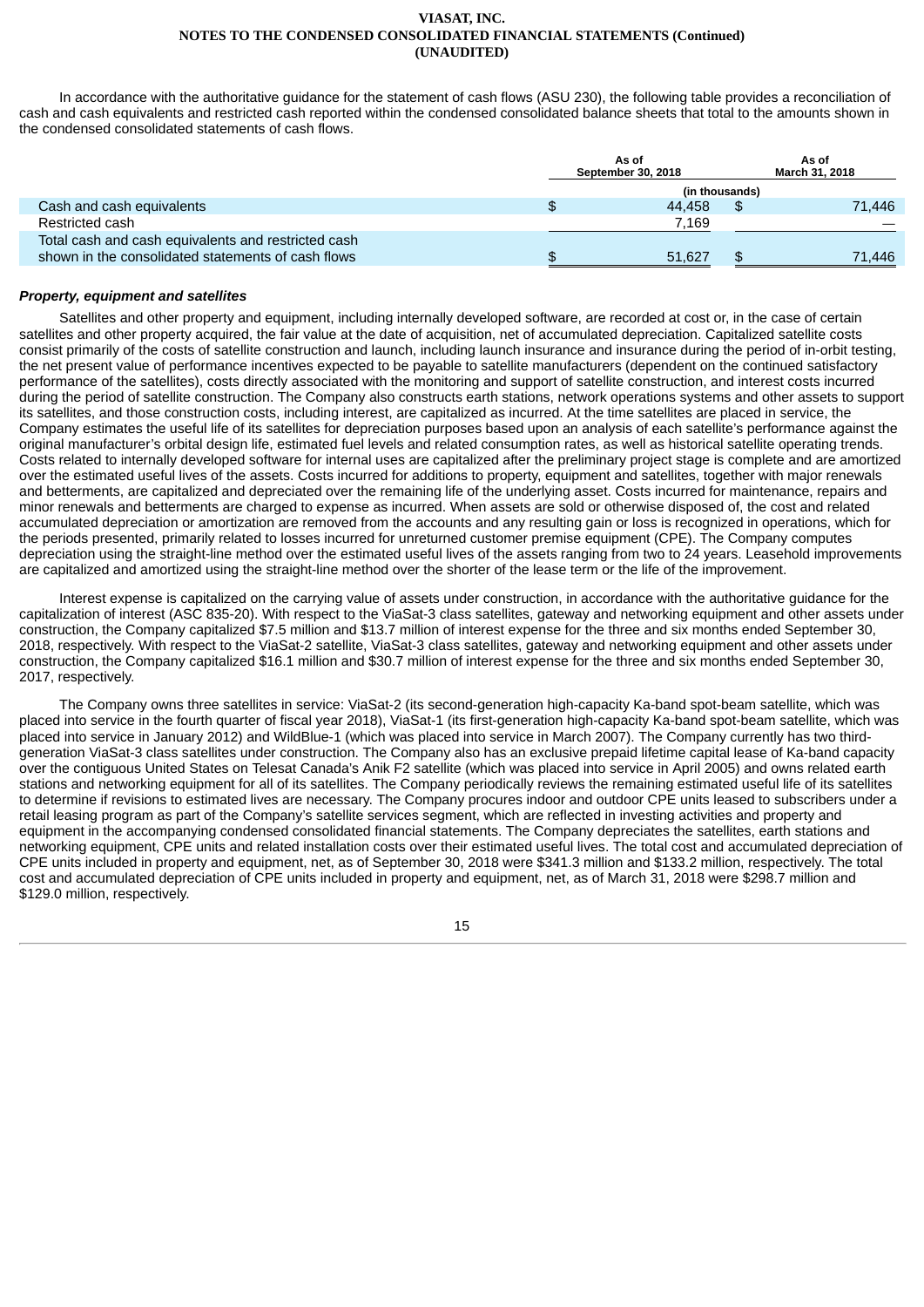On June 1, 2017, the Company's second-generation ViaSat-2 satellite was successfully launched into orbit. In the fourth quarter of fiscal year 2018, shortly before the launch of commercial broadband services on the satellite, the Company reported an antenna deployment issue. The Company worked with the satellite manufacturer to determine the root cause of the antenna deployment issue, potential correcting measures, and resulting damage. In the second quarter of fiscal year 2019, the root cause analysis was completed. Based on that analysis, the Company recorded a reduction to the carrying value of the ViaSat-2 satellite of \$177.4 million, with a corresponding insurance claim receivable of \$177.4 million, based on the Company's estimated ViaSat-2 output capabilities as compared to the anticipated, potential and configured capacity of the ViaSat-2 satellite. As of September 30, 2018, the Company had received \$44.4 million in insurance recovery proceeds related to such claims and the remaining \$133.0 million, as probable, was recorded as a receivable. The ViaSat-2 satellite was primarily financed by the Ex-Im Credit Facility (see Note 6 — Senior Notes and Other Long-Term Debt for more information). Pursuant to the terms of the Ex-Im Credit Facility, insurance proceeds received from such claims will be used to pay down outstanding borrowings under the Ex-Im Credit Facility upon receipt. Subsequent to the end of the fiscal second quarter, the Company received an additional \$57.8 million related to its outstanding ViaSat-2 insurance claims.

Occasionally, the Company may enter into capital lease arrangements for various machinery, equipment, computer-related equipment, software, furniture or fixtures. The Company records amortization of assets leased under capital lease arrangements within depreciation expense.

#### *Patents, orbital slots and other licenses*

The Company capitalizes the costs of obtaining or acquiring patents, orbital slots and other licenses. Amortization of intangible assets that have finite lives is provided for by the straight-line method over the shorter of the legal or estimated economic life. Total capitalized costs of \$3.2 million related to patents were included in other assets as of September 30, 2018 and March 31, 2018. The Company capitalized costs of \$16.4 million and \$15.4 million related to acquiring and obtaining orbital slots and other licenses included in other assets as of September 30, 2018 and March 31, 2018, respectively. Accumulated amortization related to these assets was \$2.8 million and \$2.5 million as of September 30, 2018 and March 31, 2018, respectively. Amortization expense related to these assets was an insignificant amount for the three and six months ended September 30, 2018 and 2017. If a patent, orbital slot or orbital license is rejected, abandoned or otherwise invalidated, the unamortized cost is expensed in that period. During the three and six months ended September 30, 2018 and 2017, the Company did not write off any significant costs due to abandonment or impairment.

#### *Debt issuance costs*

Debt issuance costs are amortized and recognized as interest expense using the effective interest rate method, or, when the results are not materially different, on a straight-line basis over the expected term of the related debt. During the three months ended September 30, 2018 and 2017, no debt issuance costs were capitalized. Unamortized debt issuance costs related to extinguished debt are expensed at the time the debt is extinguished and recorded in loss on extinguishment of debt in the condensed consolidated statements of operations and comprehensive income (loss). Debt issuance costs related to the Company's revolving credit facility (the Revolving Credit Facility) are recorded in prepaid expenses and other current assets and in other long-term assets in the condensed consolidated balance sheets in accordance with the authoritative guidance for imputation of interest (ASC 835-30). Debt issuance costs related to the Company's 5.625% Senior Notes due 2025 (the 2025 Notes) and the the Ex-Im Credit Facility are recorded as a direct deduction from the carrying amount of the related debt, consistent with debt discounts, in accordance with the authoritative quidance for imputation of interest (ASC 835-30).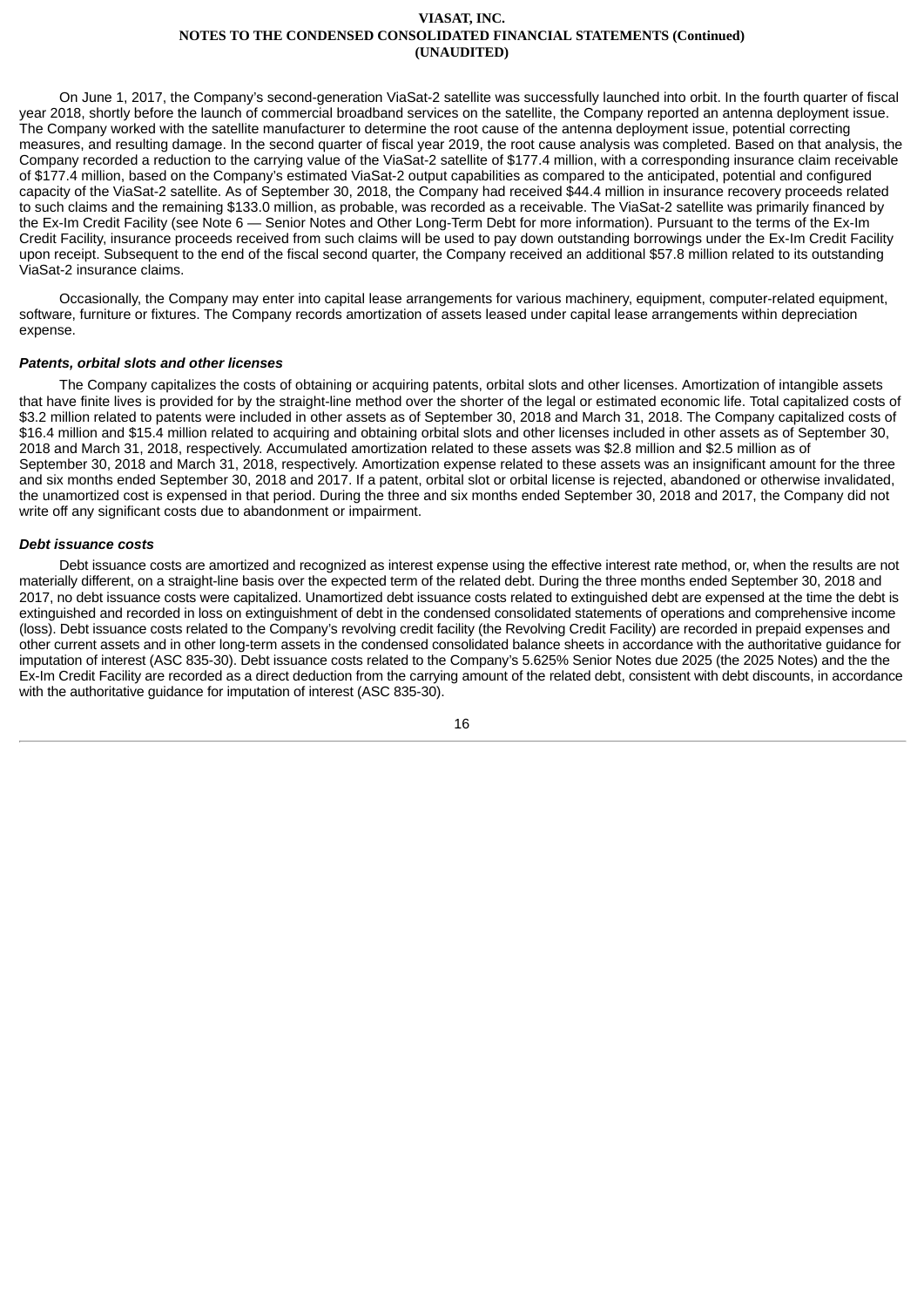#### *Software development*

Costs of developing software for sale are charged to research and development expense when incurred, until technological feasibility has been established. Software development costs incurred from the time technological feasibility is reached until the product is available for general release to customers are capitalized and reported at the lower of unamortized cost or net realizable value. Once the product is available for general release, the software development costs are amortized based on the ratio of current to future revenue for each product with an annual minimum equal to straight-line amortization over the remaining estimated economic life of the product, generally within five years. Capitalized costs, net, of \$244.7 million and \$246.8 million related to software developed for resale were included in other assets as of September 30, 2018 and March 31, 2018, respectively. The Company capitalized \$9.6 million and \$21.0 million of costs related to software developed for resale for the three and six months ended September 30, 2018, respectively. The Company capitalized \$20.0 million and \$37.8 million of costs related to software developed for resale for the three and six months ended September 30, 2017, respectively. Amortization expense for capitalized software development costs was \$11.7 million and \$23.1 million for the three and six months ended September 30, 2018, respectively, and \$6.6 million and \$16.3 million for the three and six months ended September 30, 2017, respectively.

#### *Self-insurance liabilities*

The Company has self-insurance plans to retain a portion of the exposure for losses related to employee medical benefits and workers' compensation. The self-insurance plans include policies which provide for both specific and aggregate stop-loss limits. The Company utilizes internal actuarial methods as well as other historical information for the purpose of estimating ultimate costs for a particular plan year. Based on these actuarial methods, along with currently available information and insurance industry statistics, the Company has recorded self-insurance liability for its plans of \$4.9 million and \$4.5 million in accrued liabilities in the condensed consolidated balance sheets as of September 30, 2018 and March 31, 2018, respectively. The Company's estimate, which is subject to inherent variability, is based on average claims experience in the Company's industry and its own experience in terms of frequency and severity of claims, including asserted and unasserted claims incurred but not reported, with no explicit provision for adverse fluctuation from year to year. This variability may lead to ultimate payments being either greater or less than the amounts presented above. Self-insurance liabilities have been classified as a current liability in accrued liabilities in accordance with the estimated timing of the projected payments.

#### *Indemnification provisions*

In the ordinary course of business, the Company includes indemnification provisions in certain of its contracts, generally relating to parties with which the Company has commercial relations. Pursuant to these agreements, the Company will indemnify, hold harmless and agree to reimburse the indemnified party for losses suffered or incurred by the indemnified party, including but not limited to losses relating to third-party intellectual property claims. To date, there have not been any material costs incurred in connection with such indemnification clauses. The Company's insurance policies do not necessarily cover the cost of defending indemnification claims or providing indemnification, so if a claim was filed against the Company by any party that the Company has agreed to indemnify, the Company could incur substantial legal costs and damages. A claim would be accrued when a loss is considered probable and the amount can be reasonably estimated. At September 30, 2018 and March 31, 2018, no such amounts were accrued related to the aforementioned provisions.

#### *Noncontrolling interests*

A noncontrolling interest represents the equity interest in a subsidiary that is not attributable, either directly or indirectly, to the Company and is reported as equity of the Company, separately from the Company's controlling interest. Revenues, expenses, gains, losses, net income (loss) and other comprehensive income (loss) are reported in the condensed consolidated financial statements at the consolidated amounts, which include the amounts attributable to both the controlling and noncontrolling interest.

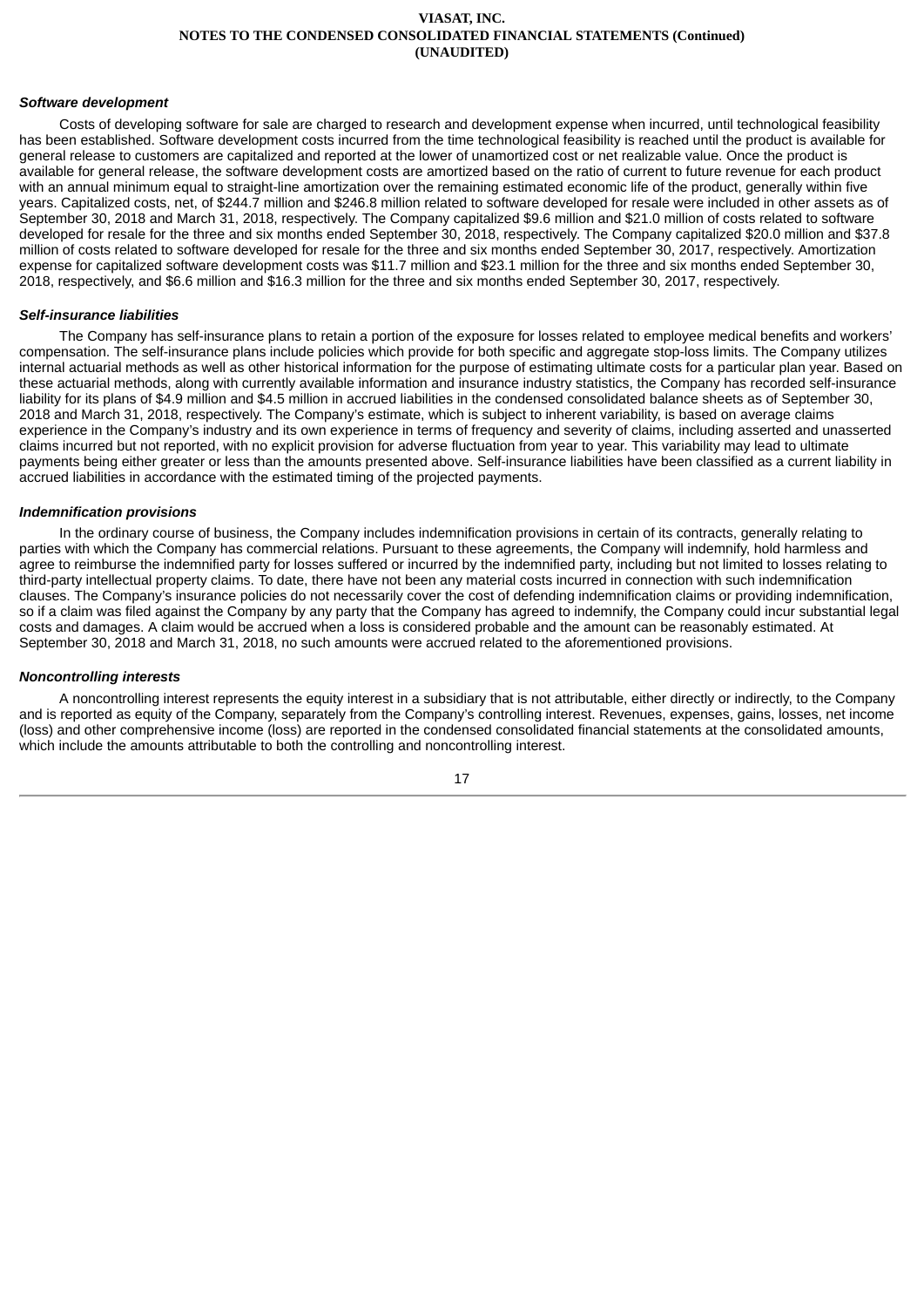#### *Investments in unconsolidated affiliate — equity method*

Investments in entities in which the Company can exercise significant influence, but does not own a majority equity interest or otherwise control, are accounted for using the equity method and are included as investment in unconsolidated affiliate in other assets (long-term) on the condensed consolidated balance sheets. The Company records its share of the results of such entities within equity in income (loss) of unconsolidated affiliate, net on the condensed consolidated statements of operations and comprehensive income (loss). The Company monitors such investments for other-than-temporary impairment by considering factors including the current economic and market conditions and the operating performance of the entities and records reductions in carrying values when necessary. The fair value of privately held investments is estimated using the best available information as of the valuation date, including current earnings trends, undiscounted cash flows, quoted stock prices of comparable public companies, and other company specific information, including recent financing rounds.

#### *Common stock held in treasury*

As of September 30, 2018 and March 31, 2018, the Company had no shares of common stock held in treasury.

During the six months ended September 30, 2018 and 2017, the Company issued 308,731 and 106,741 shares of common stock, respectively, based on the vesting terms of certain restricted stock unit agreements. In order for employees to satisfy minimum statutory employee tax withholding requirements related to the issuance of common stock underlying these restricted stock unit agreements, during the six months ended September 30, 2018 and 2017, the Company repurchased 103,337 and 36,666 shares of common stock, respectively, at cost and with a total value of \$6.6 million and \$2.5 million, respectively. Although shares withheld for employee withholding taxes are technically not issued, they are treated as common stock repurchases for accounting purposes (with such shares deemed to be repurchased and then immediately retired), as they reduce the number of shares that otherwise would have been issued upon vesting of the restricted stock units. These retired shares remain as authorized stock and are considered to be unissued. The retirement of treasury stock had no impact on the Company's total consolidated stockholders' equity.

#### *Derivatives*

The Company enters into foreign currency forward and option contracts from time to time to hedge certain forecasted foreign currency transactions. Gains and losses arising from foreign currency forward and option contracts not designated as hedging instruments are recorded in other income (expense) as gains (losses) on derivative instruments. Gains and losses arising from the effective portion of foreign currency forward and option contracts which are designated as cash-flow hedging instruments are recorded in accumulated other comprehensive income (loss) as unrealized gains (losses) on derivative instruments until the underlying transaction affects the Company's earnings, at which time they are then recorded in the same income statement line as the underlying transaction.

During the three and six months ended September 30, 2018 and 2017, the Company settled certain foreign exchange contracts and in connection therewith for each period recognized an insignificant gain or loss recorded in cost of revenues based on the nature of the underlying transactions. The fair value of the Company's foreign currency forward contracts was an insignificant amount recorded as an accrued liability as of September 30, 2018 and an other current asset as of March 31, 2018. The notional value of foreign currency forward contracts outstanding was \$4.8 million as of September 30, 2018 and an insignificant amount as of March 31, 2018.

As of September 30, 2018, the estimated net amount of unrealized gains or losses related to foreign currency forward contracts that was expected to be reclassified to earnings within the next 12 months was insignificant. The Company's foreign currency forward contracts outstanding as of September 30, 2018 will mature within approximately 21 months from their inception. There were no gains or losses from ineffectiveness of these derivative instruments recorded for the three and six months ended September 30, 2018 and 2017.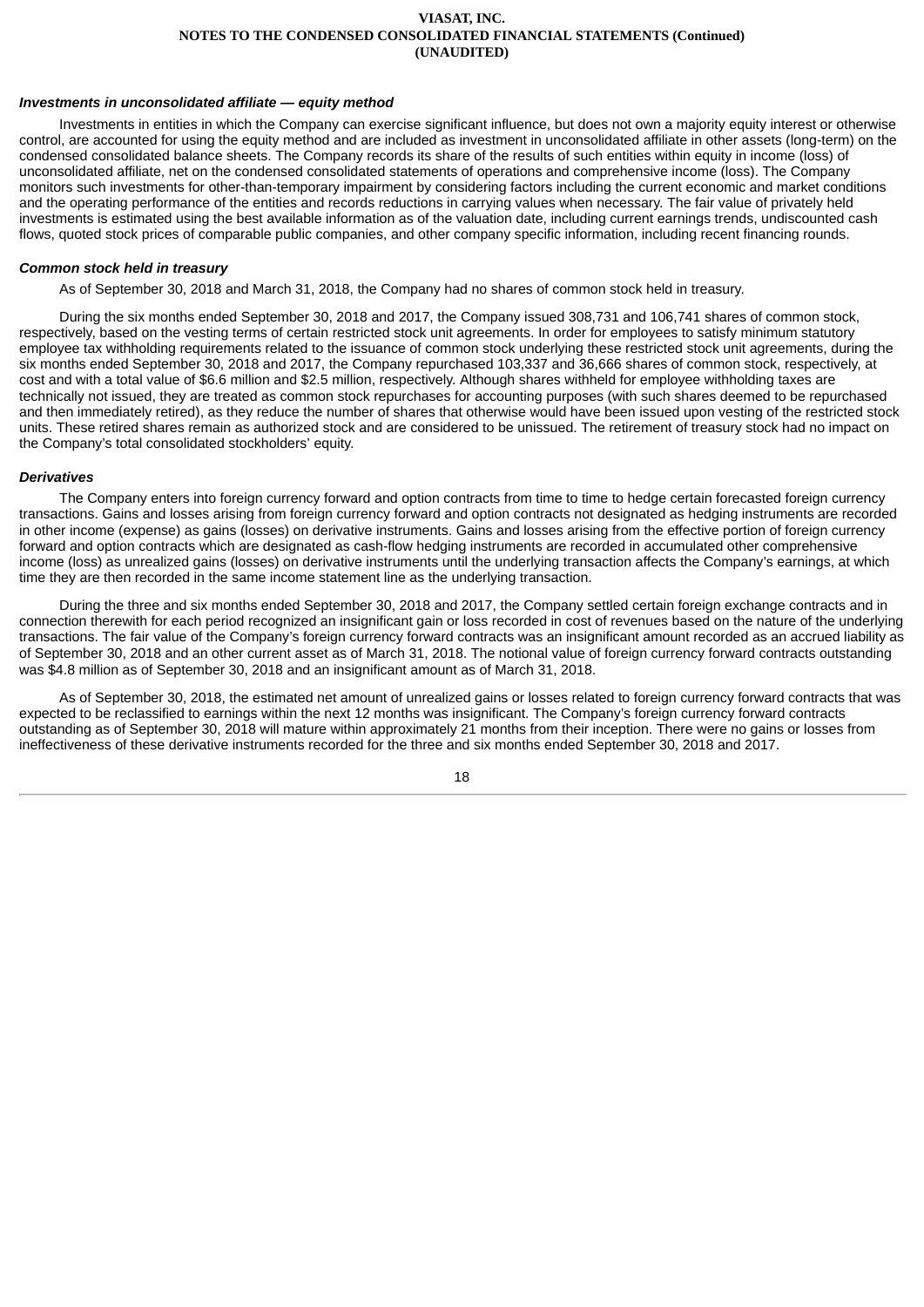#### *Stock-based compensation*

In accordance with the authoritative guidance for share-based payments (ASC 718), the Company measures stock-based compensation cost at the grant date, based on the estimated fair value of the award. Expense for restricted stock units and stock options is recognized on a straight-line basis over the employee's requisite service period. Expense for total shareholder return (TSR) performance stock options that vest is recognized regardless of the actual TSR outcome achieved and is recognized on a graded-vesting basis. The Company accounts for forfeitures as they occur. The Company recognized \$19.4 million and \$38.5 million of stock-based compensation expense for the three and six months ended September 30, 2018, respectively. The Company recognized \$16.0 million and \$31.5 million of stock-based compensation expense for the three and six months ended September 30, 2017, respectively.

#### *Income taxes*

Accruals for uncertain tax positions are provided for in accordance with the authoritative guidance for accounting for uncertainty in income taxes (ASC 740). The Company may recognize the tax benefit from an uncertain tax position only if it is more likely than not that the tax position will be sustained on examination by the taxing authorities, based on the technical merits of the position. The tax benefits recognized in the financial statements from such a position should be measured based on the largest benefit that has a greater than 50% likelihood of being realized upon ultimate settlement. The authoritative guidance for accounting for uncertainty in income taxes also provides guidance on derecognition of income tax assets and liabilities, classification of deferred income tax assets and liabilities, accounting for interest and penalties associated with tax positions, and income tax disclosures. The Company's policy is to recognize interest expense and penalties related to income tax matters as a component of income tax expense.

The Company calculates its provision for income taxes at the end of each interim reporting period on the basis of an estimated annual effective tax rate adjusted for tax items that are discrete to each period.

A deferred income tax asset or liability is established for the expected future tax consequences resulting from differences in the financial reporting and tax bases of assets and liabilities and for the expected future tax benefit to be derived from tax credit and loss carryforwards. Deferred tax assets are reduced by a valuation allowance when, in the opinion of management, it is more likely than not that some portion or all of the deferred tax assets will not be realized.

#### *Recent authoritative guidance*

In May 2014, the Financial Accounting Standards Board (FASB) issued ASU 2014-09, Revenue from Contracts with Customers. ASU 2014-09 requires an entity to recognize the amount of revenue to which it expects to be entitled for the transfer of promised goods or services to a customer. This guidance replaced most existing revenue recognition guidance and became effective for the Company beginning in fiscal year 2019, including interim periods within that reporting period, based on the FASB decision in July 2015 (ASU 2015-14, Revenue from Contracts with Customers — Deferral of the Effective Date) to delay the effective date of the new revenue recognition standard by one year, but providing entities a choice to adopt the standard as of the original effective date. In March 2016, the FASB issued ASU 2016-08, Principal versus Agent Considerations (Reporting Revenue Gross versus Net), which clarifies the implementation guidance on principal versus agent considerations. In April 2016, the FASB issued ASU 2016-10, Identifying Performance Obligations and Licensing, which clarifies the implementation guidance on identifying performance obligations and the licensing implementation guidance. In May 2016, the FASB issued ASU 2016-12, Narrow-Scope Improvements and Practical Expedients, which provides practical expedient for contract modifications and clarification on assessing the collectability criterion, presentation of sales taxes, measurement date for non-cash consideration and completed contracts at transition. In December 2016, the FASB issued ASU 2016-20, Technical Corrections and Improvements to ASC 606, Revenue from Contracts with Customers, which provides for correction or improvement to the guidance previously issued in ASU 2014-09. These standards permit the use of either the retrospective or cumulative effect transition method. The Company adopted this standard effective as of April 1, 2018 utilizing the "modified retrospective method." For additional information see Note 1 – *Revenue recognition*.

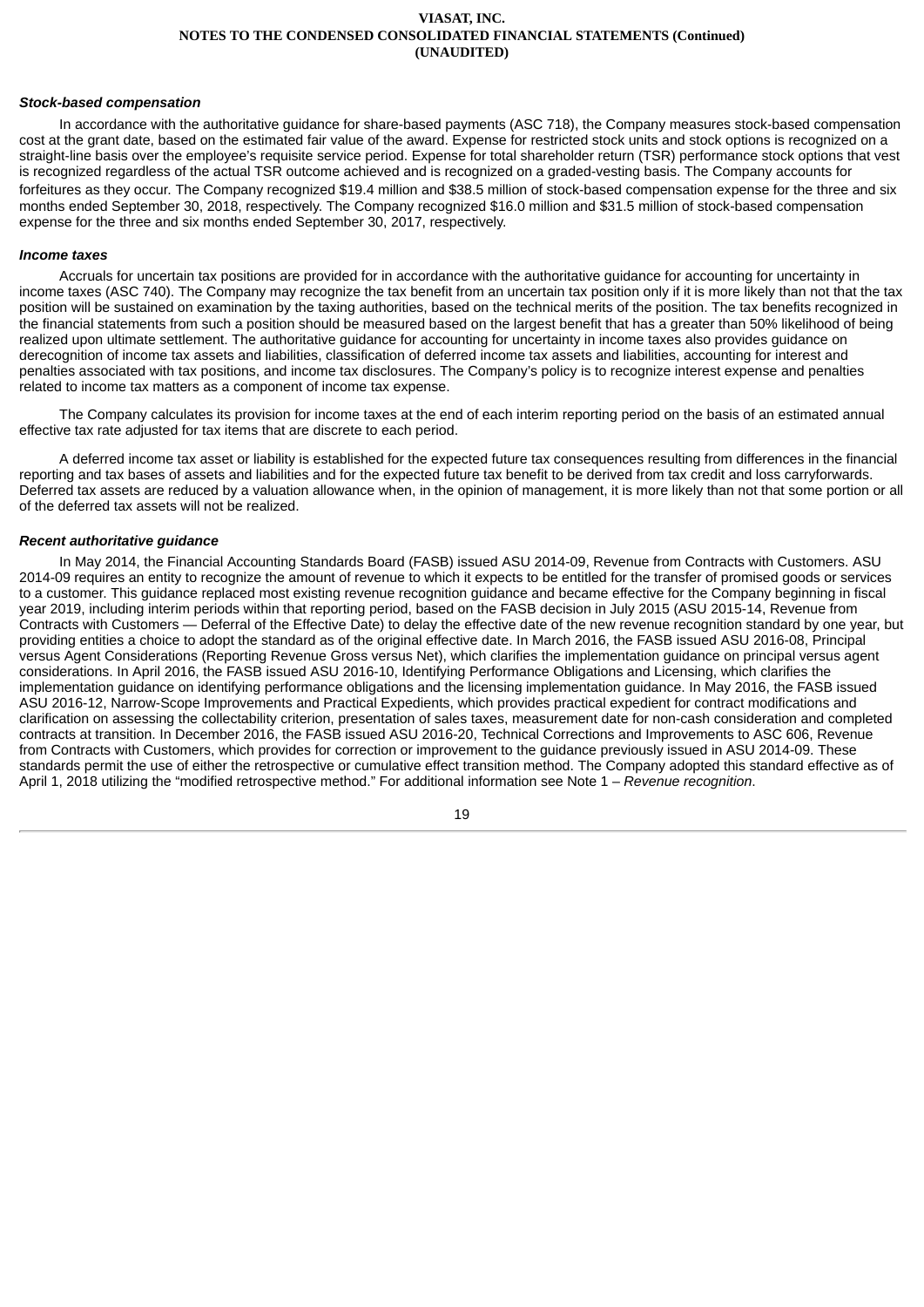In January 2016, the FASB issued ASU 2016-01, Recognition and Measurement of Financial Assets and Financial Liabilities (ASC 825- 10). ASU 2016-01 requires that most equity investments (except those accounted for under the equity method for accounting or those that result in consolidation of the investee) be measured at fair value, with subsequent changes in fair value recognized in net income (loss). The new guidance also impacts financial liabilities under the fair value option and the presentation and disclosure requirements for financial instruments. The new guidance was required to be applied by means of a cumulative-effect adjustment to the balance sheet as of the beginning of the fiscal year of adoption. In February 2018, the FASB issued ASU 2018-03, Technical Corrections and Improvements to Financial Instruments – Overall (ASC 825-10), which clarified certain aspects of the guidance issued in ASU 2016-01. ASU 2016-01 became effective for the Company in fiscal year 2019. The Company adopted the guidance in ASU 2016-01 beginning in the first quarter of fiscal year 2019 on a modified retrospective basis and adopted the guidance in ASU 2018-03 beginning in the second quarter of fiscal year 2019. The guidance in both ASU 2016-01 and ASU 2018-03 did not have a material impact on the Company's consolidated financial statements and disclosures.

In February 2016, the FASB issued ASU 2016-02, Leases (ASC 842). ASU 2016-02 requires lessees to recognize most leases on their balance sheets as lease liabilities with corresponding right-of-use assets and eliminates certain real estate-specific provisions. In January 2018, the FASB issued ASU 2018-01, Leases (ASC 842). ASU 2018-01 permits an entity to elect an optional transition practical expedient to not evaluate land easements that exist or expired before the entity's adoption of ASC 842 and that were not previously accounted for as leases under ASC 840. In July 2018, the FASB issued ASU 2018-10, Codification Improvements to ASC 842, Leases, which was issued to provide more detailed guidance and additional clarification for implementing ASU 2016-02. In July 2018, the FASB issued ASU 2018-11, Leases (ASC 842): Targeted Improvements, which provides an additional (and optional) transition method whereby the new lease standard is applied at the adoption date and recognized as an adjustment to retained earnings. The new guidance will become effective for the Company beginning in the first quarter of fiscal year 2020, with early adoption permitted. The Company is currently evaluating the method of adoption as well as the impact of this standard on its consolidated financial statements and disclosures.

In June 2016, the FASB issued ASU 2016-13, Financial Instruments — Credit Losses (ASC 326). ASU 2016-13 requires credit losses on most financial assets measured at amortized cost and certain other instruments to be measured using an expected credit loss model (referred to as the current expected credit loss (CECL) model). It also modifies the impairment model for available-for-sale debt securities and provides for a simplified accounting model for purchased financial assets with credit deterioration since their origination. The new guidance will become effective for the Company beginning in fiscal year 2021, with early adoption permitted. The new guidance is required to be applied on a modified-retrospective basis. The Company is currently evaluating the impact of this standard on its consolidated financial statements and disclosures.

In August 2016, the FASB issued ASU 2016-15, Statement of Cash Flows (ASC 230). ASU 2016-15 makes eight targeted changes to how companies present and classify certain cash receipts and cash payments in the statement of cash flows. The new standard became effective for the Company beginning in fiscal year 2019, with early adoption permitted. The new standard required adoption on a retrospective basis unless impracticable to apply, in which case the Company would have been required to apply the amendments prospectively as of the earliest date practicable. The Company early adopted the guidance on a retrospective basis in the second quarter of fiscal year 2018 and as a result cash payments for debt prepayment and extinguishment were classified as cash outflows for financing activities in fiscal year 2018. Otherwise the adoption of this guidance did not have a material impact on the Company's consolidated financial statements and disclosures.

In October 2016, the FASB issued ASU 2016-16, Income Taxes (ASC 740). ASU 2016-16 requires that an entity should recognize the income tax consequences of an intra-entity transfer of an asset other than inventory when the transfer occurs as opposed to when the asset has been sold to an outside party. The new standard became effective for the Company beginning in the first quarter of fiscal year 2019. The new standard requires adoption on a modified retrospective basis through a cumulative-effect adjustment directly to retained earnings as of the beginning of the period. The Company adopted this guidance beginning in the first quarter of fiscal year 2019 on a modified retrospective basis and the guidance did not have a material impact on the Company's consolidated financial statements and disclosures.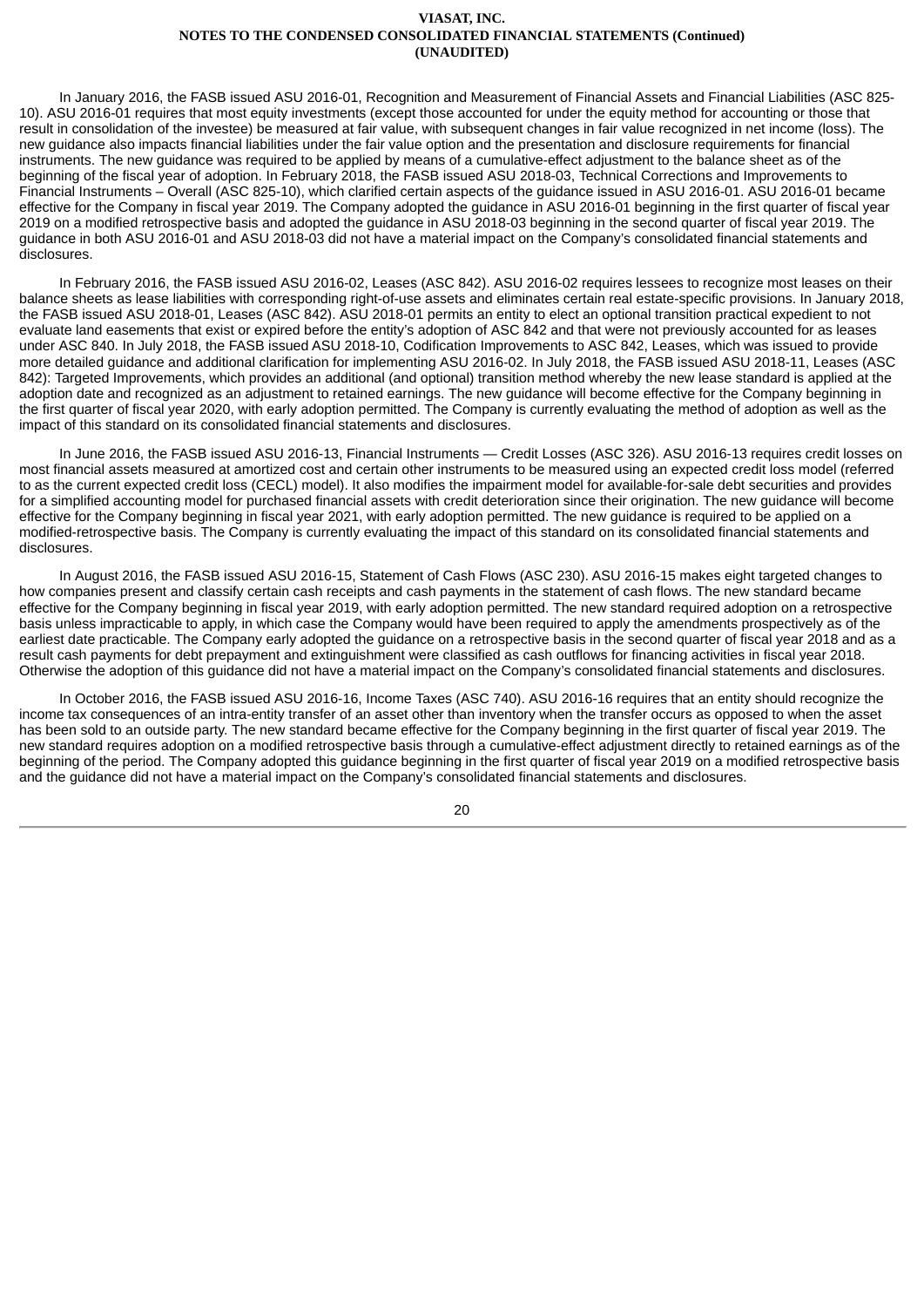In January 2017, the FASB issued ASU 2017-01, Business Combinations: Clarifying the Definition of a Business (ASC 805). ASU 2017- 01 clarifies the definition of a business with the objective of adding guidance to assist entities with evaluating whether transactions should be accounted for as acquisitions (or disposals) of assets or businesses. The definition of a business affects many areas of accounting including acquisitions, disposals, goodwill, and consolidation. The new standard became effective for the Company beginning in the first quarter of fiscal year 2019. The Company adopted this guidance beginning in the first quarter of fiscal year 2019 on a prospective basis and the guidance did not have a material impact on the Company's consolidated financial statements and disclosures.

In January 2017, the FASB issued ASU 2017-04, Intangibles — Goodwill and Other: Simplifying the Test for Goodwill Impairment (ASC 350). ASU 2017-04 removes Step 2 from the goodwill impairment test. The standard will become effective for the Company beginning in fiscal year 2021, with early adoption permitted. The Company is currently evaluating the impact of this standard on its consolidated financial statements and disclosures.

In February 2017, the FASB issued ASU 2017-05, Other Income — Gains and Losses from the Derecognition of Nonfinancial Assets (ASC 610-20): Clarifying the Scope of Asset Derecognition Guidance and Accounting for Partial Sales of Nonfinancial Assets. ASU 2017-05 clarifies the scope and accounting of a financial asset that meets the definition of an "in-substance nonfinancial asset" and defines the term "insubstance nonfinancial asset." ASU 2017-05 also adds guidance for partial sales of nonfinancial assets. The standard became effective for the Company beginning in the first quarter of fiscal year 2019. The Company adopted this guidance beginning in the first quarter of fiscal year 2019 on a prospective basis and the guidance did not have a material impact on the Company's consolidated financial statements and disclosures.

In March 2017, the FASB issued ASU 2017-08, Receivables — Nonrefundable Fees and Other Costs (ASC 310-20): Premium Amortization on Purchased Callable Debt Securities. ASU 2017-08 amends the amortization period for certain callable debt securities held at a premium. The amendments require the premium to be amortized to the earliest call date. The standard will become effective for the Company beginning in fiscal year 2020, with early adoption permitted. The Company is currently evaluating the impact of this standard on its consolidated financial statements and disclosures.

In May 2017, the FASB issued ASU 2017-09, Compensation — Stock Compensation (ASC 718): Scope of Modification Accounting. ASU 2017-09 provides guidance about which changes to the terms or conditions of a share-based payment award require an entity to apply modification accounting. The standard became effective for the Company beginning in the first quarter of fiscal year 2019. The Company early adopted this standard beginning in the fourth quarter of fiscal year 2018. The guidance did not have a material impact on the Company's consolidated financial statements and disclosures.

In August 2017, the FASB issued ASU 2017-12, Derivatives and Hedging (ASC 815): Targeted Improvements to Accounting for Hedging Activities. ASU 2017-12 improves the financial reporting of hedging relationships to better portray the economic results of an entity's risk management activities in its financial statements and make certain targeted improvements to simplify the application of the hedge accounting guidance in current GAAP. The amendments in this update better align an entity's risk management activities and financial reporting for hedging relationships through changes to both the designation and measurement guidance for qualifying hedging relationships and presentation of hedge results. The standard will become effective for the Company beginning in fiscal year 2020, with early adoption permitted. The Company is currently evaluating the impact of this standard on its consolidated financial statements and disclosures.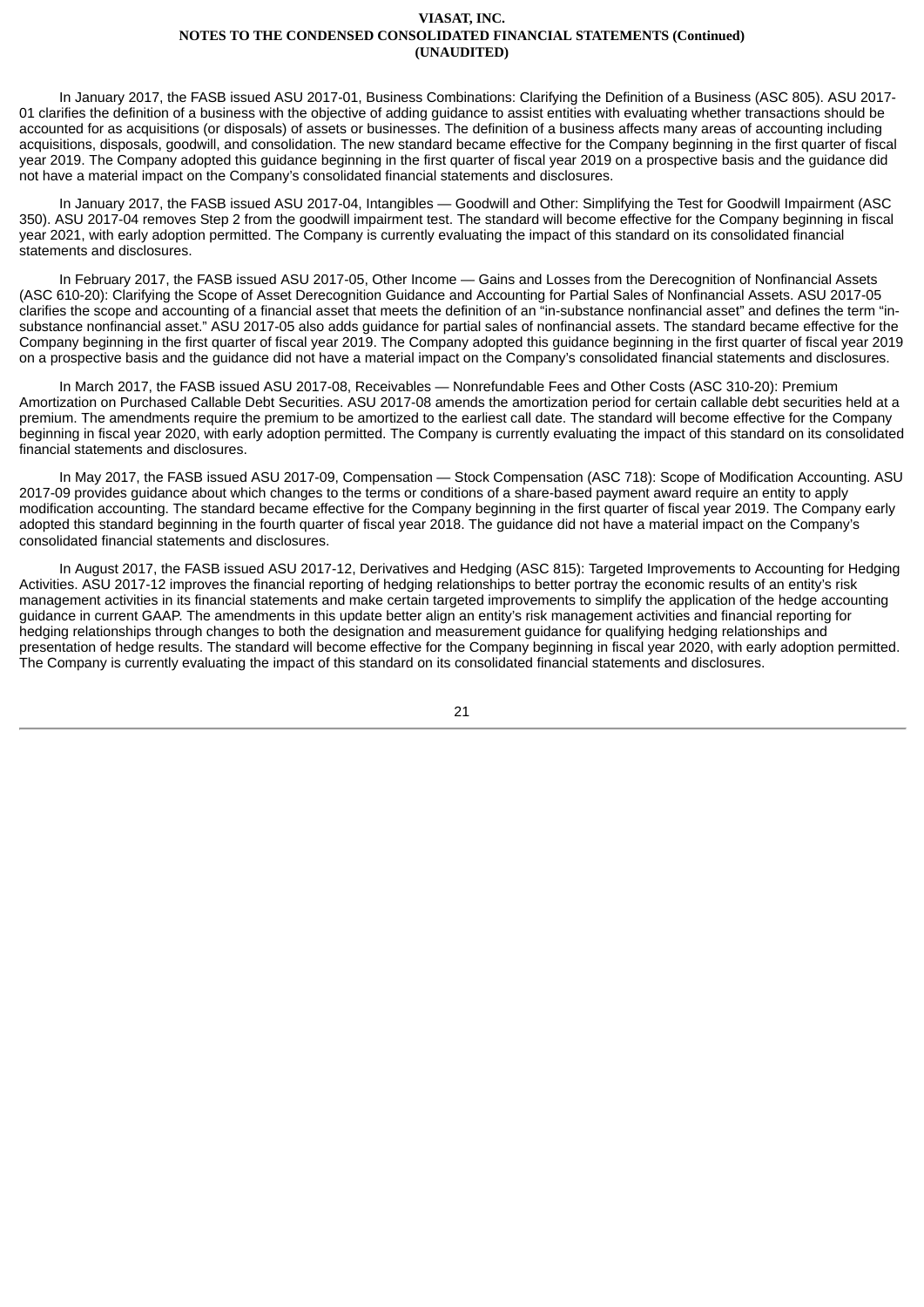In June 2018, the FASB issued ASU 2018-07, Compensation – Stock Compensation (ASC 718): Improvements to Nonemployee Share-Based Payment Accounting. ASU 2018-07 simplifies the accounting for nonemployee share-based payment transactions. Consequently, the accounting for share-based payments to nonemployees and employees will be substantially aligned. The new standard will become effective for the Company beginning in fiscal year 2020, with early adoption permitted. The Company early adopted the guidance in the first quarter of fiscal year 2019 and the guidance did not have a material impact on the Company's consolidated financial statements and disclosures.

In July 2018, the FASB issued ASU 2018-09, Codification Improvements, which is related to a project by the FASB to facilitate codification updates for technical corrections, clarifications and other minor improvements. The new standard contains amendments that affect a wide variety of topics in the ASC. The effective date of the standard is dependent on the facts and circumstances of each amendment. Some amendments do not require transition guidance and were effective upon the issuance of this standard. A majority of the amendments in ASU 2018-09 will become effective for the Company beginning in fiscal year 2020. The Company is currently evaluating the impact of this standard on its consolidated financial statements and disclosures, however this standard has not and is not expected to have a material impact on its consolidated financial statements and disclosures.

In August 2018, the FASB issued ASU 2018-13, Fair Value Measurement (ASC 820): Disclosure Framework—Changes to the Disclosure Requirements for Fair Value Measurement, which modifies the disclosure requirements for fair value measurements by removing, modifying, or adding certain disclosures. The new standard will become effective for the Company beginning in fiscal year 2021, with early adoption permitted. The Company is currently evaluating the impact of this standard on its consolidated financial statements and disclosures.

In August 2018, the FASB issued ASU 2018-15, Intangibles—Goodwill and Other—Internal-Use Software (ASC 350-40): Customer's Accounting for Implementation Costs Incurred in a Cloud Computing Arrangement That Is a Service Contract, which aligns the requirements for capitalizing implementation costs incurred in a hosting arrangement that is a service contract with the requirements for capitalizing implementation costs incurred to develop or obtain internal-use software (and hosting arrangements that include an internal-use software license). The new standard will become effective for the Company beginning in fiscal year 2021, with early adoption permitted. The Company early adopted the guidance in the second quarter of fiscal year 2019 and the adoption of the guidance did not have a material impact on the Company's consolidated financial statements and disclosures.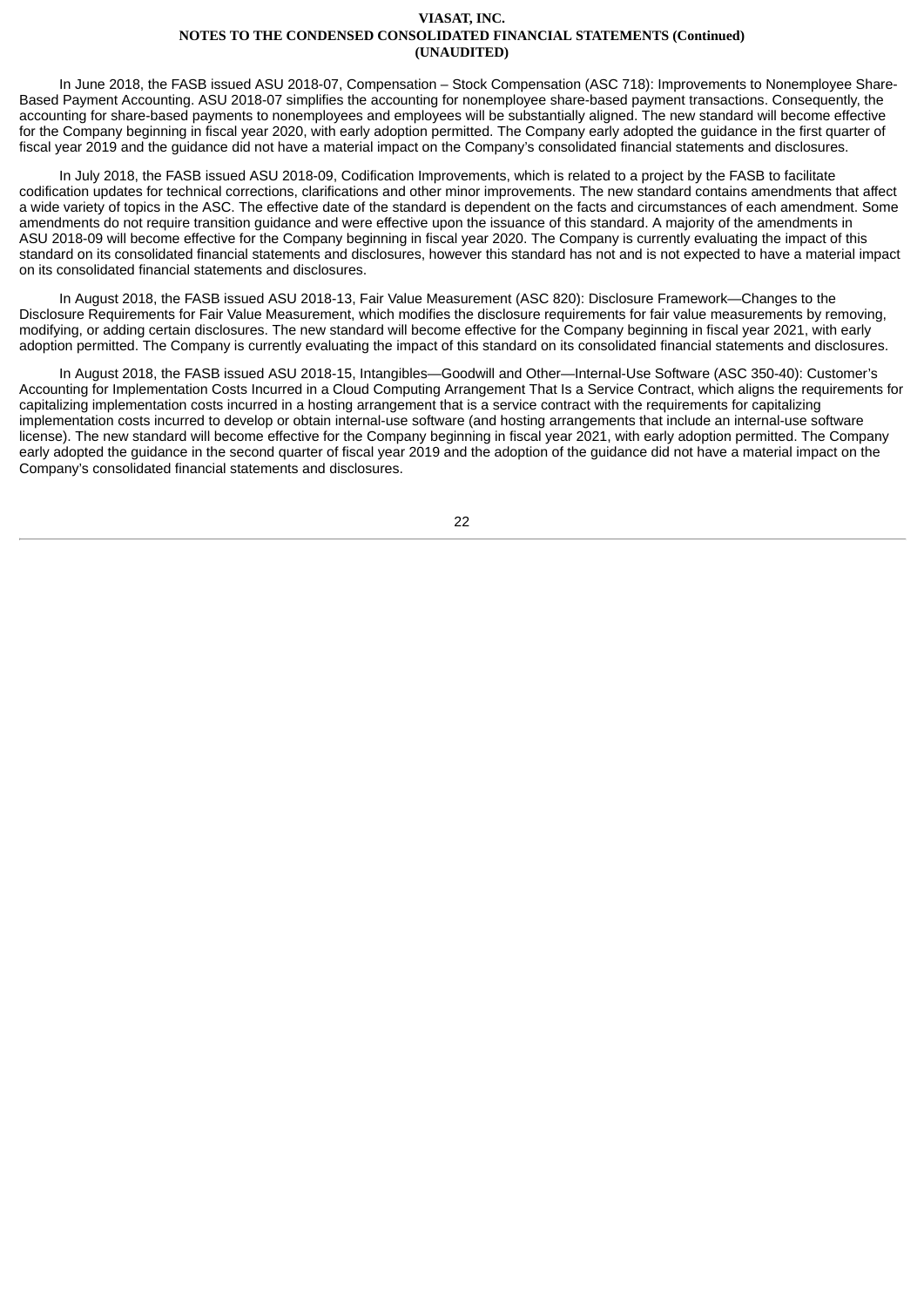### **Note 2 — Composition of Certain Balance Sheet Captions**

|                                                                                                                                | As of<br>September 30,<br>2018 | As of<br>March 31,<br>2018          |
|--------------------------------------------------------------------------------------------------------------------------------|--------------------------------|-------------------------------------|
|                                                                                                                                |                                | (In thousands)                      |
| Accounts receivable, net:                                                                                                      |                                | \$                                  |
| Billed<br>Unbilled                                                                                                             | \$<br>188,915<br>81,592        | 184,536<br>85,156                   |
| Allowance for doubtful accounts                                                                                                | (1,704)                        | (2,027)                             |
|                                                                                                                                | $\frac{1}{2}$<br>268,803       | $\,$<br>267,665                     |
| Inventories:                                                                                                                   |                                |                                     |
| Raw materials                                                                                                                  | \$<br>74,995                   | 62,252<br>\$                        |
| Work in process                                                                                                                | 51,704                         | 47,465                              |
| Finished goods                                                                                                                 | 105,379                        | 86,590                              |
|                                                                                                                                | 232,078<br>\$                  | 196,307<br>\$                       |
| Prepaid expenses and other current assets:                                                                                     |                                |                                     |
| Prepaid expenses                                                                                                               | \$<br>80,984                   | \$<br>68,516                        |
| Insurance receivable<br>Other                                                                                                  | 133,020                        |                                     |
|                                                                                                                                | 19,254<br>233,258<br>\$        | 8,619<br>77,135                     |
| Satellites, net:                                                                                                               |                                | \$                                  |
| Satellites (estimated useful life of 10-17 years)                                                                              | \$<br>978,098                  | 1,152,503<br>\$                     |
| Capital lease of satellite capacity - Anik F2 (estimated useful life of 10 years)                                              | 99,090                         | 99,090                              |
| Satellites under construction                                                                                                  | 459,222                        | 362,342                             |
|                                                                                                                                | 1,536,410                      | 1,613,935                           |
| Less: accumulated depreciation and amortization                                                                                | (412, 336)                     | (373,948)                           |
|                                                                                                                                | \$<br>1,124,074                | 1,239,987<br>\$                     |
| Property and equipment, net:                                                                                                   |                                |                                     |
| Equipment and software (estimated useful life of 2-7 years)                                                                    | \$<br>939,026                  | \$<br>864,140                       |
| CPE leased equipment (estimated useful life of 4-5 years)                                                                      | 341,308                        | 298,746                             |
| Furniture and fixtures (estimated useful life of 7 years)                                                                      | 39,952                         | 35,234                              |
| Leasehold improvements (estimated useful life of 2-17 years)<br>Building (estimated useful life of 24 years)                   | 115,300                        | 111,841                             |
| Land                                                                                                                           | 8,923<br>2,291                 | 8,923<br>15,322                     |
| Construction in progress                                                                                                       | 158,173                        | 108,192                             |
|                                                                                                                                | 1,604,973                      | 1.442.398                           |
| Less: accumulated depreciation                                                                                                 | (778, 674)                     | (719, 910)                          |
|                                                                                                                                | 826,299<br>\$                  | 722,488<br>\$                       |
| Other acquired intangible assets, net:                                                                                         |                                |                                     |
| Technology (weighted average useful life of 6 years)                                                                           | \$<br>89,094                   | 90,652<br>\$                        |
| Contracts and customer relationships (weighted average useful life of 7 years)                                                 | 103,421                        | 103,808                             |
| Satellite co-location rights (weighted average useful life of 9 years)<br>Trade name (weighted average useful life of 3 years) | 8,600<br>5,940                 | 8,600<br>5,940                      |
| Other (weighted average useful life of 6 years)                                                                                | 10,035                         | 10,137                              |
|                                                                                                                                | 217,090                        | 219,137                             |
| Less: accumulated amortization                                                                                                 | (191, 018)                     | (187, 275)                          |
|                                                                                                                                | \$<br>26,072                   | 31,862<br>\$                        |
| Other assets:                                                                                                                  |                                |                                     |
| Investment in unconsolidated affiliate                                                                                         | \$<br>160,559                  | \$<br>163,835                       |
| Deferred income taxes                                                                                                          | 255,292                        | 222,274                             |
| Capitalized software costs, net                                                                                                | 244,729                        | 246,792                             |
| Patents, orbital slots and other licenses, net                                                                                 | 16,800                         | 16,100                              |
| Other                                                                                                                          | 67,360                         | 37,133                              |
|                                                                                                                                | \$<br>744,740                  | 686,134<br>\$                       |
| Accrued liabilities:                                                                                                           |                                |                                     |
| Collections in excess of revenues and deferred revenues<br>Accrued employee compensation                                       | \$<br>108,977<br>28,614        | $\mathfrak{S}$<br>121,439<br>46,106 |
| Accrued vacation                                                                                                               | 40,032                         | 39,022                              |
| Warranty reserve, current portion                                                                                              | 5,196                          | 5,357                               |
| Other                                                                                                                          | 67,588                         | 51,752                              |
|                                                                                                                                | \$<br>250,407                  | 263,676<br>\$                       |
| Other liabilities:                                                                                                             |                                |                                     |
| Deferred revenues, long-term portion                                                                                           | \$<br>81,740                   | \$<br>77,831                        |
| Deferred rent, long-term portion                                                                                               | 15,378                         | 13,769                              |
| Warranty reserve, long-term portion                                                                                            | 1,712                          | 1,557                               |
| Satellite performance incentive obligations, long-term portion                                                                 | 25,465                         | 18,181                              |
| Other                                                                                                                          | 5,971<br>$\, \, \$$<br>130,266 | 9,902<br>121,240                    |
|                                                                                                                                |                                | \$                                  |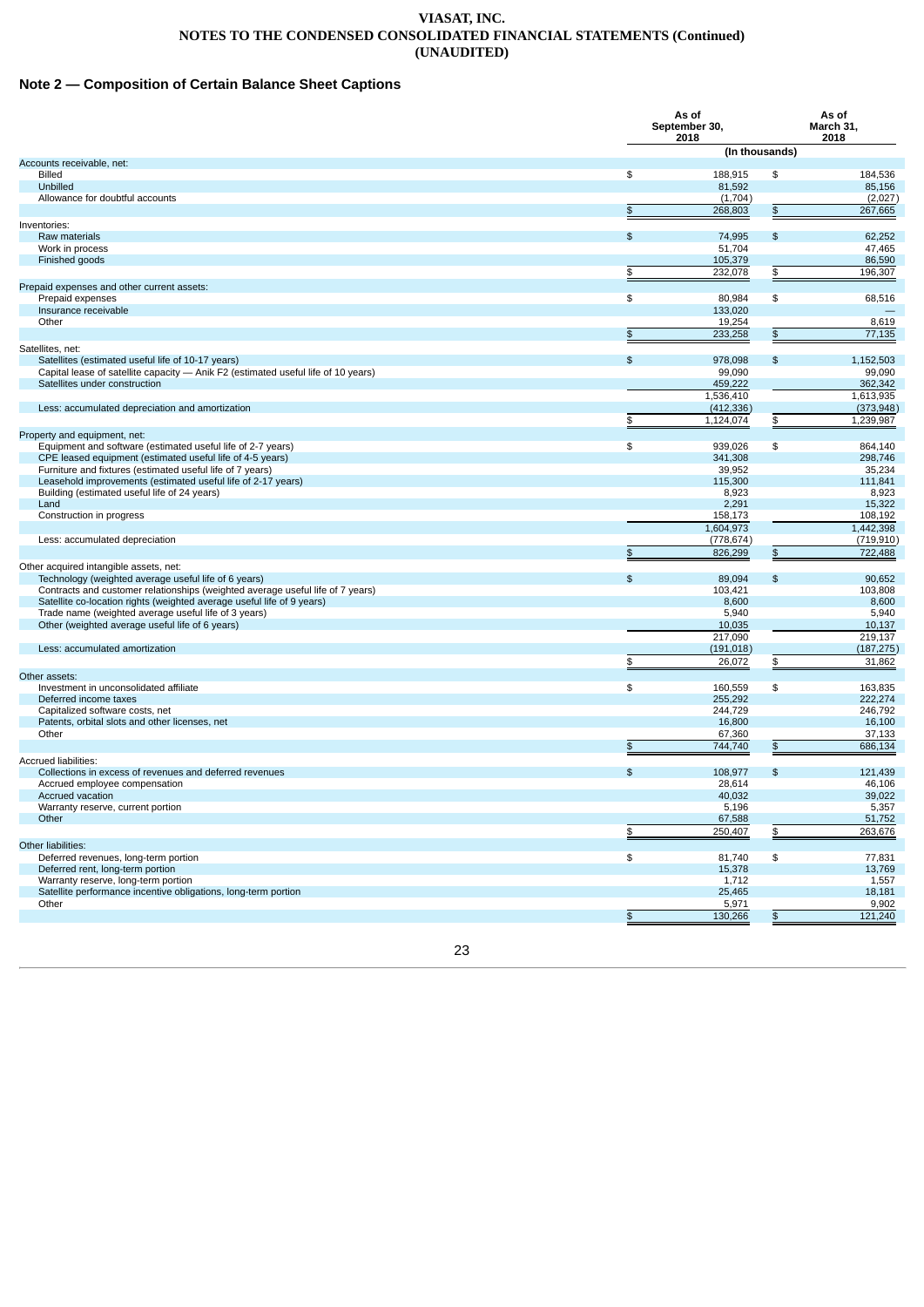#### **Note 3 — Fair Value Measurements**

In accordance with the authoritative guidance for financial assets and liabilities measured at fair value on a recurring basis (ASC 820), the Company determines fair value based on the exchange price that would be received for an asset or paid to transfer a liability in an orderly transaction between market participants, and prioritizes the inputs used to measure fair value from market-based assumptions to entity specific assumptions:

- Level 1 Inputs based on quoted market prices for identical assets or liabilities in active markets at the measurement date.
- Level 2 Observable inputs other than quoted prices included in Level 1, such as quoted prices for similar assets and liabilities in active markets; quoted prices for identical or similar assets and liabilities in markets that are not active; or other inputs that are observable or can be corroborated by observable market data.
- Level 3 Inputs which reflect management's best estimate of what market participants would use in pricing the asset or liability at the measurement date. The inputs are unobservable in the market and significant to the instrument's valuation.

The Company had no assets and an insignificant amount of liabilities (Level 2) measured at fair value on a recurring basis as of September 30, 2018, and had an insignificant amount of assets (Level 1) and no liabilities measured at fair value on a recurring basis as of March 31, 2018.

The following section describes the valuation methodologies the Company uses to measure financial instruments at fair value:

*Cash equivalents* — The Company's cash equivalents consist of money market funds. Money market funds are valued using quoted prices for identical assets in an active market with sufficient volume and frequency of transactions (Level 1).

*Foreign currency forward contracts* — The Company uses derivative financial instruments to manage foreign currency risk relating to foreign exchange rates. The Company does not use these instruments for speculative or trading purposes. The Company's objective is to reduce the risk to earnings and cash flows associated with changes in foreign currency exchange rates. Derivative instruments are recognized as either assets or liabilities in the accompanying condensed consolidated financial statements and are measured at fair value. Gains and losses resulting from changes in the fair values of those derivative instruments are recorded to earnings or other comprehensive income (loss) depending on the use of the derivative instrument and whether it qualifies for hedge accounting. The Company's foreign currency forward contracts are valued using standard calculations/models that are primarily based on observable inputs, such as foreign currency exchange rates, or can be corroborated by observable market data (Level 2).

*Long-term debt* — The Company's long-term debt consists of borrowings under its Revolving Credit Facility and Ex-Im Credit Facility (collectively, the Credit Facilities), as well as \$700.0 million in aggregate principal amount of 2025 Notes. Long-term debt related to the Revolving Credit Facility is reported at the outstanding principal amount of borrowings, while long-term debt related to the Ex-Im Credit Facility and the Company's current and former senior notes (including the 2025 Notes) is reported at amortized cost. However, for disclosure purposes, the Company is required to measure the fair value of outstanding debt on a recurring basis. As of September 30, 2018 and March 31, 2018, the estimated fair value of the Company's outstanding long-term debt related to the 2025 Notes was determined based on actual or estimated bids and offers for the 2025 Notes in an over-the-counter market (Level 2) and was \$662.6 million and \$674.0 million, respectively. The fair value of the Company's long-term debt related to the Revolving Credit Facility approximates its carrying amount due to its variable interest rate, which approximates a market interest rate. As of September 30, 2018 and March 31, 2018, the fair value of the Company's long-term debt related to the Ex-Im Credit Facility was determined based on a discounted cash flow analysis using observable market interest rates for instruments with similar terms (Level 2) and was approximately \$292.5 million and \$347.4 million, respectively.

*Satellite performance incentive obligations* — The Company's contracts with the manufacturers of the ViaSat-1 and ViaSat-2 satellites require the Company to make monthly in-orbit satellite performance incentive payments, including interest, through approximately fiscal year 2028, subject to the continued satisfactory performance of the applicable satellites. The Company records the net present value of these expected future payments as a liability and as a component of the cost of the satellite. However, for disclosure purposes, the Company is required to measure the fair value of outstanding satellite performance incentive obligations on a recurring basis. The fair value of the Company's outstanding satellite performance incentive obligations is estimated to approximate their carrying value based on current rates (Level 2). As of September 30, 2018 and March 31, 2018, the Company's estimated satellite performance incentive obligations relating to the ViaSat-1 and ViaSat-2 satellites, including accrued interest, were \$33.5 million and \$21.0 million, respectively.

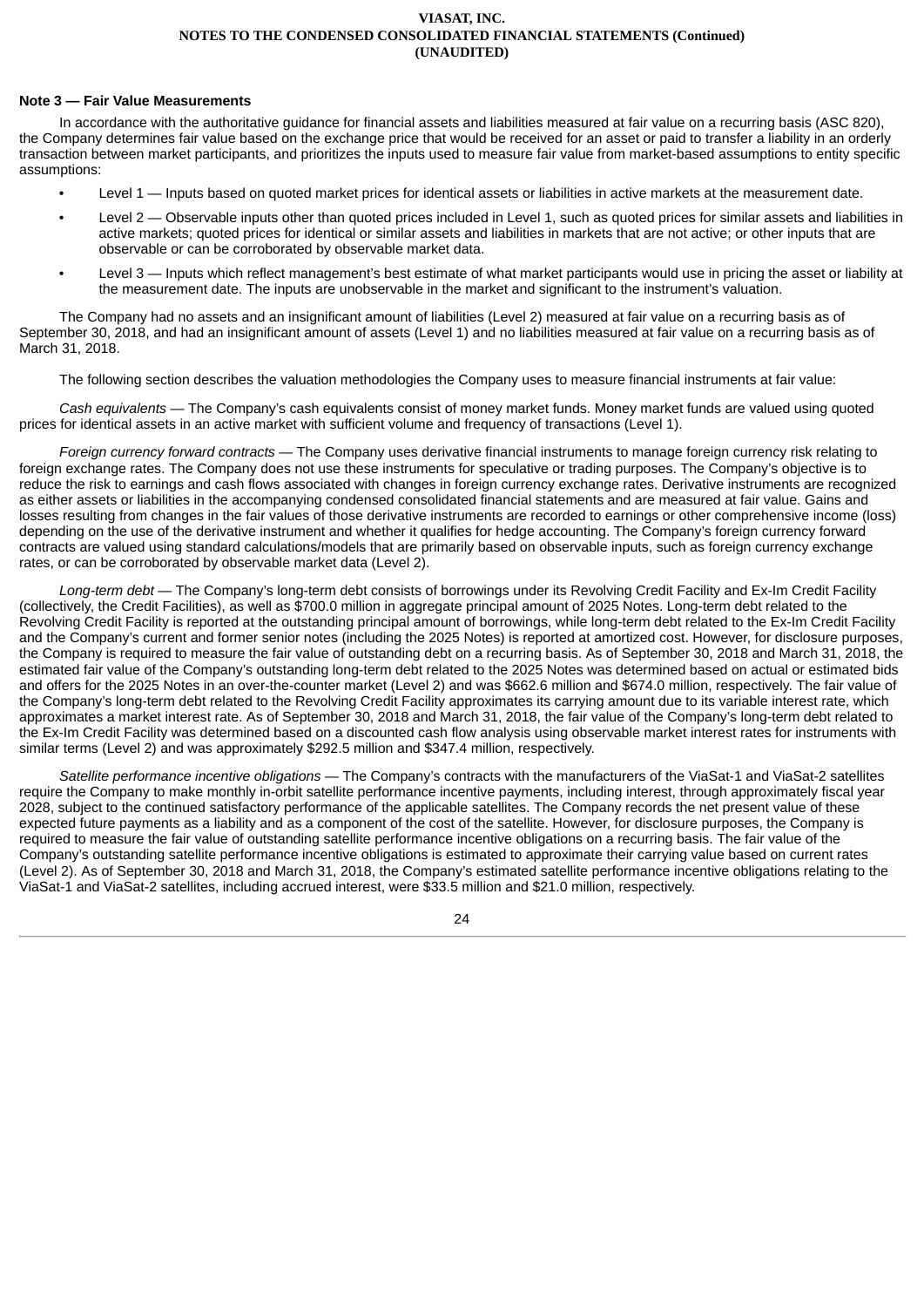#### **Note 4 — Shares Used In Computing Diluted Net Loss Per Share**

The weighted average number of shares used to calculate basic and diluted net loss per share attributable to Viasat, Inc. common stockholders is the same for the three and six months ended September 30, 2018 and 2017, as the Company incurred a net loss attributable to Viasat, Inc. common stockholders for such periods and inclusion of potentially dilutive weighted average shares of common stock would be antidilutive. Potentially dilutive weighted average shares of common stock excluded from the calculation for the three and six months ended September 30, 2018 were 1,313,881 and 1,309,180 shares relating to stock options (other than TSR performance stock options), respectively, 630,254 and 480,518 shares relating to restricted stock units, respectively, and 138,478 and 205,030 shares relating to certain terms of the ViaSat 401(k) Profit Sharing Plan and Employee Stock Purchase Plan, respectively. Potentially dilutive weighted average shares of common stock excluded from the calculation for the three and six months ended September 30, 2017 were 1,400,231 and 1,381,582 shares relating to stock options, respectively, 598,245 and 545,821 shares relating to restricted stock units, respectively, and 114,770 and 159,524 shares relating to certain terms of the ViaSat 401(k) Profit Sharing Plan and Employee Stock Purchase Plan, respectively. No shares relating to TSR performance stock options were excluded from the calculation for the three and six months ended September 30, 2018. The Company began granting TSR performance stock options to executive officers in the third quarter of fiscal year 2018.

#### **Note 5 — Goodwill and Acquired Intangible Assets**

During the six months ended September 30, 2018, the increase in the Company's goodwill related to an insignificant acquisition, partially offset by the effects of foreign currency translation recorded within all three of the Company's segments.

Other acquired intangible assets are amortized using the straight-line method over their estimated useful lives of two to ten years. Amortization expense related to other acquired intangible assets was \$2.4 million and \$3.3 million for the three months ended September 30, 2018 and 2017, respectively, and \$4.9 million and \$6.6 million for the six months ended September 30, 2018 and 2017, respectively.

The expected amortization expense of amortizable acquired intangible assets may change due to the effects of foreign currency fluctuations as a result of international businesses acquired. Current and expected amortization expense for acquired intangible assets for each of the following periods is as follows:

|                                                |    | Amortization<br>(In thousands) |
|------------------------------------------------|----|--------------------------------|
| For the six months ended September 30, 2018    | \$ | 4.888                          |
|                                                |    |                                |
| Expected for the remainder of fiscal year 2019 | \$ | 4,602                          |
| Expected for fiscal year 2020                  |    | 7,556                          |
| Expected for fiscal year 2021                  |    | 5,158                          |
| Expected for fiscal year 2022                  |    | 3,335                          |
| Expected for fiscal year 2023                  |    | 3,030                          |
| Thereafter                                     |    | 2,391                          |
|                                                | £  | 26.072                         |

#### **Note 6 — Senior Notes and Other Long-Term Debt**

Total long-term debt consisted of the following as of September 30, 2018 and March 31, 2018:

|                                              | As of<br>September 30, 2018 | As of<br>March 31, 2018 |
|----------------------------------------------|-----------------------------|-------------------------|
|                                              | (In thousands)              |                         |
| 2025 Notes                                   | \$<br>700,000               | \$<br>700,000           |
| <b>Revolving Credit Facility</b>             | 225,000                     |                         |
| <b>Ex-Im Credit Facility</b>                 | 306,015                     | 362,401                 |
| Total debt                                   | 1,231,015                   | 1,062,401               |
| Unamortized discount and debt issuance costs | (31, 715)                   | (38, 696)               |
| Less: current portion of long-term debt      | 47,702                      | 45,300                  |
| Total long-term debt                         | 1,151,598                   | \$<br>978,405           |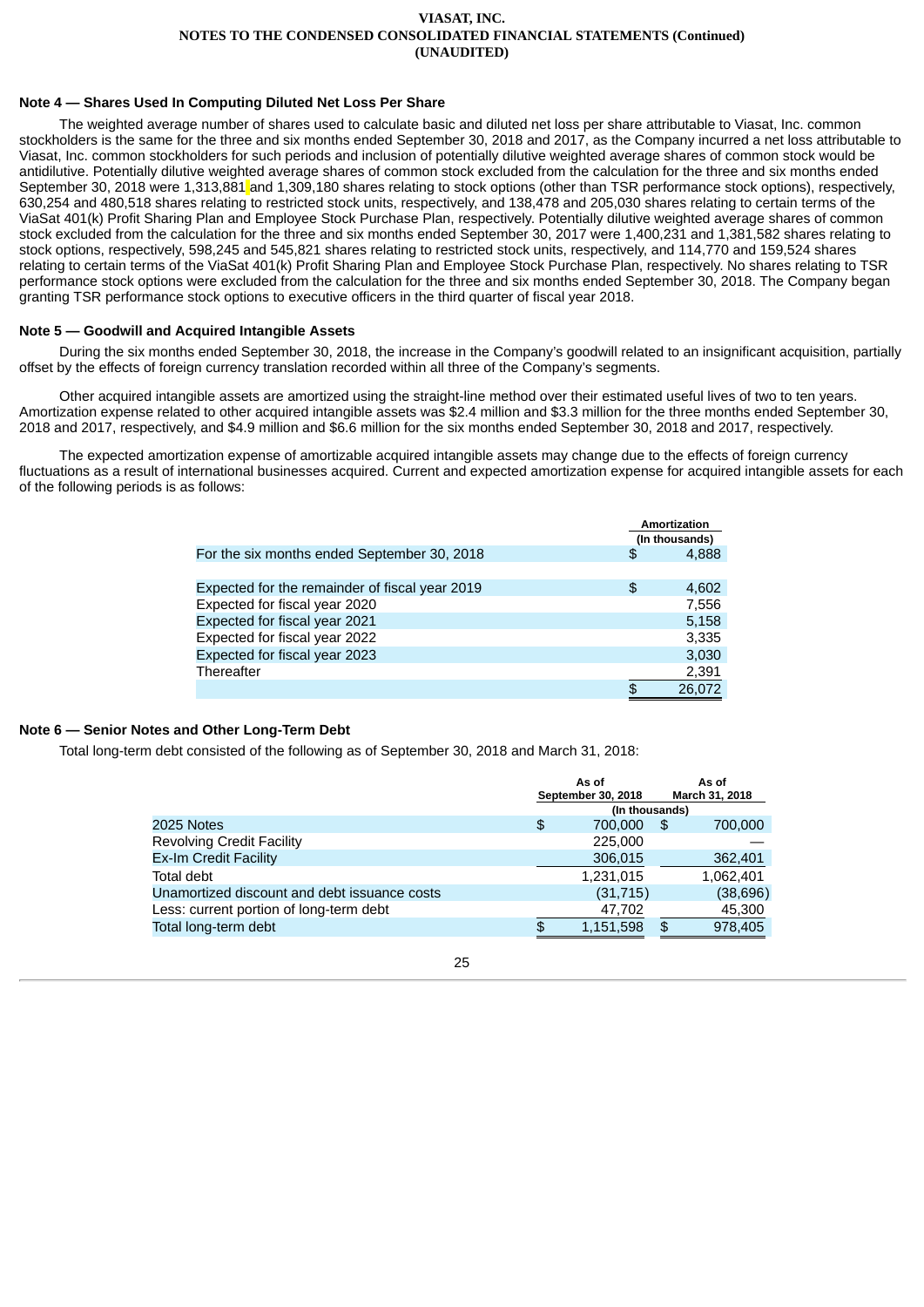#### *Revolving Credit Facility*

As of September 30, 2018, the Revolving Credit Facility provided an \$800.0 million revolving line of credit (including up to \$150.0 million of letters of credit), with a maturity date of May 24, 2021.

Borrowings under the Revolving Credit Facility bear interest, at the Company's option, at either (1) the highest of the Federal Funds rate plus 0.50%, the Eurodollar rate plus 1.00%, or the administrative agent's prime rate as announced from time to time, or (2) the Eurodollar rate, plus, in the case of each of (1) and (2), an applicable margin that is based on the Company's total leverage ratio. At September 30, 2018, the weighted average effective interest rate on the Company's outstanding borrowings under the Revolving Credit Facility was 4.88%. The Company has capitalized certain amounts of interest expense on the Revolving Credit Facility in connection with the construction of various assets during the construction period. The Revolving Credit Facility is required to be guaranteed by certain significant domestic subsidiaries of the Company (as defined in the Revolving Credit Facility) and secured by substantially all of the Company's and any such subsidiaries' assets. As of September 30, 2018, none of the Company's subsidiaries guaranteed the Revolving Credit Facility.

The Revolving Credit Facility contains financial covenants regarding a maximum total leverage ratio and a minimum interest coverage ratio. In addition, the Revolving Credit Facility contains covenants that restrict, among other things, the Company's ability to sell assets, make investments and acquisitions, make capital expenditures, grant liens, pay dividends and make certain other restricted payments.

The Company was in compliance with its financial covenants under the Revolving Credit Facility as of September 30, 2018. At September 30, 2018, the Company had \$225.0 million in principal amount of outstanding borrowings under the Revolving Credit Facility and \$20.0 million outstanding under standby letters of credit, leaving borrowing availability under the Revolving Credit Facility as of September 30, 2018 of \$555.0 million.

#### *Ex-Im Credit Facility*

As of September 30, 2018, the Ex-Im Credit Facility provided a \$362.4 million senior secured direct loan facility, which was fully drawn. Of the \$362.4 million in principal amount of borrowings made under the Ex-Im Credit Facility, \$321.2 million was used to finance up to 85% of the costs of construction, launch and insurance of the ViaSat-2 satellite and related goods and services (including costs incurred on or after September 18, 2012), with the remaining \$41.2 million used to finance the total exposure fees incurred under the Ex-Im Credit Facility (which included all previously accrued completion exposure fees). As of September 30, 2018, the Company had \$306.0 million in principal amount of outstanding borrowings under the Ex-Im Credit Facility.

Borrowings under the Ex-Im Credit Facility bear interest at a fixed rate of 2.38%, payable semi-annually in arrears. The effective interest rate on the Company's outstanding borrowings under the Ex-Im Credit Facility, which takes into account timing and amount of borrowings, exposure fees, debt issuance costs and other fees, is 4.6%. Borrowings under the Ex-Im Credit Facility are required to be repaid in 16 approximately equal semi-annual principal installments, which commenced on April 15, 2018, with a maturity date of October 15, 2025. Pursuant to the terms of the Ex-Im Credit Facility, certain insurance proceeds related to the ViaSat-2 satellite must be used to pay down outstanding borrowings under the Ex-Im Credit Facility upon receipt. During the second quarter of fiscal year 2019, the Company received \$44.4 million of insurance proceeds related to the ViaSat-2 satellite, of which \$37.2 million was used to pay down outstanding borrowings under the Ex-Im Credit Facility during the second quarter of fiscal year 2019. As of September 30, 2018, \$7.2 million of such insurance proceeds was held by the trustee pending payment under the Ex-Im Credit Facility and therefore was recorded as restricted cash in the Company's condensed consolidated balance sheet. Subsequent to the end of the fiscal second quarter, the Company received an additional \$57.8 million related to our outstanding ViaSat-2 insurance claims, which will also be used to pay down outstanding borrowings under Ex-Im Credit Facility (see Note 1 – Property, equipment and satellites for more information). The Ex-Im Credit Facility is guaranteed by Viasat and is secured by first-priority liens on the ViaSat-2 satellite and related assets, as well as a pledge of the capital stock of the borrower under the facility.

The Ex-Im Credit Facility contains financial covenants regarding Viasat's maximum total leverage ratio and minimum interest coverage ratio. In addition, the Ex-Im Credit Facility contains covenants that restrict, among other things, the Company's ability to sell assets, make investments and acquisitions, make capital expenditures, grant liens, pay dividends and make certain other restricted payments. The Company was in compliance with its financial covenants under the Ex-Im Credit Facility as of September 30, 2018.

Borrowings under the Ex-Im Credit Facility are recorded as current portion of long-term debt and as other long-term debt, net of unamortized discount and debt issuance costs, in the Company's condensed consolidated financial

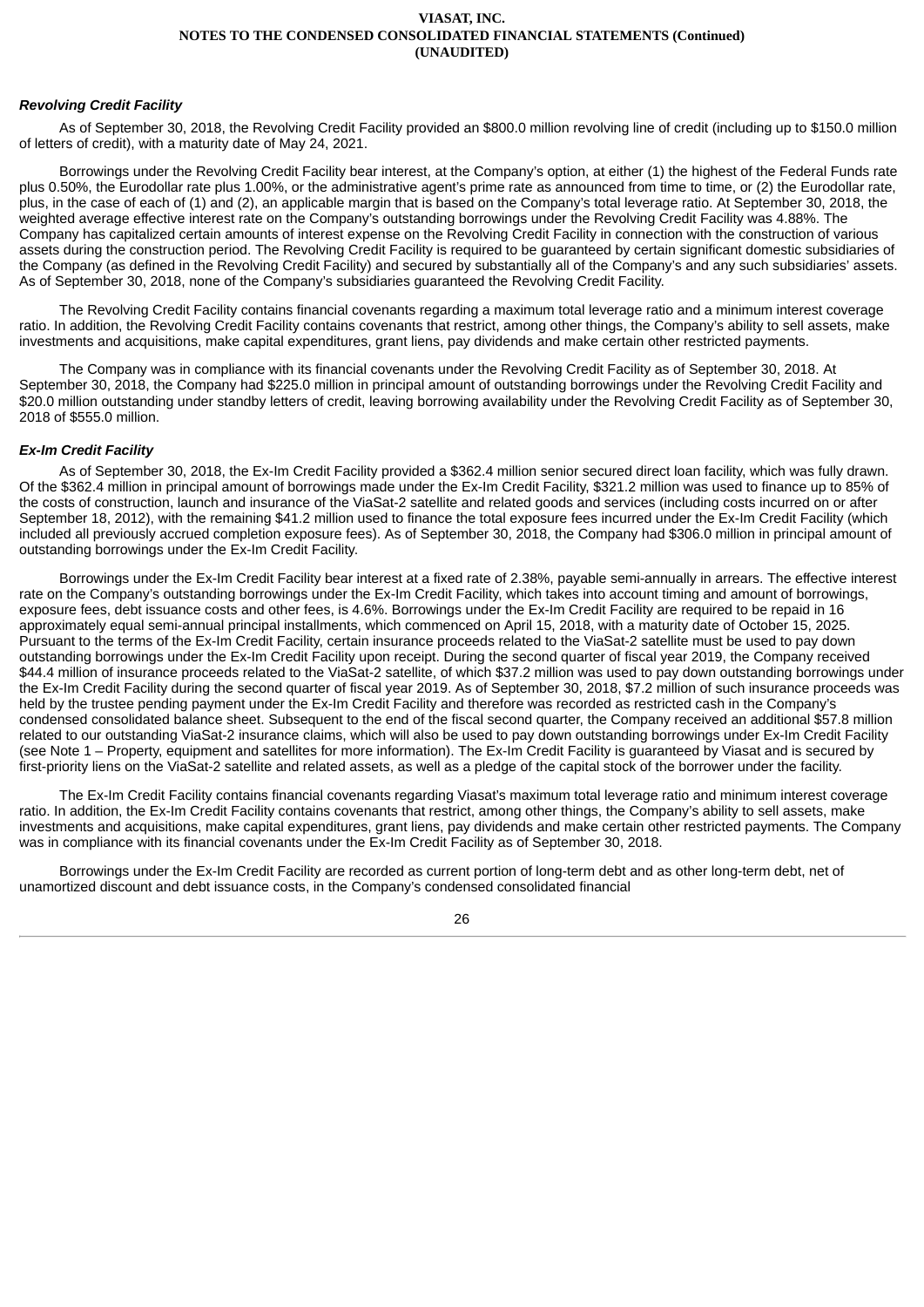statements. The discount of \$42.3 million (comprising the initial \$6.0 million pre-exposure fee, \$35.3 million of completion exposure fees, and other customary fees) and deferred financing cost associated with the issuance of the borrowings under the Ex-Im Credit Facility is amortized to interest expense on an effective interest rate basis over the term of the borrowings under the Ex-Im Credit Facility.

#### *Senior Notes*

#### *Senior Notes due 2025*

In September, 2017, the Company issued \$700.0 million in principal amount of 2025 Notes in a private placement to institutional buyers. The 2025 Notes were issued at face value and are recorded as long-term debt, net of debt issuance costs, in the Company's condensed consolidated financial statements. The 2025 Notes bear interest at the rate of 5.625% per year, payable semi-annually in cash in arrears, which interest payments commenced in March 2018. Debt issuance costs associated with the issuance of the 2025 Notes are amortized to interest expense on a straight-line basis over the term of the 2025 Notes, the results of which are not materially different from the effective interest rate basis.

The 2025 Notes are required to be guaranteed on an unsecured senior basis by each of the Company's existing and future subsidiaries that guarantees the Revolving Credit Facility. As of September 30, 2018, none of the Company's subsidiaries guaranteed the 2025 Notes. The 2025 Notes are the Company's general senior unsecured obligations and rank equally in right of payment with all of the Company's existing and future unsecured unsubordinated debt. The 2025 Notes are effectively junior in right of payment to the Company's existing and future secured debt, including under the Credit Facilities (to the extent of the value of the assets securing such debt), are structurally subordinated to all existing and future liabilities (including trade payables) of the Company's subsidiaries that do not guarantee the 2025 Notes, and are senior in right of payment to all of their existing and future subordinated indebtedness.

The indenture governing the 2025 Notes limits, among other things, the Company's and its restricted subsidiaries' ability to: incur, assume or guarantee additional debt; issue redeemable stock and preferred stock; pay dividends, make distributions or redeem or repurchase capital stock; prepay, redeem or repurchase subordinated debt; make loans and investments; grant or incur liens; restrict dividends, loans or asset transfers from restricted subsidiaries; sell or otherwise dispose of assets; enter into transactions with affiliates; reduce the Company's satellite insurance; and consolidate or merge with, or sell substantially all of their assets to, another person.

Prior to September 15, 2020, the Company may redeem up to 40% of the 2025 Notes at a redemption price of 105.625% of the principal amount thereof, plus accrued and unpaid interest, if any, thereon to the redemption date, from the net cash proceeds of specified equity offerings. The Company may also redeem the 2025 Notes prior to September 15, 2020, in whole or in part, at a redemption price equal to 100% of the principal amount thereof plus the applicable premium and any accrued and unpaid interest, if any, thereon to the redemption date. The applicable premium is calculated as the greater of: (i) 1.0% of the principal amount of such 2025 Notes and (ii) the excess, if any, of (a) the present value at such date of redemption of (1) the redemption price of such 2025 Notes on September 15, 2020 plus (2) all required interest payments due on such 2025 Notes through September 15, 2020 (excluding accrued but unpaid interest to the date of redemption), computed using a discount rate equal to the treasury rate (as defined under the indenture) plus 50 basis points, over (b) the then-outstanding principal amount of such 2025 Notes. The 2025 Notes may be redeemed, in whole or in part, at any time during the 12 months beginning on September 15, 2020 at a redemption price of 102.813%, during the 12 months beginning on September 15, 2021 at a redemption price of 101.406%, and at any time on or after September 15, 2022 at a redemption price of 100%, in each case plus accrued and unpaid interest, if any, thereon to the redemption date.

In the event a change of control triggering event occurs (as defined in the indenture), each holder will have the right to require the Company to repurchase all or any part of such holder's 2025 Notes at a purchase price in cash equal to 101% of the aggregate principal amount of the 2025 Notes repurchased, plus accrued and unpaid interest, if any, to the date of purchase (subject to the right of holders of record on the relevant record date to receive interest due on the relevant interest payment date).

#### *Discharge of indenture and loss on extinguishment of debt*

In connection with the Company's issuance of the 2025 Notes in September 2017, the Company repurchased and redeemed all of its \$575.0 million in aggregate principal amount of 6.875% Notes due 2020 (the 2020 Notes) then outstanding through a cash tender offer and redemption, and the indenture governing the 2020 Notes was satisfied and discharged in accordance with its terms. In September 2017, the Company repurchased \$298.2 million in aggregate principal amount of the 2020 Notes pursuant to the tender offer. The total cash payment to repurchase the tendered 2020

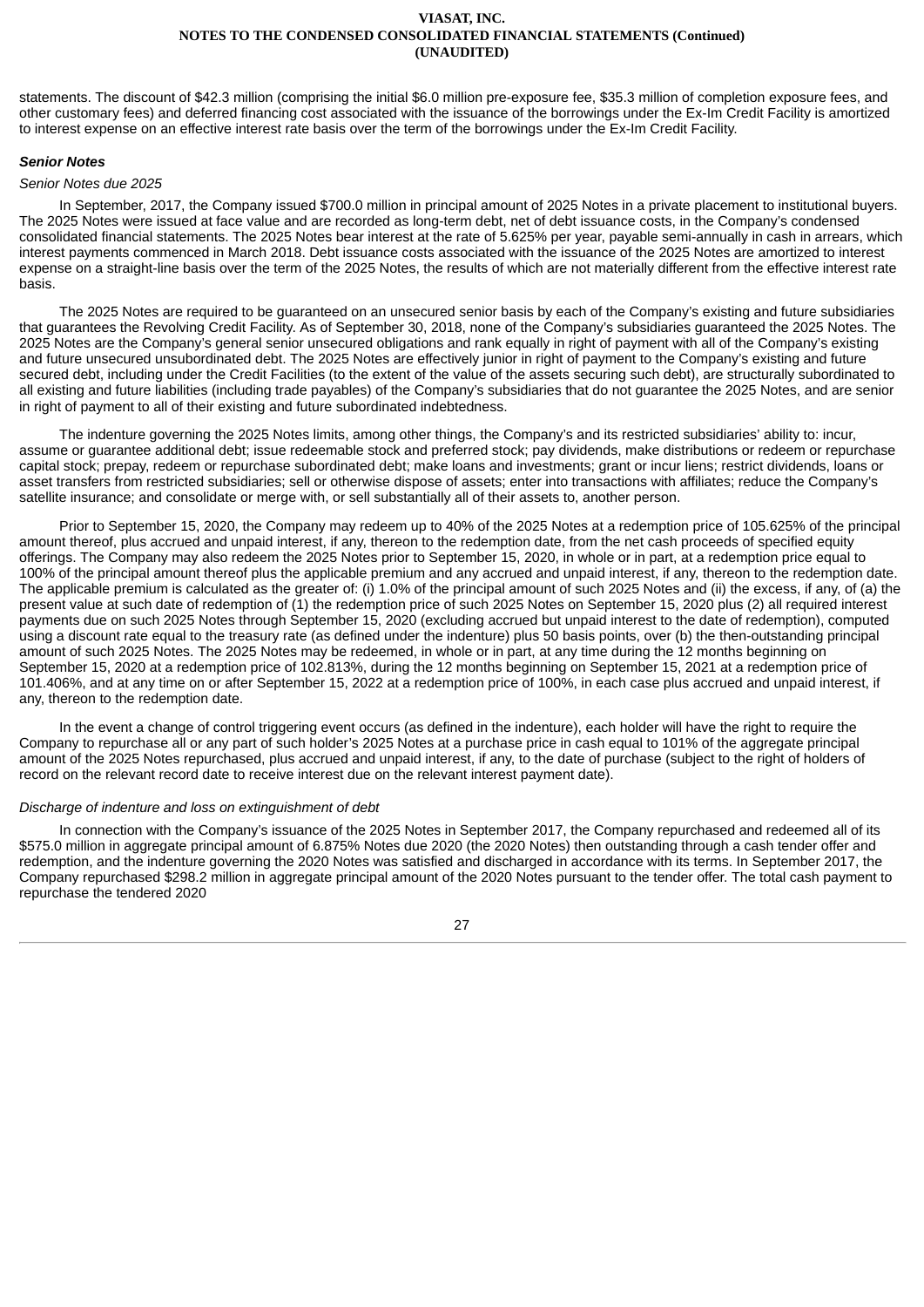Notes in the tender offer, including accrued and unpaid interest to, but excluding, the repurchase date, was \$309.3 million. Also in September 2017, in connection with the redemption of the remaining \$276.8 million in aggregate principal amount of 2020 Notes, the Company irrevocably deposited \$287.4 million with Wilmington Trust, as trustee, as trust funds solely for the benefit of the holders of such 2020 Notes. The redemption price for the 2020 Notes was 101.719% of the principal amount so redeemed, plus accrued and unpaid interest to, but excluding, the redemption date of October 5, 2017.

In connection with the satisfaction and discharge of the indenture governing the 2020 Notes, all of the obligations of the Company (other than certain customary provisions of the indenture that expressly survive pursuant to the terms of the indenture) were discharged in September 2017.

As a result of the repurchase of the 2020 Notes in the tender offer and the redemption of the remaining 2020 Notes, the Company recognized a \$10.2 million loss on extinguishment of debt during the three and six months ended September 30, 2017, which was comprised of \$10.6 million in cash payments (including tender offer consideration, redemption premium and related professional fees), net of \$0.4 million in non-cash gain (including unamortized premium, net of unamortized debt issuance costs).

#### **Note 7 — Product Warranty**

The Company provides limited warranties on its products for periods of up to five years. The Company records a liability for its warranty obligations when products are shipped or they are included in long-term construction contracts based upon an estimate of expected warranty costs. Amounts expected to be incurred within 12 months are classified as accrued liabilities and amounts expected to be incurred beyond 12 months are classified as other liabilities in the condensed consolidated financial statements. For mature products, the warranty cost estimates are based on historical experience with the particular product. For newer products that do not have a history of warranty costs, the Company bases its estimates on its experience with the technology involved and the types of failures that may occur. It is possible that the Company's underlying assumptions will not reflect the actual experience and, in that case, future adjustments will be made to the recorded warranty obligation. The following table reflects the change in the Company's warranty accrual during the six months ended September 30, 2018 and  $2017$ 

|                                                     | <b>Six Months Ended</b> |                       |    |                       |  |  |
|-----------------------------------------------------|-------------------------|-----------------------|----|-----------------------|--|--|
|                                                     |                         | September 30,<br>2018 |    | September 30,<br>2017 |  |  |
|                                                     | (In thousands)          |                       |    |                       |  |  |
| Balance, beginning of period                        | \$                      | 6.914                 | \$ | 11,058                |  |  |
| Change in liability for warranties issued in period |                         | 1.724                 |    | 218                   |  |  |
| Settlements made (in cash or in kind) during the    |                         |                       |    |                       |  |  |
| period                                              |                         | (1,730)               |    | (2,617)               |  |  |
| Balance, end of period                              | \$                      | 6.908                 | \$ | 8,659                 |  |  |

#### **Note 8 — Commitments and Contingencies**

In July 2016, the Company entered into two separate agreements with Boeing for the construction and purchase of two ViaSat-3 class satellites and the integration of Viasat's payload technologies into the satellites. The aggregate purchase price for the two satellites is approximately \$379.5 million (subject to purchase price adjustments based on factors such as launch delay and early delivery), plus an additional amount for launch support services to be performed by Boeing. In addition, under one of these agreements, the Company has the option to order up to two additional ViaSat-3 class satellites. The first ViaSat-3 class satellite is expected to provide broadband services over the Americas, and the second is expected to provide broadband services over the Europe, Middle East and Africa (EMEA) region.

From time to time, the Company is involved in a variety of claims, suits, investigations and proceedings arising in the ordinary course of business, including government investigations and claims, and other claims and proceedings with respect to intellectual property, breach of contract, labor and employment, tax and other matters. Such matters could result in fines; penalties, compensatory, treble or other damages; or non-monetary relief. A violation of government contract laws and regulations could also result in the termination of its government contracts or debarment from bidding on future government contracts. Although claims, suits, investigations and proceedings are inherently uncertain and their results cannot be predicted with certainty, the Company believes that the resolution of its current pending matters will not have a material adverse effect on its business, financial condition, results of operations or liquidity.

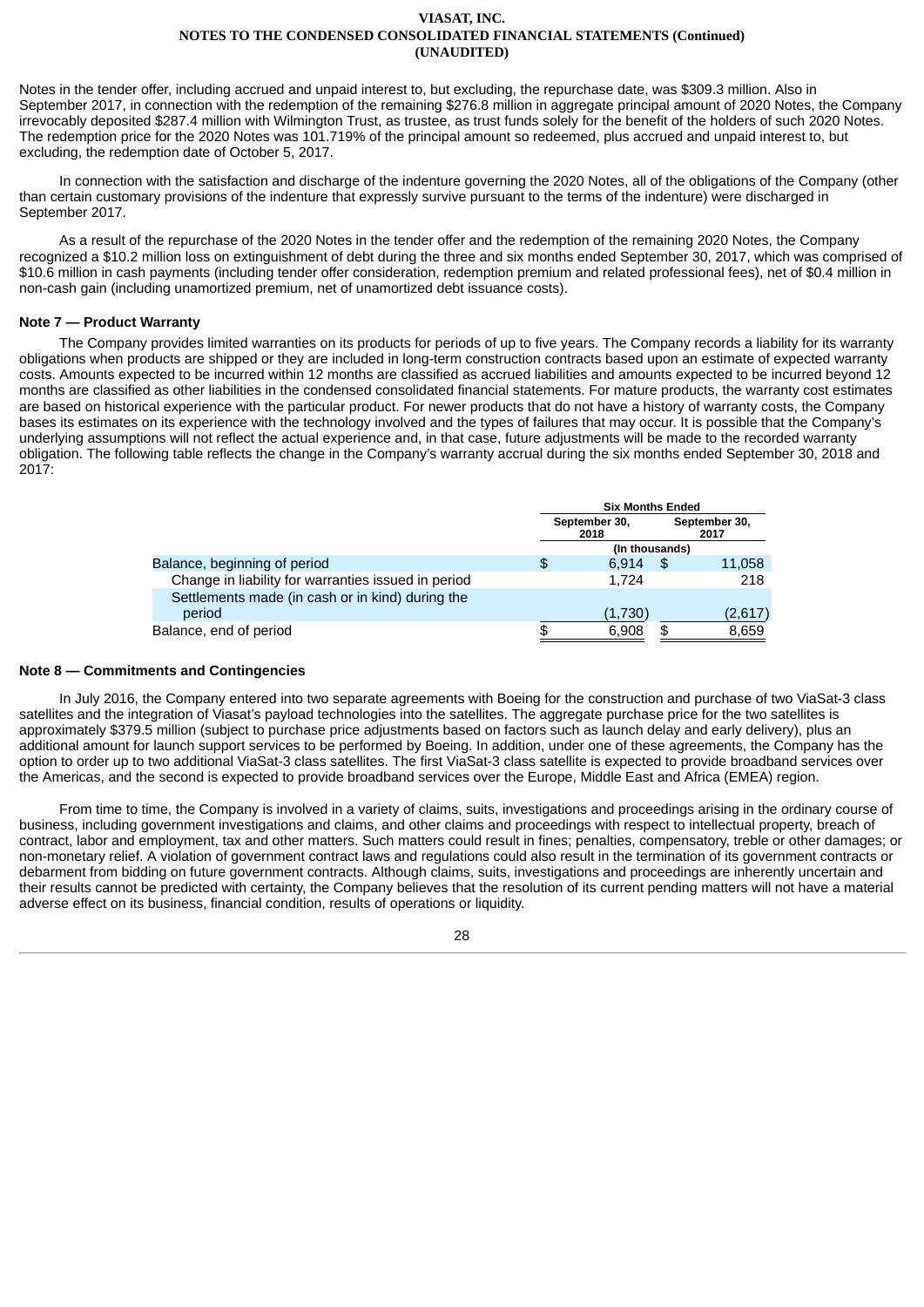The Company has contracts with various U.S. government agencies. Accordingly, the Company is routinely subject to audit and review by the DCMA, the DCAA and other U.S. government agencies of its performance on government contracts, indirect rates and pricing practices, accounting and management internal control business systems, and compliance with applicable contracting and procurement laws, regulations and standards. An adverse outcome to a review or audit or other failure to comply with applicable contracting and procurement laws, regulations and standards could result in material civil and criminal penalties and administrative sanctions being imposed on the Company, which may include termination of contracts, forfeiture of profits, triggering of price reduction clauses, suspension of payments, significant customer refunds, fines and suspension, or a prohibition on doing business with U.S. government agencies. In addition, if the Company fails to obtain an "adequate" determination of its various accounting and management internal control business systems from applicable U.S. government agencies or if allegations of impropriety are made against it, the Company could suffer serious harm to its business or its reputation, including its ability to bid on new contracts or receive contract renewals and its competitive position in the bidding process. The Company's incurred cost audits by the DCAA have not been concluded for fiscal years 2016 through 2018. As of September 30, 2018, the DCAA had completed its incurred cost audit for fiscal year 2004 and approved the Company's incurred cost claims for fiscal years 2005 through 2015 without further audit. Although the Company has recorded contract revenues subsequent to fiscal year 2015 based upon an estimate of costs that the Company believes will be approved upon final audit or review, the Company does not know the outcome of any ongoing or future audits or reviews and adjustments, and if future adjustments exceed the Company's estimates, its profitability would be adversely affected. As of September 30, 2018 and March 31, 2018, the Company had \$2.6 million and \$1.6 million, respectively, in contractrelated reserves for its estimate of potential refunds to customers for potential cost adjustments on several multi-year U.S. government cost reimbursable contracts. This reserve is classified as either an element of accrued liabilities or as a reduction of unbilled accounts receivable based on the status of the related contracts.

#### **Note 9 — Income Taxes**

The Company calculates its provision for income taxes at the end of each interim reporting period on the basis of an estimated annual effective tax rate adjusted for tax items that are discrete to each period.

For the three and six months ended September 30, 2018, the Company recorded an income tax benefit of \$9.7 million and \$38.9 million, respectively, resulting in an effective tax benefit rate of 27.2% and 38.4%, respectively. For the three and six months ended September 30, 2017, the Company recorded an income tax benefit of \$11.5 million and \$20.6 million, respectively, resulting in an effective tax benefit rate of 43.9% and 46.9%, respectively. The effective tax benefit rate in each period differed from the U.S. statutory rate due primarily to the benefit of research and development tax credits.

Future realization of existing deferred tax assets ultimately depends on future profitability and the existence of sufficient taxable income of appropriate character (for example, ordinary income versus capital gains) within the carryforward period available under tax law. In the event that the Company's estimate of taxable income is less than that required to utilize the full amount of any deferred tax asset, a valuation allowance is established, which would cause a decrease to income in the period such determination is made.

For the three and six months ended September 30, 2018, the Company's gross unrecognized tax benefits increased by an insignificant amount and \$5.5 million, respectively. In the next 12 months it is reasonably possible that the amount of unrecognized tax benefits will not change significantly.

On December 22, 2017, H.R. 1, informally known as the Tax Cuts and Jobs Acts (the Tax Reform), was enacted into law. Among other matters, the Tax Reform lowered the corporate federal income tax rate from 35% to 21%, effective January 1, 2018, and transitioned U.S. international taxation from a worldwide tax system to a modified territorial tax system.

The Company has estimated the impact of the Tax Reform in its fiscal year 2018 benefit from (provision for) income taxes in accordance with its interpretation of the Tax Reform and available guidance. The Tax Reform resulted in a provisional income tax expense related to the remeasurement of the Company's net deferred tax assets recorded in the third quarter of fiscal year 2018. As of September 30, 2018, the Company has not finalized the accounting for the tax effects of the Tax Reform and has not made any adjustments related to the provisional estimate during the three and six months ended September 30, 2018.

The Company has performed a preliminary review of the other provisions in the Tax Reform, including U.S. tax on unrepatriated foreign earnings, and has preliminarily concluded that they have no material impact on the Company's consolidated financial statements or ability to realize its deferred tax assets. The Company continues to evaluate the global tax implications of the Tax Reform.

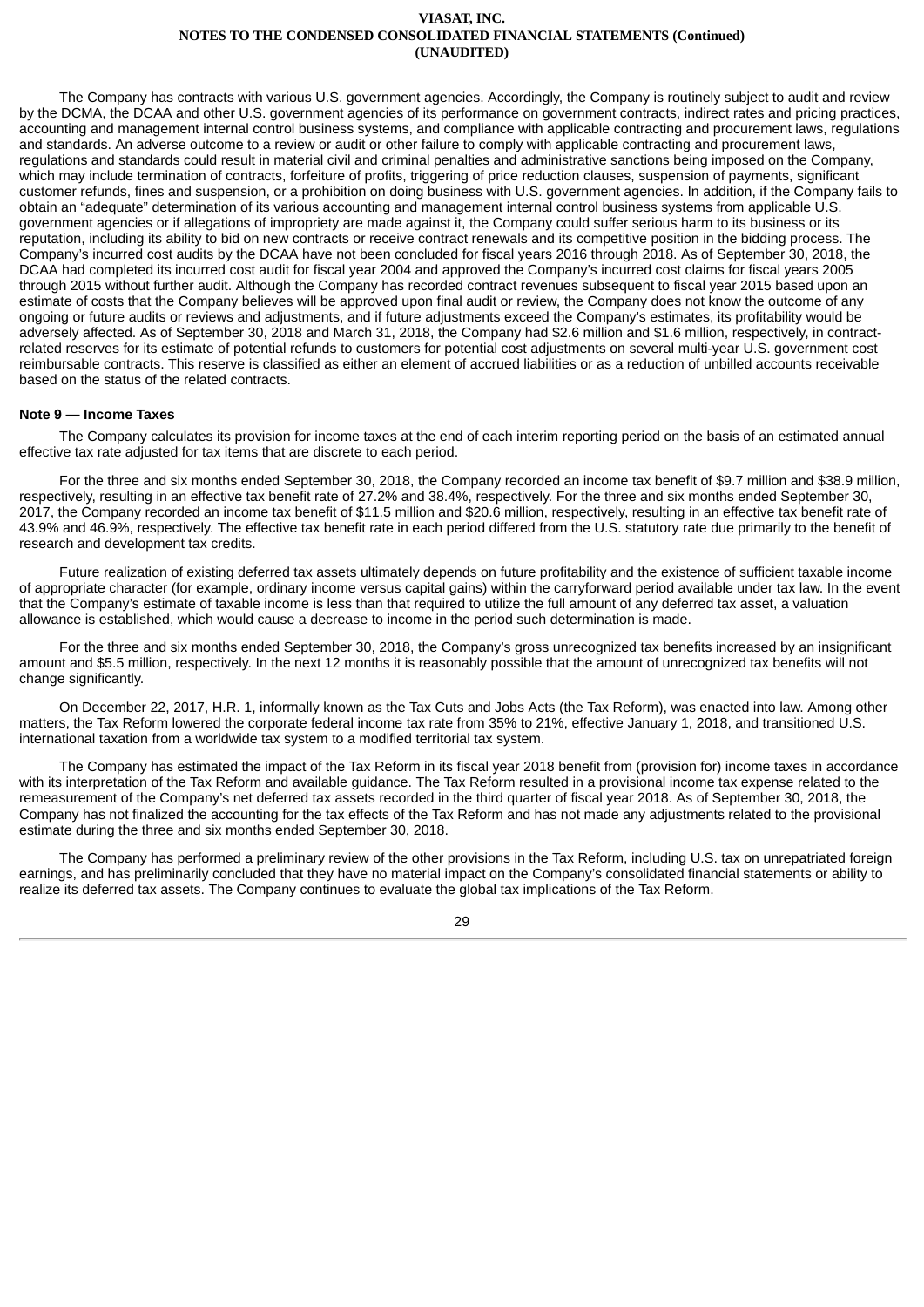The final impact of the Tax Reform may differ from the provisional estimate due to, among other things, changes in interpretation, the issuance of additional guidance and any updates to estimates the Company utilized to calculate the transition impacts. The Securities and Exchange Commission has issued rules under SAB 118 that allow for a measurement period of up to one year after the enactment date of the Tax Reform to finalize the recording of the related tax impacts. The Company currently anticipates finalizing and recording any resulting adjustments within the year measurement period.

#### **Note 10 — Equity Method Investments and Related-Party Transactions**

#### *Eutelsat strategic partnering arrangement*

In March 2017, the Company acquired a 49% interest in Euro Broadband Infrastructure Sàrl (Euro Infrastructure Co.) for \$139.5 million as part of the consummation of the Company's strategic partnering arrangement with Eutelsat S.A. (together with its affiliates, Eutelsat). The Company's investment in Euro Infrastructure Co. is accounted for under the equity method and the total investment, including basis difference allocated to tangible assets, identifiable intangible assets, deferred income taxes and goodwill, is classified as a single line item, as an investment in unconsolidated affiliate, on the Company's condensed consolidated balance sheets. Because the underlying net assets in Euro Infrastructure Co. and the related excess carrying value of investment over the proportionate share of net assets are denominated in Euros, foreign currency translation gains or losses impact the recorded value of the Company's investment. The Company recorded foreign currency translation losses, net of tax, of approximately \$7.0 million and \$3.5 million for the three and six months ended September 30, 2018, respectively, in accumulated other comprehensive income (loss). The Company recorded foreign currency translation gains, net of tax, of approximately \$5.7 million and \$ 7.7 million for the three and six months ended September 30, 2017, respectively, in accumulated other comprehensive income (loss). The Company records its proportionate share of the results of Euro Infrastructure Co., and any related basis difference amortization expense, within equity in income (loss) of unconsolidated affiliate, net, one quarter in arrears. Accordingly, the Company included its share of the results of Euro Infrastructure Co. for the three and six months ended June 30, 2018 in its condensed consolidated financial statements for the three and six months ended September 30, 2018, respectively. The Company's investment in Euro Infrastructure Co. is presented at cost of investment plus its accumulated proportional share of income or loss, including amortization of the difference in the historical basis of the Company's contribution, less any distributions it has received.

The difference between the Company's carrying value of its investment in Euro Infrastructure Co. and its proportionate share of the net assets of Euro Infrastructure Co. as of September 30, 2018 and March 31, 2018 is summarized as follows:

|                                                                               | As of<br>September 30, 2018 | As of<br>March 31, 2018 |  |
|-------------------------------------------------------------------------------|-----------------------------|-------------------------|--|
|                                                                               | (In thousands)              |                         |  |
| Carrying value of investment in Euro Infrastructure Co.                       | \$<br>160.559               | \$<br>163.835           |  |
| Less: proportionate share of net assets of Euro<br>Infrastructure Co.         | 144,190                     | 147,115                 |  |
| Excess carrying value of investment over<br>proportionate share of net assets | \$<br>16,369                | \$<br>16,720            |  |
| The excess carrying value has been primarily<br>assigned to:                  |                             |                         |  |
| Goodwill                                                                      | \$<br>22,872                | \$<br>23,523            |  |
| Identifiable intangible assets                                                | 11.671                      | 12,839                  |  |
| Tangible assets                                                               | (19, 800)                   | (21, 342)               |  |
| Deferred income taxes                                                         | 1,626                       | 1,700                   |  |
|                                                                               | 16.369                      | \$<br>16.720            |  |

The identifiable intangible assets have useful lives of up to 11 years and a weighted average useful life of approximately ten years, and tangible assets have useful lives of up to 11 years and a weighted average useful life of approximately 11 years. Goodwill is not deductible for tax purposes.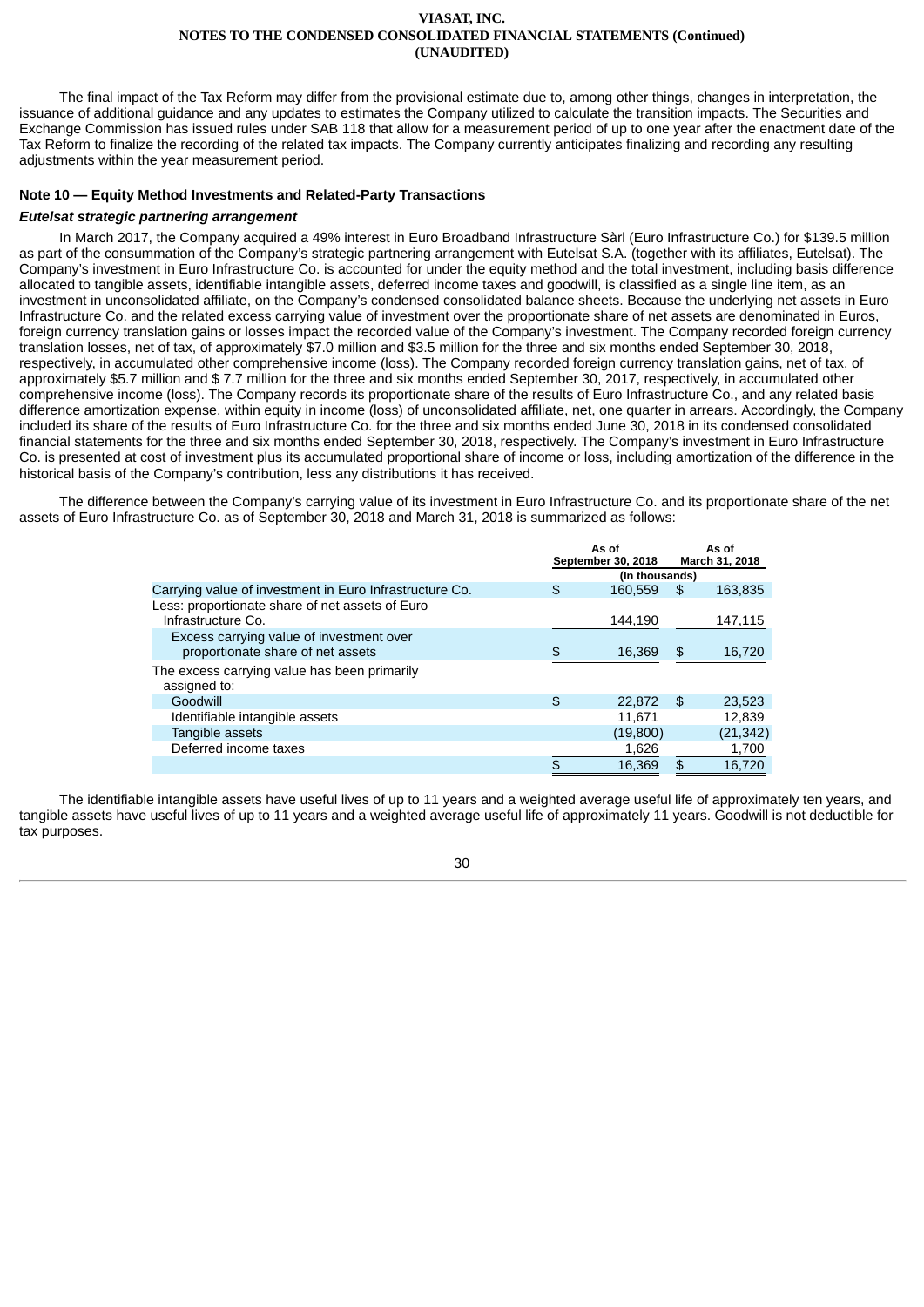The Company's share of income or loss on its investment in Euro Infrastructure Co. was income of an insignificant amount and \$1.4 million for the three and six months ended September 30, 2018, respectively, and income of an insignificant amount for the three and six months ended September 30, 2017, consisting of the Company's share of equity in Euro Infrastructure Co.'s income or loss, including amortization of the difference in the historical basis of the Company's contribution.

Since acquiring its interest in Euro Infrastructure Co., the Company has recorded \$3.1 million in retained earnings of undistributed cumulative earnings in equity interests, net of tax, as of September 30, 2018.

#### *Related-party transactions*

Transactions with the equity method investee are considered related-party transactions. In addition, Richard Baldridge, the President and Chief Operating Officer and a Director of the Company, also serves on the board of directors of Ducommun Inc. The following tables set forth the material related-party transactions entered into between Euro Infrastructure Co. and its subsidiaries, or Ducommon Inc. (inventory procurement) on the one hand, and the Company and its subsidiaries, on the other hand, in the ordinary course of business for the time periods presented:

|                                         |    | <b>Three Months Ended</b>                      |      |         | <b>Six Months Ended</b> |               |      |         |                       |
|-----------------------------------------|----|------------------------------------------------|------|---------|-------------------------|---------------|------|---------|-----------------------|
|                                         |    | September 30,<br>September 30,<br>2018<br>2017 |      | 2018    |                         | September 30. |      |         | September 30,<br>2017 |
|                                         |    |                                                |      |         | (In thousands)          |               |      |         |                       |
| Revenue – Euro Infrastructure Co.       | \$ | 1.327                                          | - SG | 2.177   | - \$                    | 3.178         | - \$ | 5,628   |                       |
| Expense - Euro Infrastructure Co.       |    | 2.432                                          |      | 1.757   |                         | 4.590         |      | 3,588   |                       |
| Cash received - Euro Infrastructure Co. |    | 3.624                                          |      | 2.278   |                         | 6.054         |      | 4.349   |                       |
| Cash paid - Euro Infrastructure Co.     |    | 2.145                                          |      | 1.989   |                         | 4.092         |      | 4.009   |                       |
| Cash paid - Ducommun Inc.               |    | 4.521                                          |      | $\star$ |                         | 6.979         |      | $\star$ |                       |

|                                                | As of<br><b>September 30, 2018</b> | As of<br><b>March 31, 2018</b> |
|------------------------------------------------|------------------------------------|--------------------------------|
|                                                | (In thousands)                     |                                |
| Accounts receivable – Euro Infrastructure Co.  | $***$                              | 3.307<br>\$.                   |
| Collections in excess of revenues and deferred |                                    |                                |
| revenues – Euro Infrastructure Co.             | 4.007                              | 3.246                          |
| Accounts payable - Ducommun Inc.               | 6.684                              | 2,073                          |
| Accounts payable - Euro Infrastructure Co.     | 1.379                              | $**$                           |

There was no related-party activity for the period indicated.

Amount was insignificant.

#### **Note 11 — Segment Information**

The Company's reporting segments, comprised of the satellite services, commercial networks and government systems segments, are primarily distinguished by the type of customer and the related contractual requirements. The Company's satellite services segment provides satellite-based broadband and related services to consumers, enterprises, commercial airlines and mobile broadband customers. The Company's commercial networks segment develops and offers advanced satellite and wireless broadband platforms, ground networking equipment, radio frequency and advanced microwave solutions, Application-Specific Integrated Circuit chip design, satellite payload development and space-to-earth connectivity systems, some of which are ultimately used by the Company's satellite services segment. The Company's government systems segment provides global mobile broadband services to military and government users and develops and offers network-centric, internet protocol-based fixed and mobile secure communications products and solutions. The more regulated government environment is subject to unique contractual requirements and possesses economic characteristics which differ from the satellite services and commercial networks segments. The Company's segments are determined consistent with the way management currently organizes and evaluates financial information internally for making operating decisions and assessing performance.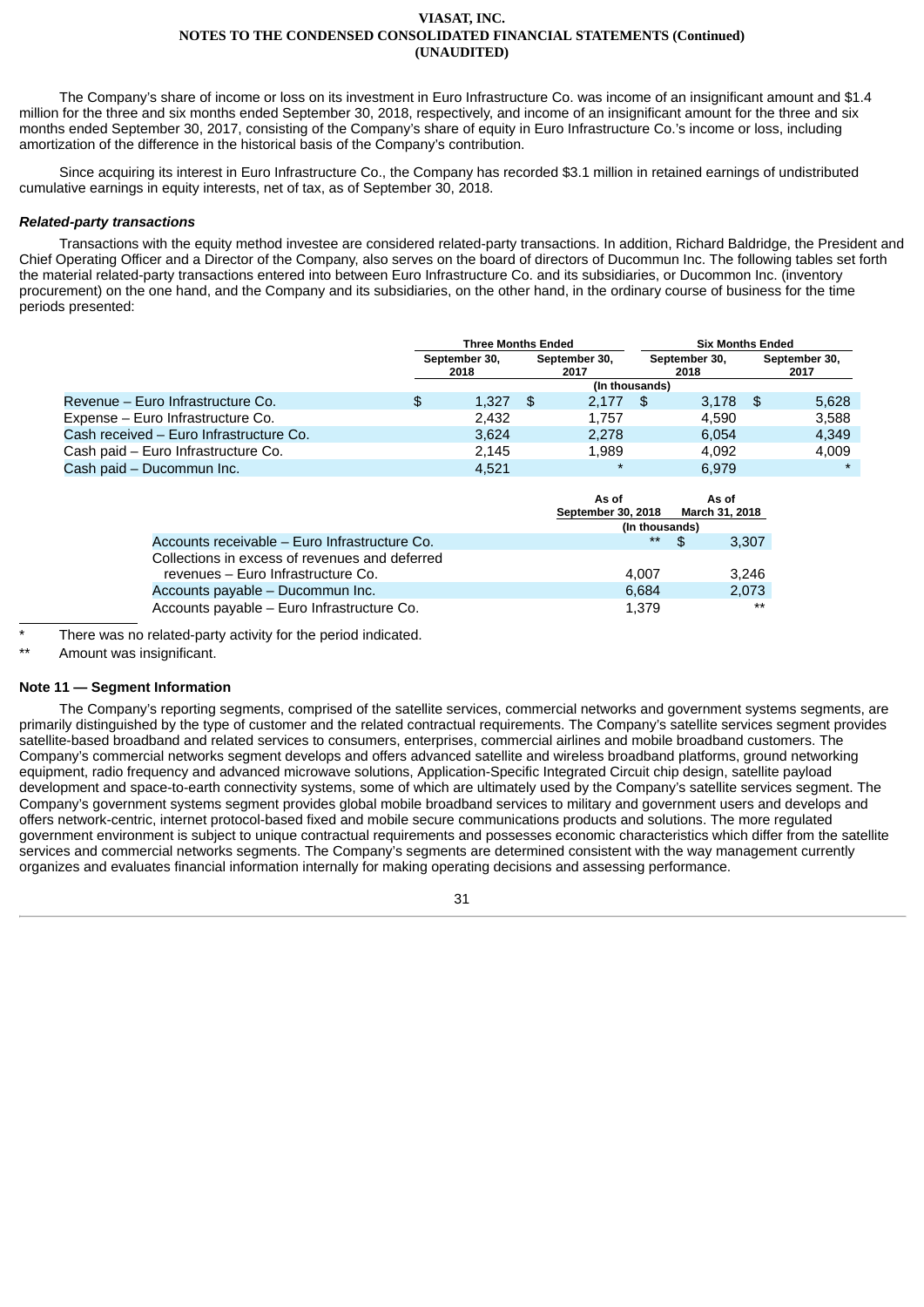Segment revenues and operating profits (losses) for the three and six months ended September 30, 2018 and 2017 were as follows:

|                                               | <b>Three Months Ended</b> |                       |                | <b>Six Months Ended</b> |                |               |                       |
|-----------------------------------------------|---------------------------|-----------------------|----------------|-------------------------|----------------|---------------|-----------------------|
|                                               | September 30,<br>2018     | September 30,<br>2017 |                | September 30,<br>2018   |                |               | September 30,<br>2017 |
|                                               |                           |                       | (In thousands) |                         |                |               |                       |
| Revenues:                                     |                           |                       |                |                         |                |               |                       |
| Satellite services                            |                           |                       |                |                         |                |               |                       |
| Product                                       | \$                        | \$                    | 214            | \$                      |                | \$            | 431                   |
| Service                                       | 162,962                   |                       | 147,364        |                         | 316,523        |               | 299,361               |
| Total                                         | 162,962                   |                       | 147,578        |                         | 316,523        |               | 299,792               |
| <b>Commercial networks</b>                    |                           |                       |                |                         |                |               |                       |
| Product                                       | 104.190                   |                       | 47,347         |                         | 189.323        |               | 83,830                |
| Service                                       | 10,330                    |                       | 8,922          |                         | 20,263         |               | 17,687                |
| <b>Total</b>                                  | 114,520                   |                       | 56,269         |                         | 209,586        |               | 101,517               |
| Government systems                            |                           |                       |                |                         |                |               |                       |
| Product                                       | 176,245                   |                       | 134,222        |                         | 309.241        |               | 263,640               |
| Service                                       | 63,747                    |                       | 55,005         |                         | 120,993        |               | 108,169               |
| <b>Total</b>                                  | 239,992                   |                       | 189,227        |                         | 430,234        |               | 371,809               |
| Elimination of intersegment revenues          |                           |                       |                |                         |                |               |                       |
| <b>Total revenues</b>                         | \$<br>517,474             | $\mathfrak{P}$        | 393,074        | \$                      | 956,343        | \$            | 773,118               |
|                                               |                           |                       |                |                         |                |               |                       |
| Operating profits (losses):                   |                           |                       |                |                         |                |               |                       |
| Satellite services                            | \$<br>$(24, 839)$ \$      |                       | 12,616         | \$                      | $(54, 775)$ \$ |               | 31,459                |
| <b>Commercial networks</b>                    | (39, 197)                 |                       | (59, 377)      |                         | (86, 205)      |               | (125, 502)            |
| Government systems                            | 44,900                    |                       | 34,221         |                         | 69,818         |               | 66,813                |
| Elimination of intersegment operating profits |                           |                       |                |                         |                |               |                       |
| Segment operating loss before corporate and   |                           |                       |                |                         |                |               |                       |
| amortization of acquired intangible assets    | (19, 136)                 |                       | (12, 540)      |                         | (71, 162)      |               | (27, 230)             |
| Corporate                                     |                           |                       |                |                         |                |               |                       |
| Amortization of acquired intangible assets    | (2, 435)                  |                       | (3, 320)       |                         | (4,888)        |               | (6,580)               |
| Loss from operations                          | \$<br>(21, 571)           | $\frac{4}{5}$         | (15, 860)      | \$                      | (76,050)       | $\frac{4}{5}$ | (33, 810)             |

Assets identifiable to segments include: accounts receivable, unbilled accounts receivable, inventory, acquired intangible assets and goodwill. The Company's property and equipment, including its satellites, earth stations and other networking equipment, are assigned to corporate assets as they are available for use by the various segments throughout their estimated useful lives. Segment assets as of September 30, 2018 and March 31, 2018 were as follows:

|                      |    | As of<br>September 30,<br>2018 |    | As of<br>March 31,<br>2018 |
|----------------------|----|--------------------------------|----|----------------------------|
|                      |    | (In thousands)                 |    |                            |
| Segment assets:      |    |                                |    |                            |
| Satellite services   | \$ | 74.195                         | \$ | 66,830                     |
| Commercial networks  |    | 227,197                        |    | 211,447                    |
| Government systems   |    | 348,050                        |    | 337,451                    |
| Total segment assets |    | 649,442                        |    | 615,728                    |
| Corporate assets     |    | 2,980,185                      |    | 2,798,381                  |
| <b>Total assets</b>  | £. | 3,629,627                      | ፍ  | 3,414,109                  |
|                      |    |                                |    |                            |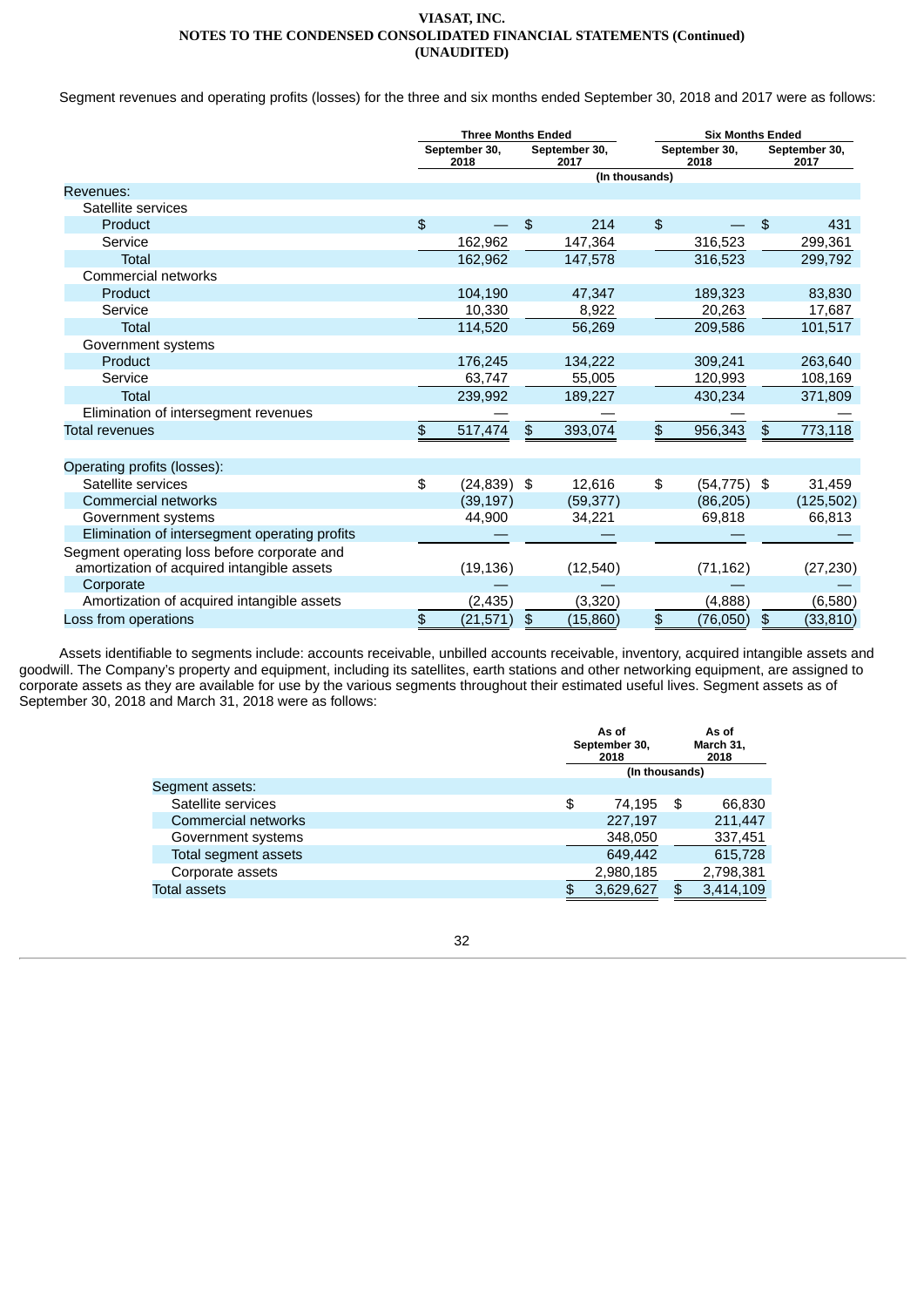Other acquired intangible assets, net and goodwill included in segment assets as of September 30, 2018 and March 31, 2018 were as follows:

|                     |                             | <b>Other Acquired Intangible</b> |  |                                |          |                                    |                                |         |  |
|---------------------|-----------------------------|----------------------------------|--|--------------------------------|----------|------------------------------------|--------------------------------|---------|--|
|                     |                             | Assets, Net                      |  |                                | Goodwill |                                    |                                |         |  |
|                     | As of<br>September 30, 2018 |                                  |  | As of<br><b>March 31, 2018</b> |          | As of<br><b>September 30, 2018</b> | As of<br><b>March 31, 2018</b> |         |  |
|                     |                             |                                  |  | (In thousands)                 |          |                                    |                                |         |  |
| Satellite services  | \$                          | 13.112                           |  | 16,580                         | \$       | 13.749                             |                                | 13.991  |  |
| Commercial networks |                             | 2.569                            |  | 3.340                          |          | 43.959                             |                                | 44.011  |  |
| Government systems  |                             | 10.391                           |  | 11.942                         |          | 64.968                             |                                | 63.083  |  |
| Total               | ሖ                           | 26.072                           |  | 31,862                         | £.       | 122.676                            |                                | 121.085 |  |

Amortization of acquired intangible assets by segment for the three and six months ended September 30, 2018 and 2017 was as follows:

|                                                  | <b>Three Months Ended</b> |       |                       |       | <b>Six Months Ended</b> |       |                       |       |
|--------------------------------------------------|---------------------------|-------|-----------------------|-------|-------------------------|-------|-----------------------|-------|
|                                                  | September 30.<br>2018     |       | September 30.<br>2017 |       | September 30.<br>2018   |       | September 30,<br>2017 |       |
|                                                  | (In thousands)            |       |                       |       |                         |       |                       |       |
| Satellite services                               |                           | 1,289 | \$                    | 2.173 |                         | 2.593 |                       | 4,267 |
| Commercial networks                              |                           | 385   |                       | 386   |                         | 771   |                       | 792   |
| Government systems                               |                           | 761   |                       | 761   |                         | 1.524 |                       | 1,521 |
| Total amortization of acquired intangible assets |                           | 2,435 |                       | 3,320 |                         | 4,888 |                       | 6,580 |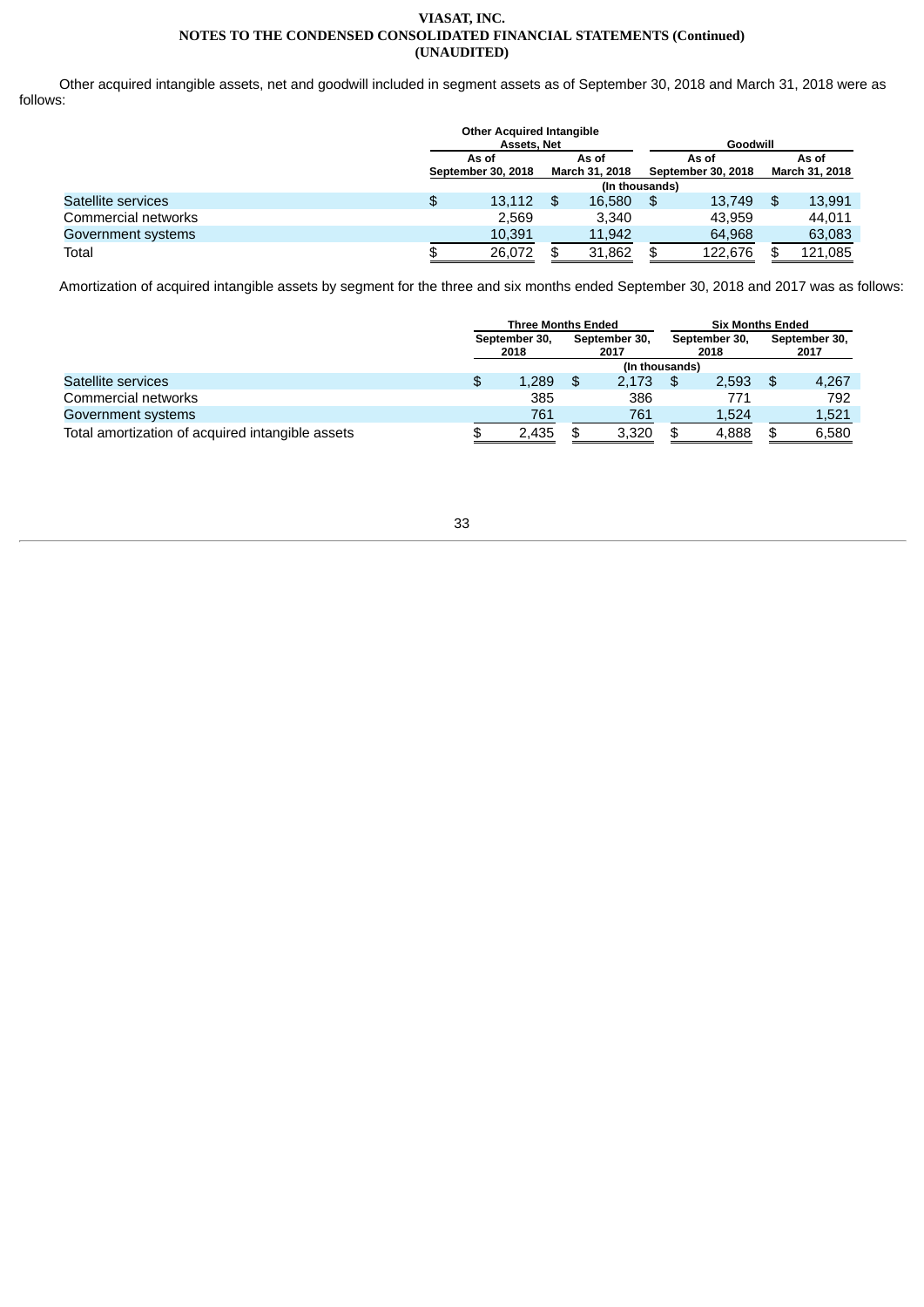#### <span id="page-33-0"></span>**Item 2. Management's Discussion and Analysis of Financial Condition and Results of Operations Forward-Looking Statements**

This Quarterly Report on Form 10-Q, including "Management's Discussion and Analysis of Financial Condition and Results of Operations," contains forward-looking statements regarding future events and our future results that are subject to the safe harbors created under the Securities Act of 1933 and the Securities Exchange Act of 1934. These statements are based on current expectations, estimates, forecasts and projections about the industries in which we operate and the beliefs and assumptions of our management. We use words such as "anticipate," "believe," "continue," "could," "estimate," "expect," "goal," "intend," "may," "plan," "project," "seek," "should," "target," "will," "would," variations of such words and similar expressions to identify forward-looking statements. In addition, statements that refer to projections of earnings, revenue, costs or other financial items; anticipated growth and trends in our business or key markets; future economic conditions and performance; the development, customer acceptance and anticipated performance of technologies, products or services; satellite construction and launch activities, the performance and anticipated benefits of our ViaSat-2 and ViaSat-3 class satellites and any future satellite we may construct or acquire; the impacts on overall coverage area, planned services and financial results of the identified antenna deployment issue on the ViaSat-2 satellite; the timing or amount of insurance proceeds related to the antenna deployment issue; the expected completion, capacity, service, coverage, service speeds and other features of our satellites, and the timing, cost, economics and other benefits associated therewith; anticipated subscriber growth; plans, objectives and strategies for future operations; and other characterizations of future events or circumstances, are forward-looking statements. Readers are cautioned that these forward-looking statements are only predictions and are subject to risks, uncertainties and assumptions that are difficult to predict. Factors that could cause actual results to differ materially include: our ability to realize the anticipated benefits of the ViaSat-2 and ViaSat-3 class satellites and any future satellite we may construct or acquire; unexpected expenses related to our satellite projects; our ability to realize the anticipated benefits of our strategic partnering arrangement with Eutelsat S.A. (together with its affiliates, Eutelsat) or any of our acquisitions; our ability to successfully implement our business plan for our broadband services on our anticipated timeline or at all; risks associated with the construction, launch and operation of satellites, including the effect of any anomaly, operational failure or degradation in satellite performance; our ability to successfully develop, introduce and sell new technologies, products and services; audits by the U.S. government; changes in the global business environment and economic conditions; delays in approving U.S. government budgets and cuts in government defense expenditures; our reliance on U.S. government contracts, and on a small number of contracts which account for a significant percentage of our revenues; reduced demand for products and services as a result of continued constraints on capital spending by customers; changes in relationships with, or the financial condition of, key customers or suppliers; our reliance on a limited number of third parties to manufacture and supply our products; increased competition; introduction of new technologies and other factors affecting the communications and defense industries generally; the effect of adverse regulatory changes (including changes affecting spectrum availability or permitted uses) on our ability to sell products and services; the effect of recent changes to U.S. tax laws; our level of indebtedness and ability to comply with applicable debt covenants; our involvement in litigation, including intellectual property claims and litigation to protect our proprietary technology; our dependence on a limited number of key employees; and other factors identified under the heading "Risk Factors" in Part I, Item 1A of our Annual Report on Form 10-K for the fiscal year ended March 31, 2018, under the heading "Risk Factors" in Part II, Item 1A of this report, elsewhere in this report and our other filings with the Securities and Exchange Commission (the SEC). Therefore, actual results may differ materially and adversely from those expressed in any forward-looking statements. We undertake no obligation to revise or update any forward-looking statements for any reason.

#### **Company Overview**

We are an innovator in broadband technologies and services. Our end-to-end platform of high-capacity Ka-band satellites, ground infrastructure and user terminals enables us to provide cost-effective, high-speed, high-quality broadband solutions to enterprises, consumers and government users around the globe, whether on the ground, on the move or in flight. In addition, we develop and provide advanced wireless communications systems, secure networking systems and cybersecurity and information assurance products and services. Our product, system and service offerings are often linked through common underlying technologies, customer applications and market relationships. We believe that our portfolio of products and services, combined with our ability to effectively cross-deploy technologies between government and commercial segments and across different geographic markets, provides us with a strong foundation to sustain and enhance our leadership in advanced communications and networking technologies. Viasat, Inc. was incorporated in California in 1986, and reincorporated as a Delaware corporation in 1996.

We conduct our business through three segments: satellite services, commercial networks and government systems.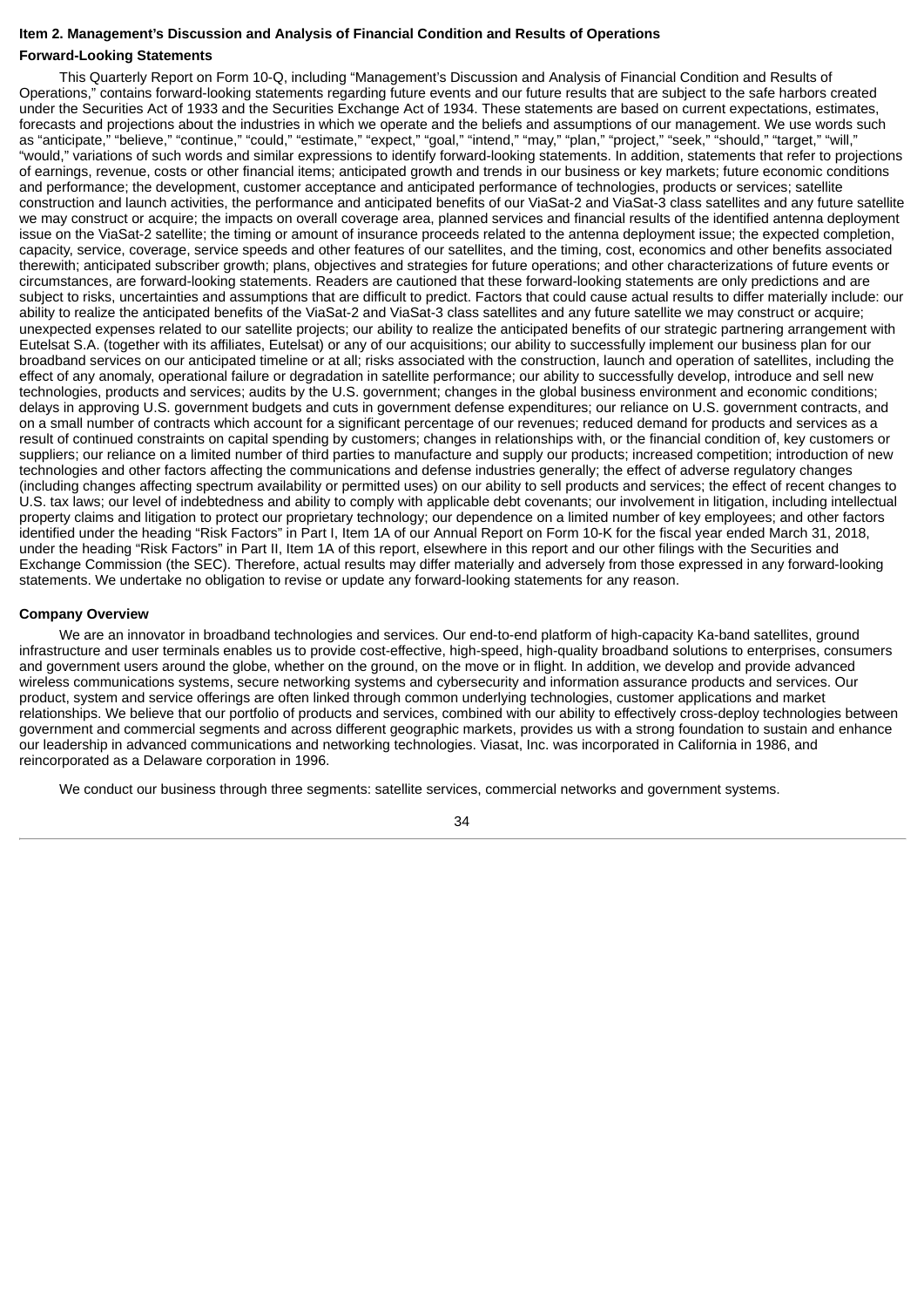#### **Satellite Services**

Our satellite services segment uses our proprietary technology platform to provide satellite-based high-speed broadband services with multiple applications to consumers, enterprises, commercial airlines and mobile broadband customers both in the United States and abroad. Our Viasat Internet and Viasat Business Internet fixed broadband services offer high-speed, high-quality broadband internet access. We also offer high-speed internet and other in-flight services for a growing number of commercial aircraft. Our satellite services business also provides a platform for the provision of network management services to domestic and international satellite service providers.

Our proprietary Ka-band satellites are at the core of our technology platform. Our ViaSat-1 satellite (our first-generation high-capacity Kaband spot-beam satellite) was placed into service in January 2012. On June 1, 2017, our second-generation ViaSat-2 satellite was successfully launched into orbit. In the fourth quarter of fiscal year 2018, shortly before the launch of commercial broadband services on the satellite, we reported an antenna deployment issue. We worked with the satellite manufacturer to determine the root cause of the antenna deployment issue, potential correcting measures, and resulting damage. In the second quarter of fiscal year 2019, the root cause analysis was completed. Based on that analysis, we recorded a reduction to the carrying value of the ViaSat-2 satellite of \$177.4 million, with a corresponding insurance claim receivable of \$177.4 million, based on our estimated ViaSat-2 output capabilities as compared to the anticipated, potential and configured capacity of the ViaSat-2 satellite. As of September 30, 2018, we had received \$44.4 million in insurance recovery proceeds related to such claims and the remaining \$133.0 million, as probable, was recorded as a receivable. The ViaSat-2 satellite was primarily financed by our direct loan facility with the Export-Import Bank of the United States for ViaSat-2 (the Ex-Im Credit Facility) (see "*—*Ex-Im Credit Facility" below). Pursuant to the terms of the Ex-Im Credit Facility, insurance proceeds received from such claims will be used to pay down outstanding borrowings under the Ex-Im Credit Facility upon receipt. Subsequent to the end of the fiscal second quarter, we received an additional \$57.8 million related to our outstanding ViaSat-2 insurance claims. We currently have two third-generation ViaSat-3 class satellites under construction, and anticipate commencing construction on a third ViaSat-3 class satellite in the future. We also own the WildBlue-1 satellite, which was placed into service in March 2007.

The primary services offered by our satellite services segment are comprised of:

- Fixed broadband services, which provide consumers and businesses with high-speed broadband internet access and Voice over Internet Protocol (VoIP) services. As of September 30, 2018, we provided fixed broadband services to approximately 585,000 subscribers. In addition, we offer satellite-enabled community Wi-Fi hotspot services, primarily in Mexico.
- In-flight services including our flagship Viasat in-flight internet services and aviation software services. As of September 30, 2018, 898 commercial aircraft were in service utilizing our Viasat in-flight connectivity (IFC) systems.
- Mobile broadband services, which provide global network management and high-speed internet connectivity services for customers using airborne, maritime and ground-mobile satellite systems.

We also offer a variety of other broadband services, including business connectivity, live on-line event streaming, oil and natural gas data gathering services and high-definition satellite news gathering.

#### **Commercial Networks**

Our commercial networks segment develops and produces a variety of advanced satellite and wireless products, systems and solutions that enable the provision of high-speed fixed and mobile broadband services. Our products, systems and solutions include an array of satellitebased and wireless broadband platforms, networking equipment, space hardware, radio frequency and advanced microwave solutions, spaceto-earth connectivity systems, customer premise equipment (CPE), satellite modems and antenna technologies, as well as satellite payload development and Application-Specific Integrated Circuit (ASIC) chip design. Our products, systems and solutions are generally developed through a combination of customer and discretionary internal research and development funding, are utilized to provide services through our satellite services segment and are also sold to commercial networks customers (with sales of complementary products, systems and solutions to government customers included in our government systems segment). The primary products, systems, solutions and services offered by our commercial networks segment are comprised of:

- Mobile broadband satellite communication systems, designed for use in aircraft and seagoing vessels.
- Fixed satellite networks, including next-generation satellite network infrastructure and ground terminals to access Ka-band broadband services on high-capacity satellites.
- Antenna systems specializing in earth imaging, remote sensing, mobile satellite communication, Ka-band earth stations and other multi-band antennas.

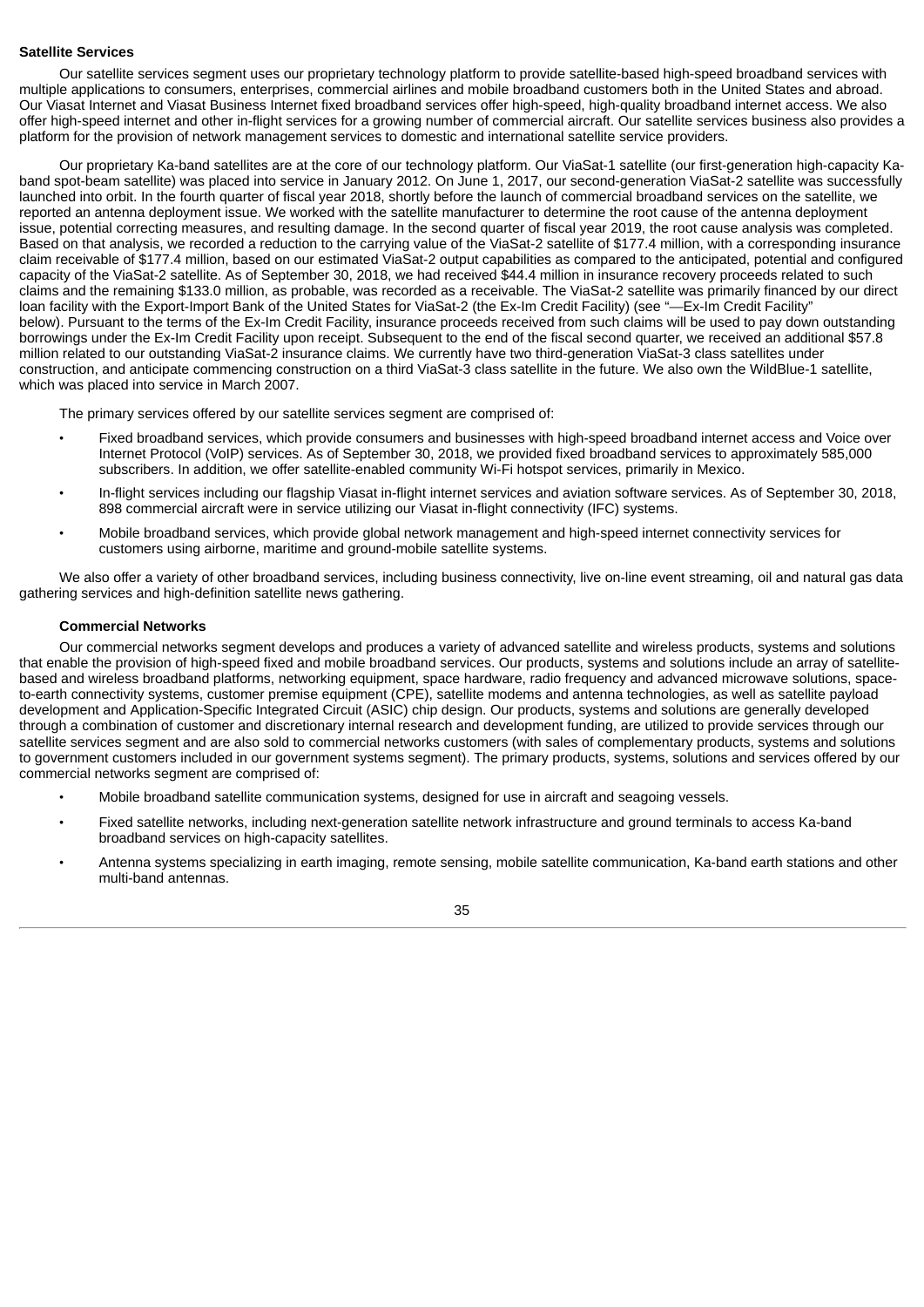• Satellite networking development, including specialized design and technology services covering all aspects of satellite communication system architecture and technology, including satellite and ground systems, fabless semiconductor design for ASIC and Monolithic Microwave Integrated Circuit (MMIC) chips and network function virtualization, as well as modules and subsystems for various commercial, military and space uses and radio frequency and advanced microwave solutions. We also design and develop high-capacity Ka-band satellites as part of our commercial networks segment (both for our own satellite fleet and for third parties) and design, develop and produce the associated satellite payload technologies.

#### **Government Systems**

Our government systems segment provides global mobile broadband services to military and government users, and develops and produces network-centric internet protocol (IP)-based fixed and mobile secure communications products and solutions that are designed to enable the collection and dissemination of secure real-time digital information between individuals on the tactical edge, command centers, strategic communications nodes, ground and maritime platforms and airborne intelligence and defense platforms. Customers of our government systems segment include the U.S. Department of Defense, allied foreign governments, allied armed forces, public safety firstresponders and remote government employees.

The primary products and services of our government systems segment include:

- Government mobile broadband products and services, which provide military and government users with high-speed, real-time, broadband and multimedia connectivity in key regions of the world, as well as line-of-sight and beyond-line-of-sight Intelligence Surveillance and Reconnaissance (ISR) missions.
- Government satellite communication systems, which comprise an array of portable, mobile and fixed broadband modems, terminals, network access control systems and antenna systems using a range of satellite frequency bands for Command and Control (C2) missions, satellite networking services and network management systems for Wi-Fi and other internet access networks, and include products designed for manpacks, aircraft, unmanned aerial vehicles (UAVs), seagoing vessels, groundmobile vehicles and fixed applications.
- Cybersecurity and information assurance products, which provide advanced, high-speed IP-based "Type 1" and High Assurance Internet Protocol Encryption (HAIPE®)-compliant encryption solutions that enable military and government users to communicate information securely over networks, and that secure data stored on computers and storage devices.
- Tactical data links, including our Battlefield Awareness and Targeting System Dismounted (BATS-D) handheld Link 16 radios, our KOR-24A 2-channel Small Tactical Terminal for manned and unmanned applications, "disposable" defense data links, our Multifunctional Information Distribution System (MIDS) terminals for military fighter jets and their successor, MIDS Joint Tactical Radio System (MIDS-JTRS) terminals.

#### **Sources of Revenues**

Our satellite services segment revenues are primarily derived from our fixed broadband services, IFC services and worldwide managed network services.

Revenues in our commercial networks and government systems segments are primarily derived from three types of contracts: fixedprice, cost-reimbursement and time-and-materials contracts. Fixed-price contracts (which require us to provide products and services under a contract at a specified price) comprised approximately 90% and 87% of our total revenues for these segments for the three months ended September 30, 2018 and 2017, respectively, and approximately 89% and 87% of our total revenues for these segments for the six months ended September 30, 2018 and 2017, respectively. The remainder of our revenues in these segments for such periods was derived primarily from cost-reimbursement contracts (under which we are reimbursed for all actual costs incurred in performing the contract to the extent such costs are within the contract ceiling and allowable under the terms of the contract, plus a fee or profit) and from time-and-materials contracts (which reimburse us for the number of labor hours expended at an established hourly rate negotiated in the contract, plus the cost of materials utilized in providing such products or services).

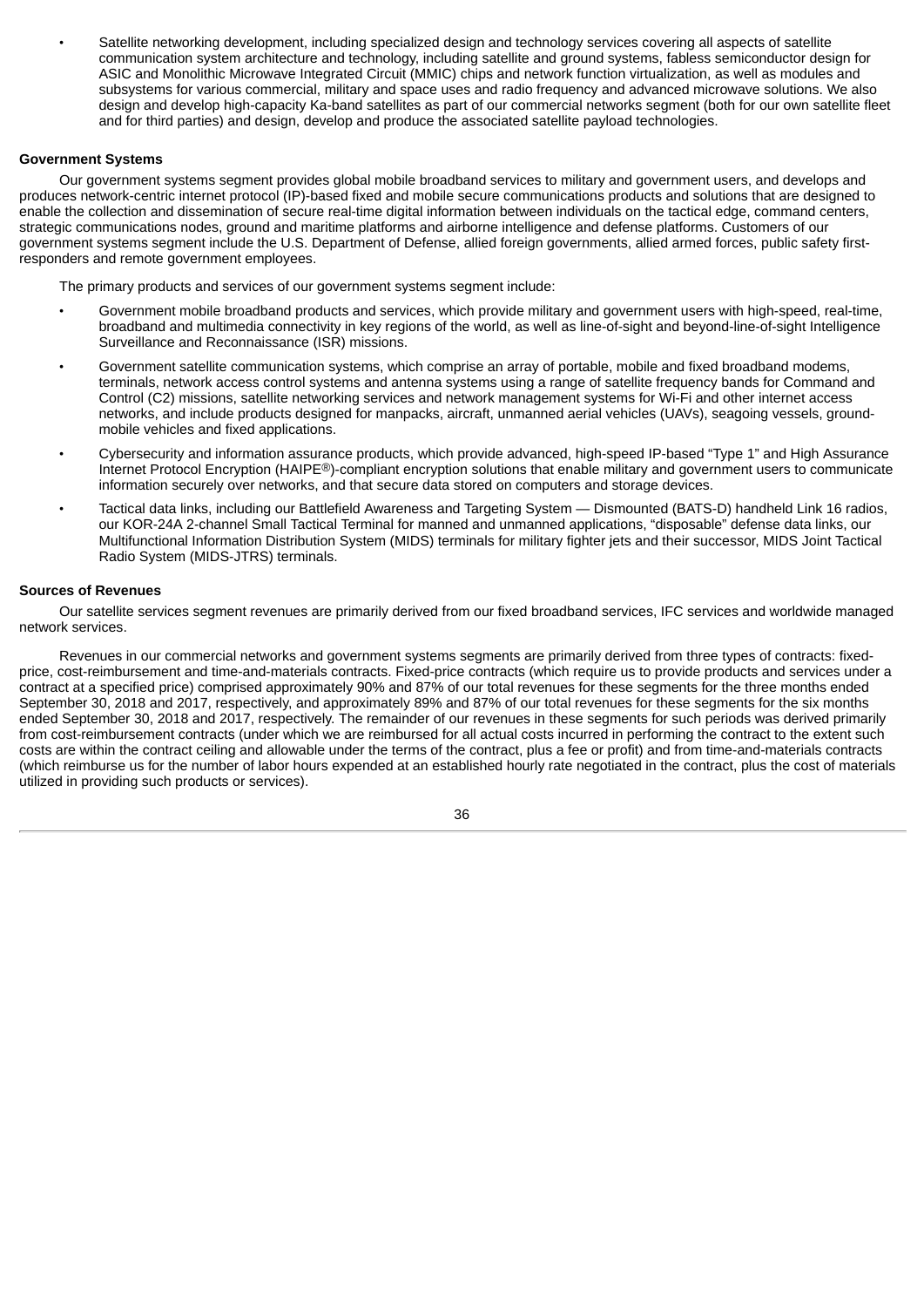Our ability to grow and maintain our revenues in our commercial networks and government systems segments has to date depended on our ability to identify and target markets where the customer places a high priority on the technology solution, and our ability to obtain additional sizable contract awards. Due to the nature of this process, it is difficult to predict the probability and timing of obtaining awards in these markets.

Historically, a significant portion of our revenues in our commercial networks and government systems segments has been derived from customer contracts that include the development of products. The development efforts are conducted in direct response to the customer's specific requirements and, accordingly, expenditures related to such efforts are included in cost of sales when incurred and the related funding (which includes a profit component) is included in revenues. Revenues for our funded development from our customer contracts were approximately 17% and 19% of our total revenues for the three and six months ended September 30, 2018 and 2017, respectively.

We also incur independent research and development (IR&D) expenses, which are not directly funded by a third party. IR&D expenses consist primarily of salaries and other personnel-related expenses, supplies, prototype materials, testing and certification related to research and development projects. IR&D expenses were approximately 6% and 12% of total revenues during the three months ended September 30, 2018 and 2017, respectively, and approximately 7% and 12% of total revenues during the six months ended September 30, 2018 and 2017, respectively. As a government contractor, we are able to recover a portion of our IR&D expenses pursuant to our government contracts.

#### **Critical Accounting Policies and Estimates**

Management's Discussion and Analysis of Financial Condition and Results of Operations discusses our condensed consolidated financial statements, which have been prepared in accordance with accounting principles generally accepted in the United States of America (GAAP). The preparation of these financial statements requires management to make estimates and assumptions that affect the reported amounts of assets and liabilities and the disclosure of contingent assets and liabilities at the date of the financial statements and the reported amounts of revenues and expenses during the reporting period. We consider the policies discussed below to be critical to an understanding of our financial statements because their application places the most significant demands on management's judgment, with financial reporting results relying on estimation about the effect of matters that are inherently uncertain. We describe the specific risks for these critical accounting policies in the following paragraphs. For all of these policies, we caution that future events rarely develop exactly as forecast, and even the best estimates routinely require adjustment.

#### *Revenue recognition*

We apply the five-step revenue recognition model under Accounting Standards Update (ASU) 2014-09, Revenue from Contracts with Customers (commonly referred to as Accounting Standards Codification (ASC) 606) to our contracts with our customers. Under this model we (1) identify the contract with the customer, (2) identify our performance obligations in the contract, (3) determine the transaction price for the contract, (4) allocate the transaction price to our performance obligations and (5) recognize revenue when or as we satisfy our performance obligations. These performance obligations generally include the purchase of services (including broadband capacity and the leasing of broadband equipment), the purchase of products, and requirements to develop and deliver complex equipment built to customer specifications under long-term contracts.

The timing of satisfaction of performance obligations may require judgment. We derive a substantial portion of our revenues from contracts with customers for services, primarily connectivity services including leasing of related broadband equipment. These contracts typically require advance or recurring monthly payments by the customer. Our obligation to provide connectivity services is satisfied over time as the customer simultaneously receives and consumes the benefits provided. The measure of progress over time is based upon either a period of time (e.g., over the estimated contractual term) or usage (e.g., bandwidth used/bytes of data processed). From a recognition perspective, the leasing of broadband equipment is evaluated in accordance with the authoritative guidance for leases (ASC 840). Our accounting for equipment leases involves specific determinations under ASC 840, which may involve complex provisions and significant judgments. In accordance with ASC 840, we apply the following criteria to determine the nature of the lease (e.g., as an operating or sales type lease): (1) review for transfers of ownership of the equipment to the lessee by the end of the lease term, (2) review of the lease terms to determine if it contains an option to purchase the leased equipment for a price which is sufficiently lower than the expected fair value of the equipment at the date of the option, (3) review of the lease term to determine if it is equal to or greater than 75% of the economic life of the equipment, and (4) review of the present value of the minimum lease payments to determine if they are equal to or greater than 90% of the fair market value of the equipment at the inception of the lease. Additionally, we consider the cancelability of the contract and any related uncertainty of collections or risk in recoverability of the lease investment at lease inception. Revenue from sales type leases is recognized at the inception of the lease or when the equipment has been delivered and installed at the customer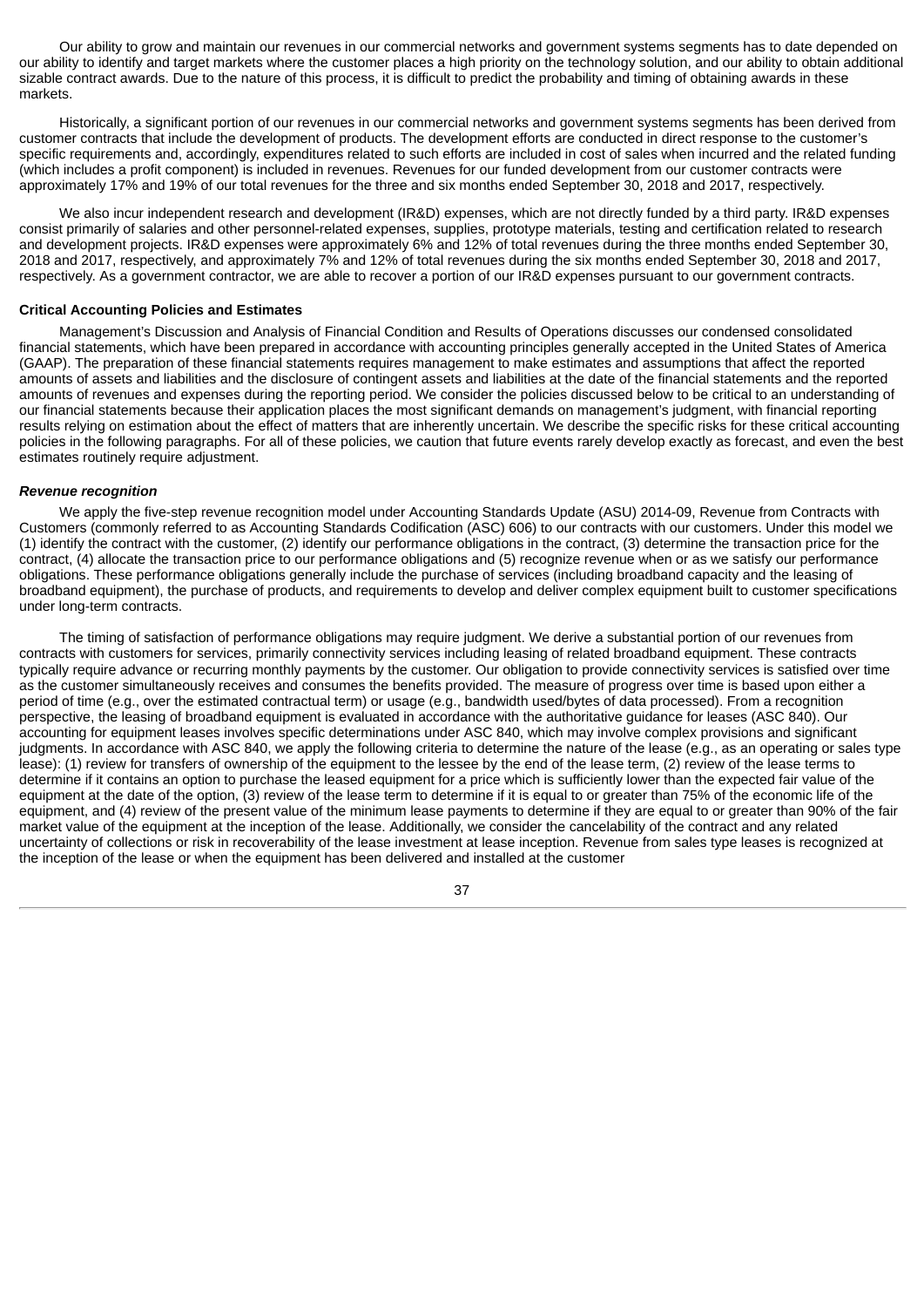site, if installation is required. Revenues from equipment rentals under operating leases are recognized as earned over the lease term, which is generally on a straight-line basis.

We also derive a portion of our revenues from contracts with customers to provide products. Performance obligations to provide products are satisfied at the point in time when control is transferred to the customer. These contracts typically require payment by the customer upon passage of control and determining the point at which control is transferred may require judgment. To identify the point at which control is transferred to the customer, we consider indicators that include, but are not limited to whether (1) we have the present right to payment for the asset, (2) the customer has legal title to the asset, (3) physical possession of the asset has been transferred to the customer, (4) the customer has the significant risks and rewards of ownership of the asset, and (5) the customer has accepted the asset. For product revenues, control generally passes to the customer upon delivery of goods to the customer.

The vast majority of our revenues from long-term contracts to develop and deliver complex equipment built to customer specifications are derived from contracts with the U.S. government (including foreign military sales contracted through the U.S. government). Our contracts with the U.S. government typically are subject to the Federal Acquisition Regulation (FAR) and are priced based on estimated or actual costs of producing goods or providing services. The FAR provides guidance on the types of costs that are allowable in establishing prices for goods and services provided under U.S. government contracts. The pricing for non-U.S. government contracts is based on the specific negotiations with each customer. Under the typical payment terms of our U.S. government fixed-price contracts, the customer pays us either performance-based payments (PBPs) or progress payments. PBPs are interim payments based on quantifiable measures of performance or on the achievement of specified events or milestones. Progress payments are interim payments based on a percentage of the costs incurred as the work progresses. Because the customer can often retain a portion of the contract price until completion of the contract, our U.S. government fixed-price contracts generally result in revenue recognized in excess of billings which we present as unbilled accounts receivable on the balance sheet. Amounts billed and due from our customers are classified as receivables on the balance sheet. The portion of the payments retained by the customer until final contract settlement is not considered a significant financing component because the intent is to protect the customer. For our U.S. government cost-type contracts, the customer generally pays us for our actual costs incurred within a short period of time. For non-U.S. government contracts, we typically receive interim payments as work progresses, although for some contracts, we may be entitled to receive an advance payment. We recognize a liability for these advance payments in excess of revenue recognized and present it as collections in excess of revenues and deferred revenues on the balance sheet. An advance payment is not typically considered a significant financing component because it is used to meet working capital demands that can be higher in the early stages of a contract and to protect us from the other party failing to adequately complete some or all of its obligations under the contract.

Performance obligations related to developing and delivering complex equipment built to customer specifications under long-term contracts are recognized over time as these performance obligations do not create assets with an alternative use to us and we have an enforceable right to payment for performance to date. To measure the transfer of control, revenue is recognized based on the extent of progress towards completion of the performance obligation. The selection of the method to measure progress towards completion requires judgment and is based on the nature of the products or services to be provided. We generally use the cost-to-cost measure of progress for our contracts because that best depicts the transfer of control to the customer which occurs as we incur costs on our contracts. Under the cost-tocost measure of progress, the extent of progress towards completion is measured based on the ratio of costs incurred to date to the total estimated costs at completion of the performance obligation. When estimates of total costs to be incurred on a performance obligation exceed total estimates of revenue to be earned, a provision for the entire loss on the performance obligation is recognized in the period the loss is determined. A one percent variance in our future cost estimates on open fixed-price contracts as of September 30, 2018 would change our loss before income taxes by an insignificant amount.

The evaluation of transaction price, including the amounts allocated to performance obligations, may require significant judgments. Due to the nature of the work required to be performed on many of our performance obligations, the estimation of total revenue, and where applicable the cost at completion, is complex, subject to many variables and requires significant judgment. Our contracts may contain award fees, incentive fees, or other provisions, including the potential for significant financing components, that can either increase or decrease the transaction price. These amounts, which are sometimes variable, can be dictated by performance metrics, program milestones or cost targets, the timing of payments, and customer discretion. We estimate variable consideration at the amount to which we expect to be entitled. We include estimated amounts in the transaction price to the extent it is probable that a significant reversal of cumulative revenue recognized will not occur when the uncertainty associated with the variable consideration is resolved. Our estimates of variable consideration and determination of whether to include estimated amounts in the transaction price are based largely on an assessment of our anticipated performance and all information (historical, current and forecasted) that is reasonably available to us. We have elected the practical expedient not to adjust the promised amount of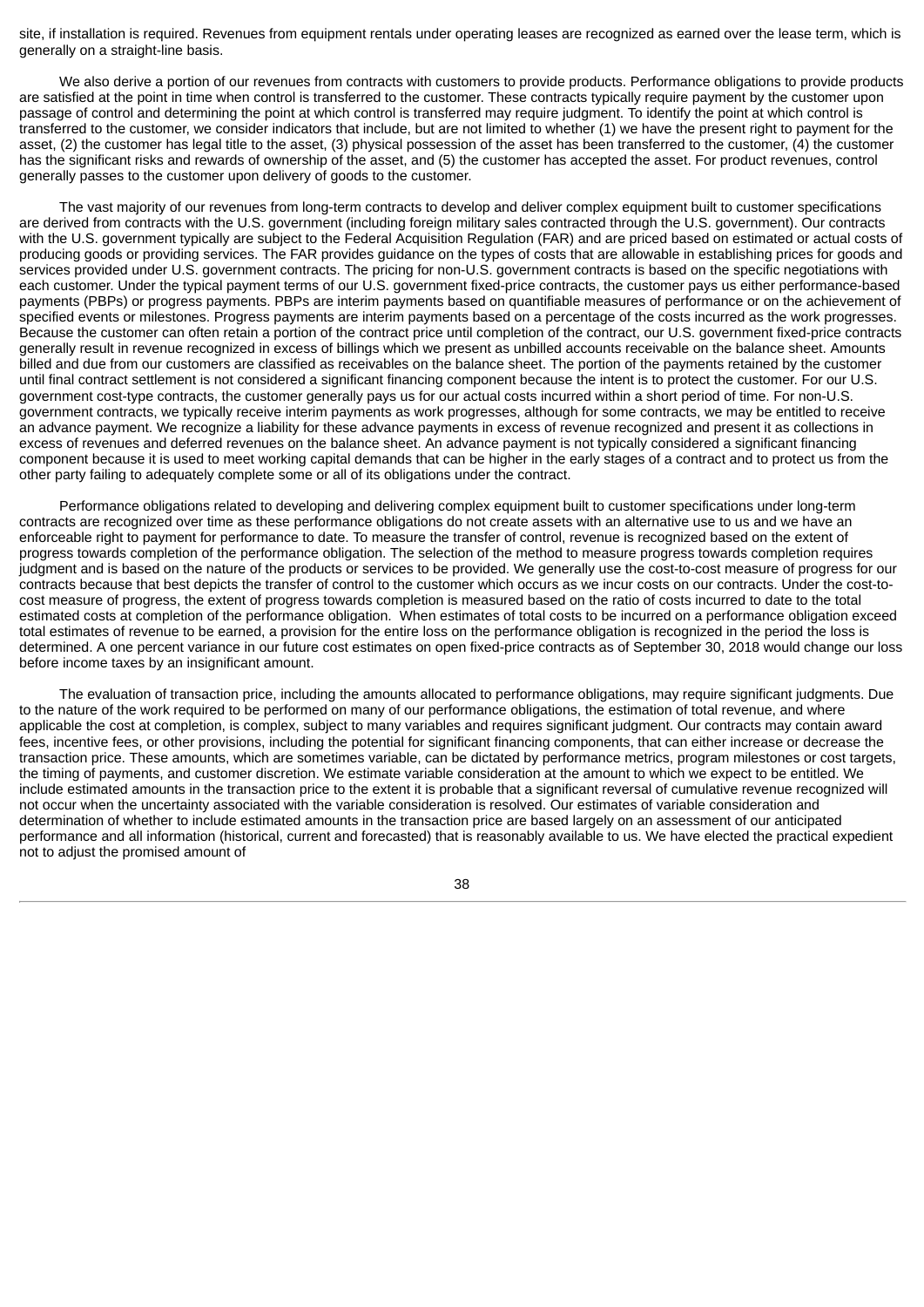consideration for the effects of a significant financing component if we expect, at contract inception, that the period between when we transfer a promised good or service to a customer and when the customer pays for that good or service will be one year or less.

If a contract is separated into more than one performance obligation, the total transaction price is allocated to each performance obligation in an amount based on the estimated relative standalone selling prices of the promised goods or services underlying each performance obligation. Estimating standalone selling prices may require judgment. When available, we utilize the observable price of a good or service when we sell that good or service separately in similar circumstances and to similar customers. If a standalone selling price is not directly observable, we estimate the standalone selling price by considering all information (including market conditions, specific factors, and information about the customer or class of customer) that is reasonably available.

#### *Deferred costs to obtain or fulfill contract*

Under ASC 340-40, Other Assets and Deferred Costs – Contracts with Customers, we recognize an asset from the incremental costs of obtaining a contract with a customer, if we expect to recover those costs. The incremental costs of obtaining a contract are those costs that we incur to obtain a contract with a customer that we would not have incurred if the contract had not been obtained. ASC 340-40 also requires the recognition of an asset from the costs incurred to fulfill a contract when (1) the costs relate directly to a contract or to an anticipated contract that we can specifically identify, (2) the costs generate or enhance our resources that will be used in satisfying (or in continuing to satisfy) performance obligations in the future, and (3) the costs are expected to be recovered. We recognize an asset related to commission costs incurred primarily in our satellite services segment and recognize an asset related to costs incurred to fulfill contracts. Costs to acquire customer contracts are amortized over the estimated customer contract life. Costs to fulfill customer contracts are amortized in proportion to the revenue to which the costs relate. For contracts with an estimated amortization period of less than one year, we expense incremental costs immediately.

#### *Warranty reserves*

We provide limited warranties on our products for periods of up to five years. We record a liability for our warranty obligations when we ship the products or they are included in long-term construction contracts based upon an estimate of expected warranty costs. Amounts expected to be incurred within 12 months are classified as accrued liabilities and amounts expected to be incurred beyond 12 months are classified as other liabilities in the condensed consolidated financial statements. For mature products, we estimate the warranty costs based on historical experience with the particular product. For newer products that do not have a history of warranty costs, we base our estimates on our experience with the technology involved and the types of failures that may occur. It is possible that our underlying assumptions will not reflect the actual experience, and in that case, we will make future adjustments to the recorded warranty obligation.

#### *Property, equipment and satellites*

Satellites and other property and equipment are recorded at cost or in the case of certain satellites and other property acquired, the fair value at the date of acquisition, net of accumulated depreciation. Capitalized satellite costs consist primarily of the costs of satellite construction and launch, including launch insurance and insurance during the period of in-orbit testing, the net present value of performance incentive payments expected to be payable to the satellite manufacturers (dependent on the continued satisfactory performance of the satellites), costs directly associated with the monitoring and support of satellite construction, and interest costs incurred during the period of satellite construction. We also construct earth stations, network operations systems and other assets to support our satellites, and those construction costs, including interest, are capitalized as incurred. At the time satellites are placed in service, we estimate the useful life of our satellites for depreciation purposes based upon an analysis of each satellite's performance against the original manufacturer's orbital design life, estimated fuel levels and related consumption rates, as well as historical satellite operating trends.

We own three satellites in service: ViaSat-2 (our second-generation high-capacity Ka-band spot-beam satellite, which was placed into service in the fourth quarter of fiscal year 2018), ViaSat-1 (our first-generation high-capacity Ka-band spot-beam satellite, which was placed into service in January 2012) and WildBlue-1 (which was placed into service in March 2007). We currently have two third-generation ViaSat-3 class satellites under construction. In addition, we have an exclusive prepaid lifetime capital lease of Ka-band capacity over the contiguous United States on Telesat Canada's Anik F2 satellite (which was placed into service in April 2005) and own related earth stations and networking equipment for all of our satellites. Property and equipment also includes the CPE units leased to subscribers under a retail leasing program as part of our satellite services segment.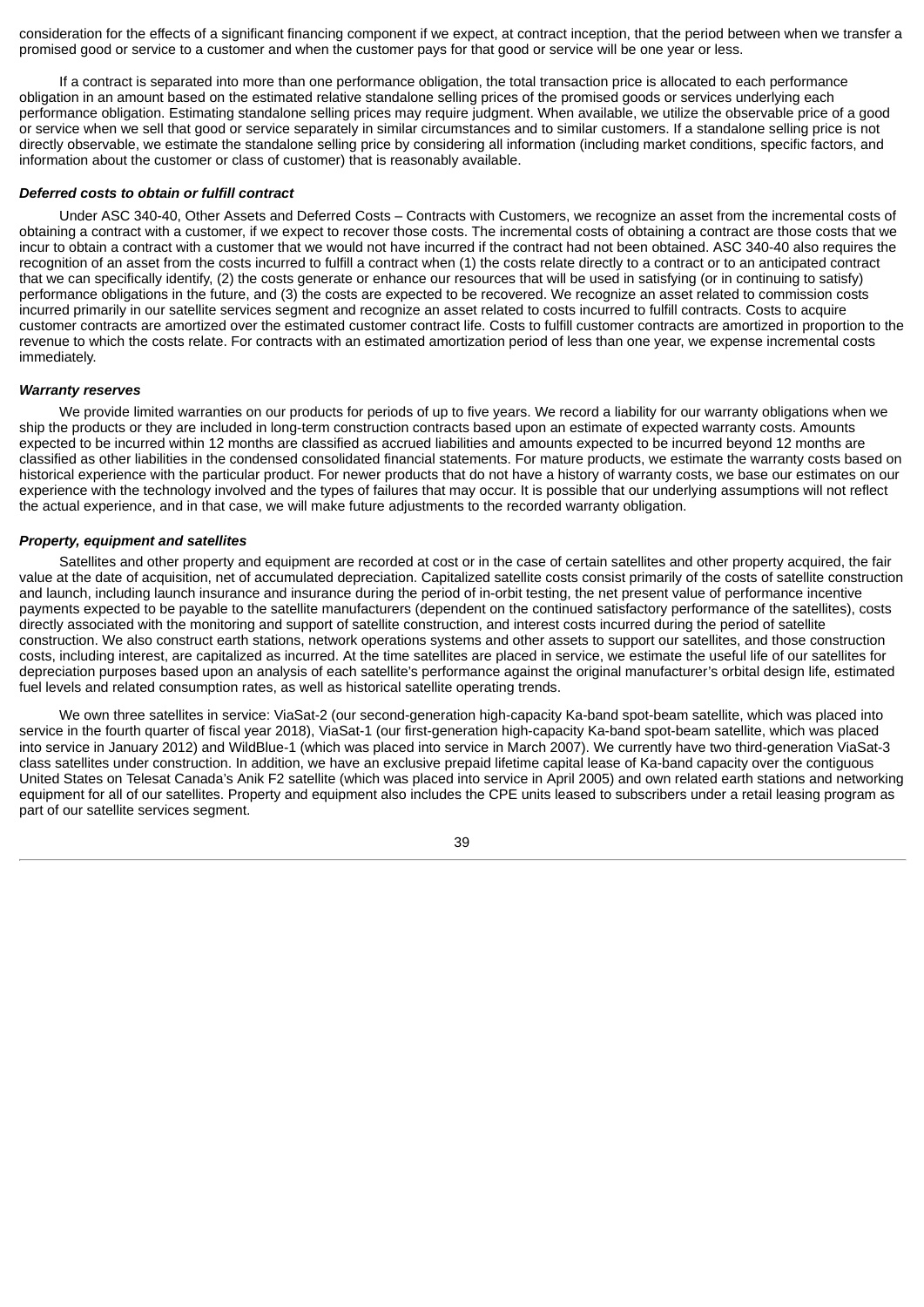#### Impairment of long-lived and other long-term assets (property, equipment and satellites, and other assets, including goodwill)

In accordance with the authoritative guidance for impairment or disposal of long-lived assets (ASC 360), we assess potential impairments to our long-lived assets, including property, equipment and satellites and other assets, when there is evidence that events or changes in circumstances indicate that the carrying value may not be recoverable. We periodically review the remaining estimated useful life of the satellite to determine if revisions to the estimated life are necessary. We recognize an impairment loss when the undiscounted cash flows expected to be generated by an asset (or group of assets) are less than the asset's carrying value. Any required impairment loss would be measured as the amount by which the asset's carrying value exceeds its fair value, and would be recorded as a reduction in the carrying value of the related asset and charged to results of operations. No material impairments were recorded by us for the three and six months ended September 30, 2018 and 2017.

We account for our goodwill under the authoritative guidance for goodwill and other intangible assets (ASC 350) and the provisions of ASU 2011-08, Testing Goodwill for Impairment, which simplifies how we test goodwill for impairment. Current authoritative guidance allows us to first assess qualitative factors to determine whether it is necessary to perform the two-step quantitative goodwill impairment test. If, after completing the qualitative assessment, we determine that it is more likely than not that the estimated fair value is greater than the carrying value, we conclude that no impairment exists. If it is more likely than not that the carrying value of the reporting unit exceeds its estimated fair value, we compare the fair value of the reporting unit to its carrying value. If the estimated fair value of the reporting unit is less than the carrying value, a second step is performed in which the implied fair value of goodwill is compared to its carrying value. If the implied fair value of goodwill is less than its carrying value, goodwill must be written down to its implied fair value, resulting in goodwill impairment. We test goodwill for impairment during the fourth quarter every fiscal year and when an event occurs or circumstances change such that it is reasonably possible that an impairment may exist.

The qualitative analysis includes assessing the impact of changes in certain factors including: (1) changes in forecasted operating results and comparing actual results to projections, (2) changes in the industry or our competitive environment since the acquisition date, (3) changes in the overall economy, our market share and market interest rates since the acquisition date, (4) trends in the stock price and related market capitalization and enterprise values, (5) trends in peer companies total enterprise value metrics, and (6) additional factors such as management turnover, changes in regulation and changes in litigation matters.

Based on our qualitative assessment performed during the fourth quarter of fiscal year 2018, we concluded that it was more likely than not that the estimated fair value of our reporting units exceeded their carrying value as of March 31, 2018 and, therefore, determined it was not necessary to perform the two-step goodwill impairment test.

#### *Income taxes and valuation allowance on deferred tax assets*

Management evaluates the realizability of our deferred tax assets and assesses the need for a valuation allowance on a quarterly basis to determine if the weight of available evidence suggests that an additional valuation allowance is needed. In accordance with the authoritative guidance for income taxes (ASC 740), net deferred tax assets are reduced by a valuation allowance if, based on all the available evidence, it is more likely than not that some or all of the deferred tax assets will not be realized. In the event that our estimate of taxable income is less than that required to utilize the full amount of any deferred tax asset, a valuation allowance is established, which would cause a decrease to income in the period such determination is made. Our valuation allowance against deferred tax assets increased from \$29.0 million at March 31, 2018 to \$31.5 million at September 30, 2018. The valuation allowance primarily relates to state net operating loss carryforwards and state research and development tax credit carryforwards.

Our analysis of the need for a valuation allowance on deferred tax assets considered historical as well as forecasted future operating results. In addition, our evaluation considered other factors, including our contractual backlog, our history of positive earnings, current earnings trends assuming our satellite services segment continues to grow, taxable income adjusted for certain items, and forecasted income by jurisdiction. We also considered the period over which these net deferred tax assets can be realized and our history of not having federal tax loss carryforwards expire unused.

Accruals for uncertain tax positions are provided for in accordance with the authoritative guidance for accounting for uncertainty in income taxes (ASC 740). Under the authoritative guidance, we may recognize the tax benefit from an uncertain tax position only if it is more likely than not that the tax position will be sustained on examination by the taxing authorities, based on the technical merits of the position. The tax benefits recognized in the financial statements from such a position should be measured based on the largest benefit that has a greater than 50% likelihood of being realized upon ultimate settlement. The authoritative guidance addresses the derecognition of income tax assets and liabilities, classification of deferred income tax assets and liabilities, accounting for interest and penalties associated with tax positions, and income tax disclosures.

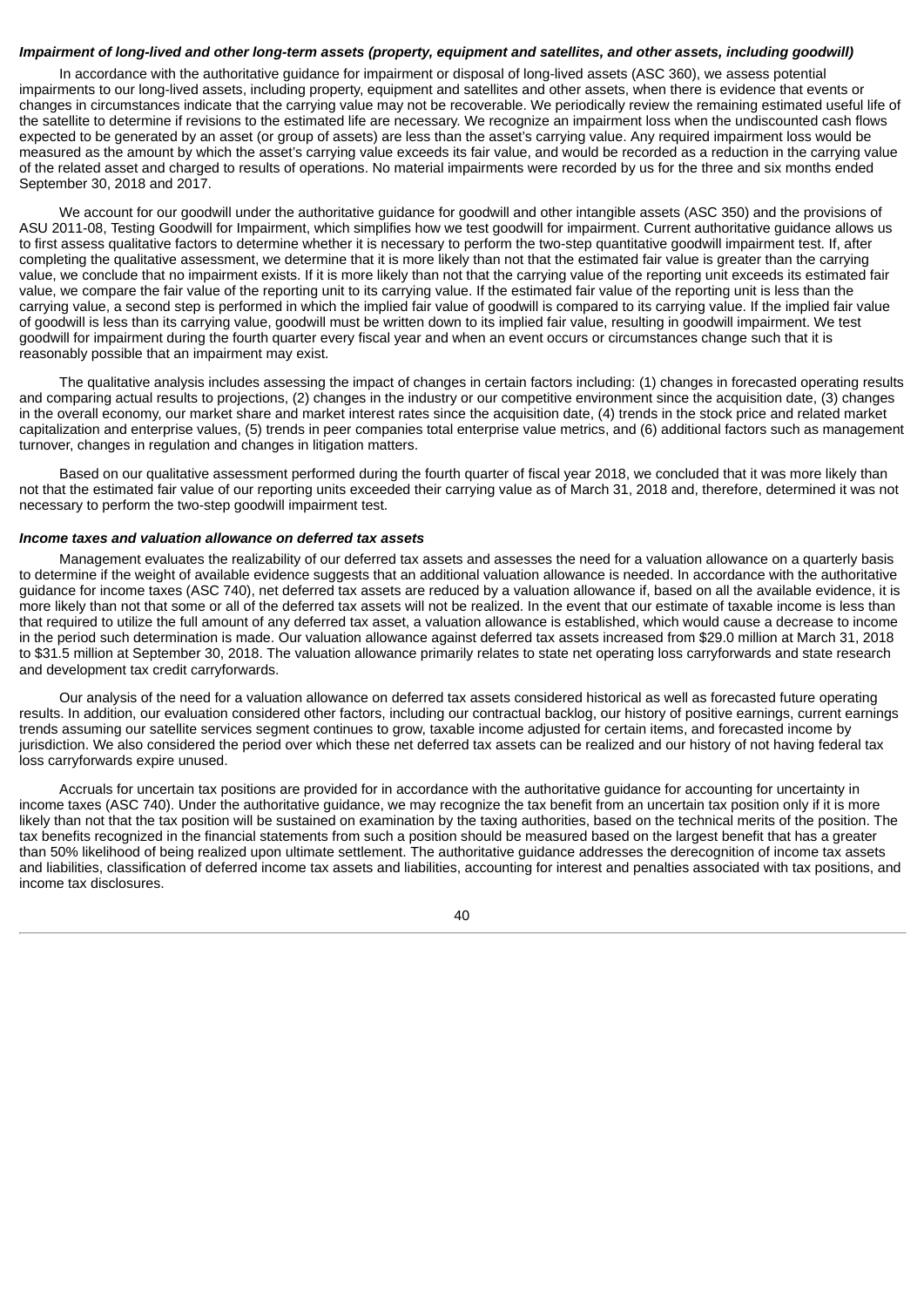We are subject to income taxes in the United States and numerous foreign jurisdictions. In the ordinary course of business, there are calculations and transactions where the ultimate tax determination is uncertain. In addition, changes in tax laws and regulations as well as adverse judicial rulings could adversely affect the income tax provision. We believe we have adequately provided for income tax issues not yet resolved with federal, state and foreign tax authorities. However, if these provided amounts prove to be more than what is necessary, the reversal of the reserves would result in tax benefits being recognized in the period in which we determine that provision for the liabilities is no longer necessary. If an ultimate tax assessment exceeds our estimate of tax liabilities, an additional charge to expense would result.

#### **Results of Operations**

The following table presents, as a percentage of total revenues, income statement data for the periods indicated:

|                                            | <b>Three Months Ended</b> |                       | <b>Six Months Ended</b> |                       |  |
|--------------------------------------------|---------------------------|-----------------------|-------------------------|-----------------------|--|
|                                            | September 30,<br>2018     | September 30,<br>2017 | September 30,<br>2018   | September 30,<br>2017 |  |
| Revenues:                                  | 100.0%                    | 100.0%                | 100.0%                  | 100.0%                |  |
| Product revenues                           | 54.2                      | 46.2                  | 52.1                    | 45.0                  |  |
| Service revenues                           | 45.8                      | 53.8                  | 47.9                    | 55.0                  |  |
| Operating expenses:                        |                           |                       |                         |                       |  |
| Cost of product revenues                   | 41.9                      | 34.1                  | 40.8                    | 33.2                  |  |
| Cost of service revenues                   | 33.9                      | 34.4                  | 36.2                    | 35.3                  |  |
| Selling, general and administrative        | 21.9                      | 22.9                  | 23.6                    | 23.2                  |  |
| Independent research and development       | 6.1                       | 11.8                  | 6.8                     | 11.8                  |  |
| Amortization of acquired intangible assets | 0.5                       | 0.8                   | 0.5                     | 0.9                   |  |
| Loss from operations                       | (4.2)                     | (4.0)                 | (8.0)                   | (4.4)                 |  |
| Interest income (expense), net             | (2.7)                     |                       | (2.6)                   |                       |  |
| Loss on extinguishment of debt             |                           | (2.6)                 |                         | (1.3)                 |  |
| Loss before income taxes                   | (6.9)                     | (6.6)                 | (10.6)                  | (5.7)                 |  |
| Benefit from income taxes                  | 1.9                       | 2.9                   | 4.1                     | 2.7                   |  |
| Net loss                                   | (4.9)                     | (3.5)                 | (6.4)                   | (3.0)                 |  |
| Net loss attributable to Viasat. Inc.      | (5.0)                     | (3.5)                 | (6.2)                   | (2.9)                 |  |

#### **Three Months Ended September 30, 2018 vs. Three Months Ended September 30, 2017**

#### *Revenues*

|                                   |                       | <b>Three Months Ended</b> |                       |       | <b>Dollar</b>                 |       | Percentage                    |  |
|-----------------------------------|-----------------------|---------------------------|-----------------------|-------|-------------------------------|-------|-------------------------------|--|
| (In millions, except percentages) | September 30.<br>2018 |                           | September 30.<br>2017 |       | <b>Increase</b><br>(Decrease) |       | <b>Increase</b><br>(Decrease) |  |
| <b>Product revenues</b>           | \$                    | 280.4                     |                       | 181.8 |                               | 98.7  | 54.3%                         |  |
| Service revenues                  |                       | 237.0                     |                       | 211.3 |                               | 25.7  | 12.2%                         |  |
| Total revenues                    | \$                    | 517.5                     |                       | 393.1 |                               | 124.4 | 31.6%                         |  |

Our total revenues grew by \$124.4 million as a result of a \$98.7 million increase in product revenues and a \$25.7 million increase in service revenues. The product revenue increase was driven by increases of \$56.8 million in our commercial networks segment and \$42.0 million in our government systems segment. The service revenue increase was due to increases of \$15.6 million in our satellite services segment, \$8.7 million in our government systems segment and \$1.4 million in our commercial networks segment.

#### *Cost of revenues*

|                                   |                       | <b>Three Months Ended</b> |                       |       | <b>Dollar</b>                 |       | Percentage                    |  |
|-----------------------------------|-----------------------|---------------------------|-----------------------|-------|-------------------------------|-------|-------------------------------|--|
| (In millions, except percentages) | September 30.<br>2018 |                           | September 30.<br>2017 |       | <b>Increase</b><br>(Decrease) |       | <b>Increase</b><br>(Decrease) |  |
| Cost of product revenues          |                       | 216.9                     |                       | 133.9 |                               | 83.1  | 62.0%                         |  |
| Cost of service revenues          |                       | 175.2                     |                       | 135.4 |                               | 39.8  | 29.4%                         |  |
| Total cost of revenues            | £.                    | 392.1                     |                       | 269.3 |                               | 122.9 | 45.6%                         |  |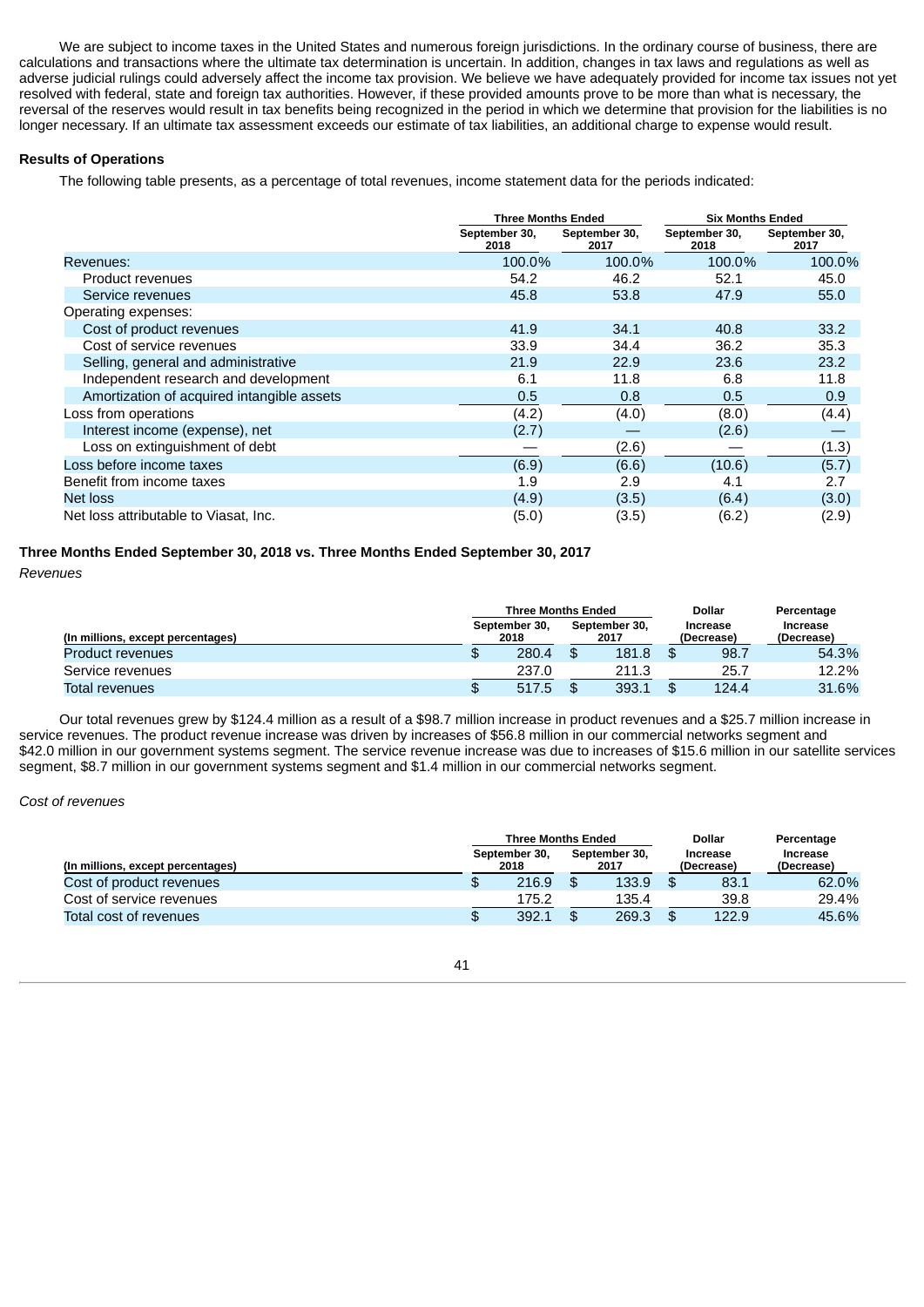Cost of revenues increased by \$122.9 million due to increases of \$83.1 million in cost of product revenues and \$39.8 million in cost of service revenues. The cost of product revenue increase was partially due to increased revenues, mainly from our mobile broadband satellite communication systems products in our commercial networks segment and tactical data link products in our government systems segment, causing a \$72.6 million increase in cost of product revenues on a constant margin basis. Additionally, cost of product revenues increased due to lower margins, primarily from our cybersecurity and information assurance products and government satellite communication systems and products in our government systems segment. The cost of service revenue increase partially related to lower margins for fixed broadband services in our satellite services segment, primarily due to the ViaSat-2 service launch in the fourth quarter of fiscal year 2018. Cost of service revenues also increased due to increased service revenues, mainly from fixed broadband services and in-flight internet services, causing a \$16.5 million increase in service revenues on a constant margin basis.

#### *Selling, general and administrative expenses*

|                                     |               | <b>Three Months Ended</b> |  |               | <b>Dollar</b> |                 | Percentage      |
|-------------------------------------|---------------|---------------------------|--|---------------|---------------|-----------------|-----------------|
|                                     | September 30. |                           |  | September 30. |               | <b>Increase</b> | <b>Increase</b> |
| (In millions, except percentages)   |               | 2018                      |  | 2017          |               | (Decrease)      | (Decrease)      |
| Selling, general and administrative |               | 113.1                     |  | 90.1          |               | 23.0            | 25.6%           |

The \$23.0 million increase in selling, general and administrative (SG&A) expenses reflected an increase in selling costs of \$12.8 million, primarily due to an increase in our satellite services segment as a result of the ViaSat-2 service launch in the fourth quarter of fiscal year 2018 and a \$9.5 million increase in support costs spread across all three segments. SG&A expenses consisted primarily of personnel costs and expenses for business development, marketing and sales, bid and proposal, facilities, finance, contract administration and general management.

#### *Independent research and development*

|                                      | <b>Three Months Ended</b> |           |  |                       |                               | Dollar |                               |
|--------------------------------------|---------------------------|-----------|--|-----------------------|-------------------------------|--------|-------------------------------|
| (In millions, except percentages)    | September 30.<br>2018     |           |  | September 30.<br>2017 | <b>Increase</b><br>(Decrease) |        | <b>Increase</b><br>(Decrease) |
|                                      |                           |           |  |                       |                               |        |                               |
| Independent research and development | \$                        | 31.4<br>Δ |  | 46.3                  |                               | (14.9) | $(32.2)\%$                    |

The \$14.9 million decrease in IR&D expenses was primarily the result of a decrease of \$15.4 million in IR&D efforts in our commercial networks segment (primarily related to a decrease in IR&D expenses related to next-generation satellite payload technologies for our ViaSat-3 class satellites, as the first two ViaSat-3 class satellites have entered the phase of full construction, and mobile broadband satellite communication systems).

#### *Amortization of acquired intangible assets*

We amortize our acquired intangible assets from prior acquisitions over their estimated useful lives, which range from two to ten years. The insignificant decrease in amortization of acquired intangible assets in the second quarter of fiscal year 2019 compared to the prior year period was primarily the result of certain acquired customer relationship intangibles in our satellite services segment becoming fully amortized over the preceding twelve months. Current and expected amortization expense for acquired intangible assets for each of the following periods is as follows:

|                                                | Amortization   |
|------------------------------------------------|----------------|
|                                                | (In thousands) |
| For the six months ended September 30, 2018    | \$<br>4,888    |
|                                                |                |
| Expected for the remainder of fiscal year 2019 | \$<br>4,602    |
| Expected for fiscal year 2020                  | 7.556          |
| Expected for fiscal year 2021                  | 5,158          |
| Expected for fiscal year 2022                  | 3.335          |
| Expected for fiscal year 2023                  | 3,030          |
| Thereafter                                     | 2,391          |
|                                                | \$<br>26,072   |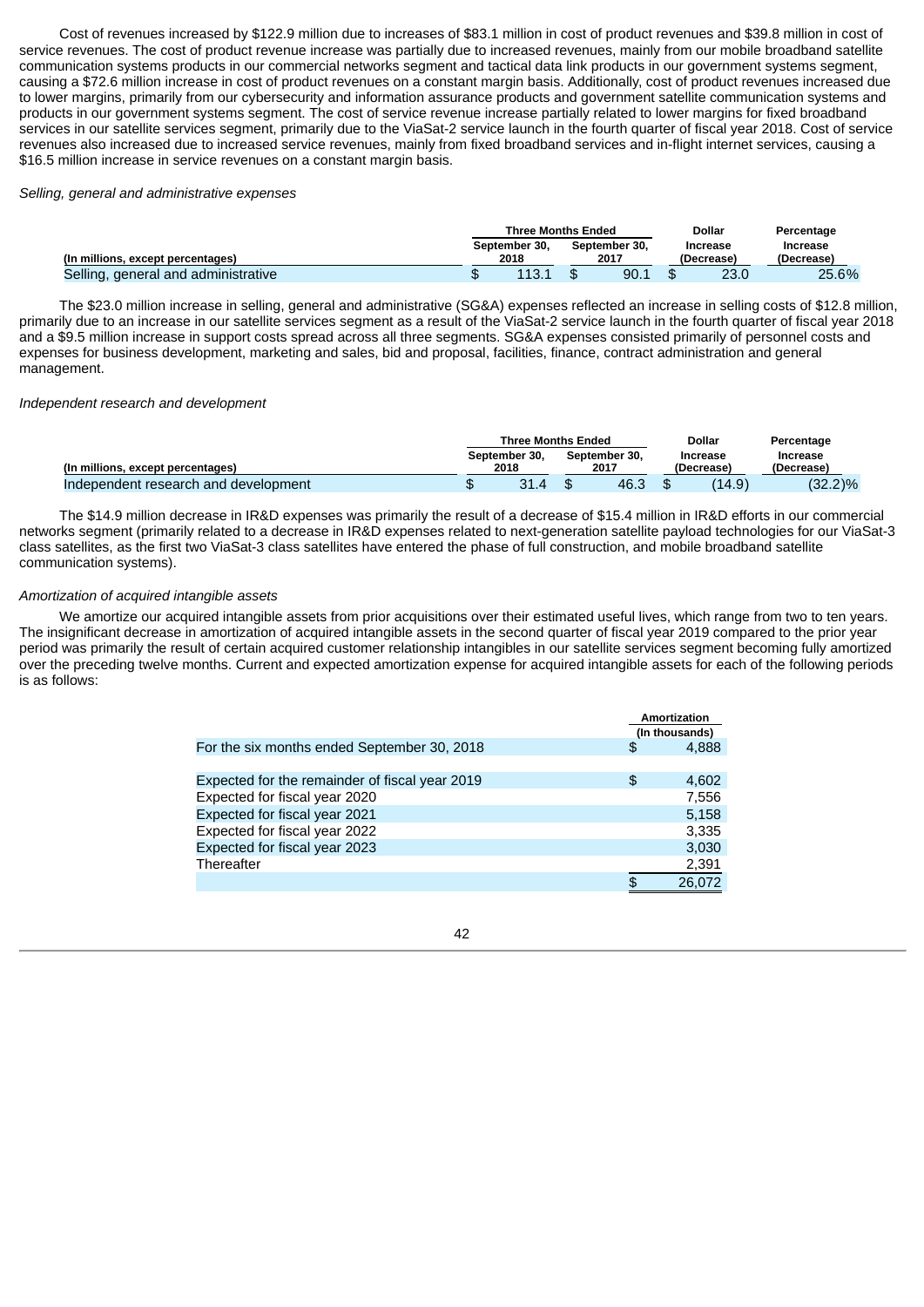#### *Interest income*

The slight decrease in interest income for the three months ended September 30, 2018 compared to the prior year period was the result of lower average invested cash balances during the second quarter of fiscal year 2019 compared to the prior year period.

#### *Interest expense*

The \$13.9 million increase in interest expense for the three months ended September 30, 2018 compared to the prior year period was primarily due to a decrease of \$8.6 million in the amount of interest capitalized during the second quarter of fiscal year 2019 compared to the prior year period. Capitalized interest expense during the three months ended September 30, 2018 related to the construction of our ViaSat-3 class satellites, gateway and networking equipment and other assets. Capitalized interest expense during the three months ended September 30, 2017 related to the construction of our ViaSat-2 satellite, ViaSat-3 class satellites, gateway and networking equipment and other assets.

#### *Benefit from income taxes*

For the three months ended September 30, 2018, we recorded an income tax benefit of \$9.7 million, resulting in an effective tax benefit rate of 27.2%. For the three months ended September 30, 2017, we recorded an income tax benefit of \$11.5 million, resulting in an effective tax benefit rate of 43.9%. The effective tax rates for the periods differed from the U.S. statutory rate due primarily to the benefit of research and development tax credits.

#### **Segment Results for the Three Months Ended September 30, 2018 vs. Three Months Ended September 30, 2017** *Satellite services segment*

*Revenues*

|                                   | <b>Three Months Ended</b> |       |  |               |            |                 | Percentage      |
|-----------------------------------|---------------------------|-------|--|---------------|------------|-----------------|-----------------|
|                                   | September 30.             |       |  | September 30. |            | <b>Increase</b> | <b>Increase</b> |
| (In millions, except percentages) | 2018                      |       |  | 2017          | (Decrease) |                 | (Decrease)      |
| Segment product revenues          |                           |       |  | 0.2           |            | (0.2)           | $(100.0)\%$     |
| Segment service revenues          |                           | 163.0 |  | 147.4         |            | 15.6            | 10.6%           |
| Total segment revenues            | \$                        | 163.0 |  | 147.6         |            | 15.4            | 10.4%           |

Our satellite services segment revenues increased by \$15.4 million primarily as a result of a \$15.6 million increase in service revenues. The increase in service revenues was primarily driven by fixed broadband services and the expansion of our in-flight internet services. The fixed broadband service revenue increase was driven by higher average revenue per fixed broadband subscriber in the United States when compared to the same period last fiscal year, reflecting a higher mix of new and existing subscribers choosing Viasat's premium highest speed plans. This increase was partially offset by a slight decrease in total subscribers of our fixed broadband services year-over-year, with approximately 585,000 subscribers at September 30, 2018 compared to 589,000 subscribers at September 30, 2017. As of September 30, 2018, 898 commercial aircraft were in service utilizing our IFC systems, compared to 576 commercial aircraft in service as of September 30, 2017.

*Segment operating (loss) profit*

|                                   |               | <b>Three Months Ended</b> |  |               |  | Dollar          | Percentage      |
|-----------------------------------|---------------|---------------------------|--|---------------|--|-----------------|-----------------|
|                                   | September 30. |                           |  | September 30. |  | <b>Increase</b> | <b>Increase</b> |
| (In millions, except percentages) |               | 2018                      |  | 2017          |  | (Decrease)      | (Decrease)      |
| Segment operating (loss) profit   |               | (24.8)                    |  | 12.6          |  | (37.5)          | $(296.9)\%$     |
| Percentage of segment revenues    |               | $(15.2)\%$                |  | 8.5%          |  |                 |                 |

The decrease in our satellite services segment operating profit was driven primarily by lower earnings contributions of \$19.8 million, primarily due to lower margins related to in-flight internet services and fixed broadband services due to the ramp-up of large-scale IFC services to commercial airlines and the ViaSat-2 service launch in the fourth quarter of fiscal year 2018. The decrease in operating profit was further impacted by higher selling costs of \$13.3 million due to the promotion of our fixed broadband services following the ViaSat-2 service launch in the fourth quarter of fiscal year 2018.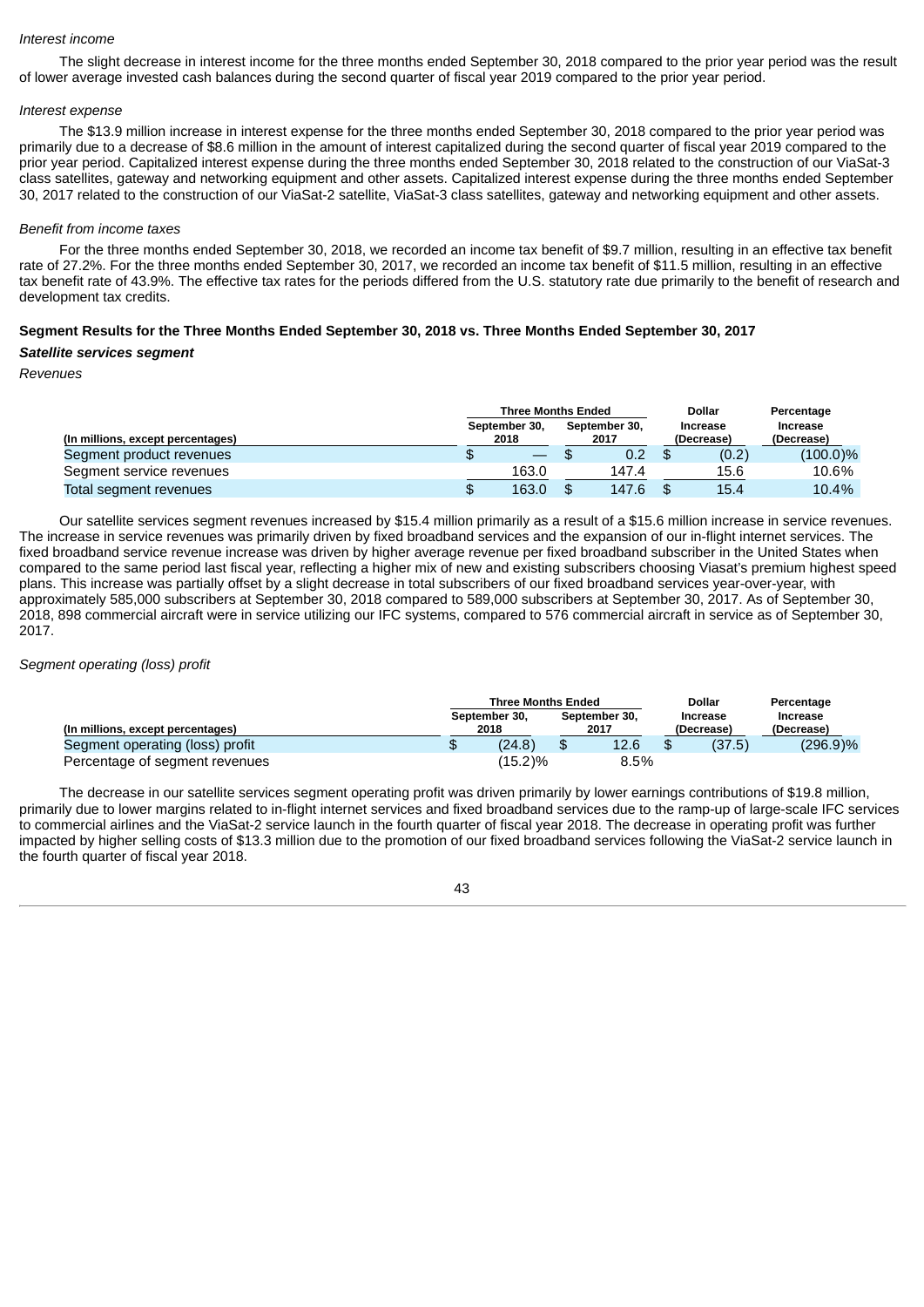#### *Commercial networks segment*

*Revenues*

|                                   |    |                       | <b>Three Months Ended</b> |                       |      |                               | <b>Dollar</b> | Percentage                    |  |
|-----------------------------------|----|-----------------------|---------------------------|-----------------------|------|-------------------------------|---------------|-------------------------------|--|
| (In millions, except percentages) |    | September 30,<br>2018 |                           | September 30.<br>2017 |      | <b>Increase</b><br>(Decrease) |               | <b>Increase</b><br>(Decrease) |  |
| Segment product revenues          | \$ |                       | 104.2                     |                       | 47.3 |                               | 56.8          | 120.1%                        |  |
| Segment service revenues          |    |                       | 10.3                      |                       | 8.9  |                               | 1.4           | 15.8%                         |  |
| Total segment revenues            | S  |                       | 114.5                     |                       | 56.3 |                               | 58.3          | 103.5%                        |  |

Our commercial networks segment revenues increased by \$58.3 million, primarily due to a \$56.8 million increase in product revenues. The increase in product revenues was primarily due to an increase of \$48.2 million in mobile broadband satellite communication systems products and \$12.7 million in antenna systems products.

#### *Segment operating loss*

|                                   |               | <b>Three Months Ended</b> |  |               | <b>Dollar</b>   | Percentage |                 |
|-----------------------------------|---------------|---------------------------|--|---------------|-----------------|------------|-----------------|
|                                   | September 30. |                           |  | September 30. | (Increase)      | (Increase) |                 |
| (In millions, except percentages) |               | 2018                      |  | 2017          | <b>Decrease</b> |            | <b>Decrease</b> |
| Segment operating loss            |               | (39.2)                    |  | (59.4)        |                 | 20.2       | 34.0%           |
| Percentage of segment revenues    |               | $(34.2)\%$                |  | (105.5)%      |                 |            |                 |

The \$20.2 million decrease in our commercial networks segment operating loss was driven primarily by a \$15.4 million decrease in IR&D expenses related to next-generation satellite payload technologies for our ViaSat-3 class satellites, as the first two ViaSat-3 class satellites have entered the phase of full construction, and mobile broadband satellite communication systems. In addition, we experienced higher earnings contributions of \$6.6 million, primarily due to increased revenues and improved margins in our mobile broadband satellite communication systems products.

#### *Government systems segment*

*Revenues*

|                                   |               | <b>Three Months Ended</b> |               |       | <b>Dollar</b>   |      | Percentage      |  |
|-----------------------------------|---------------|---------------------------|---------------|-------|-----------------|------|-----------------|--|
|                                   | September 30, |                           | September 30. |       | <b>Increase</b> |      | <b>Increase</b> |  |
| (In millions, except percentages) | 2018          |                           |               | 2017  | (Decrease)      |      | (Decrease)      |  |
| Segment product revenues          | \$            | 176.2                     |               | 134.2 |                 | 42.0 | 31.3%           |  |
| Segment service revenues          |               | 63.7                      |               | 55.0  |                 |      | 15.9%           |  |
| Total segment revenues            | S             | 240.0                     | \$            | 189.2 |                 | 50.8 | 26.8%           |  |

Our government systems segment revenues increased by \$50.8 million due to increases of \$42.0 million in product revenues and \$8.7 million in service revenues. The product revenue increase was due to a \$23.5 million increase in tactical data link products, a \$7.3 million increase in government satellite communications systems products, a \$7.0 million increase in tactical satcom radio products and a \$5.5 million increase in government mobile broadband products. The service revenue increase was primarily due to a \$4.8 million increase in government mobile broadband services, a \$1.8 million increase in tactical data link services and a \$1.3 million increase in government satellite communication systems services.

#### *Segment operating profit*

|                                   |               | <b>Three Months Ended</b> |  |               |  | <b>Dollar</b>   | Percentage      |  |
|-----------------------------------|---------------|---------------------------|--|---------------|--|-----------------|-----------------|--|
|                                   | September 30. |                           |  | September 30. |  | <b>Increase</b> | <b>Increase</b> |  |
| (In millions, except percentages) |               | 2018                      |  | 2017          |  | (Decrease)      | (Decrease)      |  |
| Segment operating profit          |               | 44.9                      |  | 34.2          |  | 10.7            | 31.2%           |  |
| Percentage of segment revenues    |               | 18.7%                     |  | 18.1%         |  |                 |                 |  |

The \$10.7 million increase in our government systems segment operating profit was primarily due to higher earnings contributions of \$14.8 million, due primarily to an increase in revenues and improved margins from our tactical data link products. This increase was partially offset by higher SG&A costs of \$3.5 million.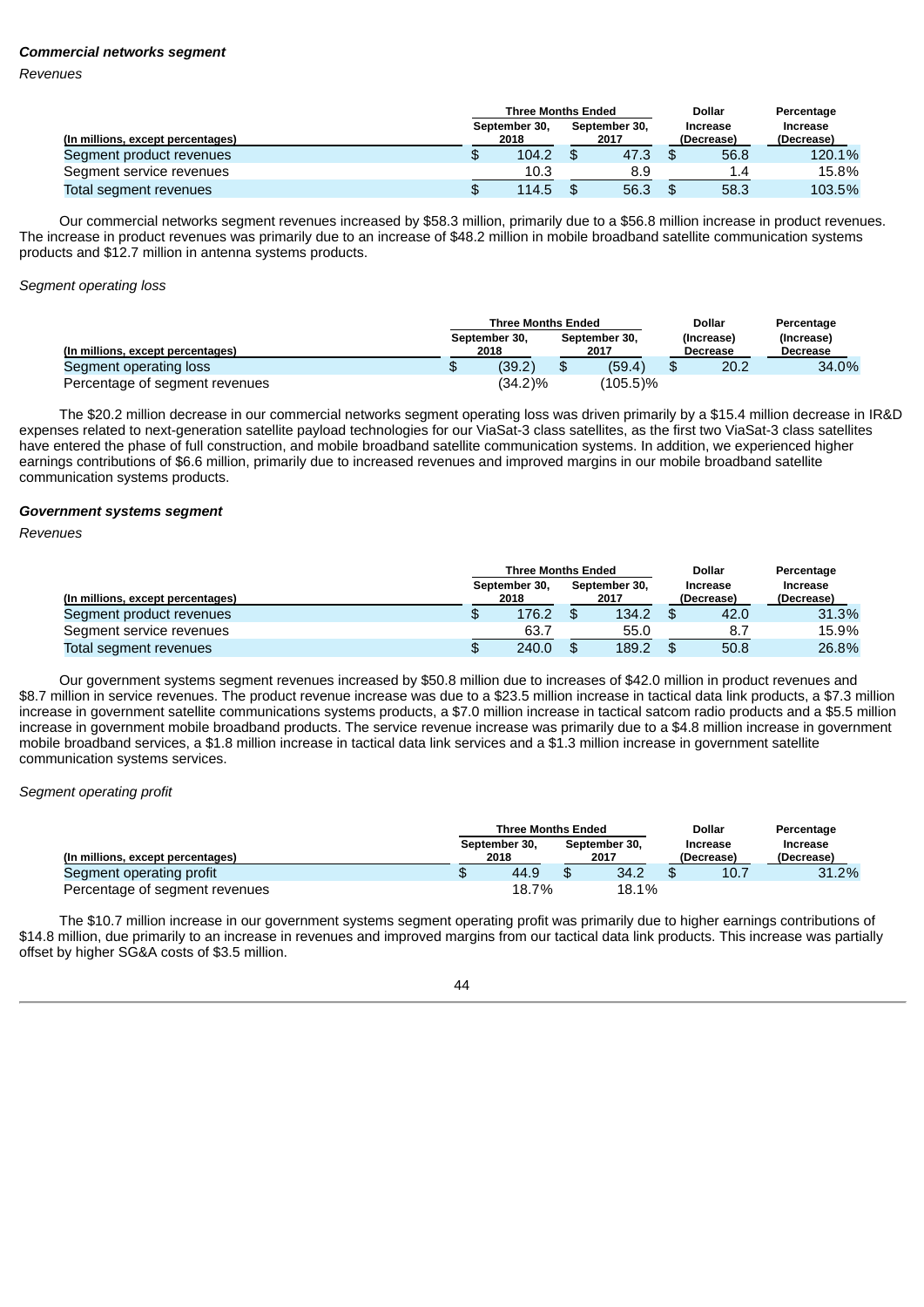#### **Six Months Ended September 30, 2018 vs. Six Months Ended September 30, 2017**

*Revenues*

|                                   |                       | <b>Six Months Ended</b> |                       | <b>Dollar</b> |                               | Percentage |                               |  |
|-----------------------------------|-----------------------|-------------------------|-----------------------|---------------|-------------------------------|------------|-------------------------------|--|
| (In millions, except percentages) | September 30,<br>2018 |                         | September 30.<br>2017 |               | <b>Increase</b><br>(Decrease) |            | <b>Increase</b><br>(Decrease) |  |
| Product revenues                  |                       | 498.6                   |                       | 347.9         |                               | 150.7      | 43.3%                         |  |
| Service revenues                  |                       | 457.8                   |                       | 425.2         |                               | 32.6       | 7.7%                          |  |
| Total revenues                    | ۰Φ                    | 956.3                   | \$                    | 773.1         |                               | 183.2      | 23.7%                         |  |

Our total revenues grew by \$183.2 million as a result of a \$150.7 million increase in product revenues and a \$32.6 million increase in service revenues. The product revenue increase was driven by increases of \$105.5 million in our commercial networks segment and \$45.6 million in our government systems segment. The service revenue increase was due to increases of \$17.2 million in our satellite services segment, \$12.8 million in our government systems segment and \$2.6 million in our commercial networks segment.

#### *Cost of revenues*

|                                   |    | <b>Six Months Ended</b> |  | <b>Dollar</b>         |  | Percentage                    |                               |
|-----------------------------------|----|-------------------------|--|-----------------------|--|-------------------------------|-------------------------------|
| (In millions, except percentages) |    | September 30.<br>2018   |  | September 30.<br>2017 |  | <b>Increase</b><br>(Decrease) | <b>Increase</b><br>(Decrease) |
| Cost of product revenues          | \$ | 390.3                   |  | 256.5                 |  | 133.9                         | 52.2%                         |
| Cost of service revenues          |    | 346.7                   |  | 273.3                 |  | 73.4                          | 26.9%                         |
| Total cost of revenues            | S  | 737.0                   |  | 529.8                 |  | 207.3                         | 39.1%                         |

Cost of revenues increased by \$207.3 million due to increases of \$133.9 million in cost of product revenues and \$73.4 million in cost of service revenues. The cost of product revenue increase was primarily due to increased revenues, mainly from our mobile broadband satellite communication systems products in our commercial networks segment and tactical data link products in our government systems segment, causing a \$111.1 million increase in cost of product revenues on a constant margin basis. Additionally, cost of product revenues increased due to lower margins, primarily from our government satellite communication systems and products and cybersecurity and information assurance products in our government systems segment. The cost of service revenue increase mainly related to lower margins for fixed broadband services and IFC services in our satellite services segment, primarily due to the ViaSat-2 service launch in the fourth quarter of fiscal year 2018 and the ramp-up of large-scale IFC services to commercial airlines. Additionally, cost of service revenues increased due to increased revenues, mainly from our fixed broadband services and in-flight internet services, causing a \$20.9 million increase in cost of service revenues on a constant margin basis.

#### *Selling, general and administrative expenses*

|                                     |                                | <b>Six Months Ended</b> |       |      |       |                 | <b>Dollar</b> | Percentage      |  |
|-------------------------------------|--------------------------------|-------------------------|-------|------|-------|-----------------|---------------|-----------------|--|
|                                     | September 30.<br>September 30. |                         |       |      |       | <b>Increase</b> |               | <b>Increase</b> |  |
| (In millions, except percentages)   |                                | 2018                    |       | 2017 |       | (Decrease)      |               | (Decrease)      |  |
| Selling, general and administrative |                                |                         | 225.8 |      | 179.3 |                 | 46.5          | 25.9%           |  |

The \$46.5 million increase in SG&A expenses reflected an increase in selling costs of \$23.3 million, primarily due to an increase in our satellite services segment due to the ViaSat-2 service launch in the fourth quarter of fiscal year 2018, and an increase in support costs of \$20.5 million. The increase in support costs was reflected in all three segments, however we experienced the largest increase from our satellite services segment, mainly due to the higher employee-related costs supporting the ViaSat-2 service launch. SG&A expenses consisted primarily of personnel costs and expenses for business development, marketing and sales, bid and proposal, facilities, finance, contract administration and general management.

#### *Independent research and development*

|                                      |      | <b>Six Months Ended</b>        |      |      |                 | <b>Dollar</b> | Percentage      |  |
|--------------------------------------|------|--------------------------------|------|------|-----------------|---------------|-----------------|--|
|                                      |      | September 30.<br>September 30. |      |      | <b>Increase</b> |               | <b>Increase</b> |  |
| (In millions, except percentages)    | 2018 |                                | 2017 |      | (Decrease)      |               | (Decrease)      |  |
| Independent research and development |      | 64.7                           |      | 91.3 |                 | (26.6`        | $(29.1)\%$      |  |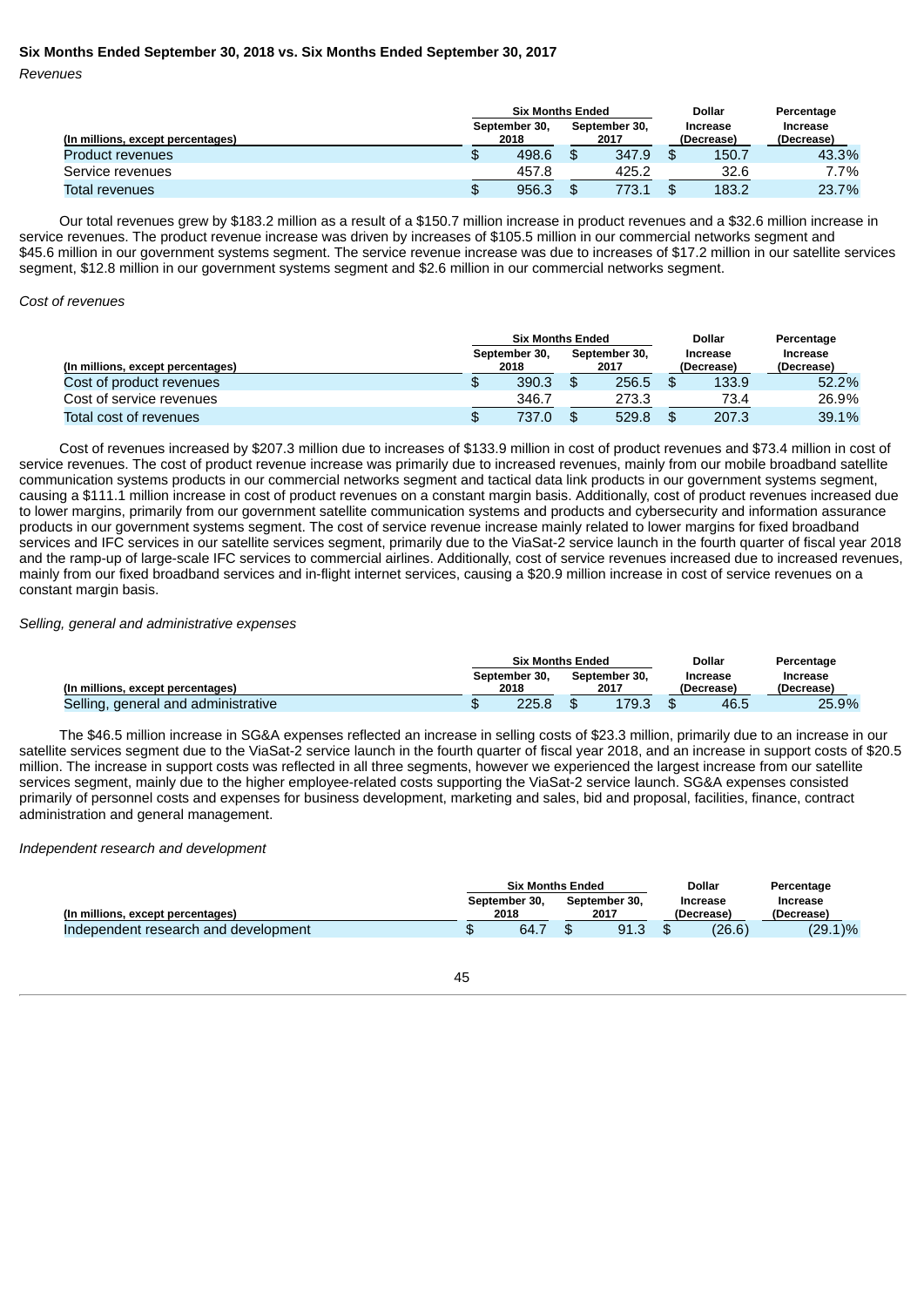The \$26.6 million decrease in IR&D expenses was primarily the result of a decrease of \$27.9 million in IR&D efforts in our commercial networks segment (primarily related to a decrease in IR&D expenses related to next-generation satellite payload technologies for our ViaSat-3 class satellites, as the first two ViaSat-3 class satellites have entered the phase of full construction, and mobile broadband satellite communication systems).

#### *Amortization of acquired intangible assets*

We amortize our acquired intangible assets from prior acquisitions over their estimated useful lives, which range from two to ten years. The \$1.7 million decrease in amortization of acquired intangible assets in the first six months of fiscal year 2019 compared to the prior year period was primarily the result of certain acquired customer relationship intangibles in our satellite services segment becoming fully amortized over the preceding twelve months. Current and expected amortization expense for acquired intangible assets for each of the following periods is as follows:

|                                                | Amortization   |
|------------------------------------------------|----------------|
|                                                | (In thousands) |
| For the six months ended September 30, 2018    | \$<br>4,888    |
|                                                |                |
| Expected for the remainder of fiscal year 2019 | \$<br>4,602    |
| Expected for fiscal year 2020                  | 7.556          |
| Expected for fiscal year 2021                  | 5,158          |
| Expected for fiscal year 2022                  | 3,335          |
| Expected for fiscal year 2023                  | 3,030          |
| Thereafter                                     | 2,391          |
|                                                | 26,072         |

#### *Interest income*

The slight decrease in interest income for the six months ended September 30, 2018 compared to the prior year period was the result of lower average invested cash balances during the first six months of fiscal year 2019 compared to the prior year period.

#### *Interest expense*

The \$25.1 million increase in interest expense in the six months ended September 30, 2018 compared to the prior year period was primarily due to a decrease of \$17.0 million in the amount of interest capitalized during the first six months of fiscal year 2019 compared to the prior year period. Capitalized interest expense during the six months ended September 30, 2018 related to the construction of our ViaSat-3 class satellites, gateway and networking equipment and other assets. Capitalized interest expense during the six months ended September 30, 2017 related to the construction of our ViaSat-2 satellite, ViaSat-3 class satellites, gateway and networking equipment and other assets.

#### *Benefit from income taxes*

For the six months ended September 30, 2018, we recorded an income tax benefit of \$38.9 million, resulting in an effective tax benefit rate of 38.4%. For the six months ended September 30, 2017, we recorded an income tax benefit of \$20.6 million, resulting in an effective tax benefit rate of 46.9%. The effective tax rates for the periods differed from the U.S. statutory rate due primarily to the benefit of research and development tax credits.

#### **Segment Results for the Six Months Ended September 30, 2018 vs. Six Months Ended September 30, 2017**

#### *Satellite services segment*

*Revenues*

|                                   | <b>Six Months Ended</b> |       |  |                       |    |                               | Percentage                    |  |
|-----------------------------------|-------------------------|-------|--|-----------------------|----|-------------------------------|-------------------------------|--|
| (In millions, except percentages) | September 30,<br>2018   |       |  | September 30.<br>2017 |    | <b>Increase</b><br>(Decrease) | <b>Increase</b><br>(Decrease) |  |
| Segment product revenues          |                         |       |  | 0.4                   |    | (0.4)                         | $(100.0)\%$                   |  |
| Segment service revenues          |                         | 316.5 |  | 299.4                 |    | 17.2                          | 5.7%                          |  |
| Total segment revenues            | Ф                       | 316.5 |  | 299.8                 | \$ | 16.7                          | 5.6%                          |  |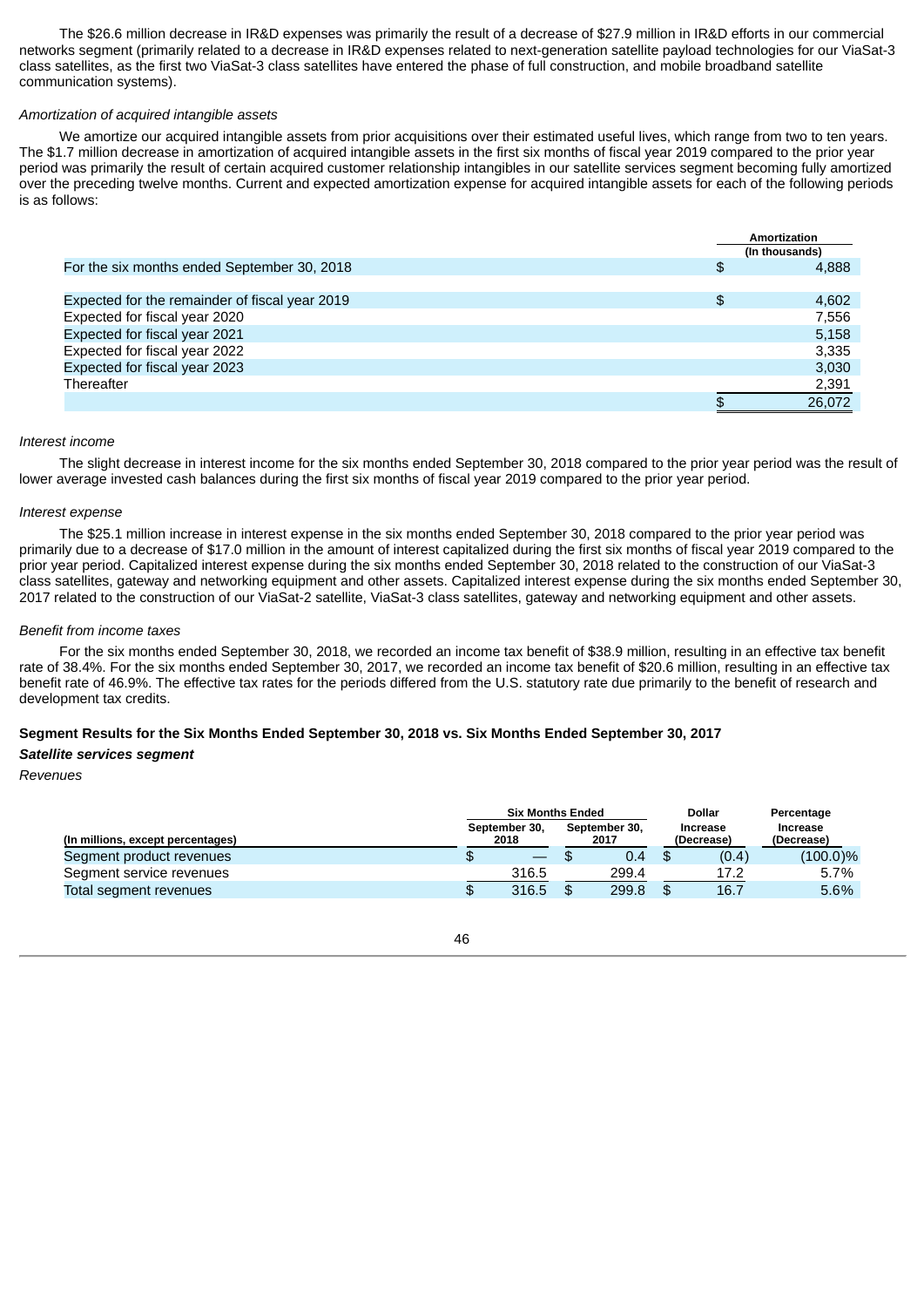Our satellite services segment revenues increased by \$16.7 million primarily as a result of a \$17.2 million increase in service revenues. The increase in service revenues was primarily driven by the expansion of our in-flight internet services and fixed broadband services. As of September 30, 2018, 898 commercial aircraft were in service utilizing our IFC systems, compared to 576 commercial aircraft in service as of September 30, 2017. The fixed broadband service revenue increase was driven by higher average revenue per fixed broadband subscriber in the United States when compared to the same period last fiscal year, reflecting a higher mix of new and existing subscribers choosing Viasat's premium highest speed plans. This increase was partially offset by a slight decrease in total subscribers of our fixed broadband services yearover-year, with approximately 585,000 subscribers at September 30, 2018 compared to 589,000 subscribers at September 30, 2017.

#### *Segment operating profit (loss)*

|                                   |      | <b>Six Months Ended</b> | <b>Dollar</b> |       | Percentage      |            |                               |
|-----------------------------------|------|-------------------------|---------------|-------|-----------------|------------|-------------------------------|
|                                   |      | September 30.           | September 30. |       | <b>Increase</b> |            | <b>Increase</b><br>(Decrease) |
| (In millions, except percentages) | 2018 |                         |               | 2017  |                 | (Decrease) |                               |
| Segment operating (loss) profit   | \$   | (54.8)                  |               | 31.5  |                 | (86.2)     | $(274.1)\%$                   |
| Percentage of segment revenues    |      | (17.3)%                 |               | 10.5% |                 |            |                               |

The decrease in our satellite services segment operating profit was driven primarily by lower earnings contributions of \$51.2 million, primarily due to lower margins related to in-flight internet services and fixed broadband services due to the ramp-up of large-scale IFC services to commercial airlines and the ViaSat-2 service launch in the fourth quarter of fiscal year 2018. The decrease in operating profit was further impacted by higher selling costs of \$23.5 million due to the promotion of our fixed broadband services following the ViaSat-2 service launch in the fourth quarter of fiscal year 2018.

#### *Commercial networks segment*

#### *Revenues*

|                                   |                       | <b>Six Months Ended</b> |                       |       | <b>Dollar</b>                 |       | Percentage                    |  |
|-----------------------------------|-----------------------|-------------------------|-----------------------|-------|-------------------------------|-------|-------------------------------|--|
| (In millions, except percentages) | September 30.<br>2018 |                         | September 30.<br>2017 |       | <b>Increase</b><br>(Decrease) |       | <b>Increase</b><br>(Decrease) |  |
| Segment product revenues          |                       | 189.3                   |                       | 83.8  |                               | 105.5 | 125.8%                        |  |
| Segment service revenues          |                       | 20.3                    |                       | 17.7  |                               | 2.6   | 14.6%                         |  |
| Total segment revenues            | ۰D                    | 209.6                   | \$.                   | 101.5 |                               | 108.1 | 106.5%                        |  |

Our commercial networks segment revenues increased by \$108.1 million, primarily due to a \$105.5 million increase in product revenues. The increase in product revenues was primarily due to increases of \$89.9 million in mobile broadband satellite communication systems products and \$16.9 million in antenna systems products.

#### *Segment operating loss*

|                                   |   | <b>Six Months Ended</b> |               |             |                 | <b>Dollar</b> | Percentage      |
|-----------------------------------|---|-------------------------|---------------|-------------|-----------------|---------------|-----------------|
|                                   |   | September 30.           | September 30. |             | (Increase)      |               | (Increase)      |
| (In millions, except percentages) |   | 2018                    | 2017          |             | <b>Decrease</b> |               | <b>Decrease</b> |
| Segment operating loss            | Ф | (86.2)                  |               | (125.5)     |                 | 39.3          | 31.3%           |
| Percentage of segment revenues    |   | (41.1)%                 |               | $(123.6)\%$ |                 |               |                 |

The \$39.3 million decrease in our commercial networks segment operating loss was driven primarily by a \$27.9 million decrease in IR&D expenses related to next-generation satellite payload technologies for our ViaSat-3 class satellites, as the first two ViaSat-3 class satellites have entered the phase of full construction, and mobile broadband satellite communication systems. In addition, we experienced higher earnings contributions of \$15.4 million, primarily due to increased revenues and improved margins in our mobile broadband satellite communication systems products.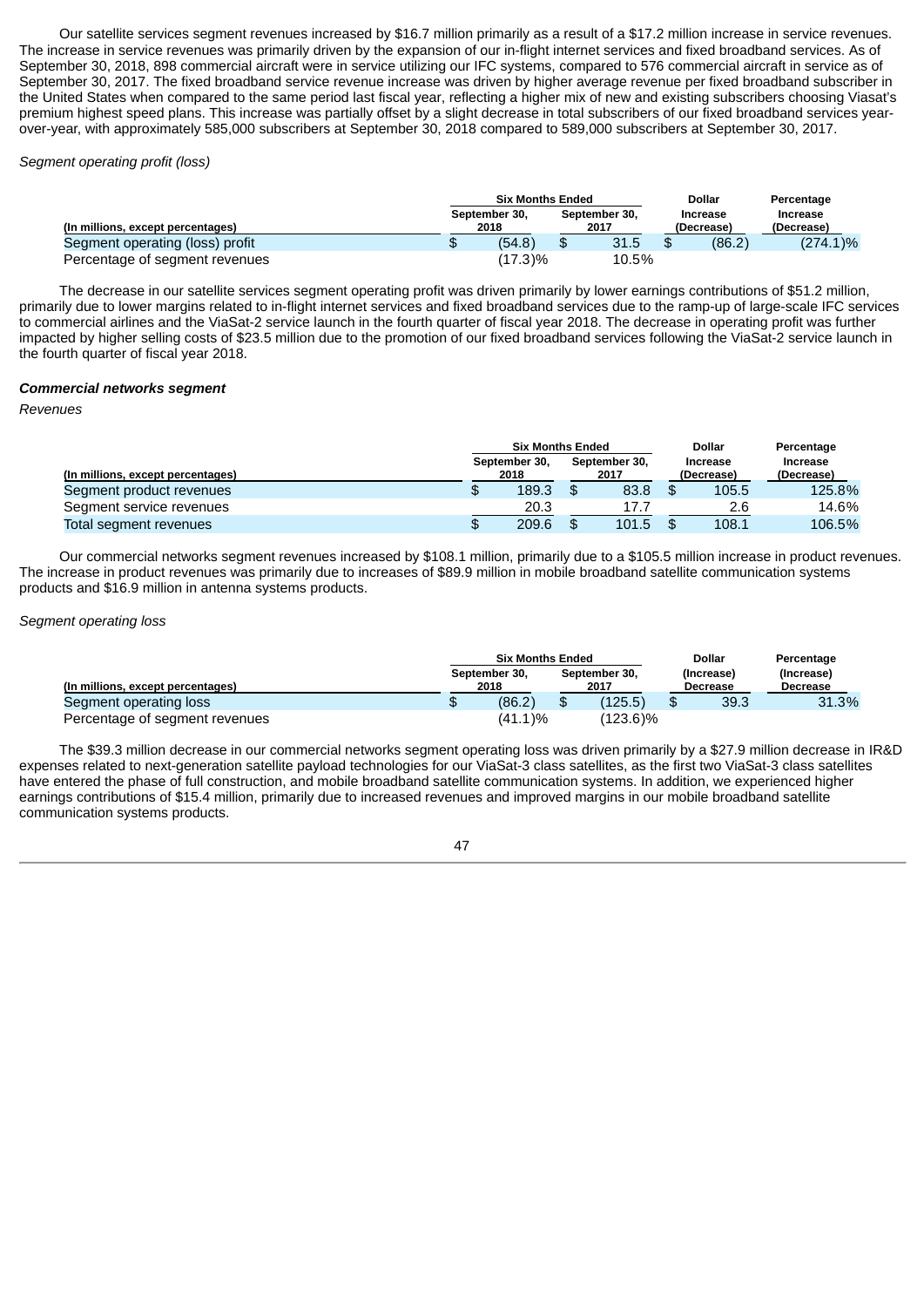#### *Government systems segment*

*Revenues*

| (In millions, except percentages)<br>Segment product revenues |                       | <b>Six Months Ended</b> |                       | <b>Dollar</b> |                               | Percentage |                               |
|---------------------------------------------------------------|-----------------------|-------------------------|-----------------------|---------------|-------------------------------|------------|-------------------------------|
|                                                               | September 30.<br>2018 |                         | September 30.<br>2017 |               | <b>Increase</b><br>(Decrease) |            | <b>Increase</b><br>(Decrease) |
|                                                               | \$                    | 309.2                   |                       | 263.6         |                               | 45.6       | 17.3%                         |
| Segment service revenues                                      |                       | 121.0                   |                       | 108.2         |                               | 12.8       | 11.9%                         |
| Total segment revenues                                        | \$                    | 430.2                   |                       | 371.8         |                               | 58.4       | 15.7%                         |

Our government systems segment revenues increased by \$58.4 million due to increases of \$45.6 million in product revenues and \$12.8 million in service revenues. The product revenue increase was due to a \$42.1 million increase in tactical data link products. The service revenue increase was primarily due to a \$5.7 million increase in government mobile broadband services, a \$3.7 million increase in tactical data link services and a \$2.7 million in government satellite communication systems services.

#### *Segment operating profit*

|                                   | <b>Six Months Ended</b> |               |  |               |  | <b>Dollar</b>   | Percentage      |  |  |
|-----------------------------------|-------------------------|---------------|--|---------------|--|-----------------|-----------------|--|--|
|                                   |                         | September 30. |  | September 30. |  | <b>Increase</b> | <b>Increase</b> |  |  |
| (In millions, except percentages) |                         | 2018          |  | 2017          |  | (Decrease)      | (Decrease)      |  |  |
| Segment operating profit          |                         | 69.8          |  | 66.8          |  |                 | 4.5%            |  |  |
| Percentage of segment revenues    |                         | 16.2%         |  | 18.0%         |  |                 |                 |  |  |

The \$3.0 million increase in our government systems segment operating profit was primarily due to higher earnings contributions of \$11.8 million, due to an increase in revenues from our tactical data link products. This increase was partially offset by higher SG&A costs of \$7.4 million.

#### **Backlog**

As reflected in the table below, our overall firm and funded backlog increased during the first six months of fiscal year 2019. The increases in both firm and funded backlog were attributable to increases in all three of our segments.

|                             | As of | September 30, 2018 | As of<br>March 31, 2018 |         |  |
|-----------------------------|-------|--------------------|-------------------------|---------|--|
|                             |       | (In millions)      |                         |         |  |
| <b>Firm backlog</b>         |       |                    |                         |         |  |
| Satellite services segment  | \$    | 553.0              | \$                      | 130.5   |  |
| Commercial networks segment |       | 370.3              |                         | 288.3   |  |
| Government systems segment  |       | 988.4              |                         | 671.2   |  |
| Total                       | \$    | 1,911.7            | \$                      | 1,090.0 |  |
| <b>Funded backlog</b>       |       |                    |                         |         |  |
| Satellite services segment  | \$    | 553.0              | \$                      | 130.5   |  |
| Commercial networks segment |       | 370.3              |                         | 288.3   |  |
| Government systems segment  |       | 859.6              |                         | 592.1   |  |
| Total                       | \$    | 1.782.9            | \$                      | 1.010.9 |  |

The firm backlog does not include contract options. Of the \$1.9 billion in firm backlog, a little over half is expected to be delivered during the next twelve months, with the balance delivered thereafter. We include in our backlog only those orders for which we have accepted purchase orders. Starting with the first quarter of fiscal year 2019, upon adoption of ASC 606, our backlog includes contracts with subscribers for fixed broadband services in our satellite services segment. Backlog as of March 31, 2018 does not include contracts with our subscribers for fixed broadband services in our satellite services segment. Backlog as of September 30, 2018 and March 31, 2018 does not include anticipated purchase orders and requests for the installation of IFC systems or future recurring in-flight internet service revenues under commercial in-flight internet agreements recorded in our commercial networks and satellite services segments, respectively. As of September 30, 2018, we expected to install IFC systems on approximately 854 additional aircraft under our existing customer agreements with commercial airlines, approximately 185 of which relate to accepted purchase orders (and are included in firm backlog in our commercial networks segment) and approximately 669 of which relate to anticipated purchase orders and requests under existing customer agreements. There can be no assurance that all anticipated purchase orders and requests will be placed.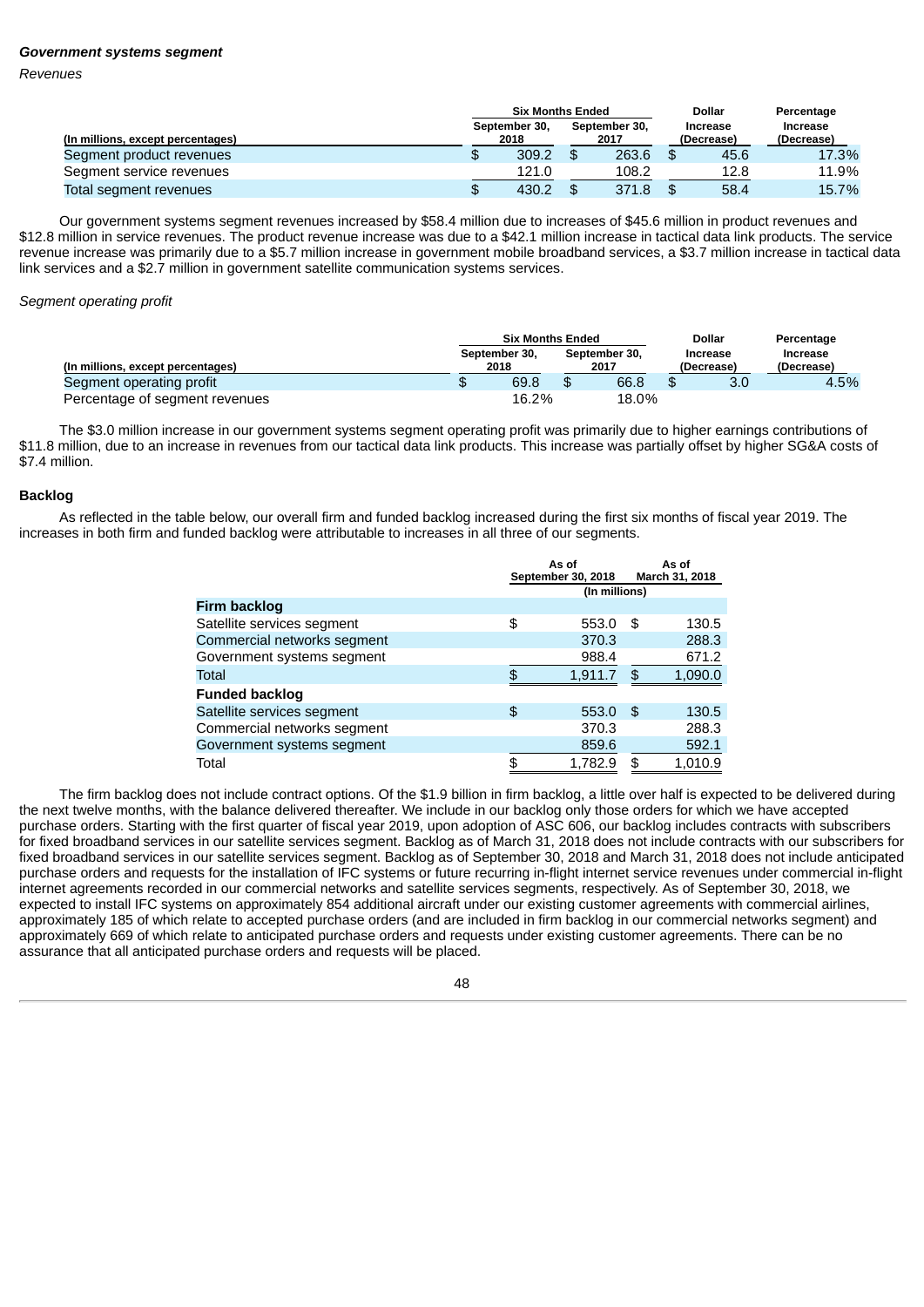Our total new awards exclude future revenue under recurring consumer commitment arrangements and were approximately \$738.7 million and \$1,308.3 million for the three and six months ended September 30, 2018, respectively, and approximately \$384.8 million and \$826.6 million for the three and six months ended September 30, 2017, respectively.

Backlog is not necessarily indicative of future sales. A majority of our contracts can be terminated at the convenience of the customer. Orders are often made substantially in advance of delivery, and our contracts typically provide that orders may be terminated with limited or no penalties. In addition, purchase orders may present product specifications that would require us to complete additional product development. A failure to develop products meeting such specifications could lead to a termination of the related contract.

Firm backlog amounts are comprised of funded and unfunded components. Funded backlog represents the sum of contract amounts for which funds have been specifically obligated by customers to contracts. Unfunded backlog represents future amounts that customers may obligate over the specified contract performance periods. Our customers allocate funds for expenditures on long-term contracts on a periodic basis. Our ability to realize revenues from contracts in backlog is dependent upon adequate funding for such contracts. Although we do not control the funding of our contracts, our experience indicates that actual contract funding has ultimately been approximately equal to the aggregate amounts of the contracts.

#### **Liquidity and Capital Resources**

#### *Overview*

We have financed our operations to date primarily with cash flows from operations, bank line of credit financing, debt financing, export credit agency financing and equity financing. At September 30, 2018, we had \$51.6 million in cash and cash equivalents and restricted cash, \$322.3 million in working capital, \$225.0 million in principal amount of outstanding borrowings under our revolving credit facility (the Revolving Credit Facility) and borrowing availability of \$555.0 million under the Revolving Credit Facility. At March 31, 2018, we had \$71.4 million in cash and cash equivalents, \$146.1 million in working capital, and no outstanding borrowings and borrowing availability of \$770.4 million under the Revolving Credit Facility. We invest our cash in excess of current operating requirements in short-term, highly liquid bank money market accounts.

Our future capital requirements will depend upon many factors, including the timing and amount of cash required for our satellite projects and any future broadband satellite projects we may engage in, expansion of our research and development and marketing efforts, and the nature and timing of orders. Additionally, we will continue to evaluate possible acquisitions of, or investments in complementary businesses, products and technologies which may require the use of cash or additional financing.

The general cash needs of our satellite services, commercial networks and government systems segments can vary significantly. The cash needs of our satellite services segment tend to be driven by the timing and amount of capital expenditures (e.g., payments under satellite construction and launch contracts and investments in ground infrastructure roll-out), investments in joint ventures and strategic partnering arrangements (such as our Eutelsat strategic partnering arrangement) and network expansion activities, as well as the quality of customer, type of contract and payment terms. In our commercial networks segment, cash needs tend to be driven primarily by the type and mix of contracts in backlog, the nature and quality of customers, the timing and amount of investments in IR&D activities (including with respect to next-generation satellite payload technologies) and the payment terms of customers (including whether advance payments are made or customer financing is required). In our government systems segment, the primary factors determining cash needs tend to be the type and mix of contracts in backlog (e.g., product or service, development or production) and timing of payments (including restrictions on the timing of cash payments under U.S. government procurement regulations). Other factors affecting the cash needs of our commercial networks and government systems segments include contract duration and program performance. For example, if a program is performing well and meeting its contractual requirements, then its cash flow requirements are usually lower.

To further enhance our liquidity position or to finance the construction and launch of any future satellites, acquisitions, strategic partnering arrangements, joint ventures or other business investment initiatives, we may obtain additional financing, which could consist of debt, convertible debt or equity financing from public and/or private credit and capital markets. In February 2016, we filed a universal shelf registration statement with the SEC for the future sale of an unlimited amount of common stock, preferred stock, debt securities, depositary shares, warrants and rights. The securities may be offered from time to time, separately or together, directly by us, by selling security holders, or through underwriters, dealers or agents at amounts, prices, interest rates and other terms to be determined at the time of the offering. We believe that our current cash balances and net cash expected to be provided by operating activities along with availability under our Revolving Credit Facility will be sufficient to meet our anticipated operating requirements for at least the next 12 months.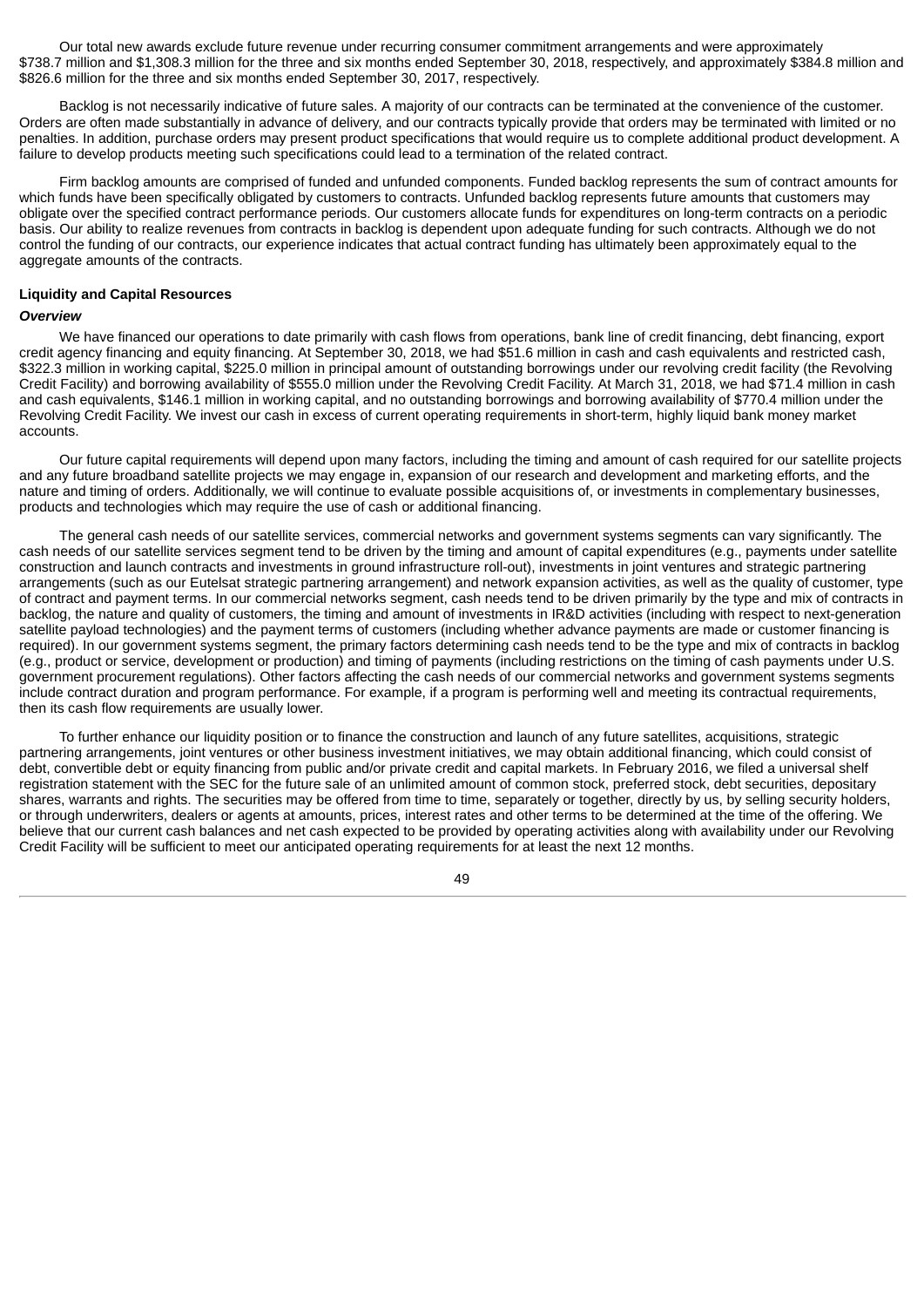#### *Cash flows*

Cash provided by operating activities for the first six months of fiscal year 2019 was \$111.3 million compared to \$185.8 million in the prior year period. This \$74.5 million decrease was primarily driven by a \$58.3 million year-over-year increase in cash used to fund net operating assets, as well as our operating results (net loss adjusted for depreciation, amortization and other non-cash charges) which resulted in \$16.2 million of lower cash provided by operating activities year-over-year. The increase in cash used to fund net operating assets during the first six months of fiscal year 2019 when compared to the prior year period was primarily due to a decrease in cash inflows year-over-year from the long-term portion of deferred revenues included in other liabilities in our satellite services segment as well as an increase in cash used for inventory in our government systems segment for our tactical data link products planned shipments.

Cash used in investing activities for the first six months of fiscal year 2019 was \$299.1 million compared to \$243.6 million in the prior year period. This \$55.5 million increase in cash used in investing activities year-over-year reflects an increase of \$92.5 million in capital expenditures used for property and other general purpose equipment and \$37.9 million in cash used for satellite construction, partially offset by a decrease of \$16.4 million in cash used for capital software development, as well as approximately \$44.4 million of cash receipts related to ViaSat-2 satellite insurance claim proceeds received during the second quarter of fiscal year 2019 and \$14.0 million of cash proceeds from the sale of real property.

Cash provided by financing activities for the first six months of fiscal year 2019 was \$169.3 million compared to \$169.8 million for the prior year period. Cash provided by financing activities for both periods included cash proceeds from borrowings and payments on borrowings on our long-term debt, cash received from stock option exercises and employee stock purchase plan purchases, offset by cash used for the repurchase of common stock related to net share settlement of certain employee tax liabilities in connection with the vesting of restricted stock unit awards.

#### *Satellite-related activities*

On June 1, 2017, our second-generation ViaSat-2 satellite was successfully launched into orbit. In the fourth quarter of fiscal year 2018, shortly before the launch of commercial broadband services on the satellite, we reported an antenna deployment issue. We worked with the satellite manufacturer to determine the root cause of the antenna deployment issue, potential correcting measures, and resulting damage. In the second quarter of fiscal year 2019, the root cause analysis was completed. Based on that analysis, we recorded a reduction to the carrying value of the ViaSat-2 satellite of \$177.4 million, with a corresponding insurance claim receivable of \$177.4 million, based on our estimated ViaSat-2 output capabilities as compared to the anticipated, potential and configured capacity of the ViaSat-2 satellite. As of September 30, 2018, we had received \$44.4 million in insurance recovery proceeds related to such claims and the remaining \$133.0 million, as probable, was recorded as a receivable. The ViaSat-2 satellite was primarily financed by the Ex-Im Credit Facility (see "*—*Ex-Im Credit Facility" below). Pursuant to the terms of the Ex-Im Credit Facility, insurance proceeds received from such claims will be used to pay down outstanding borrowings under the Ex-Im Credit Facility upon receipt. Subsequent to the end of the fiscal second quarter, we received an additional \$57.8 million related to our outstanding ViaSat-2 insurance claims.

With ViaSat-2 now in service, we expect additional operating costs to be incurred in fiscal year 2019 in our satellite services segment. These increased operating costs are expected to include depreciation, amortization of capitalized software development, earth station connectivity, marketing and advertising costs, logistics, customer care and various support systems. In addition, we expect interest expense to increase during fiscal year 2019 as we no longer capitalize the interest expense relating to the debt incurred for the construction of ViaSat-2 and the related gateway and networking equipment now that the satellite is in service. However, we expect the relative impact of the launch of service on the ViaSat-2 satellite and roll-out of related ground infrastructure to our financial results to be less than we experienced in relation to the ViaSat-1 satellite. In fiscal year 2019, we expect the total number of subscribers of our fixed broadband services to increase, and that the resultant increase in service revenues in our satellite services segment will improve operating profit for that segment over time. However, there can be no assurance that we will be successful in our subscriber expansion plans. We also expect our capital expenditures to increase significantly during fiscal year 2019 compared to fiscal year 2018 as a result of increased CPE-related capital expenditures relating to the expected increase in the number of subscribers of our fixed broadband services.

In July 2016, we entered into two separate agreements with The Boeing Company (Boeing) for the construction and purchase of two ViaSat-3 class satellites and the integration of Viasat's payload technologies into the satellites. The aggregate purchase price for the two satellites is approximately \$379.5 million (subject to purchase price adjustments based on factors such as launch delay and early delivery), plus an additional amount for launch support services to be performed by Boeing. In addition, under one of these agreements, we have the option to order up to two additional ViaSat-3 class satellites. The first ViaSat-3 class satellite is expected to provide broadband services over the Americas, and the second is expected to provide broadband services over the Europe, Middle East and Africa (EMEA) region. The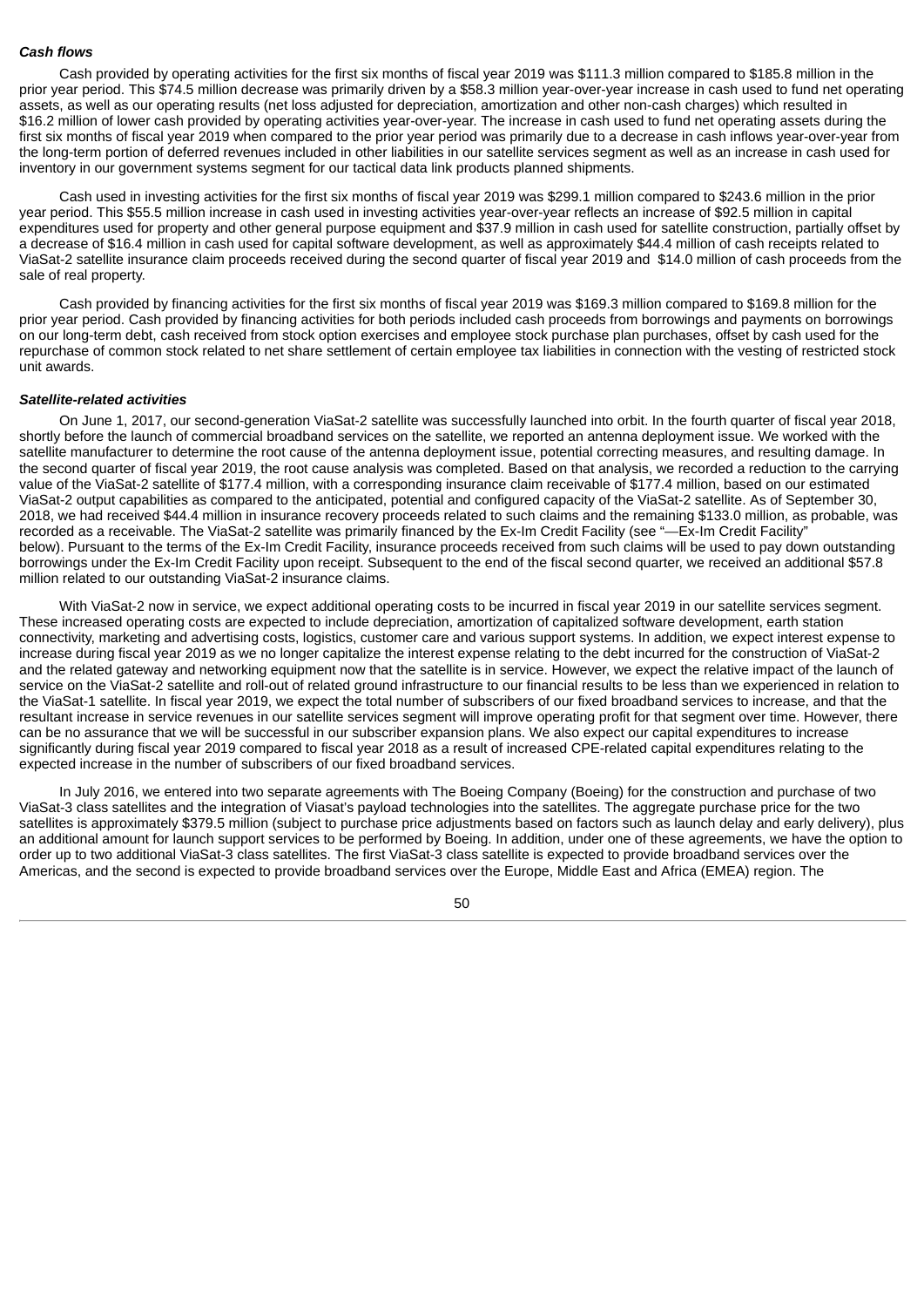projected aggregate total project cost for the two ViaSat-3 class satellites, including the satellites, launches, insurance and related earth station infrastructure, through satellite launch is estimated to be between \$1.2 billion and \$1.4 billion, and will depend on the timing of the earth station infrastructure roll-out of each satellite and the method we use to procure fiber access. Our total cash funding may be reduced through various third-party agreements, including potential joint service offerings and other strategic partnering arrangements. We believe we have adequate sources of funding for the ViaSat-3 class satellites, which include our cash on hand, available borrowing capacity and the cash we expect to generate from operations over the next few years.

During the second half of fiscal year 2018, our two ViaSat-3 class satellites currently under construction entered the phase of full construction. Although IR&D investments are expected to continue throughout fiscal year 2019 and beyond relating to ViaSat-3 ground infrastructure and support of our growing government and commercial air mobility businesses, we expect the level of our IR&D investments to be lower in fiscal year 2019 compared to fiscal year 2018.

#### *Revolving Credit Facility*

As of September 30, 2018, the Revolving Credit Facility provided an \$800.0 million revolving line of credit (including up to \$150.0 million of letters of credit), with a maturity date of May 24, 2021.

Borrowings under the Revolving Credit Facility bear interest, at our option, at either (1) the highest of the Federal Funds rate plus 0.50%, the Eurodollar rate plus 1.00%, or the administrative agent's prime rate as announced from time to time, or (2) the Eurodollar rate, plus, in the case of each of (1) and (2), an applicable margin that is based on our total leverage ratio. At September 30, 2018, the weighted average effective interest rate on our outstanding borrowings under the Revolving Credit Facility was 4.88%. The Revolving Credit Facility is required to be guaranteed by certain significant domestic subsidiaries of Viasat (as defined in the Revolving Credit Facility) and secured by substantially all of our assets. As of September 30, 2018, none of our subsidiaries guaranteed the Revolving Credit Facility.

The Revolving Credit Facility contains financial covenants regarding a maximum total leverage ratio and a minimum interest coverage ratio. In addition, the Revolving Credit Facility contains covenants that restrict, among other things, our ability to sell assets, make investments and acquisitions, make capital expenditures, grant liens, pay dividends and make certain other restricted payments.

As of September 30, 2018, we had \$225.0 million in principal amount of outstanding borrowings under the Revolving Credit Facility and \$20.0 million outstanding under standby letters of credit, leaving borrowing availability under the Revolving Credit Facility as of September 30, 2018 of \$555.0 million.

#### *Ex-Im Credit Facility*

As of September 30, 2018, the Ex-Im Credit Facility provided a \$362.4 million senior secured direct loan facility, which was fully drawn. Of the \$362.4 million in principal amount of borrowings made under the Ex-Im Credit Facility, \$321.2 million was used to finance up to 85% of the costs of construction, launch and insurance of the ViaSat-2 satellite and related goods and services (including costs incurred on or after September 18, 2012), with the remaining \$41.2 million used to finance the total exposure fees incurred under the Ex-Im Credit Facility (which included all previously accrued completion exposure fees). At September 30, 2018, we had \$306.0 million in principal amount of outstanding borrowings under the Ex-Im Credit Facility.

Borrowings under the Ex-Im Credit Facility bear interest at a fixed rate of 2.38%, payable semi-annually in arrears. The effective interest rate on our outstanding borrowings under the Ex-Im Credit Facility, which takes into account timing and amount of borrowings, exposure fees, debt issuance costs and other fees, is 4.6%. Borrowings under the Ex-Im Credit Facility are required to be repaid in 16 approximately equal semi-annual principal installments, which commenced on April 15, 2018, with a maturity date of October 15, 2025. Pursuant to the terms of the Ex-Im Credit Facility, certain insurance proceeds related to the ViaSat-2 satellite must be used to pay down outstanding borrowings under the Ex-Im Credit Facility upon receipt. During the second quarter of fiscal year 2019, we received approximately \$44.4 million of insurance proceeds related to the ViaSat-2 satellite, of which \$37.2 million were used to pay down outstanding borrowings under the Ex-Im Credit Facility during the second quarter of fiscal year 2019. As of September 30, 2018, \$7.2 million of such insurance proceeds was held by the trustee pending payment under the Ex-Im Credit Facility and therefore was recorded as restricted cash in our condensed consolidated balance sheet. Subsequent to the end of the fiscal second quarter, we received an additional \$57.8 million related to our outstanding ViaSat-2 insurance claims, which will also be used to pay down outstanding borrowings under Ex-Im Credit Facility. The Ex-Im Credit Facility is guaranteed by Viasat and is secured by first-priority liens on the ViaSat-2 satellite and related assets as well as a pledge of the capital stock of the borrower under the facility.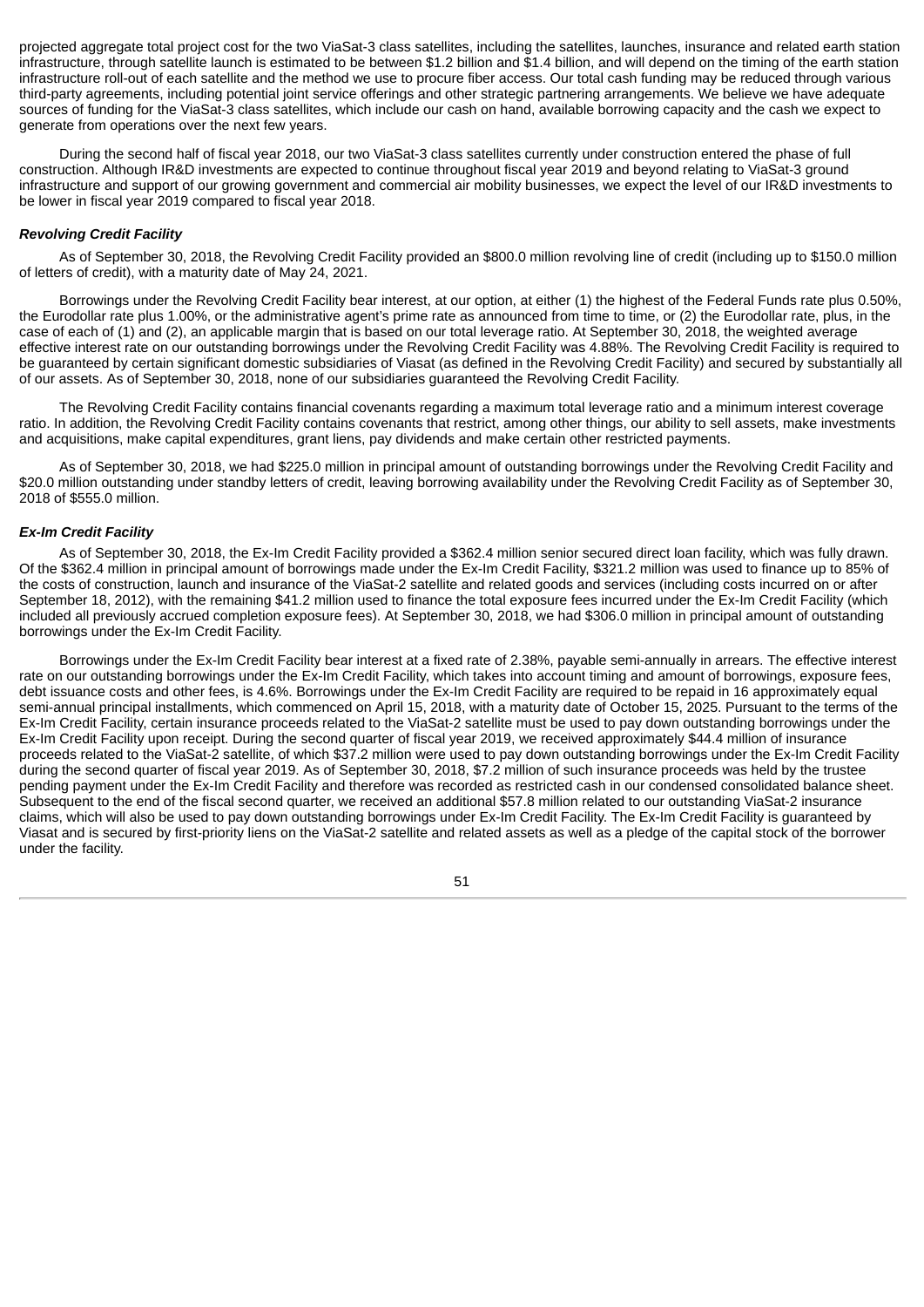The Ex-Im Credit Facility contains financial covenants regarding Viasat's maximum total leverage ratio and minimum interest coverage ratio. In addition, the Ex-Im Credit Facility contains covenants that restrict, among other things, our ability to sell assets, make investments and acquisitions, make capital expenditures, grant liens, pay dividends and make certain other restricted payments.

The borrowings under the Ex-Im Credit Facility are recorded as current portion of long-term debt and as other long-term debt, net of unamortized discount and debt issuance costs, in our condensed consolidated financial statements. The discount of \$42.3 million (comprising the initial \$6.0 million pre-exposure fee, \$35.3 million of completion exposure fees, and other customary fees) and deferred financing cost associated with the issuance of the borrowings under the Ex-Im Credit Facility are amortized to interest expense on an effective interest rate basis over the term of the borrowings under the Ex-Im Credit Facility.

#### *Senior Notes*

#### *Senior Notes due 2025*

In September 2017, we issued \$700.0 million in principal amount of the 5.625% Senior Notes due 2025 (the 2025 Notes) in a private placement to institutional buyers. The 2025 Notes were issued at face value and are recorded as long-term debt, net of debt issuance costs, in our condensed consolidated financial statements. The 2025 Notes bear interest at the rate of 5.625% per year, payable semi-annually in cash in arrears, which interest payments commenced in March 2018. Debt issuance costs associated with the issuance of the 2025 Notes are amortized to interest expense on a straight-line basis over the term of the 2025 Notes, the results of which are not materially different from the effective interest rate basis.

The 2025 Notes are required to be guaranteed on an unsecured senior basis by each of our existing and future subsidiaries that guarantees the Revolving Credit Facility. As of September 30, 2018, none of our subsidiaries guaranteed the 2025 Notes. The 2025 Notes are our general senior unsecured obligations and rank equally in right of payment with all of our existing and future unsecured unsubordinated debt. The 2025 Notes are effectively junior in right of payment to our existing and future secured debt, including under the Revolving Credit Facility and the Ex-Im Credit Facility (collectively, the Credit Facilities) (to the extent of the value of the assets securing such debt), are structurally subordinated to all existing and future liabilities (including trade payables) of our subsidiaries that do not guarantee the 2025 Notes, and are senior in right of payment to all of their existing and future subordinated indebtedness.

The indenture governing the 2025 Notes limits, among other things, our and our restricted subsidiaries' ability to: incur, assume or guarantee additional debt; issue redeemable stock and preferred stock; pay dividends, make distributions or redeem or repurchase capital stock; prepay, redeem or repurchase subordinated debt; make loans and investments; grant or incur liens; restrict dividends, loans or asset transfers from restricted subsidiaries; sell or otherwise dispose of assets; enter into transactions with affiliates; reduce our satellite insurance; and consolidate or merge with, or sell substantially all of their assets to, another person.

Prior to September 15, 2020, we may redeem up to 40% of the 2025 Notes at a redemption price of 105.625% of the principal amount thereof, plus accrued and unpaid interest, if any, thereon to the redemption date, from the net cash proceeds of specified equity offerings. We may also redeem the 2025 Notes prior to September 15, 2020, in whole or in part, at a redemption price equal to 100% of the principal amount thereof plus the applicable premium and any accrued and unpaid interest, if any, thereon to the redemption date. The applicable premium is calculated as the greater of: (i) 1.0% of the principal amount of such 2025 Notes and (ii) the excess, if any, of (a) the present value at such date of redemption of (1) the redemption price of such 2025 Notes on September 15, 2020 plus (2) all required interest payments due on such 2025 Notes through September 15, 2020 (excluding accrued but unpaid interest to the date of redemption), computed using a discount rate equal to the treasury rate (as defined under the indenture) plus 50 basis points, over (b) the then-outstanding principal amount of such 2025 Notes. The 2025 Notes may be redeemed, in whole or in part, at any time during the 12 months beginning on September 15, 2020 at a redemption price of 102.813%, during the 12 months beginning on September 15, 2021 at a redemption price of 101.406%, and at any time on or after September 15, 2022 at a redemption price of 100%, in each case plus accrued and unpaid interest, if any, thereon to the redemption date.

In the event a change of control triggering event occurs (as defined in the indenture), each holder will have the right to require us to repurchase all or any part of such holder's 2025 Notes at a purchase price in cash equal to 101% of the aggregate principal amount of the 2025 Notes repurchased, plus accrued and unpaid interest, if any, to the date of purchase (subject to the right of holders of record on the relevant record date to receive interest due on the relevant interest payment date).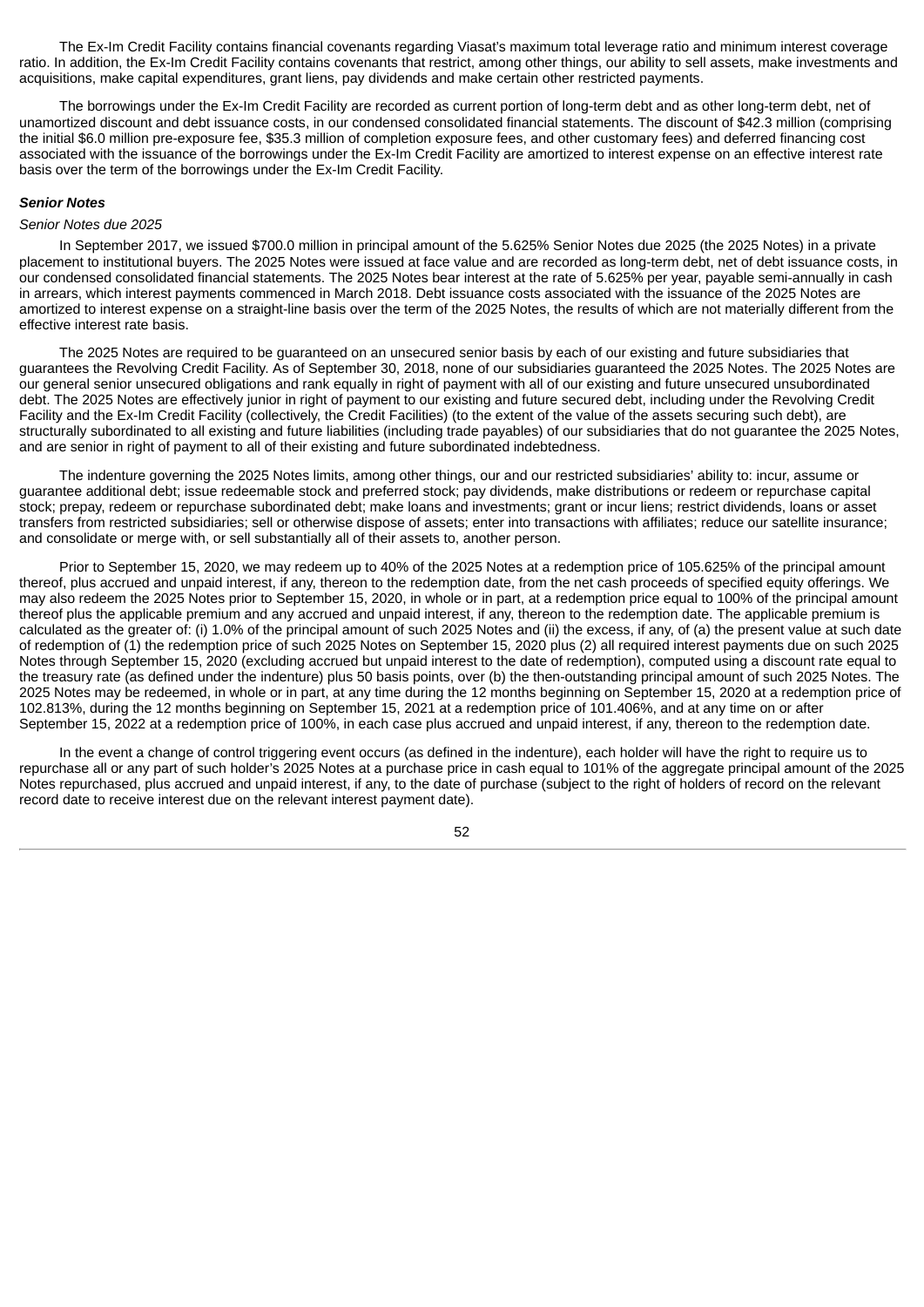#### *Discharge of indenture and loss on extinguishment of debt*

In connection with our issuance of the 2025 Notes in September 2017, we repurchased and redeemed all \$575.0 million in aggregate principal amount of our former 6.875% Senior Notes due 2020 (the 2020 Notes) then outstanding through a cash tender offer and redemption, and the indenture governing the 2020 Notes was satisfied and discharged in accordance with its terms. In September 2017, we repurchased \$298.2 million in aggregate principal amount of the 2020 Notes pursuant to the tender offer. The total cash payment to repurchase the tendered 2020 Notes in the tender offer, including accrued and unpaid interest to, but excluding, the repurchase date, was \$309.3 million. Also in September 2017, in connection with the redemption of the remaining \$276.8 million in aggregate principal amount of 2020 Notes, we irrevocably deposited \$287.4 million with Wilmington Trust, as trustee, as trust funds solely for the benefit of the holders of such 2020 Notes. The redemption price for the 2020 Notes was 101.719% of the principal amount so redeemed, plus accrued and unpaid interest to, but excluding, the redemption date of October 5, 2017.

In connection with the satisfaction and discharge of the indenture governing the 2020 Notes, all of our obligations (other than certain customary provisions of the indenture that expressly survive pursuant to the terms of the indenture) were discharged in September 2017.

As a result of the repurchase of the 2020 Notes in the tender offer and the redemption of the remaining 2020 Notes, we recognized a \$10.2 million loss on extinguishment of debt during the three and six months ended September 30, 2017, which was comprised of \$10.6 million in cash payments (including tender offer consideration, redemption premium and related professional fees), net of \$0.4 million in non-cash gain (including unamortized premium, net of unamortized debt issuance costs).

#### **Contractual Obligations**

The following table sets forth a summary of our obligations at September 30, 2018:

|                                                     |       |             |      | For the<br><b>Remainder of</b> |                             |         |           |         |                   |           |
|-----------------------------------------------------|-------|-------------|------|--------------------------------|-----------------------------|---------|-----------|---------|-------------------|-----------|
|                                                     |       |             |      | <b>Fiscal Year</b>             | For the Fiscal Years Ending |         |           |         |                   |           |
| (In thousands, including interest where applicable) | Total |             | 2019 |                                | 2020-2021                   |         | 2022-2023 |         | <b>Thereafter</b> |           |
| Operating leases and satellite capacity agreements  | \$    | 605.652     | \$   | 55,000                         | \$.                         | 226.764 | \$        | 141,748 | \$.               | 182.140   |
| 2025 Notes                                          |       | 975.625     |      | 19,688                         |                             | 78.750  |           | 78.750  |                   | 798,437   |
| Revolving Credit Facility (1)                       |       | 254.067     |      | 5.551                          |                             | 21,869  |           | 226.647 |                   |           |
| Ex-Im Credit Facility                               |       | 330.848     |      | 27.765                         |                             | 93.429  |           | 89.529  |                   | 120.125   |
| Satellite performance incentive obligations         |       | 43.100      |      | 2.128                          |                             | 8.994   |           | 9.805   |                   | 22.173    |
| Purchase commitments including satellite-related    |       |             |      |                                |                             |         |           |         |                   |           |
| agreements                                          |       | 1,306,753   |      | 725.267                        |                             | 461.206 |           | 54,834  |                   | 65,446    |
| Total                                               |       | \$3,516,045 |      | 835,399                        |                             | 891,012 |           | 601,313 |                   | 1,188,321 |
|                                                     |       |             |      |                                |                             |         |           |         |                   |           |

(1) To the extent that the interest rate is variable and ultimate amounts borrowed under the Revolving Credit Facility may fluctuate, amounts reflected represent estimated interest payments on our current outstanding balances based on the weighted average effective interest rate at September 30, 2018 until the maturity date in May 2021.

We purchase components from a variety of suppliers and use several subcontractors and contract manufacturers to provide design and manufacturing services for our products. During the normal course of business, we enter into agreements with subcontractors, contract manufacturers and suppliers that either allow them to procure inventory based upon criteria defined by us or that establish the parameters defining our requirements. We also enter into agreements and purchase commitments with suppliers for the construction, launch, and operation of our satellites. In certain instances, these agreements allow us the option to cancel, reschedule and adjust our requirements based on our business needs prior to firm orders being placed. Consequently, only a portion of our reported purchase commitments arising from these agreements are firm, non-cancelable and unconditional commitments.

Our condensed consolidated balance sheets included \$130.3 million and \$121.2 million of "other liabilities" as of September 30, 2018 and March 31, 2018, respectively, which primarily consisted of the long-term portion of deferred revenues, the long-term portion of our satellite performance incentive obligations relating to the ViaSat-1 and ViaSat-2 satellites, our long-term warranty obligations, the long-term portion of deferred rent and long-term deferred income taxes. With the exception of the long-term portion of our satellite performance incentive obligations relating to the ViaSat-1 and ViaSat-2 satellites (which is included under "Satellite performance incentive obligations"), these remaining liabilities have been excluded from the above table as the timing and/or the amount of any cash payment is uncertain. See Note 11 to our consolidated financial statements included in our Annual Report on Form 10-K for the year ended March 31, 2018 for additional information regarding satellite performance incentive obligations relating to the ViaSat-1 and ViaSat-2 satellites. See Note 9 to our condensed consolidated financial statements for additional information regarding our income taxes and related tax positions and Note 7 to our condensed consolidated financial statements for a discussion of our product warranties.

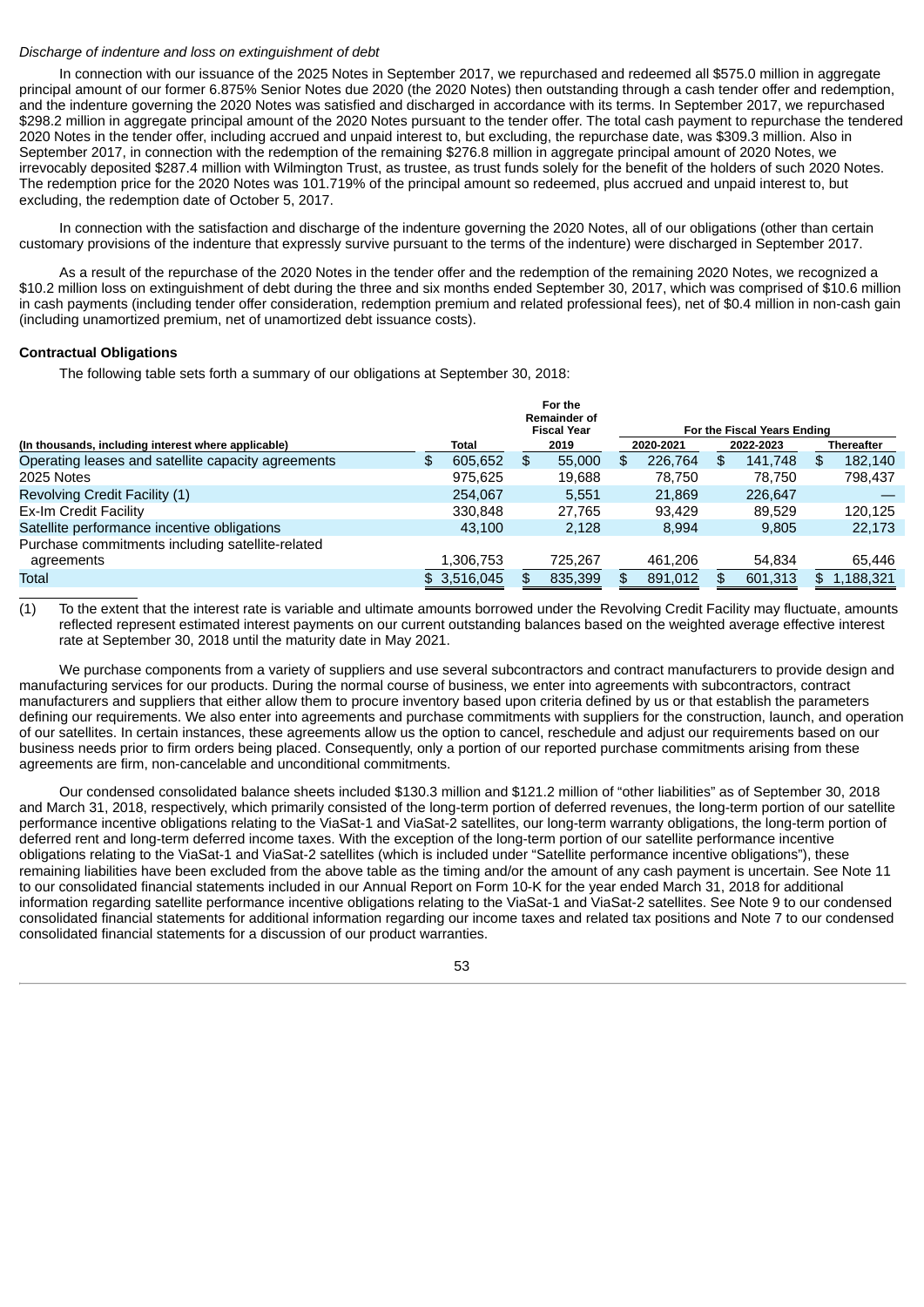#### **Off-Balance Sheet Arrangements**

We had no material off-balance sheet arrangements at September 30, 2018 as defined in Regulation S-K Item 303(a)(4) other than as discussed under Contractual Obligations above or disclosed in the notes to our consolidated financial statements included in this report or in our Annual Report on Form 10-K for the year ended March 31, 2018.

#### **Recent Authoritative Guidance**

For information regarding recently adopted and issued accounting pronouncements, see Note 1 to our condensed consolidated financial statements.

#### <span id="page-53-0"></span>**Item 3. Quantitative and Qualitative Disclosures About Market Risk**

#### **Interest Rate Risk**

Our financial instruments consist of cash and cash equivalents, accounts receivable, accounts payable, short-term and long-term obligations, including the Credit Facilities and the 2025 Notes, and foreign currency forward contracts. We consider investments in highly liquid instruments purchased with a remaining maturity of three months or less at the date of purchase to be cash equivalents. As of September 30, 2018, we had \$225.0 million in principal amount of outstanding borrowings under our Revolving Credit Facility, \$306.0 million in principal amount of outstanding borrowings under our Ex-Im Credit Facility, and \$700.0 million in aggregate principal amount outstanding of the 2025 Notes, and we held no short-term investments. Our 2025 Notes and borrowings under our Ex-Im Credit Facility bear interest at a fixed rate and therefore our exposure to market risk for changes in interest rates relates primarily to borrowings under our Revolving Credit Facility, cash equivalents, short-term investments and short-term obligations.

The primary objective of our investment activities is to preserve principal while at the same time maximizing the income we receive from our investments without significantly increasing risk. To minimize this risk, we maintain a significant amount of our cash balance in money market accounts. In general, money market accounts are not subject to interest rate risk because the interest paid on such funds fluctuates with the prevailing interest rate. Our cash and cash equivalents earn interest at variable rates. Our interest income has been and may continue to be negatively impacted by low market interest rates. Fixed rate securities may have their fair market value adversely impacted due to a rise in interest rates, while floating rate securities may produce less income than expected if interest rates fall. If the underlying weighted average interest rate on our cash and cash equivalents, assuming balances remain constant over a year, changed by 50 basis points, interest income would have increased or decreased by an insignificant amount for the three months ended September 30, 2018 and 2017. Because our investment policy restricts us to invest in conservative, interest-bearing investments and because our business strategy does not rely on generating material returns from our investment portfolio, we do not expect our market risk exposure on our investment portfolio to be material.

As of September 30, 2018, we had \$225.0 million in principal amount of outstanding borrowings under our Revolving Credit Facility. Our primary interest rate under the Revolving Credit Facility is the Eurodollar rate plus an applicable margin that is based on our total leverage ratio. At September 30, 2018, the weighted average effective interest rate on our outstanding borrowings under the Revolving Credit Facility was 4.88%. Assuming the outstanding balance remained constant over a year, a 50 basis point increase in the interest rate would increase interest incurred, prior to effects of capitalized interest, by approximately \$1.1 million over a twelve-month period.

#### **Foreign Exchange Risk**

We generally conduct our business in U.S. dollars. However, as our international business is conducted in a variety of foreign currencies, we are exposed to fluctuations in foreign currency exchange rates. The closing of our strategic partnering arrangement with Eutelsat during the fourth quarter of fiscal year 2017 and related investment in Euro Broadband Infrastructure Sàrl, which is denominated in Euros, increases our exposure to foreign currency risk. A five percent variance in foreign currencies in which our international business is conducted would change our loss before income taxes by an insignificant amount for the three and six months ended September 30, 2018 and 2017. Our objective in managing our exposure to foreign currency risk is to reduce earnings and cash flow volatility associated with foreign exchange rate fluctuations. Accordingly, from time to time, we may enter into foreign currency forward contracts to mitigate risks associated with foreign currency denominated assets, liabilities, commitments and anticipated foreign currency transactions.

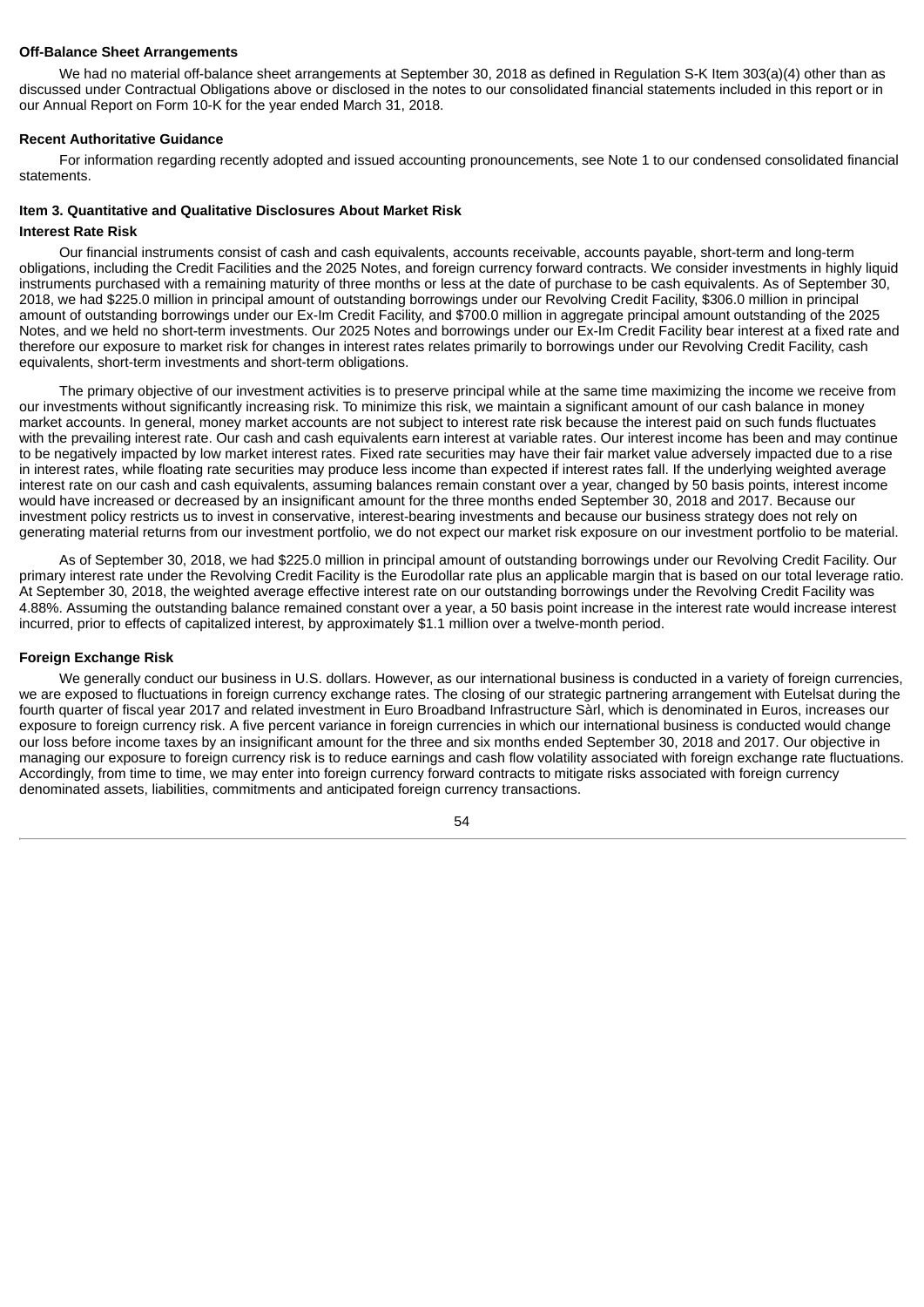As of September 30, 2018, we had a number of foreign currency forward contracts outstanding which are intended to reduce the foreign currency risk for amounts payable to vendors in Euros. The foreign currency forward contracts with a notional amount of \$4.8 million had an insignificant amount of fair value recorded in accrued liabilities as of September 30, 2018. If the foreign currency forward rate for the Euro to the U.S. dollar on these foreign currency forward contracts had changed by 10%, the fair value of these foreign currency forward contracts as of September 30, 2018 would have changed by an insignificant amount.

#### <span id="page-54-0"></span>**Item 4. Controls and Procedures**

We maintain disclosure controls and procedures designed to provide reasonable assurance of achieving the objective that information in our Exchange Act reports is recorded, processed, summarized and reported within the time periods specified and pursuant to the requirements of the SEC's rules and forms and that such information is accumulated and communicated to our management, including our Chief Executive Officer and Chief Financial Officer, as appropriate to allow for timely decisions regarding required disclosures. In designing and evaluating the disclosure controls and procedures, management recognizes that any controls and procedures, no matter how well designed and operated, can provide only reasonable assurance of achieving the desired control objectives, and management is required to apply its judgment in evaluating the cost-benefit relationship of possible controls and procedures.

As required by SEC Rule 13a-15(b), we carried out an evaluation, with the participation of our management, including our Chief Executive Officer and Chief Financial Officer, of the effectiveness of our disclosure controls and procedures as of September 30, 2018, the end of the period covered by this report. Based upon the foregoing, our Chief Executive Officer and Chief Financial Officer concluded that our disclosure controls and procedures were effective at a reasonable assurance level as of September 30, 2018.

During the period covered by this report, there were no changes in our internal control over financial reporting that have materially affected, or are reasonably likely to materially affect, our internal control over financial reporting.

#### <span id="page-54-1"></span>**PART II — OTHER INFORMATION**

#### <span id="page-54-2"></span>**Item 1. Legal Proceedings**

From time to time, we are involved in a variety of claims, suits, investigations and proceedings arising in the ordinary course of business, including government investigations and claims, and other claims and proceedings with respect to intellectual property, breach of contract, labor and employment, tax and other matters. Such matters could result in fines; penalties, compensatory, treble or other damages; or nonmonetary relief. A violation of government contract laws and regulations could also result in the termination of our government contracts or debarment from bidding on future government contracts. Although claims, suits, investigations and proceedings are inherently uncertain and their results cannot be predicted with certainty, we believe that the resolution of our current pending matters will not have a material adverse effect on our business, financial condition, results of operations or liquidity. Regardless of the outcome, litigation can have an adverse impact on us because of defense costs, diversion of management resources and other factors. In addition, it is possible that an unfavorable resolution of one or more such proceedings could in the future materially and adversely affect our business, financial condition, results of operations or liquidity in a particular period. For further information on the risks we face from existing and future claims, suits, investigations and proceedings, see "Risk Factors" in Part I, Item 1A in our Annual Report on Form 10-K for the fiscal year ended March 31, 2018.

#### <span id="page-54-3"></span>**Item 1A. Risk Factors**

In addition to the other information set forth in this report, you should carefully consider the factors discussed in Part I, Item 1A, "Risk Factors" in our Annual Report on Form 10-K for the fiscal year ended March 31, 2018, which factors could materially affect our business, financial condition, liquidity or future results. The risks described in our reports on Forms 10-K and 10-Q are not the only risks facing our company. Additional risks and uncertainties not currently known to us or that we currently deem to be immaterial also may materially adversely affect our business, financial condition, liquidity or future results.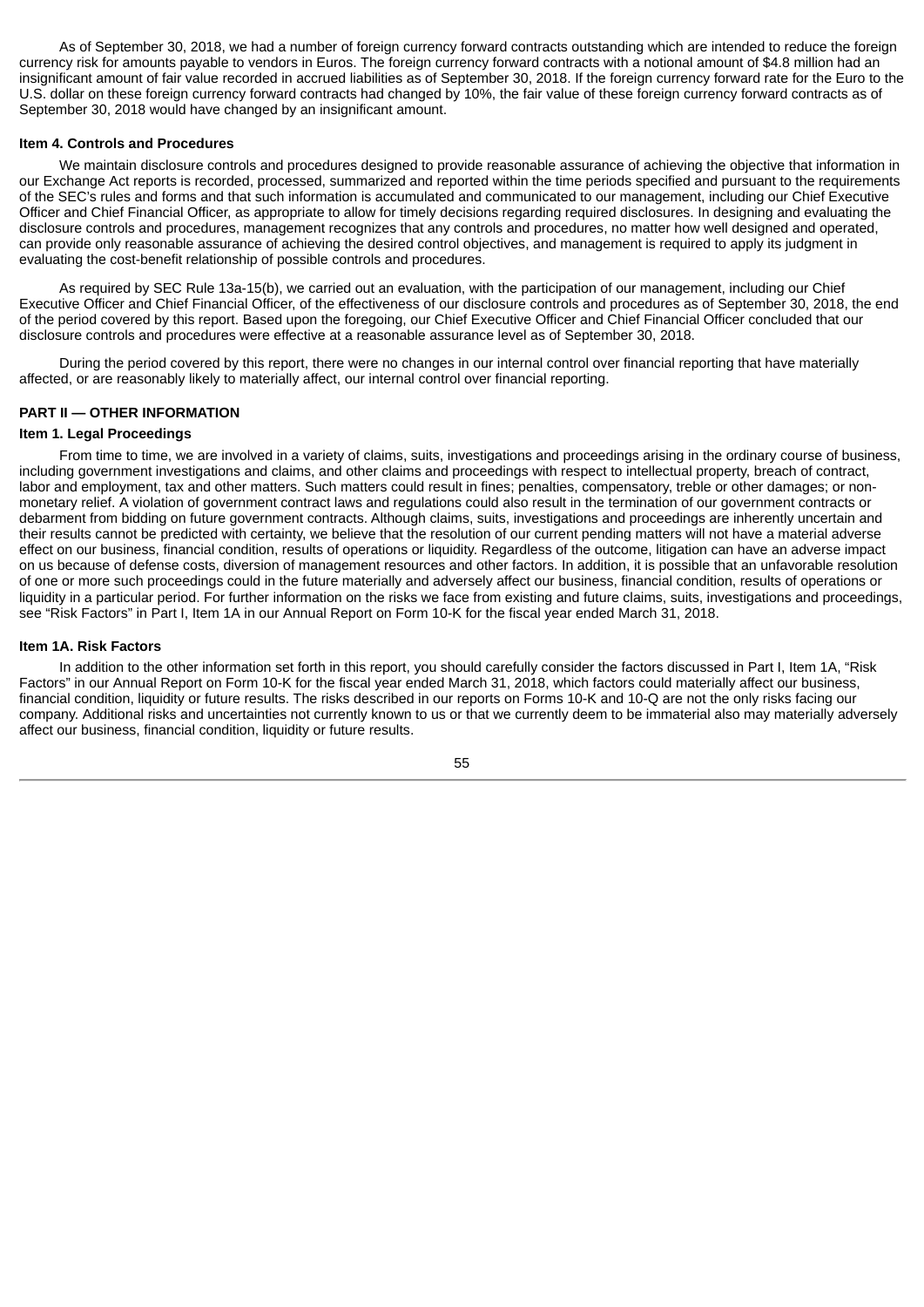#### <span id="page-55-0"></span>**Item 6. Exhibits**

| <b>Exhibit</b> |                                                                                                                                                                                                                                                       |       | Filed or<br><b>Furnished</b> |         |                    |          |
|----------------|-------------------------------------------------------------------------------------------------------------------------------------------------------------------------------------------------------------------------------------------------------|-------|------------------------------|---------|--------------------|----------|
| <b>Number</b>  | <b>Exhibit Description</b>                                                                                                                                                                                                                            | Form  | File No.                     | Exhibit | <b>Filing Date</b> | Herewith |
| 10.1#          | 1996 Equity Participation Plan of Viasat, Inc. (As Amended and Restated<br>Effective September 6, 2018)                                                                                                                                               | $8-K$ | 000-21767                    | 10.1    | 09/10/2018         |          |
| 10.2           | Fourth Amendment to Credit Agreement, dated as of July 17, 2018, by and<br>among Viasat Technologies Limited, Viasat, Inc., JPMorgan Chase Bank,<br>National Association (as Ex-Im Facility Agent) and the Export-Import Bank of<br>the United States | $8-K$ | 000-21767                    | 10.1    | 07/23/2018         |          |
| 31.1           | Certification of Chief Executive Officer Pursuant to Section 302 of the<br>Sarbanes-Oxley Act of 2002                                                                                                                                                 |       |                              |         |                    | X        |
| 31.2           | Certification of Chief Financial Officer Pursuant to Section 302 of the Sarbanes-<br>Oxley Act of 2002                                                                                                                                                |       |                              |         |                    | X        |
| 32.1           | Certifications Pursuant to 18 U.S.C. Section 1350, as Adopted Pursuant to<br>Section 906 of the Sarbanes-Oxley Act of 2002                                                                                                                            |       |                              |         |                    | X        |
| 101.INS        | <b>XBRL Instance Document</b>                                                                                                                                                                                                                         |       |                              |         |                    | X        |
| 101.SCH        | <b>XBRL Taxonomy Extension Schema</b>                                                                                                                                                                                                                 |       |                              |         |                    | $\times$ |
| 101.CAL        | XBRL Taxonomy Extension Calculation Linkbase                                                                                                                                                                                                          |       |                              |         |                    | X        |
| 101.DEF        | XBRL Taxonomy Extension Definition Linkbase                                                                                                                                                                                                           |       |                              |         |                    | X        |
| 101.LAB        | XBRL Taxonomy Extension Labels Linkbase                                                                                                                                                                                                               |       |                              |         |                    | X        |
| 101.PRE        | XBRL Taxonomy Extension Presentation Linkbase                                                                                                                                                                                                         |       |                              |         |                    | X        |
|                | # Indicates management contract, compensatory plan or arrangement                                                                                                                                                                                     |       |                              |         |                    |          |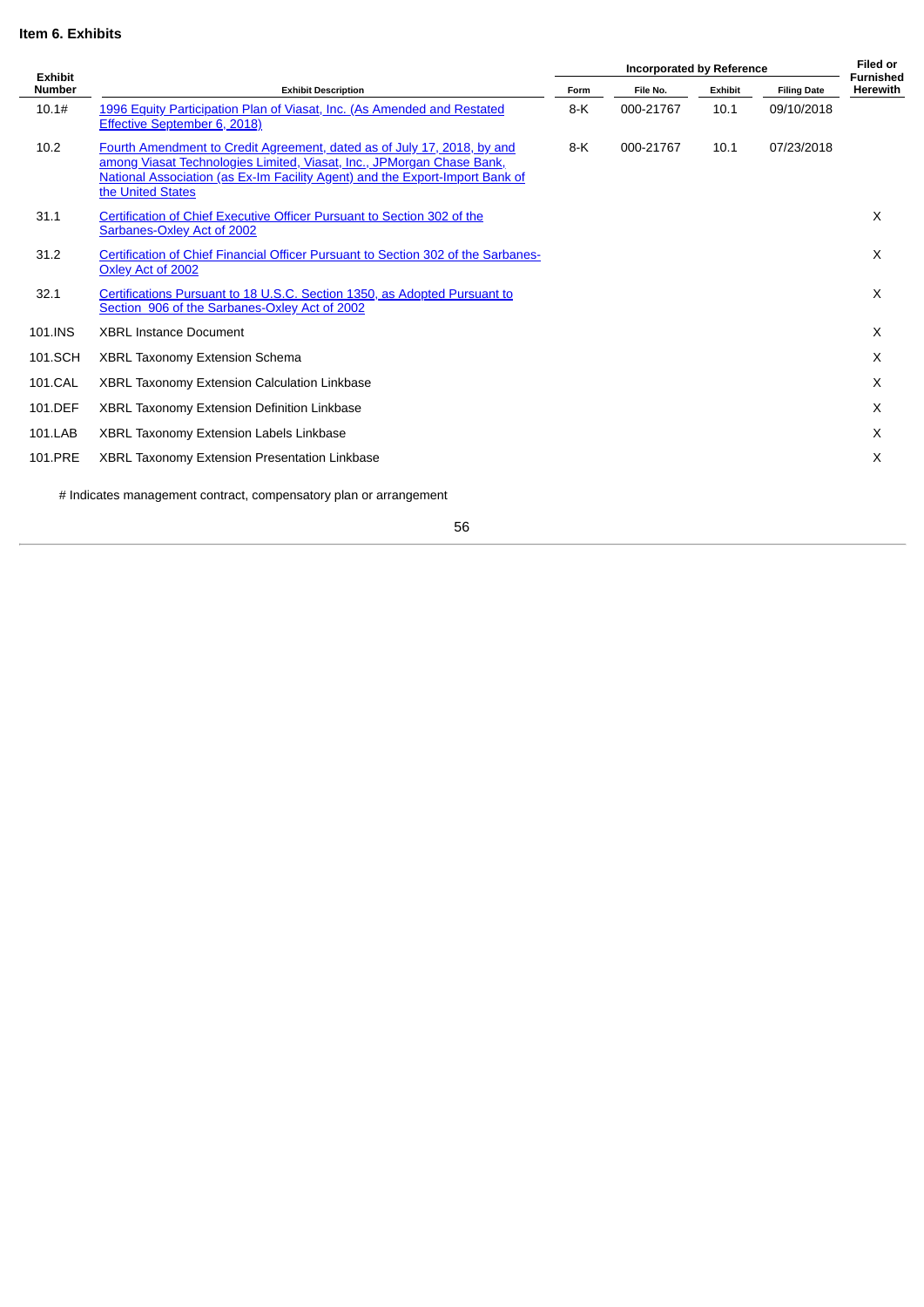#### **SIGNATURES**

<span id="page-56-0"></span>Pursuant to the requirements of the Securities Exchange Act of 1934, the registrant has duly caused this report to be signed on its behalf by the undersigned, thereunto duly authorized.

November 6, 2018 /s/ Mark DANKBERG

VIASAT, INC.

Mark Dankberg Chairman of the Board and Chief Executive Officer (Principal Executive Officer)

/s/ SHAWN DUFFY

**Shawn Duffy** Senior Vice President and Chief Financial Officer (Principal Financial Officer)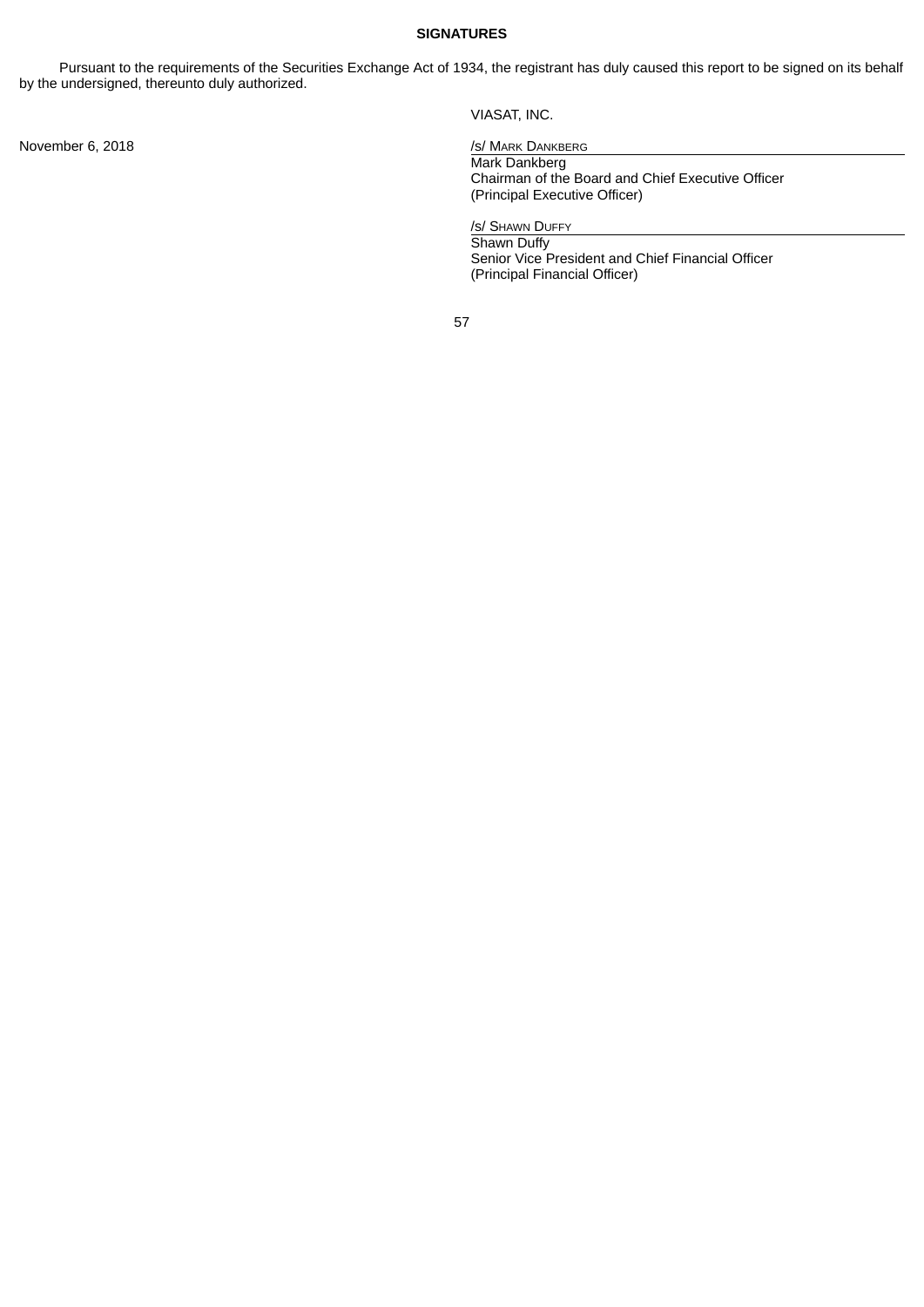#### CERTIFICATION OF CHIEF EXECUTIVE OFFICER PURSUANT TO SECTION 302 OF THE SARBANES-OXLEY ACT OF 2002

<span id="page-57-0"></span>I, Mark Dankberg, Chief Executive Officer of Viasat, Inc., certify that:

- 1. I have reviewed this quarterly report on Form 10-Q of Viasat, Inc.;
- 2. Based on my knowledge, this report does not contain any untrue statement of a material fact or omit to state a material fact necessary to make the statements made, in light of the circumstances under which such statements were made, not misleading with respect to the period covered by this report;
- 3. Based on my knowledge, the financial statements, and other financial information included in this report, fairly present in all material respects the financial condition, results of operations and cash flows of the registrant as of, and for, the periods presented in this report;
- 4. The registrant's other certifying officer(s) and I are responsible for establishing and maintaining disclosure controls and procedures (as defined in Exchange Act Rules 13a-15(e) and 15d-15(e)) and internal control over financial reporting (as defined in Exchange Act Rules 13a-15(f) and 15d-15(f)) for the registrant and have:
	- a) Designed such disclosure controls and procedures, or caused such disclosure controls and procedures to be designed under our supervision, to ensure that material information relating to the registrant, including its consolidated subsidiaries, is made known to us by others within those entities, particularly during the period in which this report is being prepared;
	- b) Designed such internal control over financial reporting, or caused such internal control over financial reporting to be designed under our supervision, to provide reasonable assurance regarding the reliability of financial reporting and the preparation of financial statements for external purposes in accordance with generally accepted accounting principles;
	- c) Evaluated the effectiveness of the registrant's disclosure controls and procedures and presented in this report our conclusions about the effectiveness of the disclosure controls and procedures, as of the end of the period covered by this report based on such evaluation; and
	- d) Disclosed in this report any change in the registrant's internal control over financial reporting that occurred during the registrant's most recent fiscal quarter (the registrant's fourth fiscal quarter in the case of an annual report) that has materially affected, or is reasonably likely to materially affect, the registrant's internal control over financial reporting; and
- 5. The registrant's other certifying officer(s) and I have disclosed, based on our most recent evaluation of internal control over financial reporting, to the registrant's auditors and the audit committee of the registrant's board of directors (or persons performing the equivalent functions):
	- a) All significant deficiencies and material weaknesses in the design or operation of internal control over financial reporting which are reasonably likely to adversely affect the registrant's ability to record, process, summarize and report financial information; and
	- b) Any fraud, whether or not material, that involves management or other employees who have a significant role in the registrant's internal control over financial reporting.

Date: November 6, 2018 **Date:** November 6, 2018

Mark Dankberg Chief Executive Officer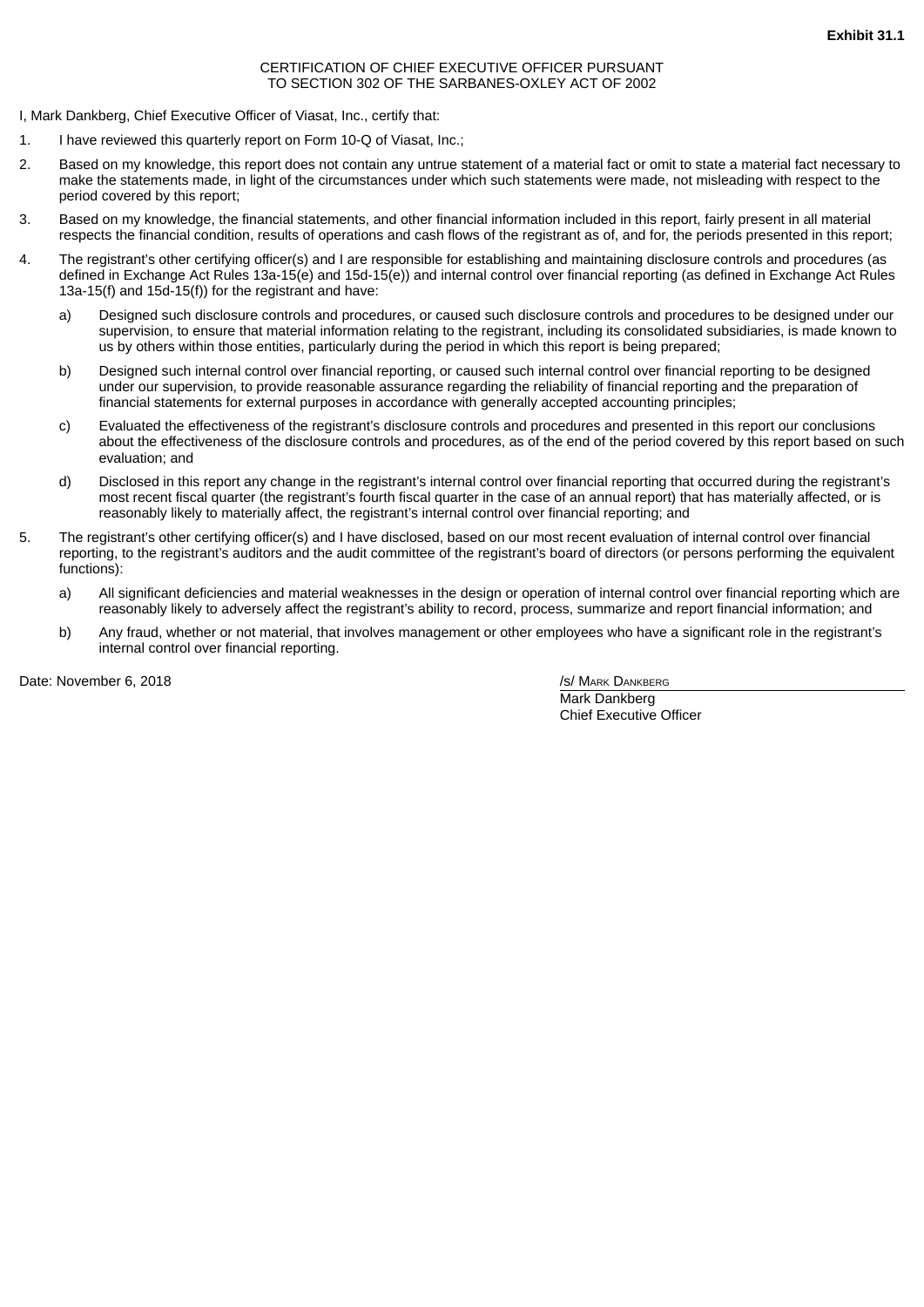#### CERTIFICATION OF CHIEF FINANCIAL OFFICER PURSUANT TO SECTION 302 OF THE SARBANES-OXLEY ACT OF 2002

<span id="page-58-0"></span>I, Shawn Duffy, Chief Financial Officer of Viasat, Inc., certify that:

- 1. I have reviewed this quarterly report on Form 10-Q of Viasat, Inc.;
- 2. Based on my knowledge, this report does not contain any untrue statement of a material fact or omit to state a material fact necessary to make the statements made, in light of the circumstances under which such statements were made, not misleading with respect to the period covered by this report;
- 3. Based on my knowledge, the financial statements, and other financial information included in this report, fairly present in all material respects the financial condition, results of operations and cash flows of the registrant as of, and for, the periods presented in this report;
- 4. The registrant's other certifying officer(s) and I are responsible for establishing and maintaining disclosure controls and procedures (as defined in Exchange Act Rules 13a-15(e) and 15d-15(e)) and internal control over financial reporting (as defined in Exchange Act Rules 13a-15(f) and 15d-15(f)) for the registrant and have:
	- a) Designed such disclosure controls and procedures, or caused such disclosure controls and procedures to be designed under our supervision, to ensure that material information relating to the registrant, including its consolidated subsidiaries, is made known to us by others within those entities, particularly during the period in which this report is being prepared;
	- b) Designed such internal control over financial reporting, or caused such internal control over financial reporting to be designed under our supervision, to provide reasonable assurance regarding the reliability of financial reporting and the preparation of financial statements for external purposes in accordance with generally accepted accounting principles;
	- c) Evaluated the effectiveness of the registrant's disclosure controls and procedures and presented in this report our conclusions about the effectiveness of the disclosure controls and procedures, as of the end of the period covered by this report based on such evaluation; and
	- d) Disclosed in this report any change in the registrant's internal control over financial reporting that occurred during the registrant's most recent fiscal quarter (the registrant's fourth fiscal quarter in the case of an annual report) that has materially affected, or is reasonably likely to materially affect, the registrant's internal control over financial reporting; and
- 5. The registrant's other certifying officer(s) and I have disclosed, based on our most recent evaluation of internal control over financial reporting, to the registrant's auditors and the audit committee of the registrant's board of directors (or persons performing the equivalent functions):
	- a) All significant deficiencies and material weaknesses in the design or operation of internal control over financial reporting which are reasonably likely to adversely affect the registrant's ability to record, process, summarize and report financial information; and
	- b) Any fraud, whether or not material, that involves management or other employees who have a significant role in the registrant's internal control over financial reporting.

Date: November 6, 2018 /s/ SHAWN DUFFY /s/ SHAWN DUFFY /s/ SHAWN DUFFY /s/ SHAWN DUFFY

Shawn Duffy Chief Financial Officer